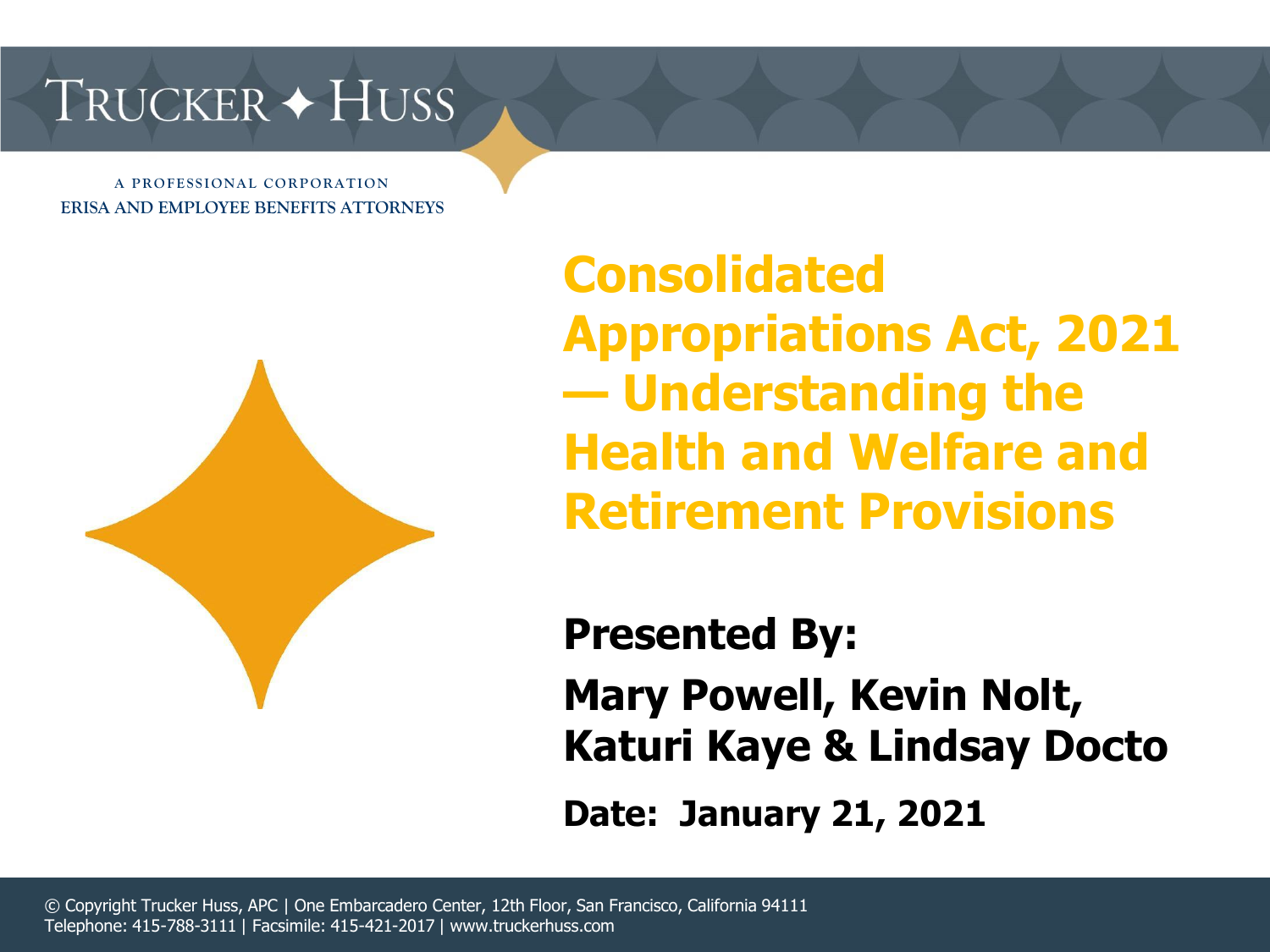#### **Issues Accessing Materials**

 $\overline{\phantom{a}}$  If you have any issues accessing materials, please call Pat Mahoric at 415-277-8041 or email at webinars@truckerhuss.com

## **Technical Issues**

 $\bigstar$  If you experience technical difficulties during this webinar, please call Shawn Tenney at 415-277-8050

## **MCLE Credit**

**★ This program is eligible for Continuing Legal Education** (CLE) credit. Please contact Joe Harrison at [jharrison@truckerhuss.com](mailto:jharrison@truckerhuss.com) to receive a CLE certificate of completion

© Copyright Trucker Huss, APC | One Embarcadero Center, 12th Floor, San Francisco, California 94111 Telephone: 415-788-3111 | Facsimile: 415-421-2017 | www.truckerhuss.com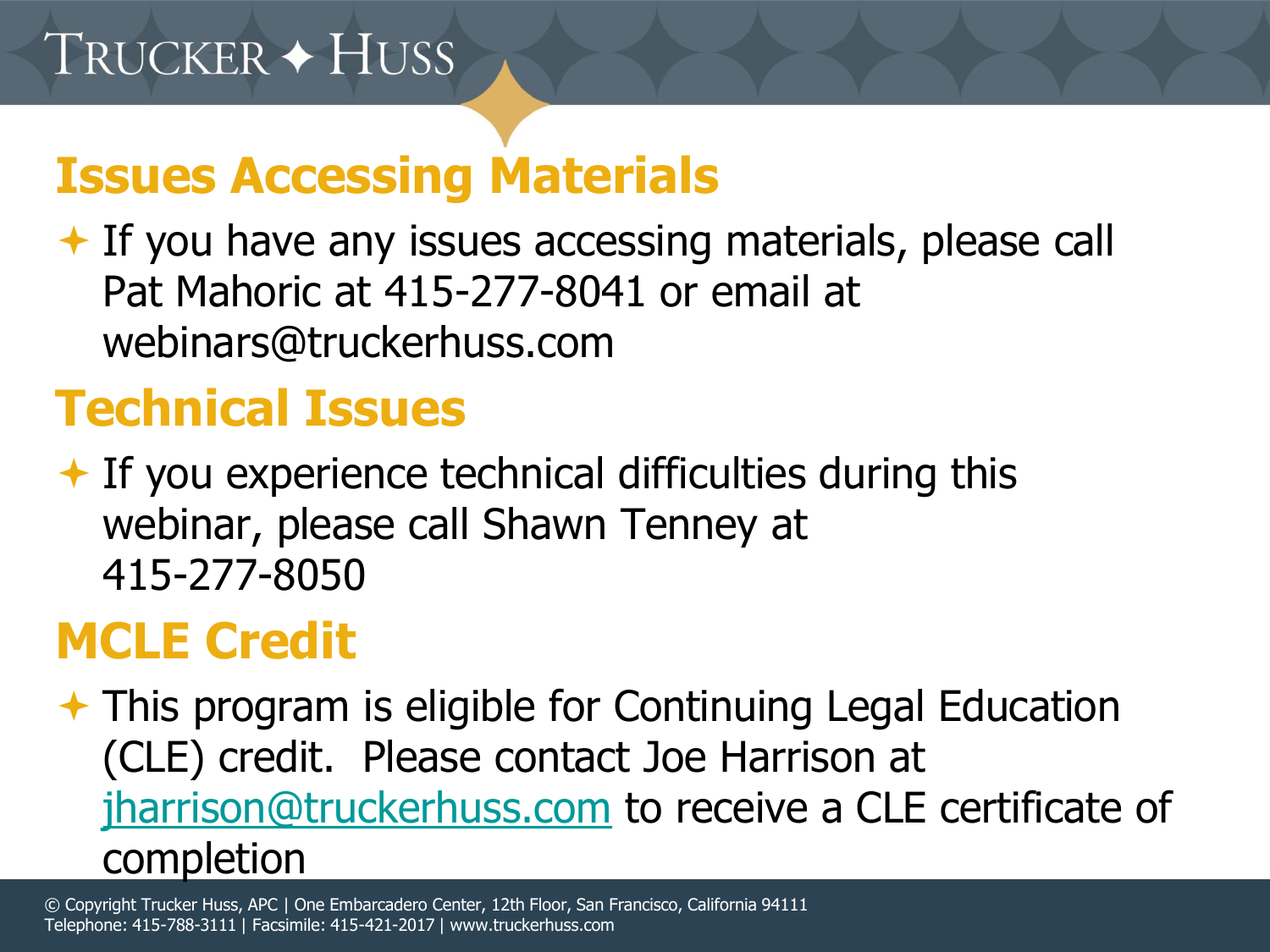## **Consolidated Appropriations Act, 2021**

- **★ The Consolidated Appropriations Act, 2021 (CAA)** was signed by the President on December 27, 2020
- $\bigstar$  It is 5,593 pages in length
- **← We will be proving a high-level overview of certain** employee benefit plan provisions

> We cannot discuss them all in detail

**★ Some of the provisions are currently in effect, with** other provisions becoming effective in later years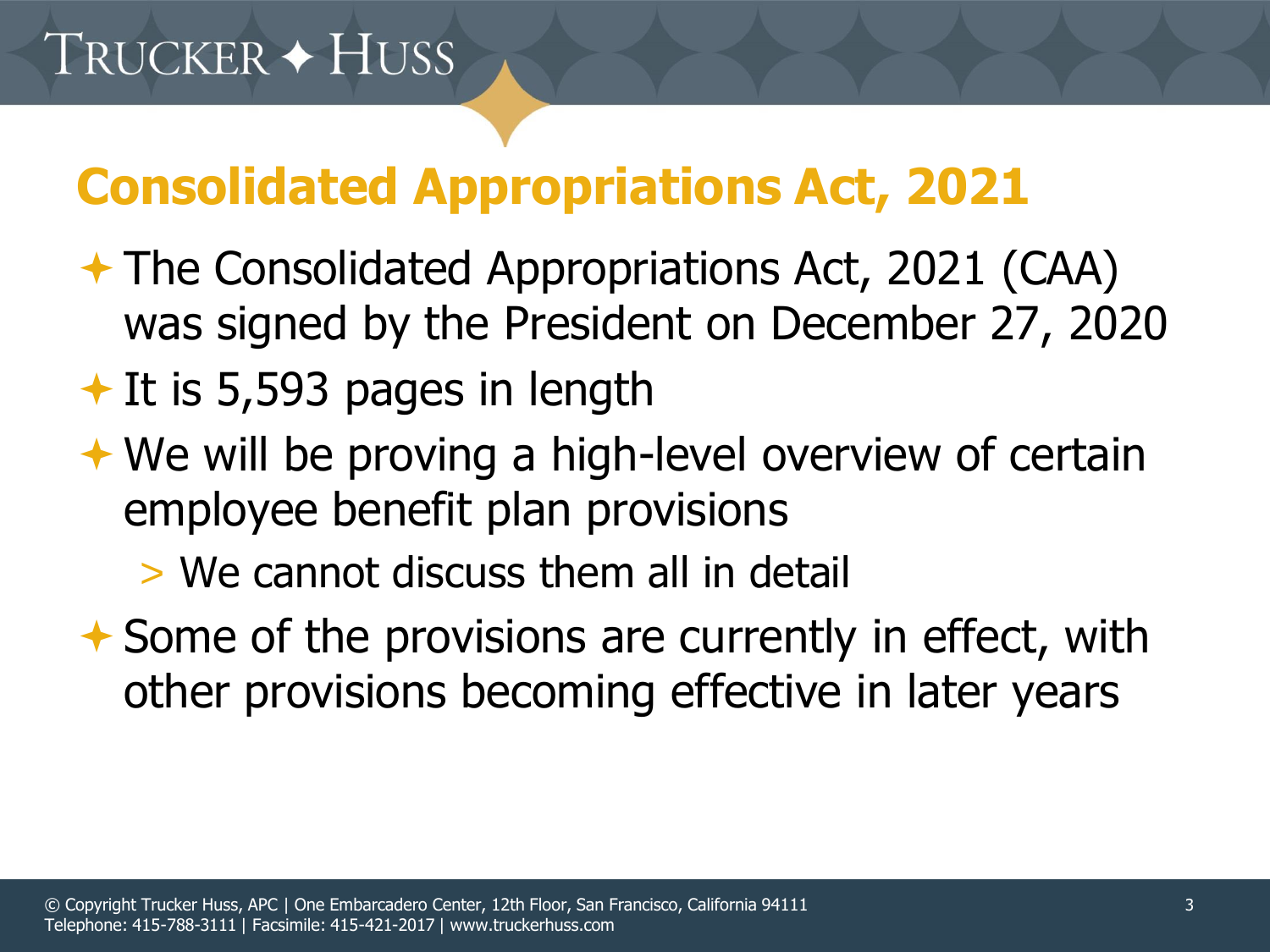## **CAA — Important Contract and Budget Issues**

- $\rightarrow$  For many health and welfare plan provisions, an employer will be required to amend vendor contracts and obtain budgets to handle these new requirements
	- > We believe that for self-funded health plans, employers should understand the impact of these rules now, as in most cases the plan sponsor is the entity responsible for compliance
- $\rightarrow$  For certain retirement plan provisions, an employer will need to provide direction to the plan's thirdparty administrator and amend its plan documents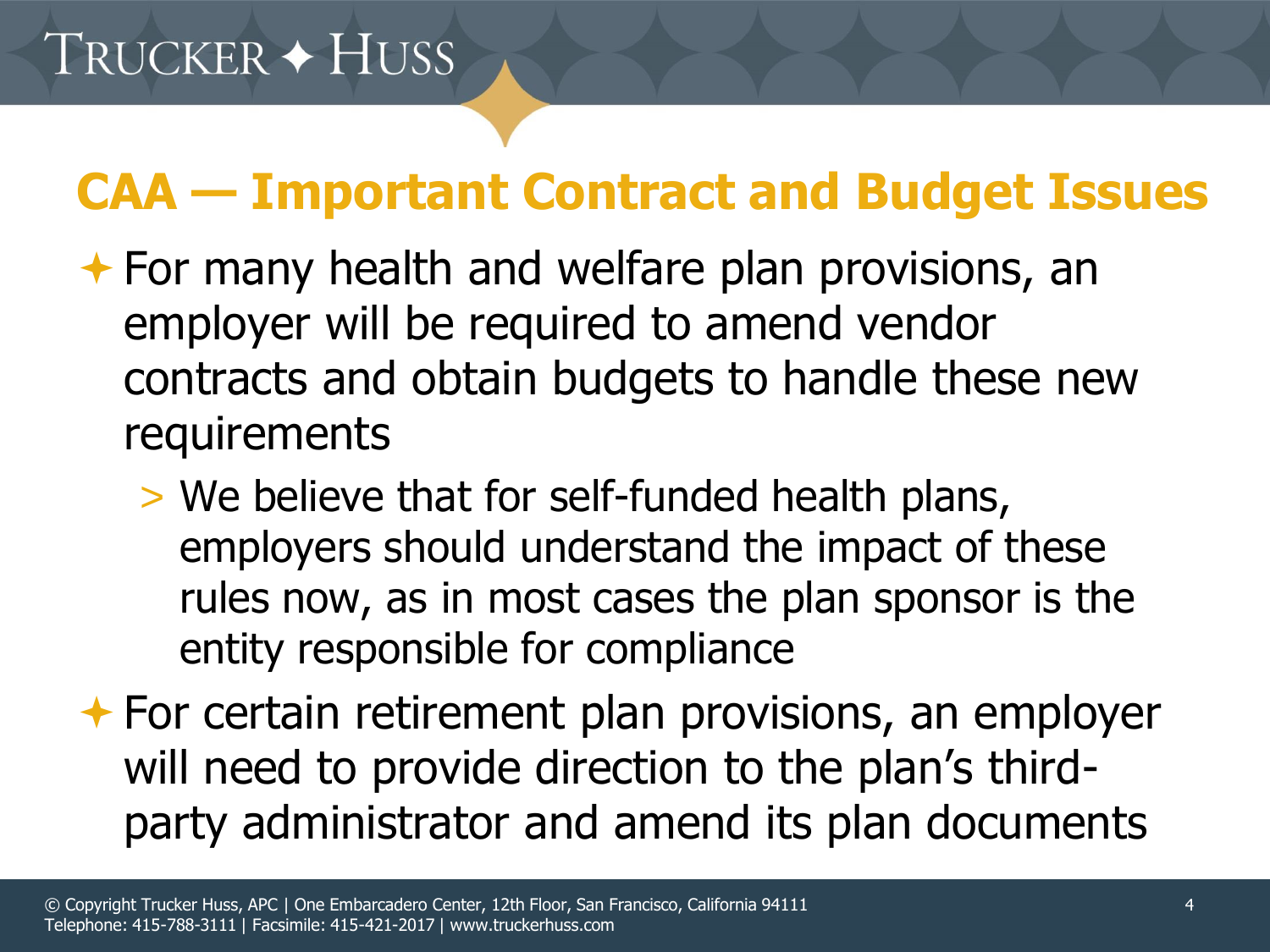## **Agenda: Health and Welfare Plan Topics**

- **★ We will focus on two main aspects of the CAA**
- $*$  #1 Permitted changes to health FSAs and dependent care FSAs
- $*$  #2 Certain provisions in Title I and Title II of Division BB — Private Health Insurance and Public Health Provisions
	- > Title I and Title II are pages 1628-2086 in the CAA (over 450 pages)
	- > We will not discuss all Health and Welfare provisions rather, we will focus on most of the provisions for which plan sponsor action is needed now (or very soon!)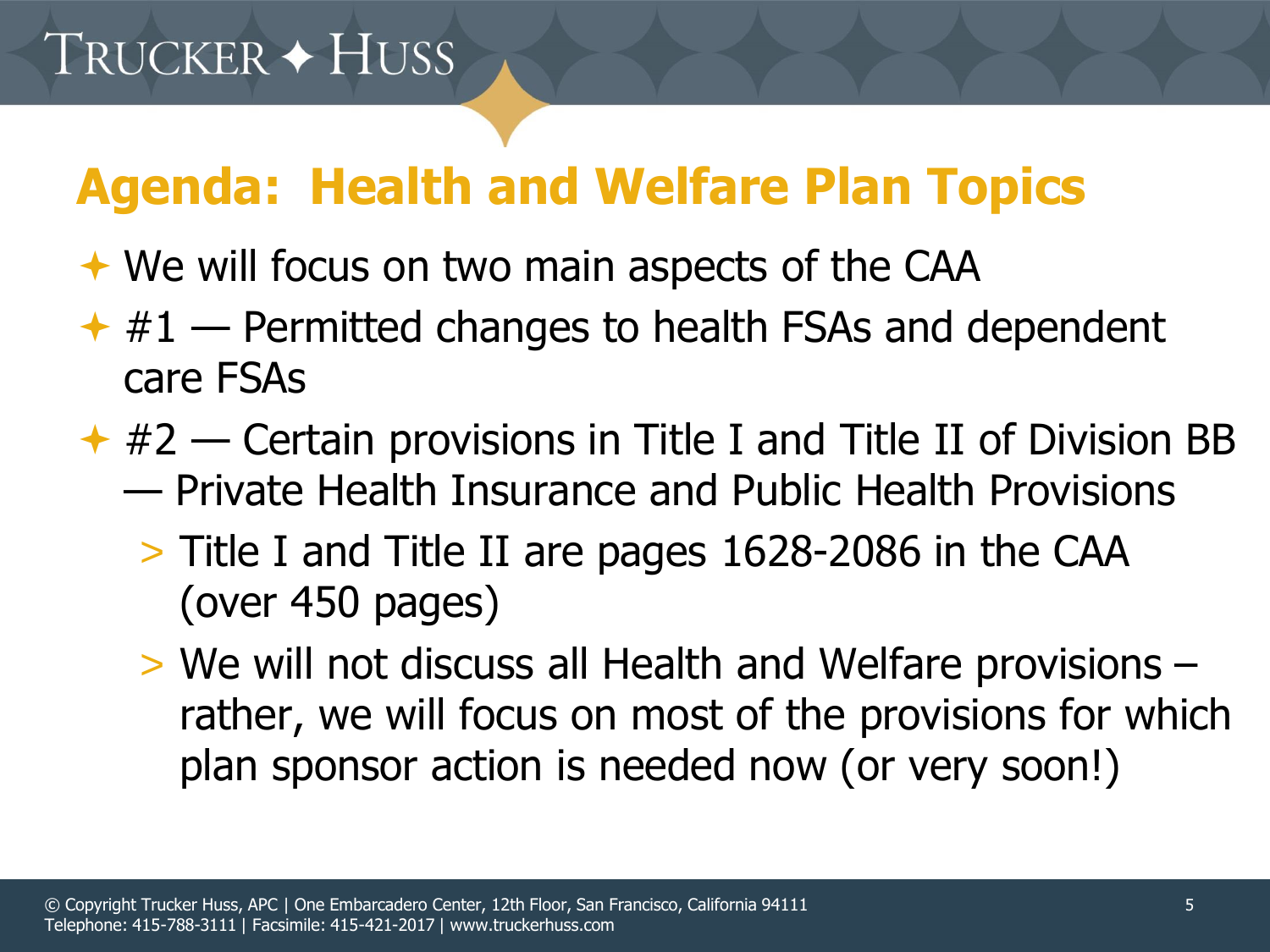# **Agenda: Health and Welfare Plan Topics**

#### Title I -- No Surprises Act

- $\triangle$  Sections 102 and 103 -- Health insurance requirements regarding surprise medical billing and the determination of out-of-network rates to be paid by health plans; Independent dispute resolution process
- Sections 105 and 106 -- Ending surprise air ambulance bills and the reporting requirements regarding air ambulance services
- Section 107 -- Transparency regarding in-network and out-of-network deductibles and out-of-pocket limitations
- $\rightarrow$  Section 111 -- Consumer protections through health plan requirement for fair and honest advance cost estimate (Advanced EOBs)
- $\rightarrow$  Section 113 -- Ensuring continuity of care
- $\triangle$  Section 114 -- Maintenance of price comparison tool
- Section 116 -- Protecting patients and improving the accuracy of provider directory information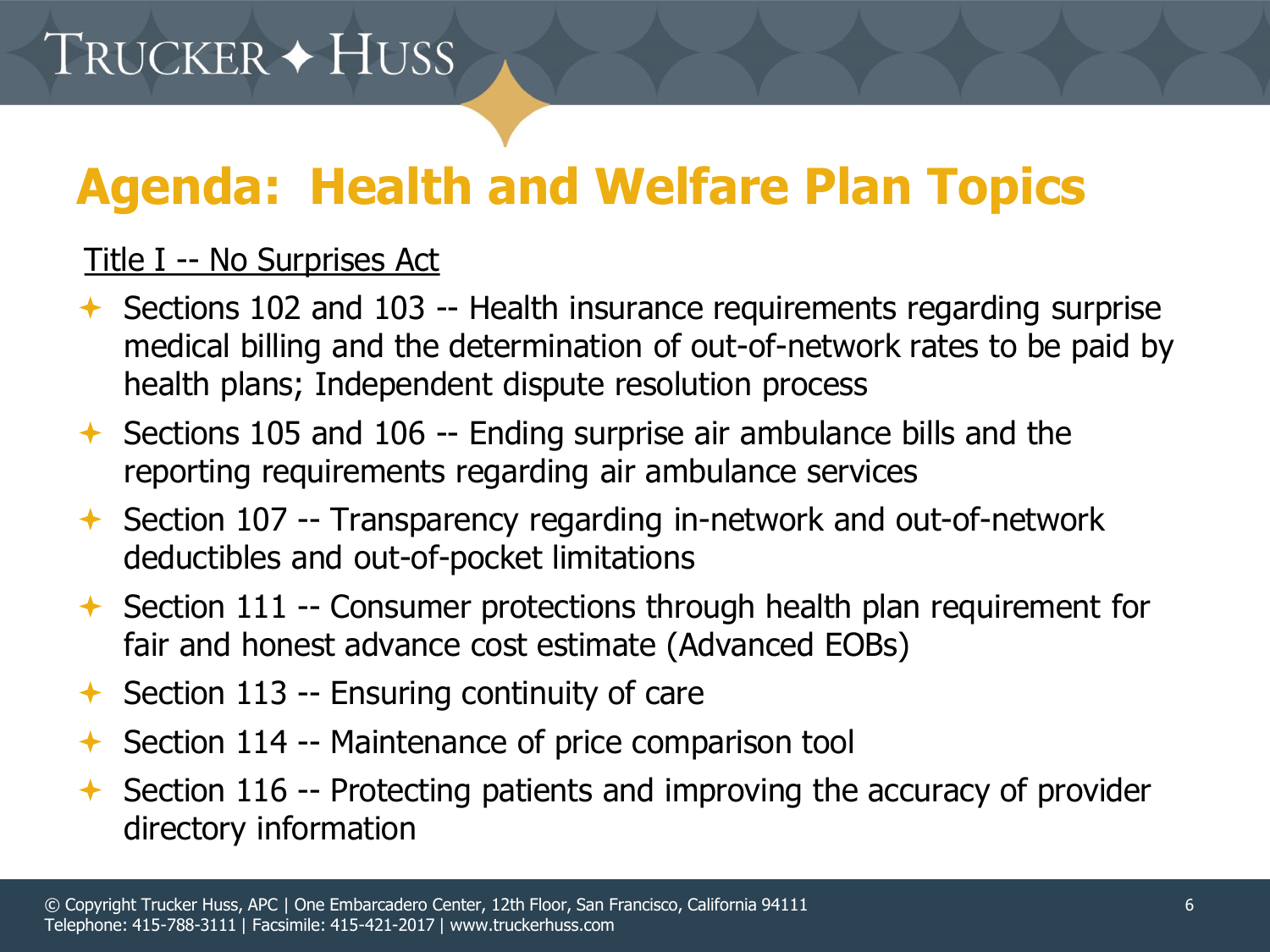# **Agenda: Health and Welfare Plan Topics**

#### Title II -- Transparency

- $\rightarrow$  Section 201 -- Increasing transparency by removing gag clauses on price quality and information
- $\rightarrow$  Section 202 -- Disclosure of direct and indirect compensation for brokers and consultants to employer-sponsored health plans
- $\rightarrow$  Section 203 -- Strengthening parity in mental health and substance use disorder benefits
- $\rightarrow$  Section 204 -- Reporting on pharmacy benefits and drug costs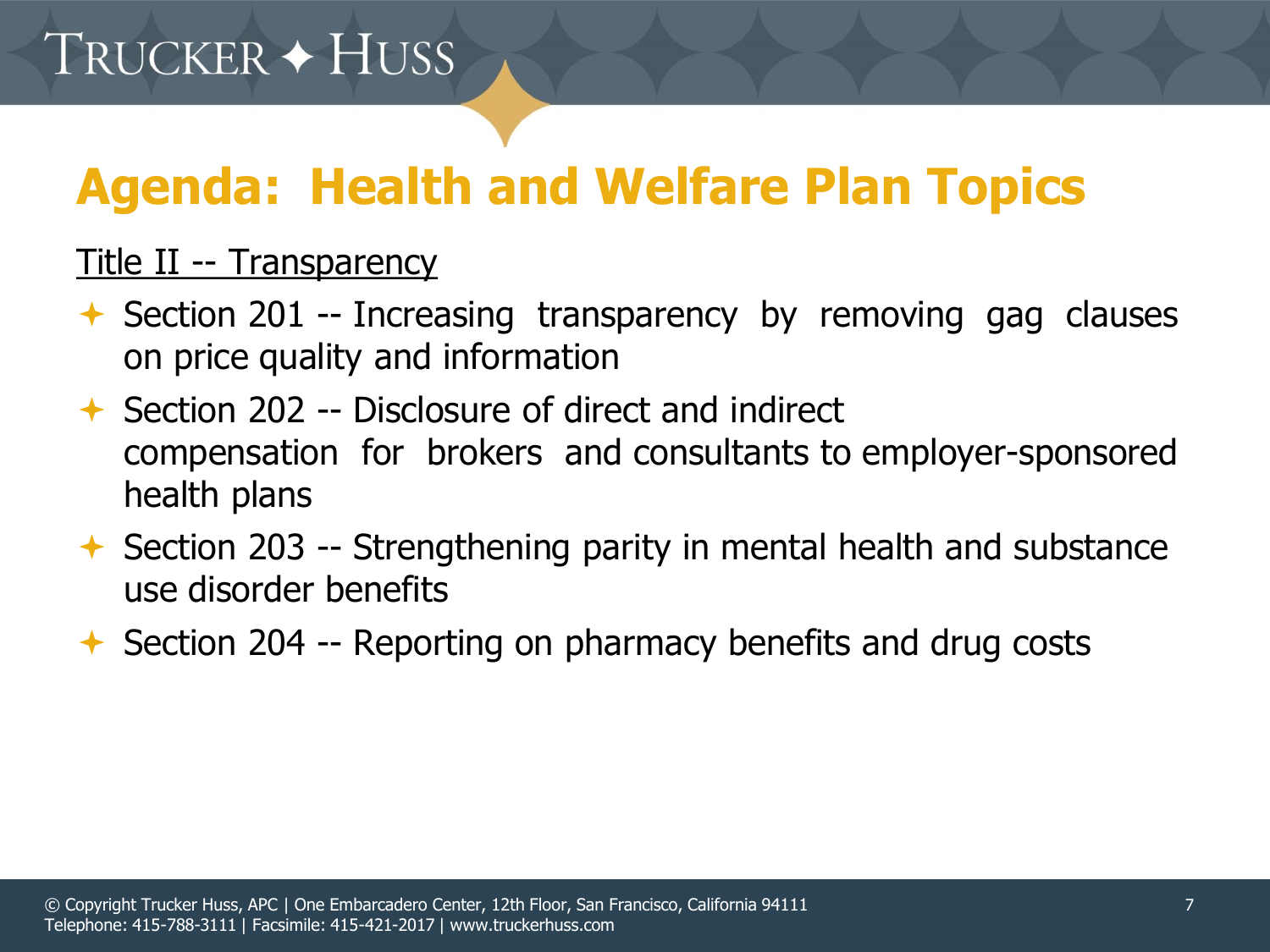# **Agenda: Retirement Plan Topics**

#### **← Qualified Disaster-related Relief Provisions**

- > Qualified Disaster Distributions
- > Disaster-related Plan Loans
- > Return of Withdrawals for Home Purchase/Construction

#### New COVID-19 Pandemic Related Relief Provisions

- > Partial Plan Termination Temporary Relief
- > In-Service Distributions During Working Retirement
- Expansion of CRDs to Money Purchase Pension Plans
- > Relief for Qualified Future Transfers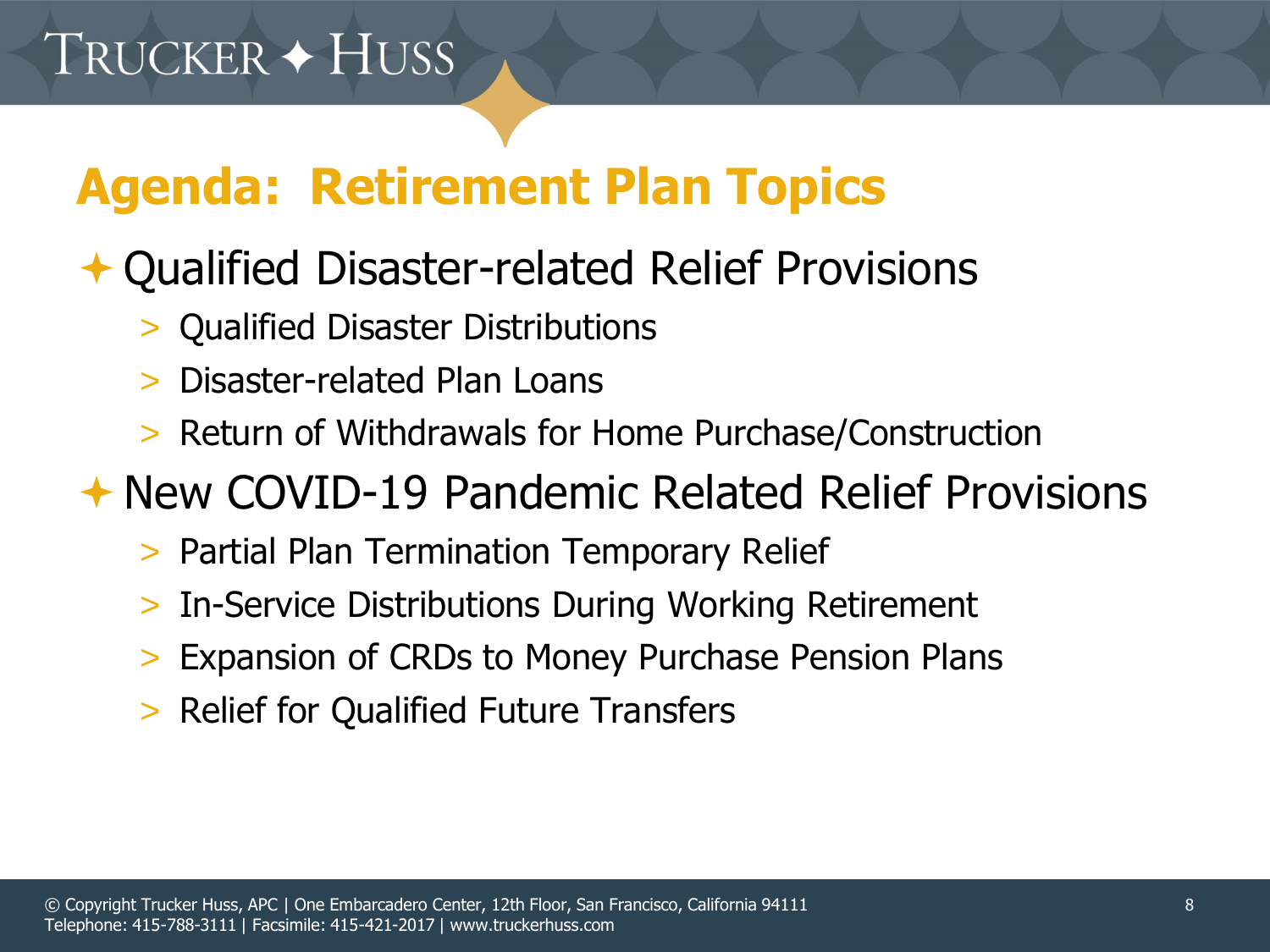## **CAA — Health and Welfare Provisions**

#### $\rightarrow$  There are 3 main ideas in these provisions:

- > Access Allow employees additional time to access amounts in the Dependent Care Flexible Spending Account Plans (DC FSAs) and the Health Care Flexible Spending Account Plans (Health FSAs)
- > Limitations Reign in the costs of certain out-of-network (OON) "surprise" billing and air ambulance costs
- > Transparency Report on the costs of health plan service and prescription drug costs and require transparency for certain limitations and restrictions placed on mental health benefits under the Mental Health Parity and Addiction Equity Act (MHPAEA)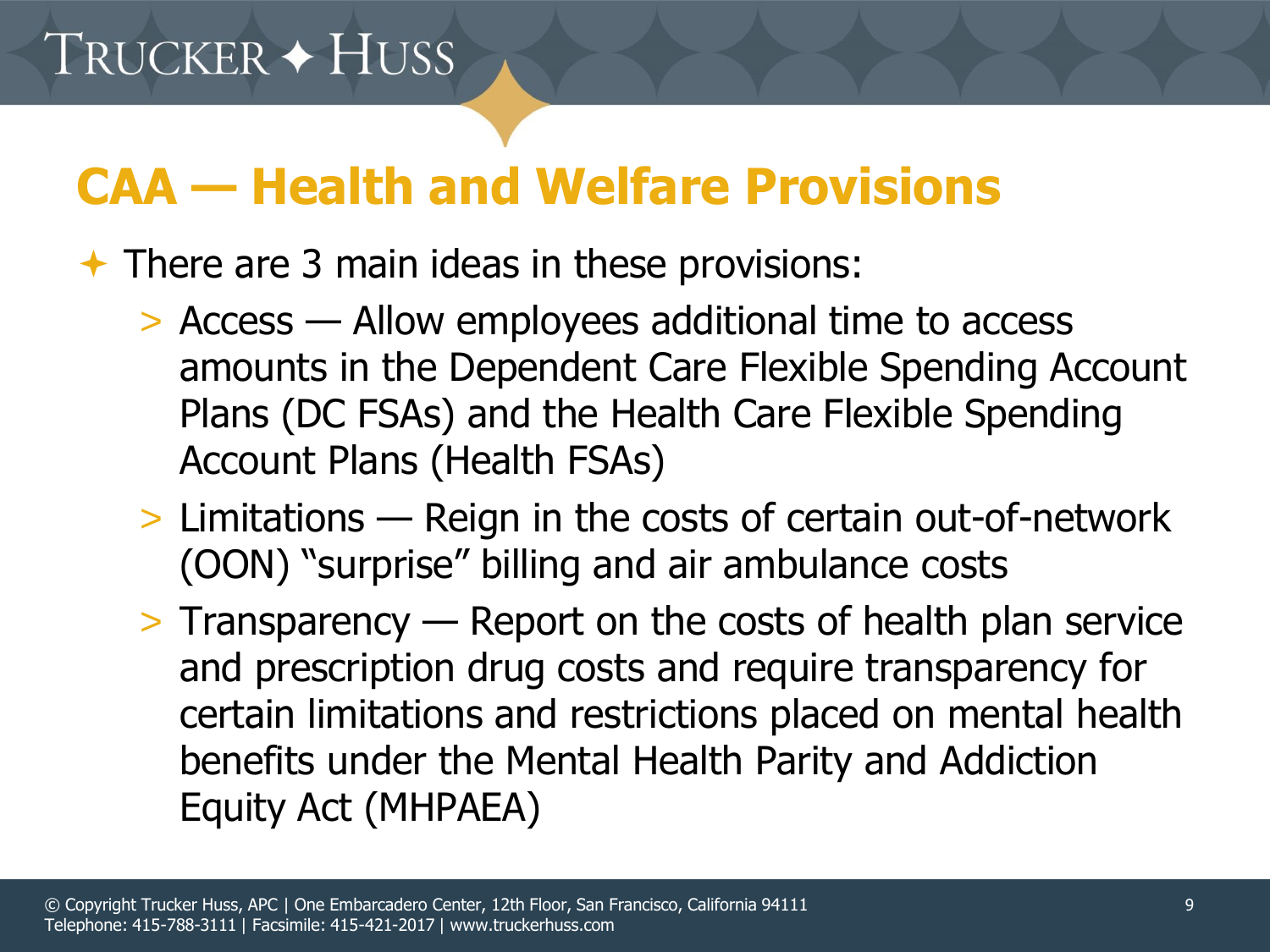## **CAA — Flexible Spending Account Provisions**

- These are temporary special rules for Health FSAs and DC FSAs (together referred to as "FSAs")
- $\triangle$  Each of these FSA provisions are permissive a company is not required to adopt any of these provisions
- $\triangle$  If a company does decide to amend for these FSA provisions, it will first need to confirm with its FSA third-party administrator (TPA) that the TPA can administer these new FSA provisions before communicating these provisions to its employees
- $\rightarrow$  For any FSA changes, notification must be provided to eligible employees, however, the CAA allows additional time for companies to adopt formal plan amendments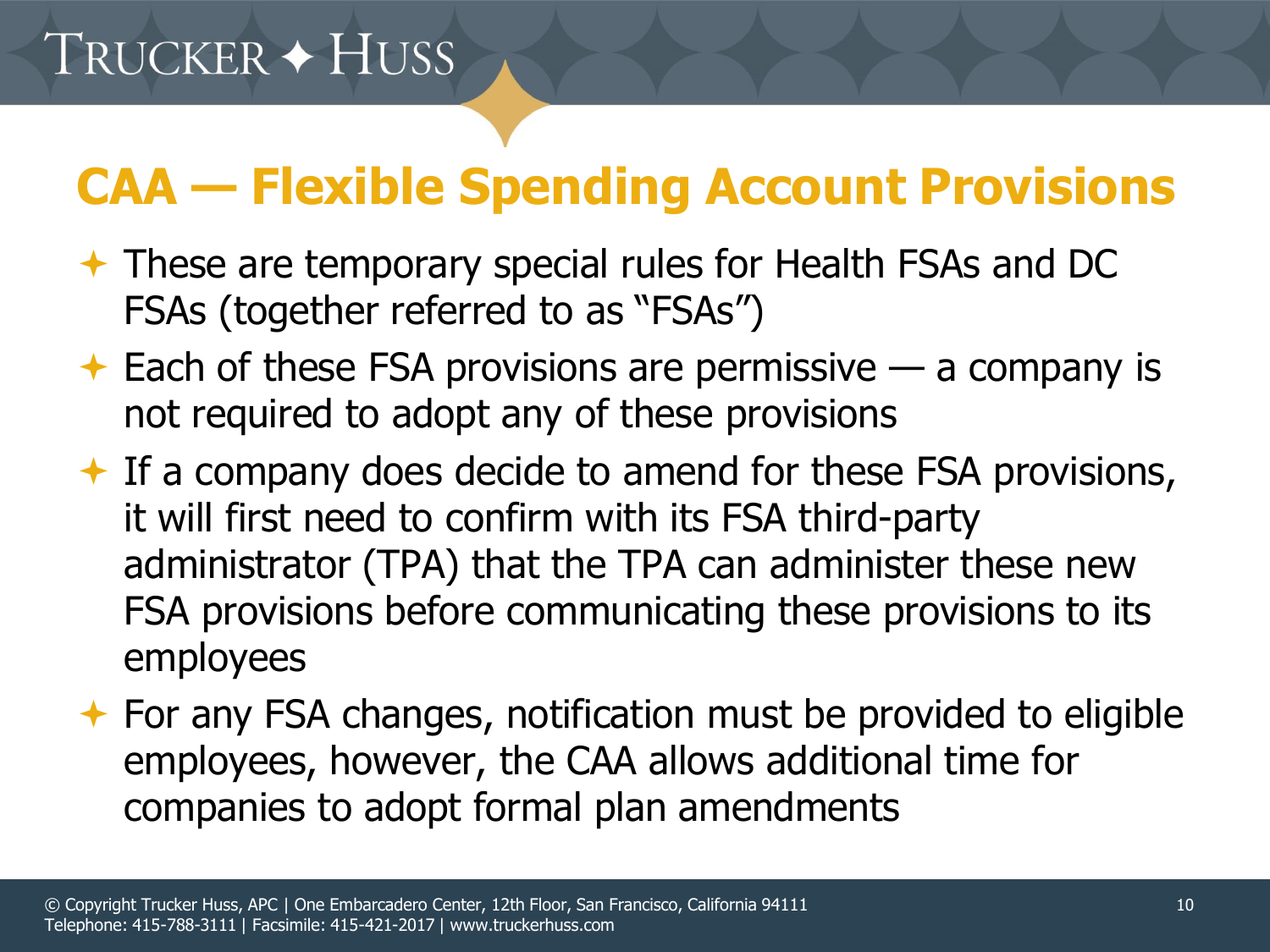## **FSAs — Carryover Provision**

 $\rightarrow$  The CAA has expanded the carryover provision

- **★ A company can amend its limited purpose Health** FSA, general purpose Health FSA and/or DC FSA to allow participants to carry over ALL unused amounts from the 2020 plan year to the 2021 plan year
- $\rightarrow$  A company also can amend its FSAs to allow participants to carryover ALL unused amounts from the 2021 plan year into the 2022 plan year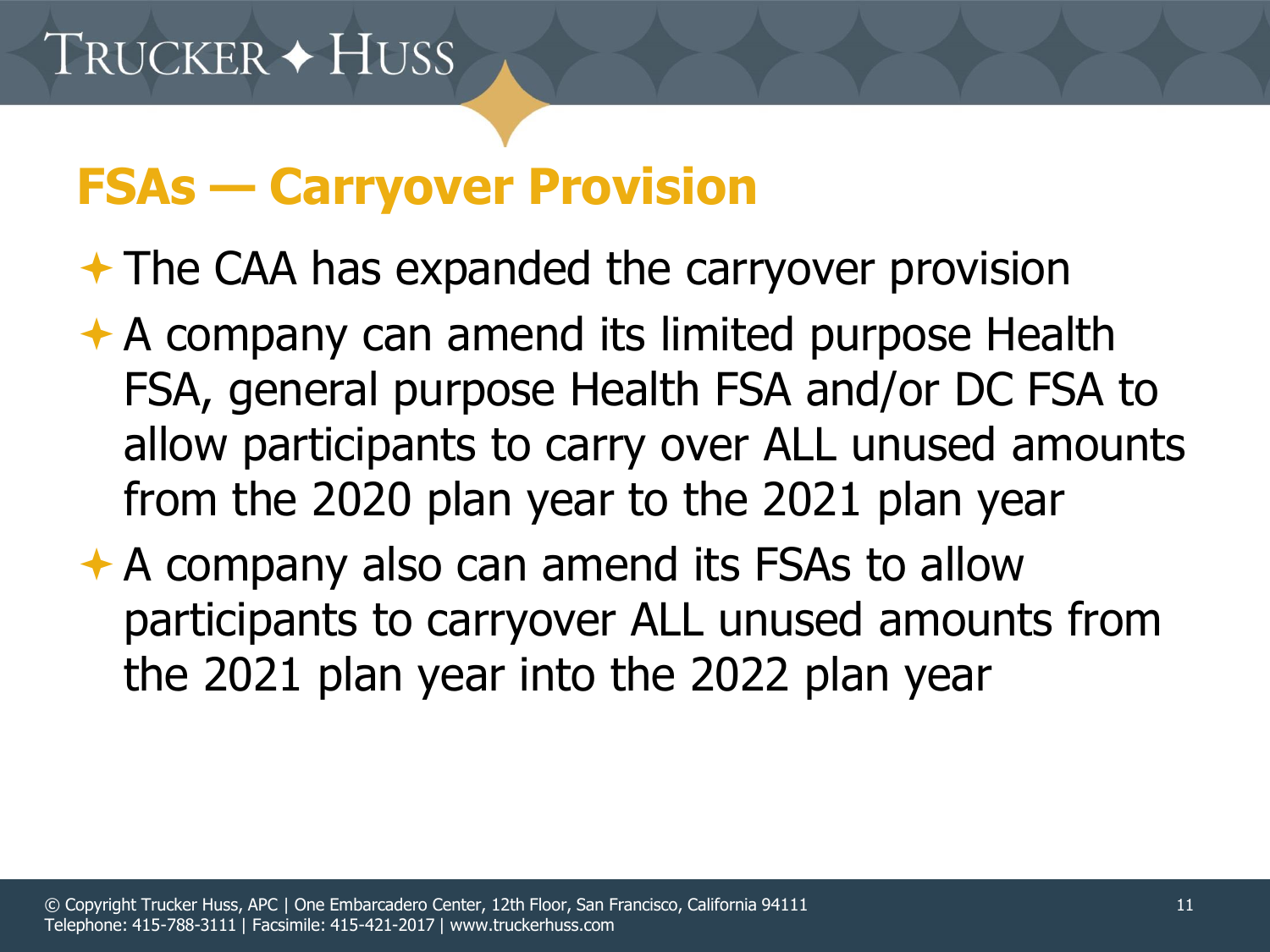#### **FSAs — Carryover Provision**

- The current Internal Revenue Code ("Code") Section 125 rules provide that a Health FSA may allow carryover of unused balances of up to \$550 (indexed) remaining at the end of a plan year, to be used for qualified medical expenses incurred in a subsequent plan year
- $\rightarrow$  The CAA FSA provisions temporarily remove this cap
- **Example:** Assume that a participant in a calendar year Health FSA had \$900 left in his Health FSA as of December 31, 2020. That \$900 can be carried over into 2021 plan year. The carryover amount will not decrease the maximum salary contribution amount that the participant can make for the 2021 plan year (i.e., the participant can still elect to contribute the maximum amount of \$2,750)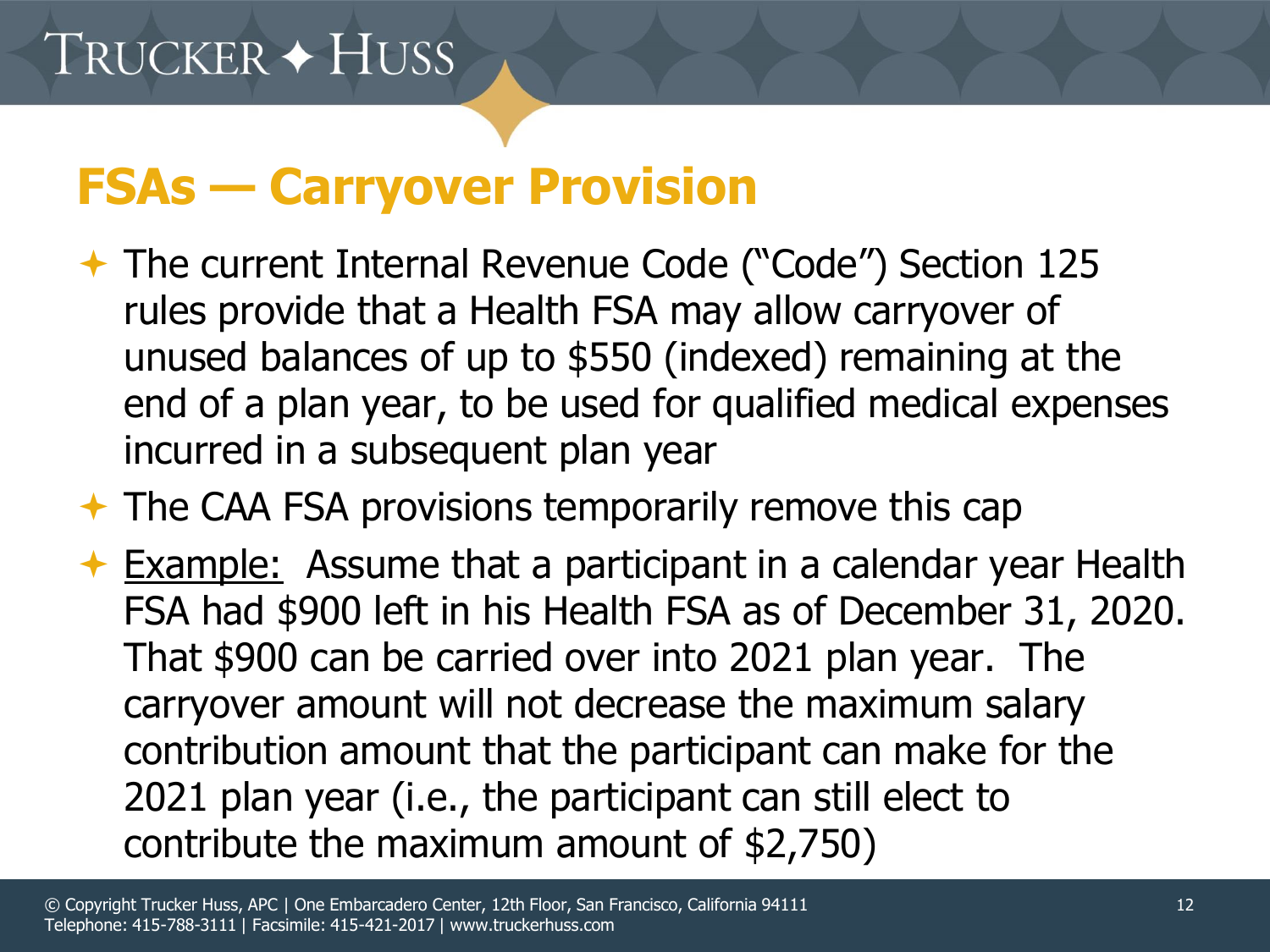#### **FSAs — Carryover Provision**

- $\rightarrow$  For a company that offers a high deductible health plan ("HDHP") and wishes to adopt the carryover provision, the company will need to decide how it will design this carryover feature so that it does not impact an employee's eligibility to contribute to a Health Savings Account ("HSA")
- $\rightarrow$  A carryover to a general purpose Health FSA will make the participant ineligible to contribute to their HSA for the entire subsequent plan year
- $\rightarrow$  A reasonable Health FSA design could include the carryover being automatically converted to a limited purpose Health FSA if the participant enrolls in an HDHP or allowing participants to irrevocably decline the carryover
	- > These types of carryover designs will allow a participant to maintain HSA eligibility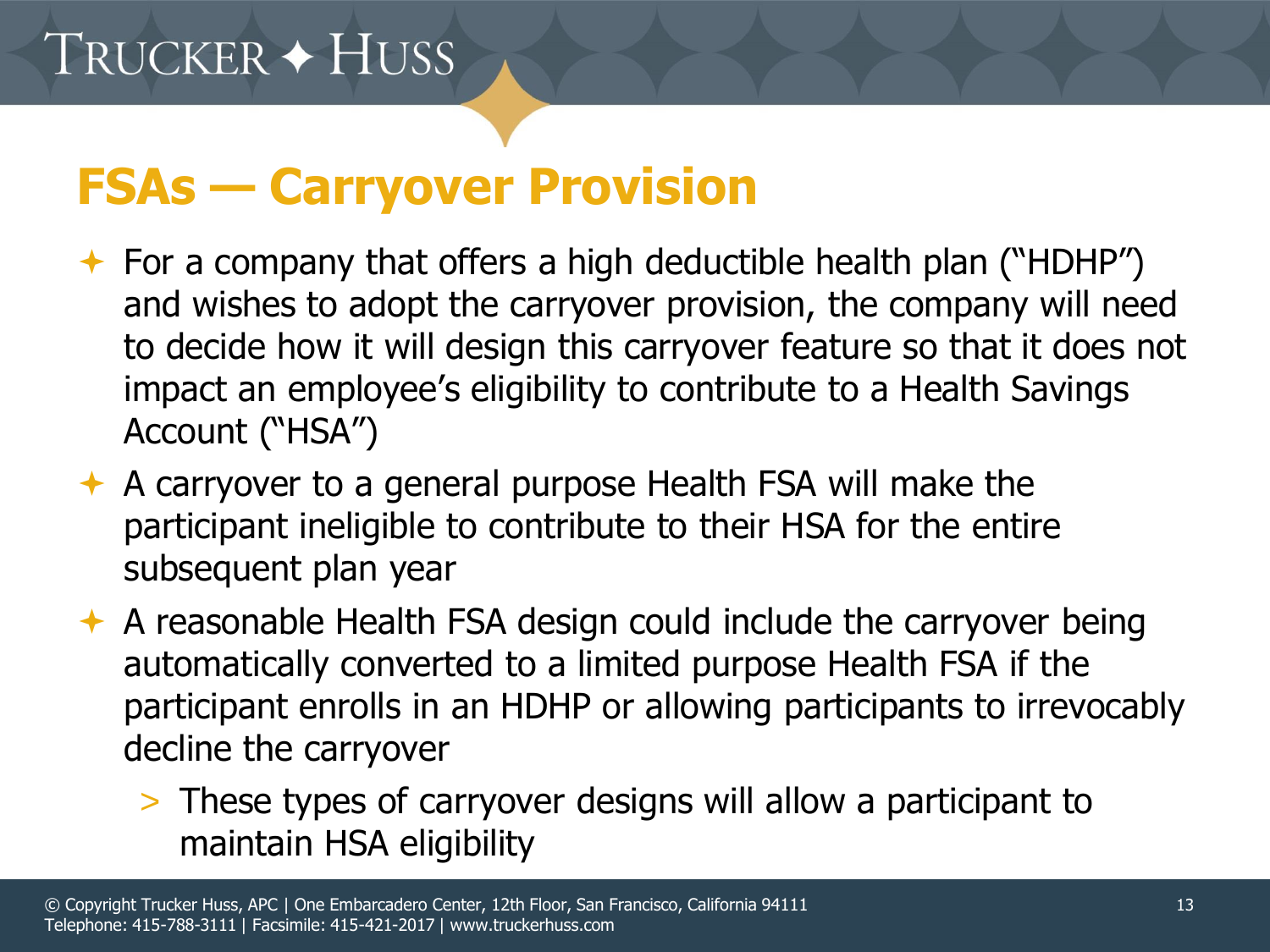#### **FSA — Carryover Provision**

- $\rightarrow$  The carryover provision must be offered to all eligible employees in the FSA and not just select groups of participants covered under the plan
- **← Current guidance provides that Health FSA carryovers** can be limited to individuals who have elected to participate in the employer's Health FSA in the next plan year
	- > This plan design is permitted even if a minimum salary reduction is required for participation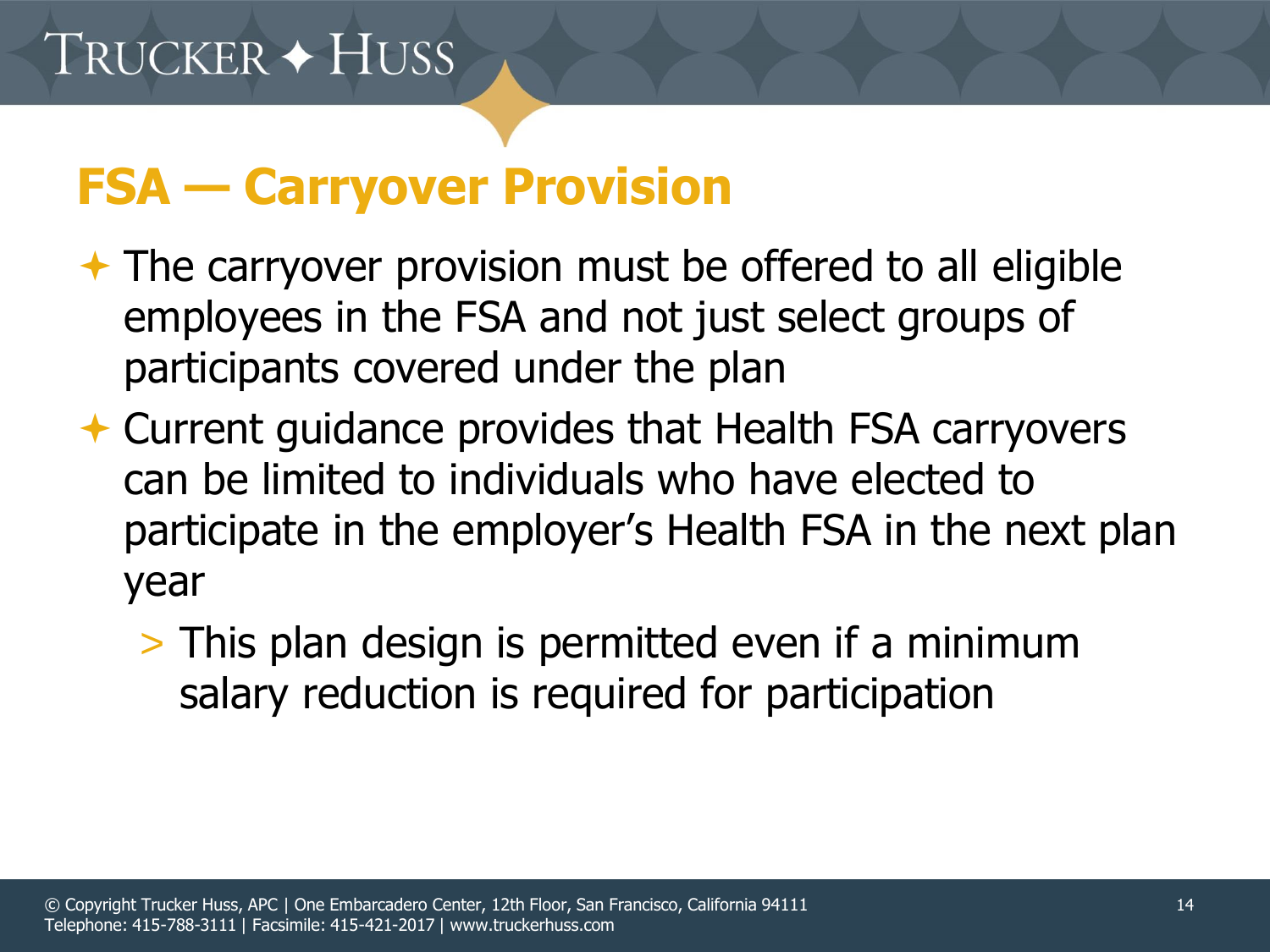## **FSA — Carryover Provision**

- **← Prior to the CAA, carryovers were not permitted for** DC FSAs
- Under the CAA, a DC FSA may be amended to temporarily include a carryover
- **★ We do not believe that the carryover will count** towards the annual maximum contribution limit for a DC FSA
	- > We expect that the IRS will provide guidance on this issue soon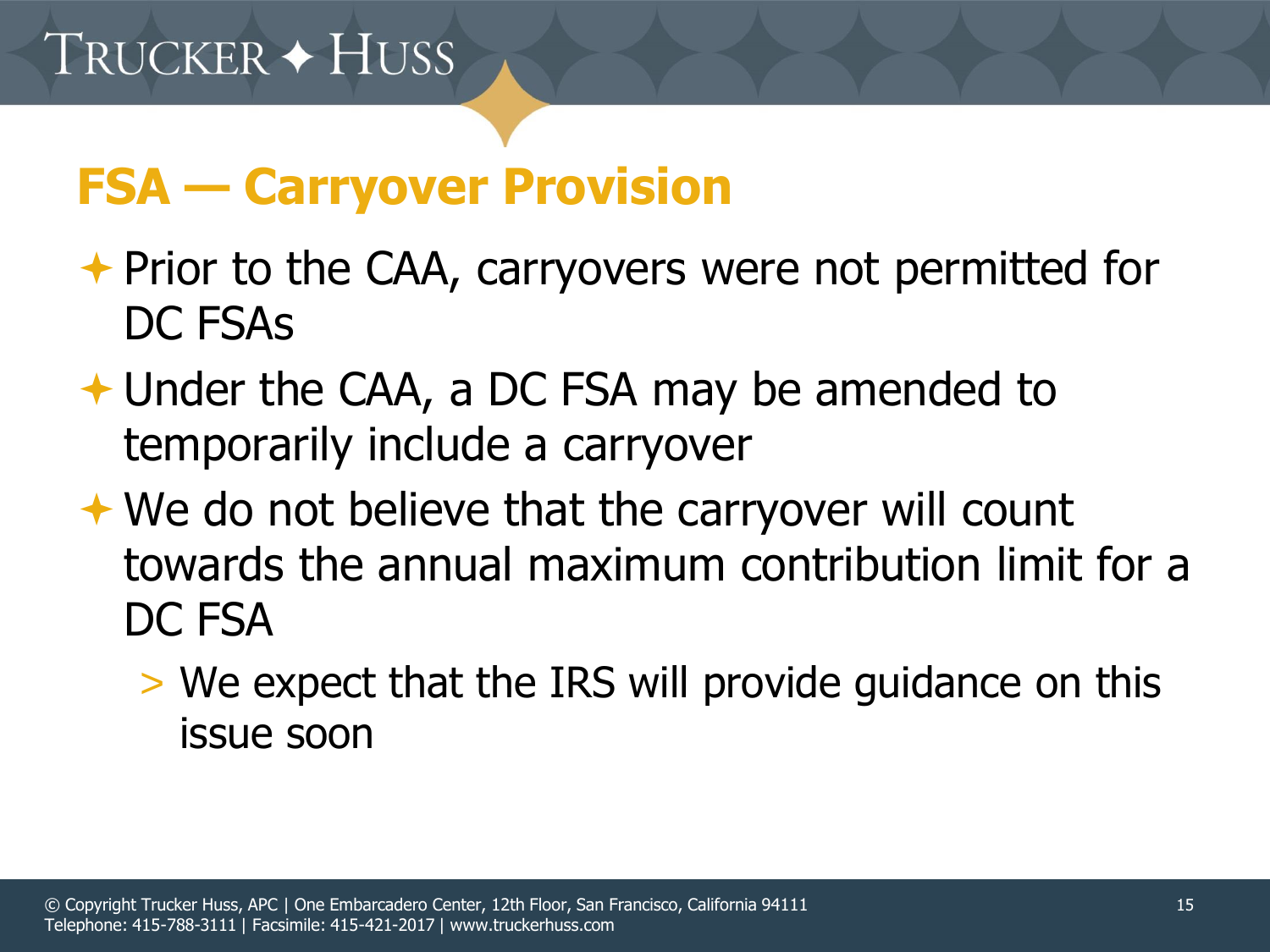## **FSA — Grace Period**

- Instead of having an FSA carryover, a company may provide a  $12$ month grace period at the end of the 2020 plan year during which all unused 2020 plan year FSA amounts will be available for incurring claims during the subsequent 12 months
	- > An FSA cannot have both the carryover provision and the grace period — It can have one or the other
- This extended 12-month grace period is also available for unused FSA amounts at the end of the 2021 plan year
- Under the current Code Section 125 rules, a cafeteria plan may allow participants to access unused amounts after the end of a plan year to pay or reimburse expenses for qualified benefits incurred during a "grace period" of up to two months and 15 days after the close of the plan year. The CAA extends this "two months and 15 day" grace period to 12 months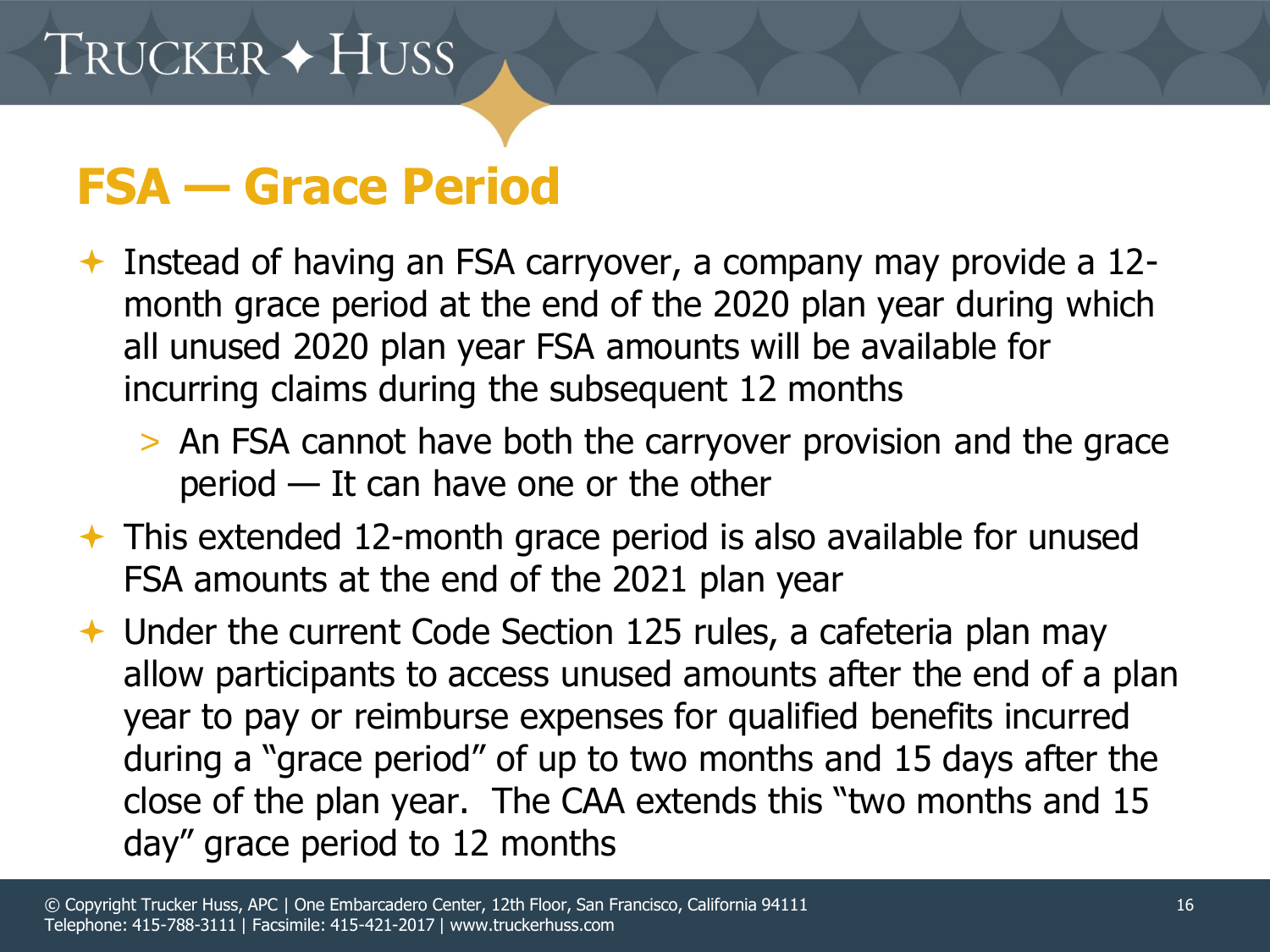#### **FSA — Grace Period**

**Example.** Assume that a participant participates in a calendar year FSA that has adopted the extended 12-month grace period. The participant has \$1,000 remaining unused in their FSA at the end of the 2020 plan year. The participant can be reimbursed for eligible expenses incurred from 1/1/2021 through 12/31/2021 from their \$1,000 2020 plan year FSA balance.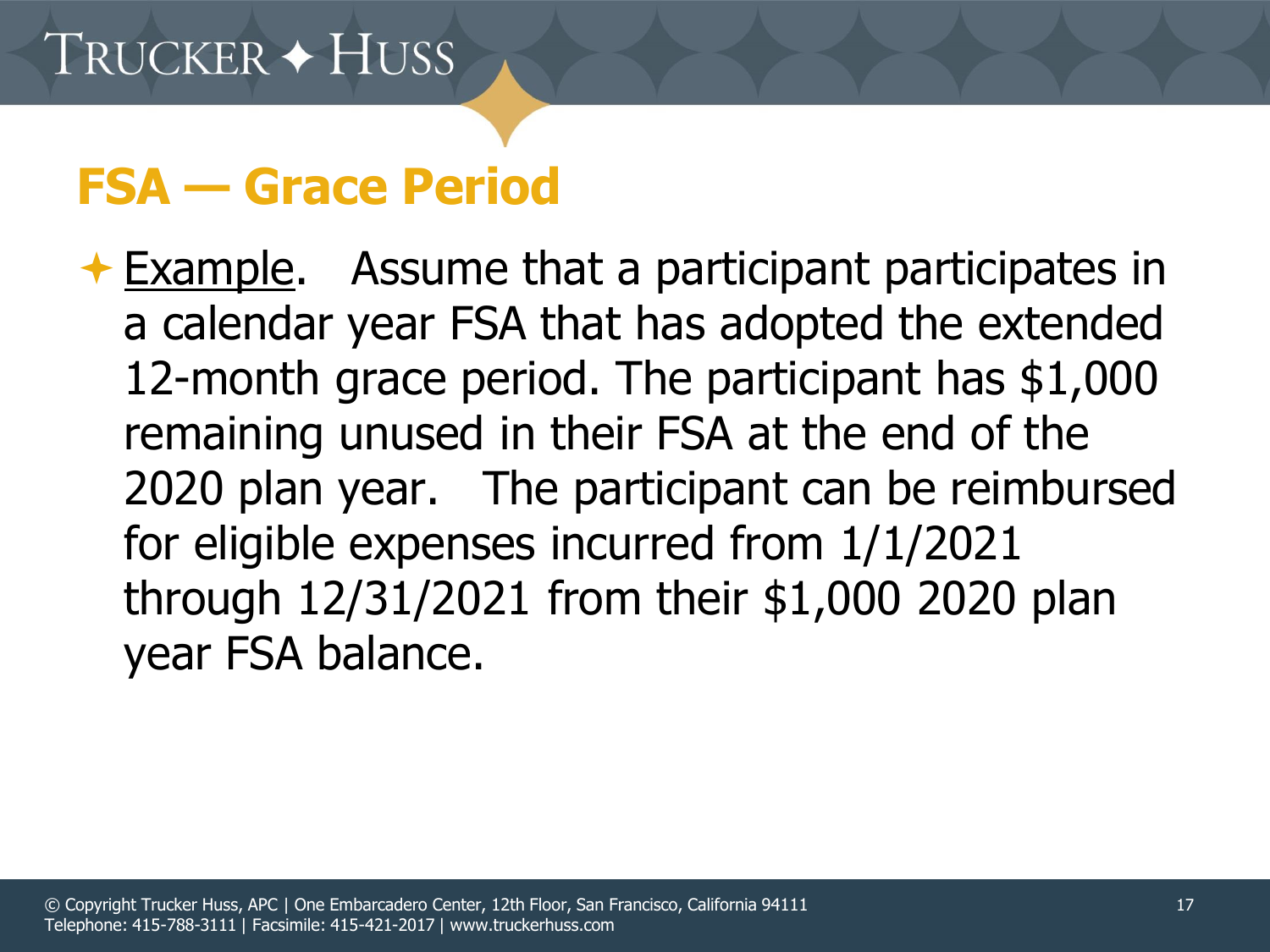### **FSA — Grace Period**

- $\rightarrow$  The grace period provision does not work well in a general purpose Health FSA if a company wishes to facilitate employees' eligibility to contribute to an HSA
- **← An employee who is covered by a general purpose Health FSA and** is entitled to a grace period will be ineligible to make or receive HSA contributions for the duration of the grace period. Further, under current guidance, participants cannot waive the grace period and the grace period must apply uniformly to all participants
- ← However, we believe that a general purpose Health FSA can have a plan design in which the grace period automatically converts to an HSA-compatible FSA during the grace period, but that such a design must be applicable to all employees in the Health FSA (even those not enrolled in an HDHP)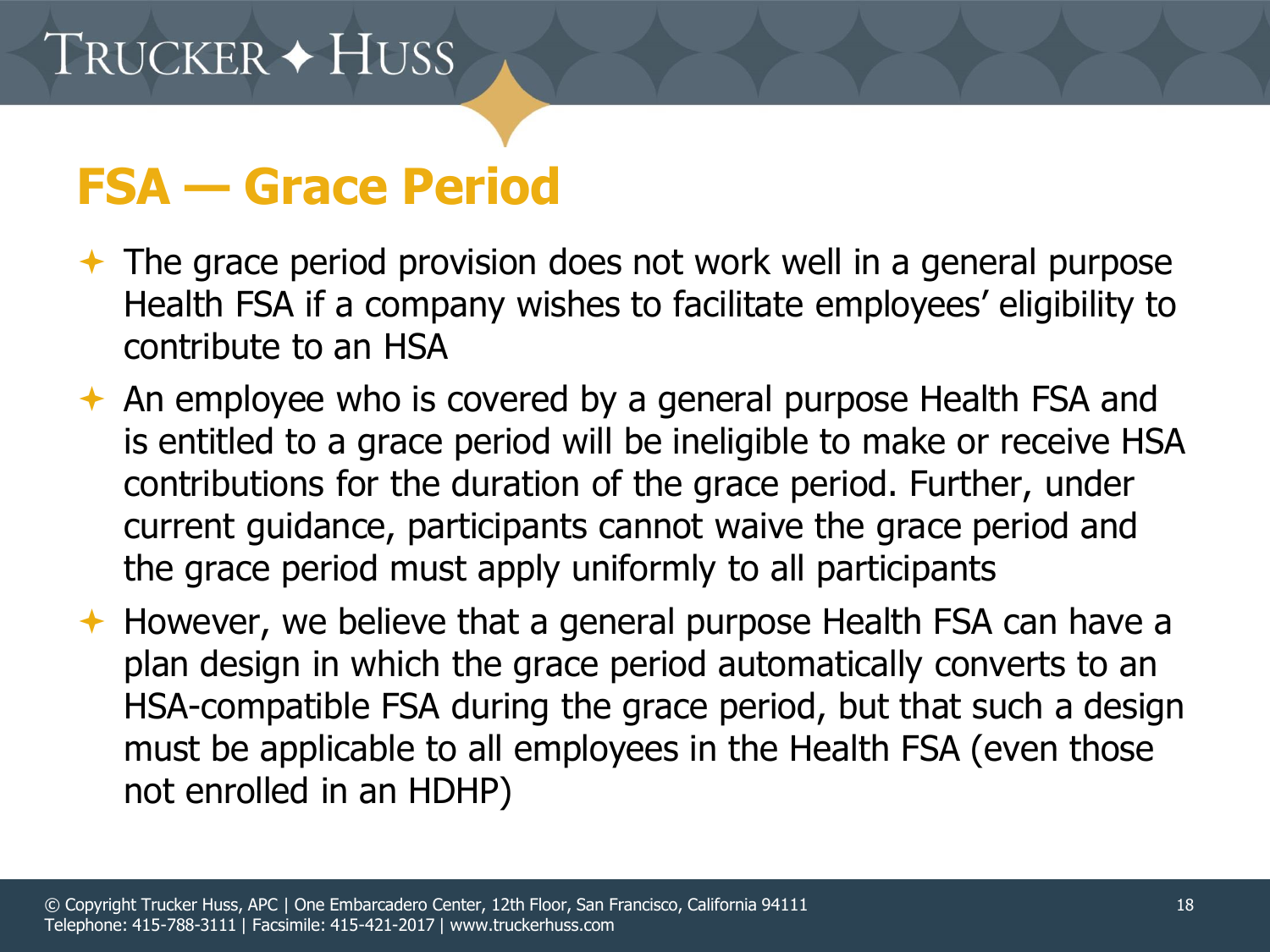#### **Carryover vs Grace Period**

- As an example for 2020 money, for the grace period rule, the claim can be incurred during that grace period. The grace period money can be used for 2020 and for 2021—but the 2020 grace period money ends at 2021
- $\rightarrow$  The carryover amounts are amounts not used in 2020. They can carryover to 2021—and if not used in 2021, can carryover to 2022
- $\rightarrow$  The distinctions between the grace period and the carryover were more clear when the grace period was a 2 ½ month period and there was a cap on the carryover amount
- ◆ Before CAA, one could think about the distinctions in terms of risk. A carryover provision allowed unused funds to remain available for a longer duration than the grace period—perhaps even indefinitely vs. for up to two months and 15 days under the grace period. On the other hand, the grace period applies to all unused funds, while carryovers were subject to a \$550 (indexed) limit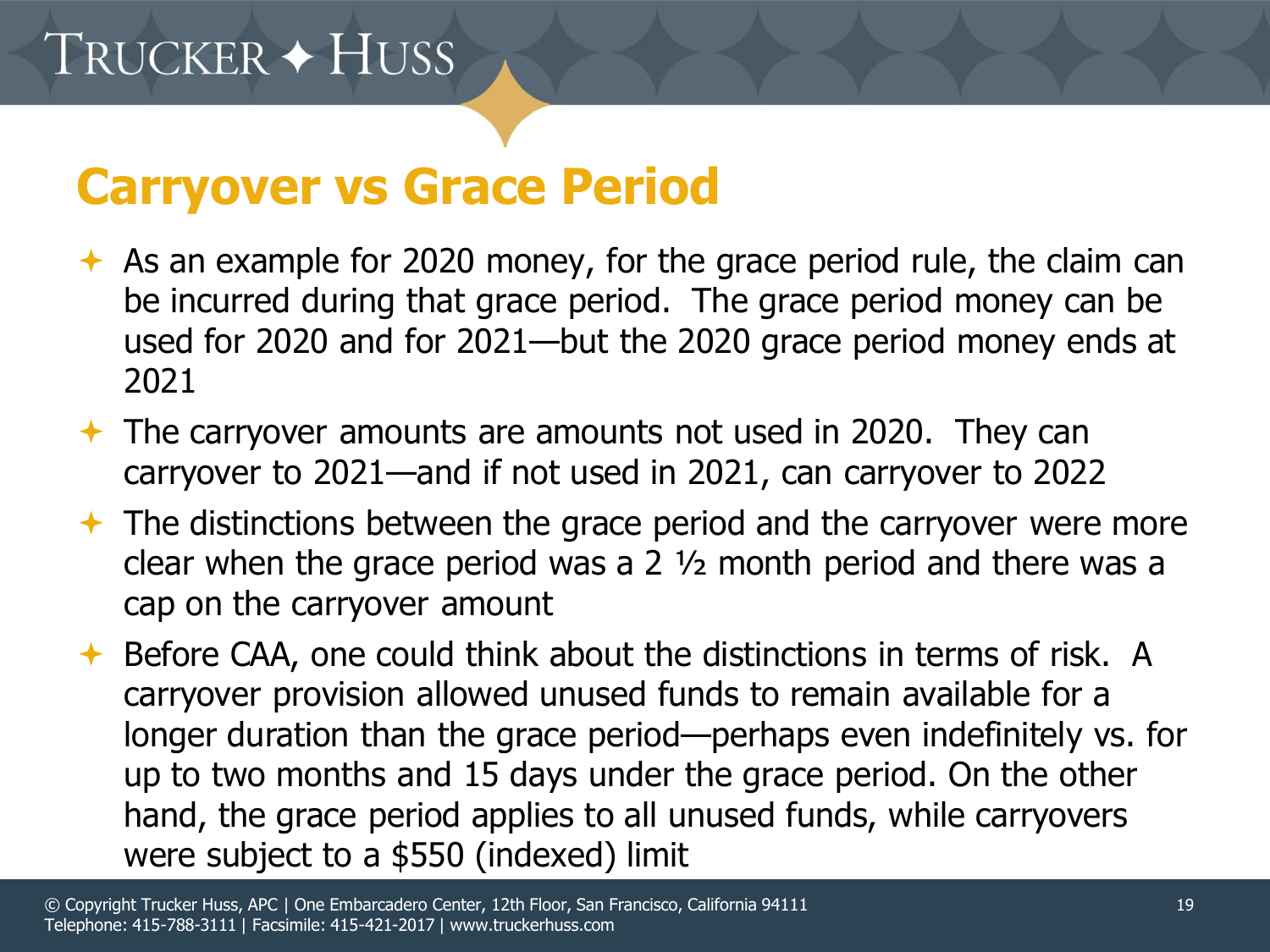## **FSA — Spend Down**

- $\rightarrow$  A Health FSA can permit participants who terminate employment mid-year to continue to incur claims for the remainder of the year (including any grace period). This would be permitted for 2020 and 2021
- **← A spend down provision for a general use Health FSA** would make an individual ineligible to make or receive HSA contributions
- **← Existing IRS rules already permit a spend down feature** for DC FSAs. Accordingly, DC FSA spend downs were not addressed in the CAA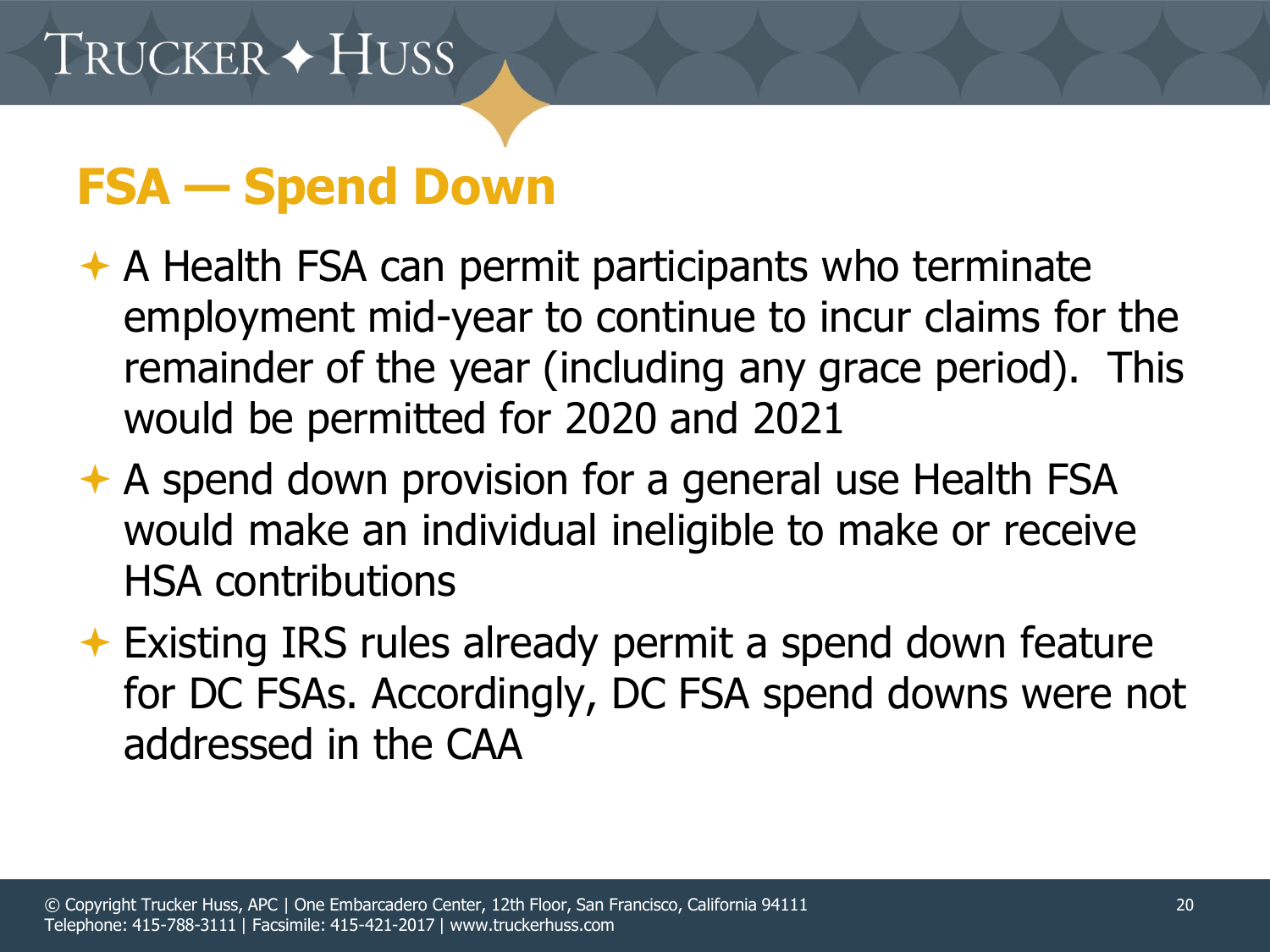## **FSA — Spend Down**

- $\rightarrow$  There are some questions about how this would work for a Health FSA
	- > While not clear, it appears that an individual could decline this spend down coverage. This may be important for a former employee who wants to opt-out of a general use Health FSA from his/her former employer so that he/she can be eligible for an HSA with a new employer
	- > What amount is available for the spend down? The elected amount or the contributed amount?
		- We believe it is the contributed amount
	- > How will this work with COBRA?
- $\triangle$  Guidance from the IRS is needed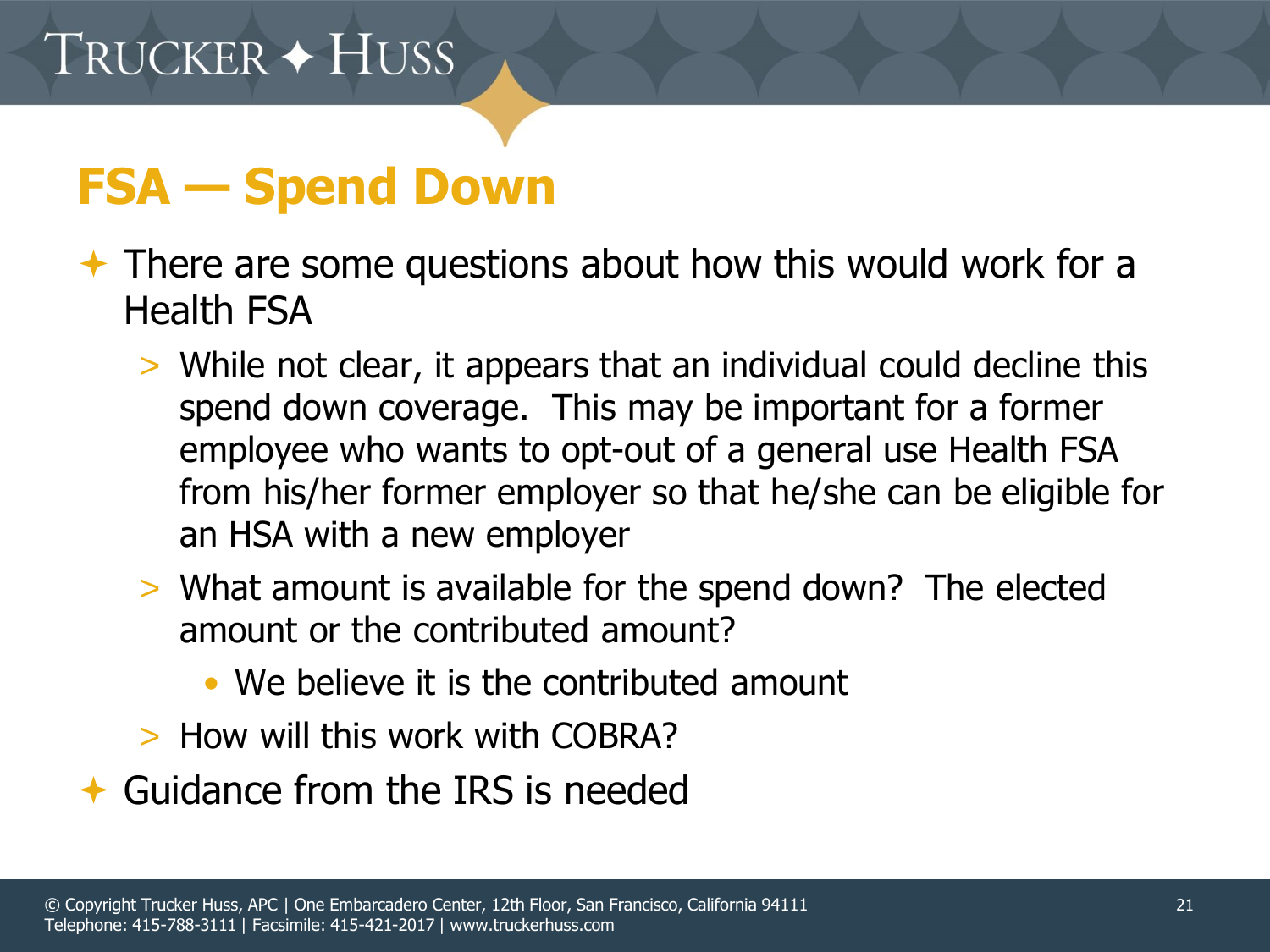# TRUCKER + HUSS

## **Additional FSA Election Changes Permitted**

- $\rightarrow$  For plan years ending in 2021, a company can amend its FSAs to allow participants in the FSAs to make election changes midyear—without having a qualified change in status event. It appears that FSAs can be amended to permit employees who have not elected to make FSA contributions for 2021 to make new elections to contribute mid-year
	- > Elections can only be made on a prospective basis
	- > This election change opportunity only applies to FSAs. Unlike prior IRS relief, this mid-year election change opportunity does not apply to medical, dental, and/or vision elections
	- > Prior to allowing such mid-year elections, a company will need to understand if its FSA TPA can support these changes and the associated cost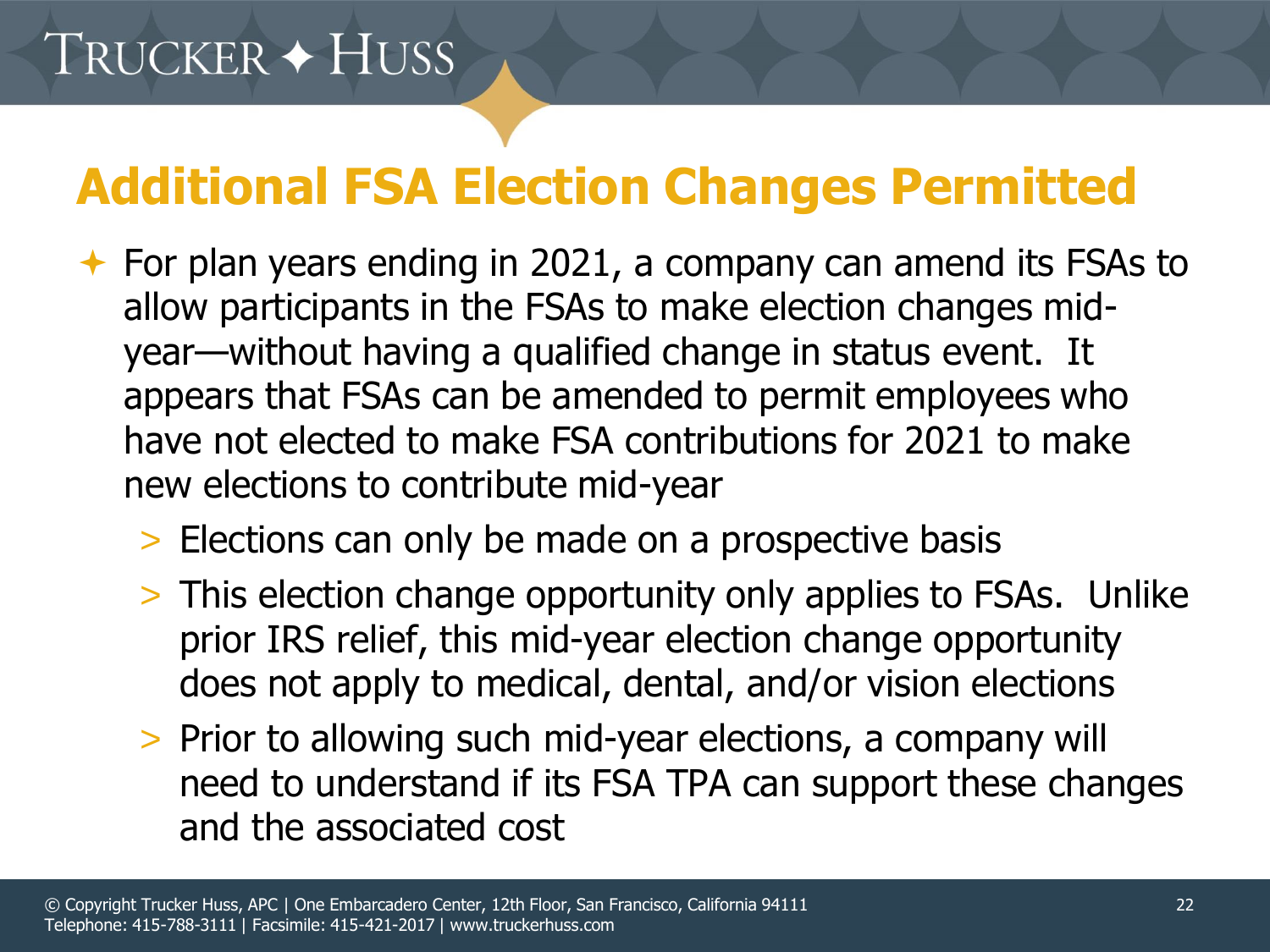## **Additional FSA Election Changes Permitted**

- $\div$  **The language in CAA does not provide any detail on the** permitted elections
- $\rightarrow$  For example, can an employer limit the amount of a decreased Health FSA election to NOT be less than the amount that has already been reimbursed to an employee?
- **★ Some employers are considering offering two election change** periods in 2021 for DC FSAs—one now and one later in the year (such as July), when employees have a better idea if children can attend summer camps, after school programs in the fall, etc….
	- > Offering two election change periods for a Health FSA is less attractive due to the uniform coverage rules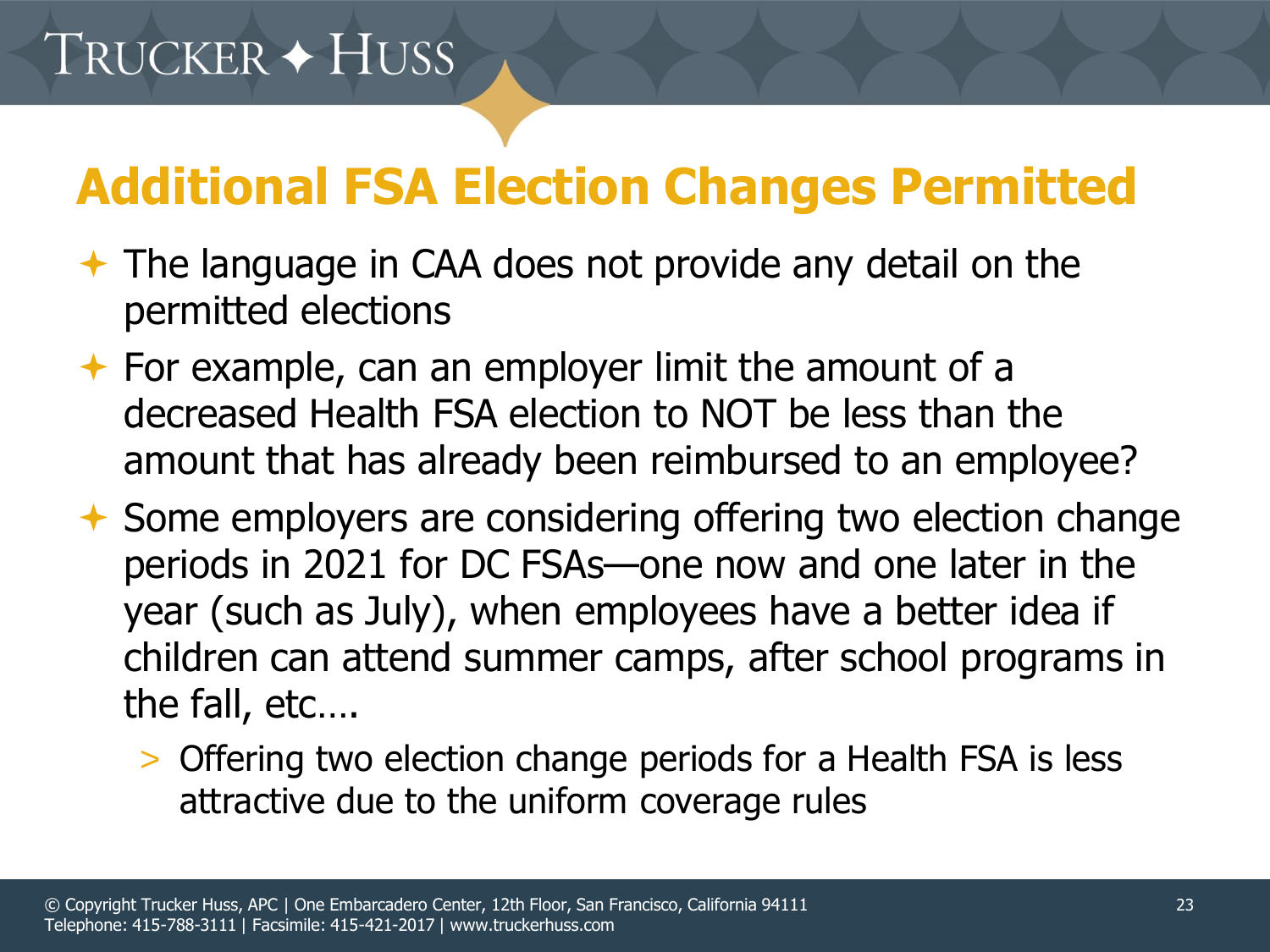## **Dependent Care FSA — Definition of Child**

- The CAA increases the maximum age of a dependent child for purposes of eligible dependent care expenses to age 14, from age 13, but with some limitations
- $\rightarrow$  For a qualifying child who turned age 13 during the last plan year, the Dependent FSA can be amended to allow reimbursement of expenses related to such child's dependent care for the remainder of the plan year (if the enrollment period ended on or before January 31, 2020)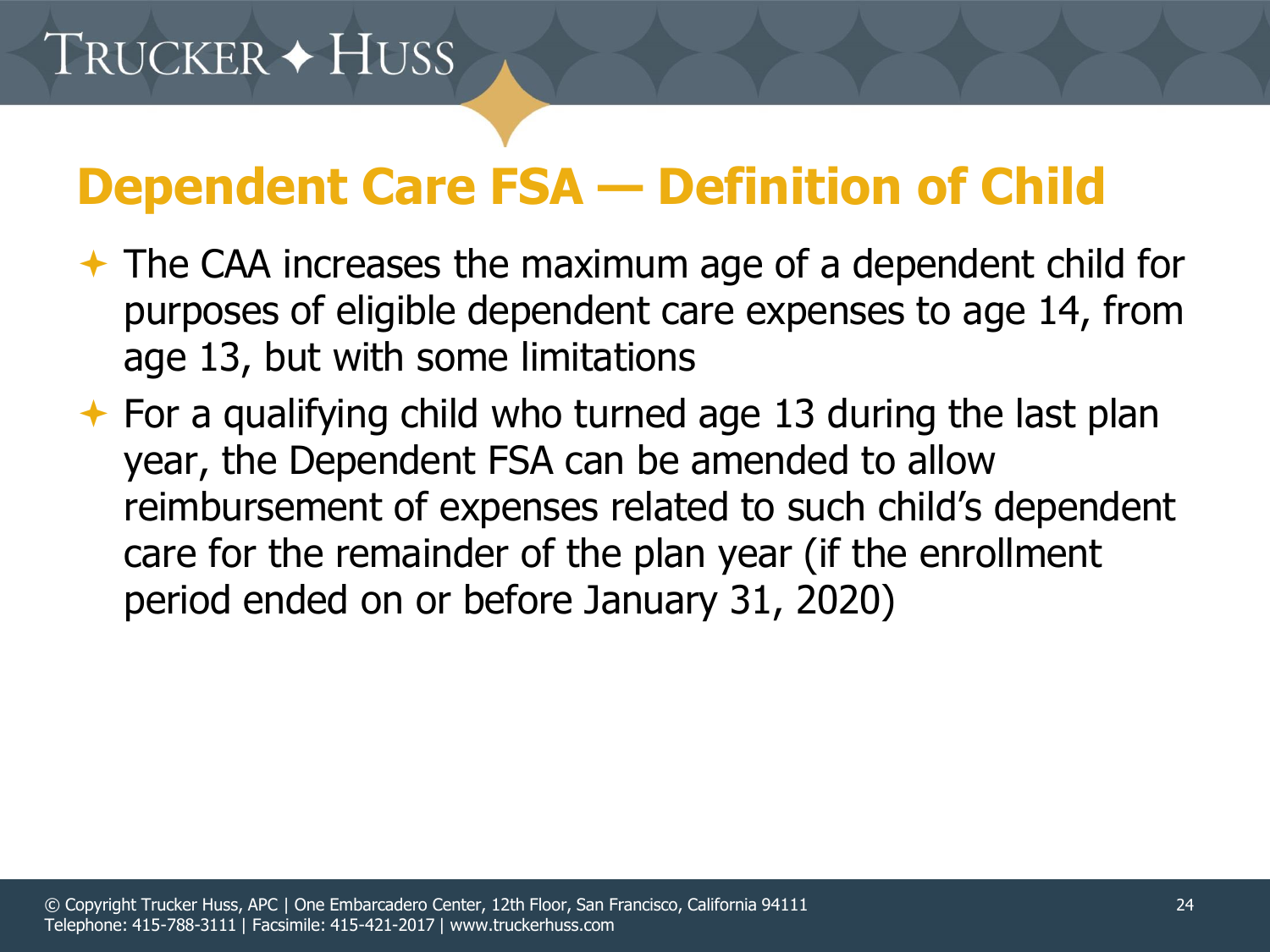## **Dependent Care FSA — Definition of Child**

- $\rightarrow$  For example, for a calendar year plan, the rule applies to a DC FSA participant who was enrolled in the plan in 2020 and who had a dependent child who turned age 13 during 2020
- $\rightarrow$  In addition, if the DC FSA has adopted the carryover feature, this rule will allow for the reimbursement of expenses for dependent care provided to such child in the following plan year until the child turns age 14, but only with respect to unused amounts carried over from 2020 into 2021
- $\rightarrow$  Note that the plan documents and summaries should be amended to be clear on this rule. The plan could refer to the Code section that was revised to age 14 but also include the age 13 limitation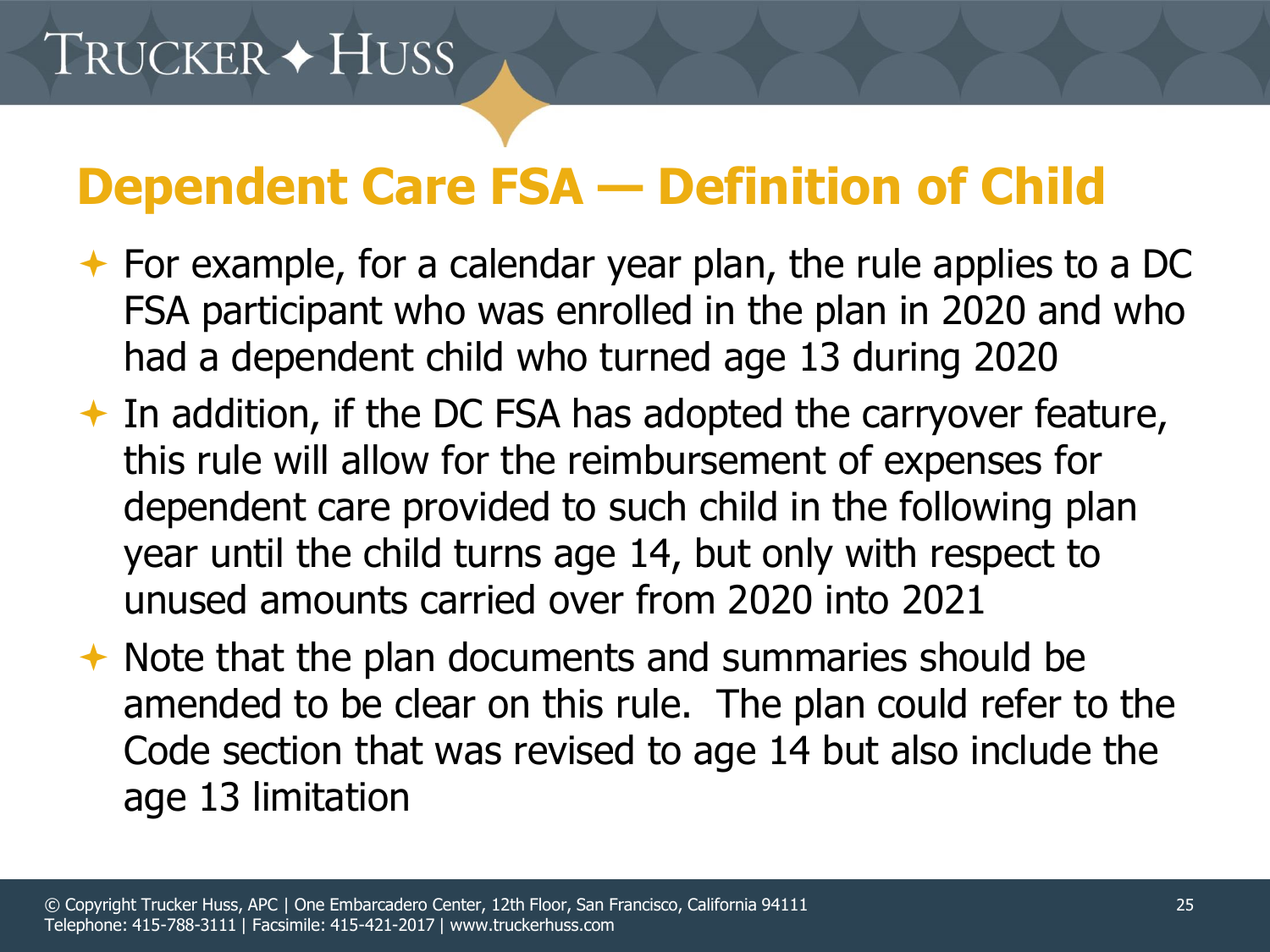#### **FSAs — Plan Amendments & Additional Guidance**

- $\bigstar$  If a company wants to make any of these permitted changes to its FSAs, it must amend the FSAs no later than the last day of the first calendar year beginning after the end of the plan year in which the amendment is effective
	- > For example, no later than December 31, 2021 for an amendment that provides for a carryover of 2020 amounts from a calendar year FSA
- We believe that the IRS will issue additional guidance on these rules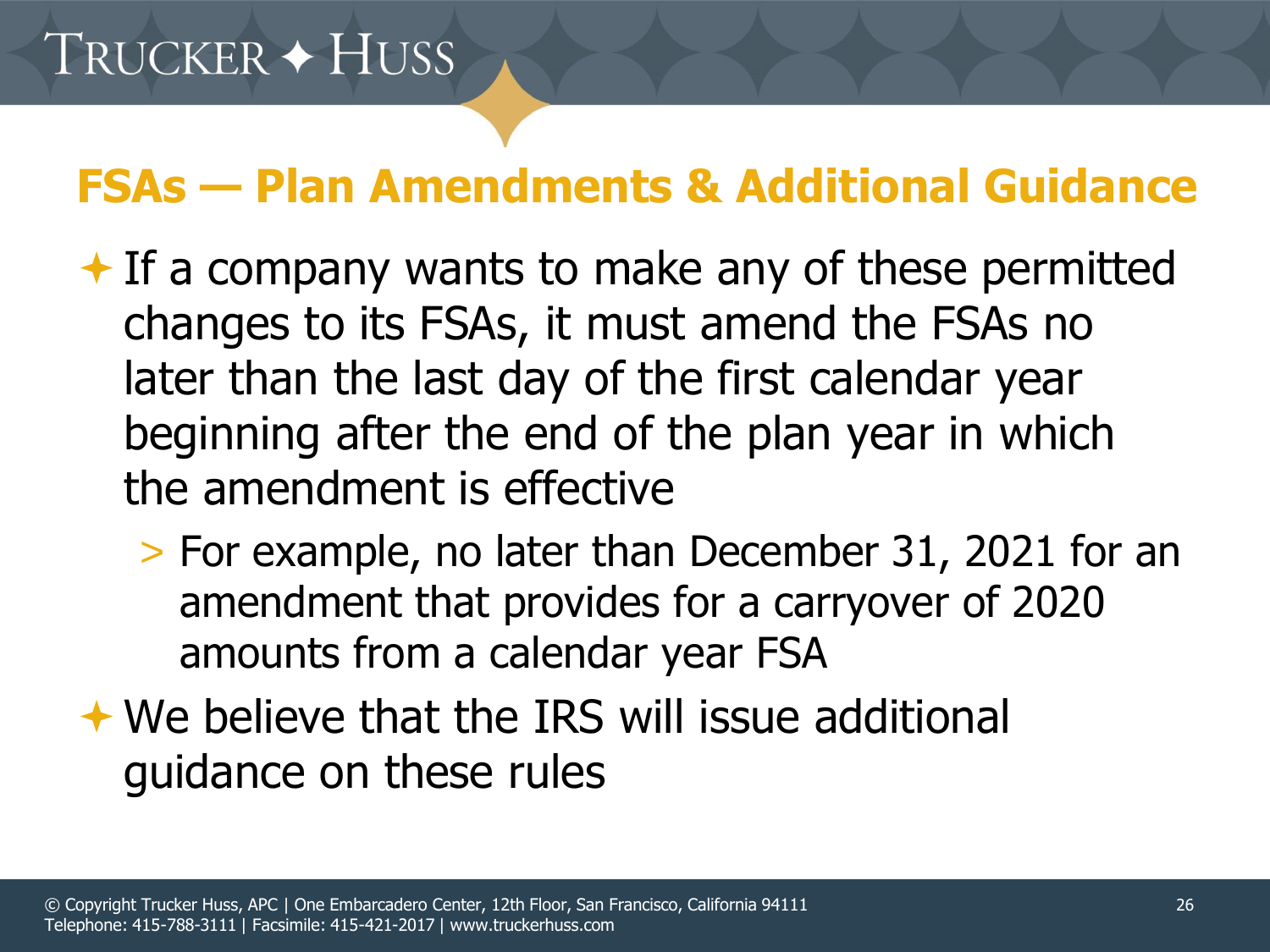## **FSAs — Action Items!**

- $\rightarrow$  A company should consider taking the following actions related to the FSA CAA provisions:
	- > Discuss if the company's FSAs should be amended for any of the permissive provisions described above
	- > For any plan changes being considered, the company should discuss with its FSA TPA if it is able to implement the changes — and the costs associated with those changes
	- > Develop and distribute communications to employees about the FSA plan changes
	- > Draft and adopt FSA plan amendments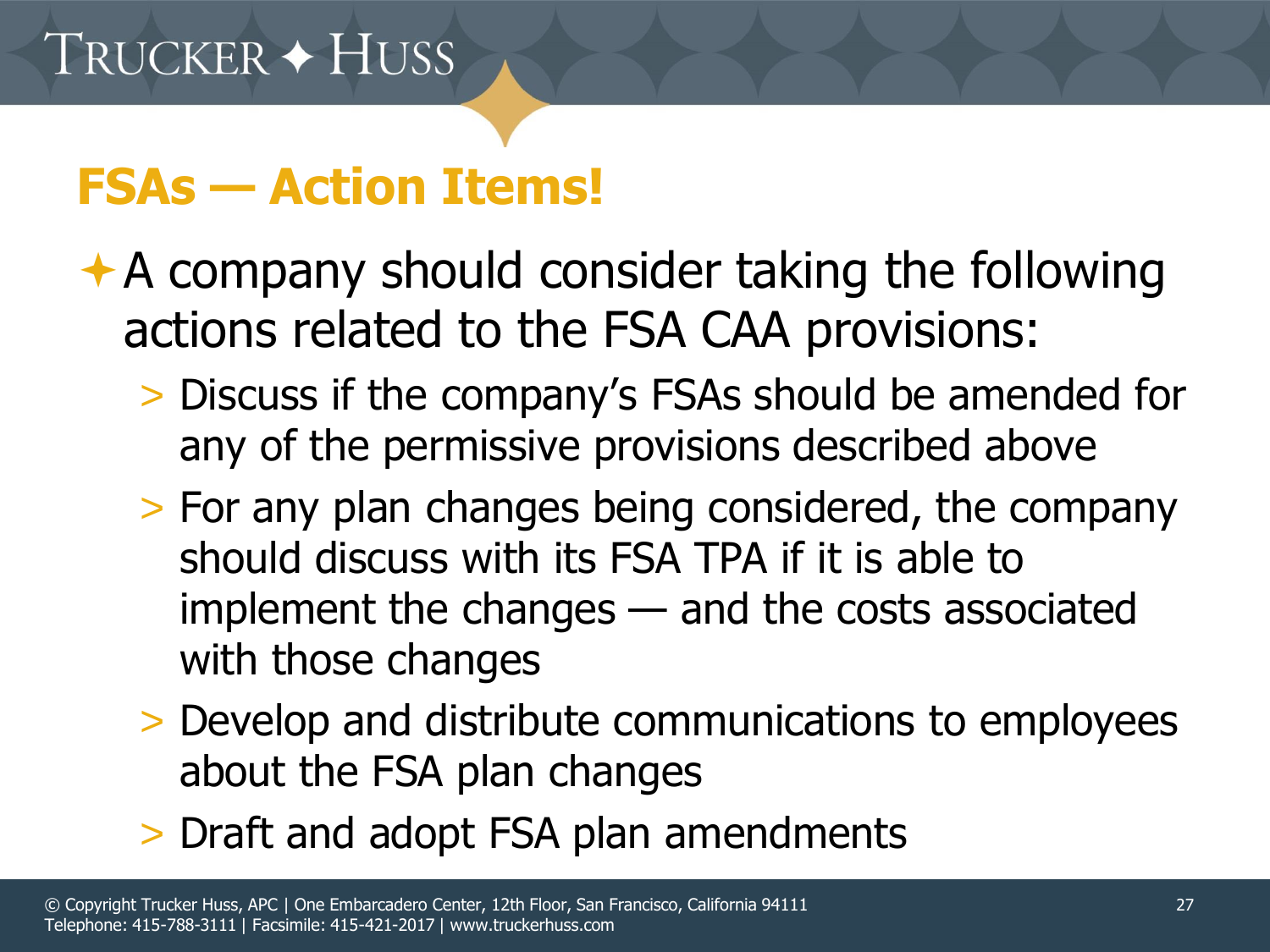## **No Surprises Act**

- **★ The No Surprises Act -- Title I of Division BB -- Private** Health Insurance and Public Health Provisions
- $\rightarrow$  This part of CAA contains numerous provisions, which are listed at the beginning of this webinar
- **★ We will provide a high-level overview of many of the** provisions in the No Surprises Act. However, note that these rules are complex and guidance is needed from the Departments of Labor (DOL), Treasury and Health and Human Services (HHS)
- **★ We will review action items to be taken now by** employers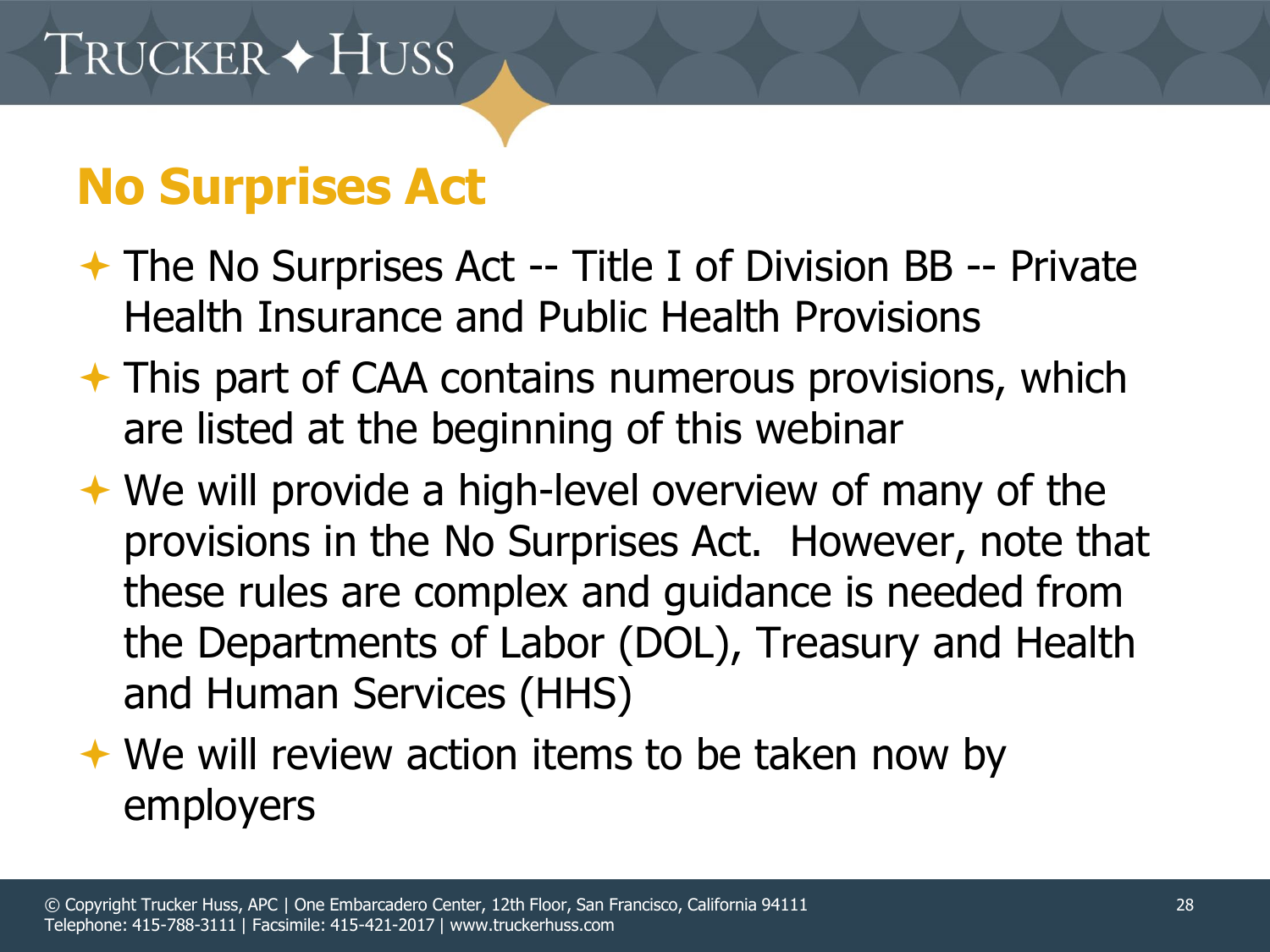## **No Surprises Act**

- **★ The No Surprises Act amends the Employee Retirement** Income Security Act (ERISA), the Internal Revenue Code (Code) and the Public Health Service Act (PHSA)
- $\rightarrow$  It requires both fully-insured group health plans and self-insured group health plans ("GHPs") to hold health plan participants harmless from the impact of surprise medical bills
- $\rightarrow$  It does not appear to apply to excepted benefits (such as EAPs)
- Guidance is needed to confirm whether retiree-only GHPs are also exempt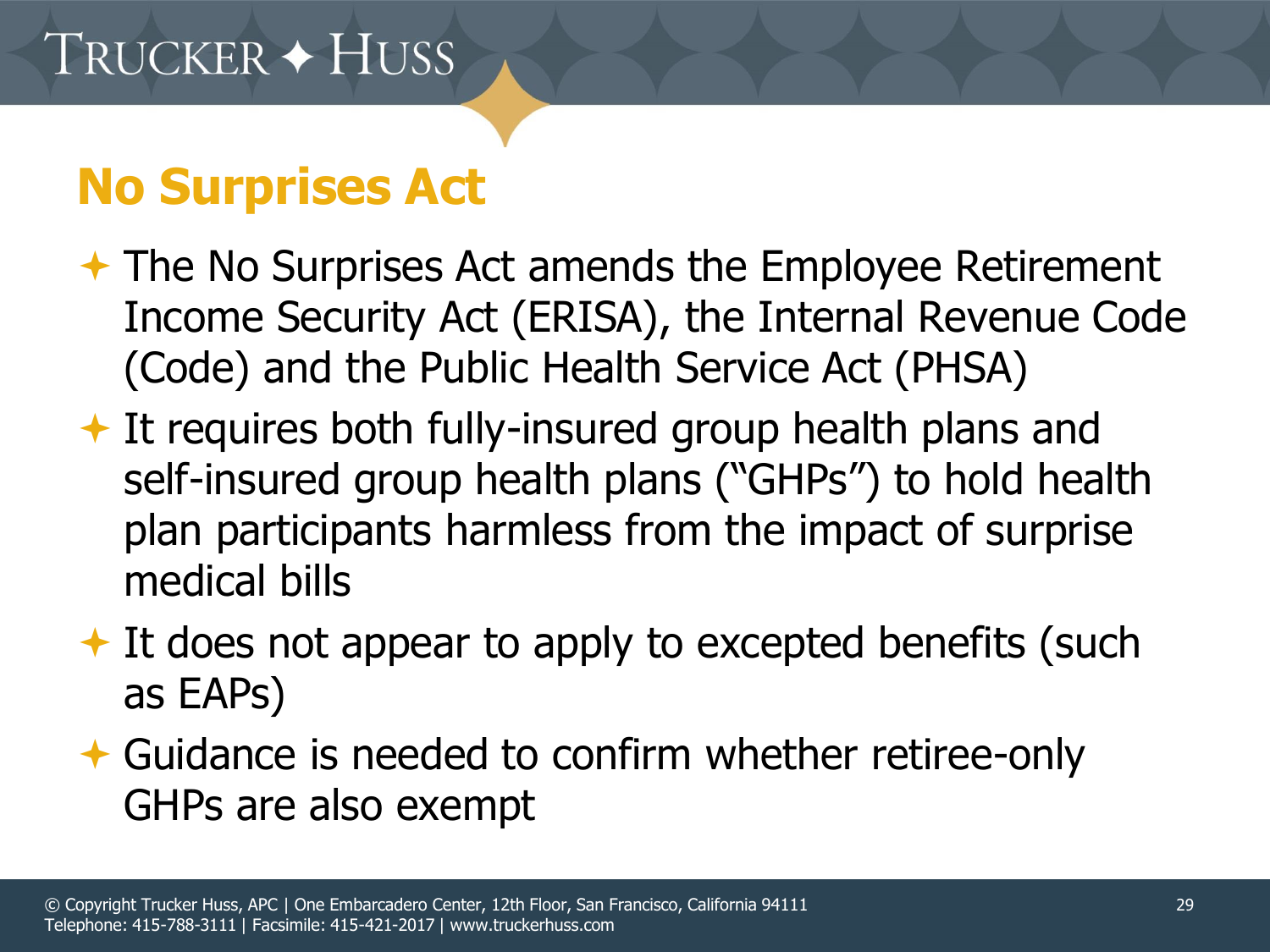## **No Surprise Billing (Part of the No Surprises Act)**

- $\rightarrow$  Applies to plan years beginning on and after January 1, 2022
- **← Participants are only required to pay the in-network benefit cost**sharing amount for:
	- > Out-of-Network (OON) benefits for emergency care services;
	- > Certain ancillary services provided by OON providers at innetwork facilities (e.g., anesthesiologist); and
	- > OON care provided at in-network facilities without the participant's informed consent
- $\rightarrow$  For these services, participants will be required to pay only the in-network cost-sharing amount, which will be considered in determining the participant's in-network deductible and out-ofpocket maximums (OOPM)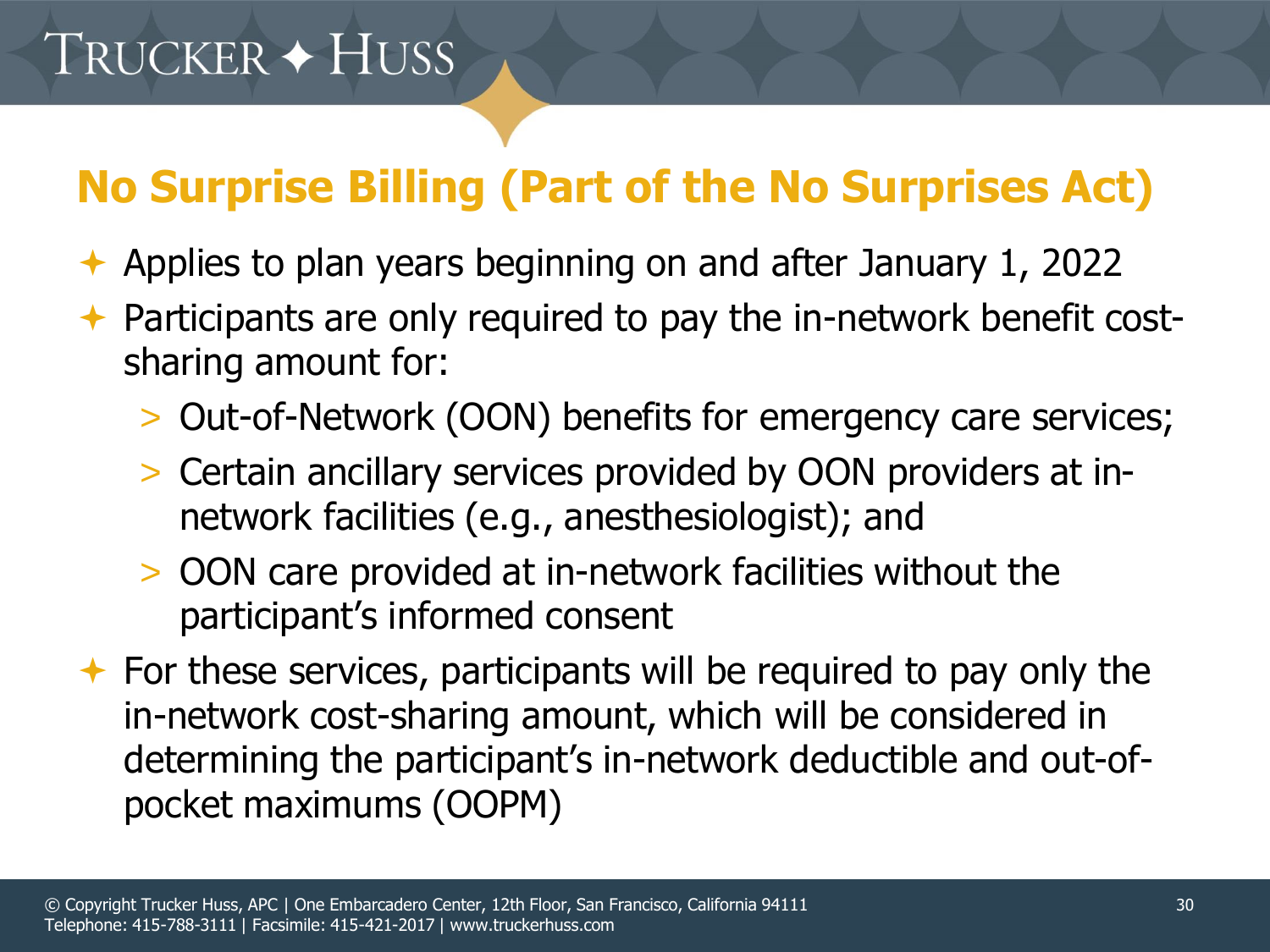- For the nonemergency services provided by OON providers at innetwork facilities, the CAA does allow for an exception to these rules if the patient knowingly and voluntarily agrees to use the OON provider
- $\rightarrow$  The exception for a knowing and voluntary consent waiver will not apply if: (1) there is no in-network provider available in the facility; (2) the care is for unforeseen or urgent services; or (3) the provider is an ancillary provider that a patient typically does not select (e.g., a radiologist, anesthesiologist, pathologist, etc.)
- $\triangle$  If the knowing and voluntary consent rule applies, the provider must generally notify the patient in writing 72 hours before services are scheduled to be delivered—and this notification must include a good-faith cost estimate and identify available in-network options for obtaining the service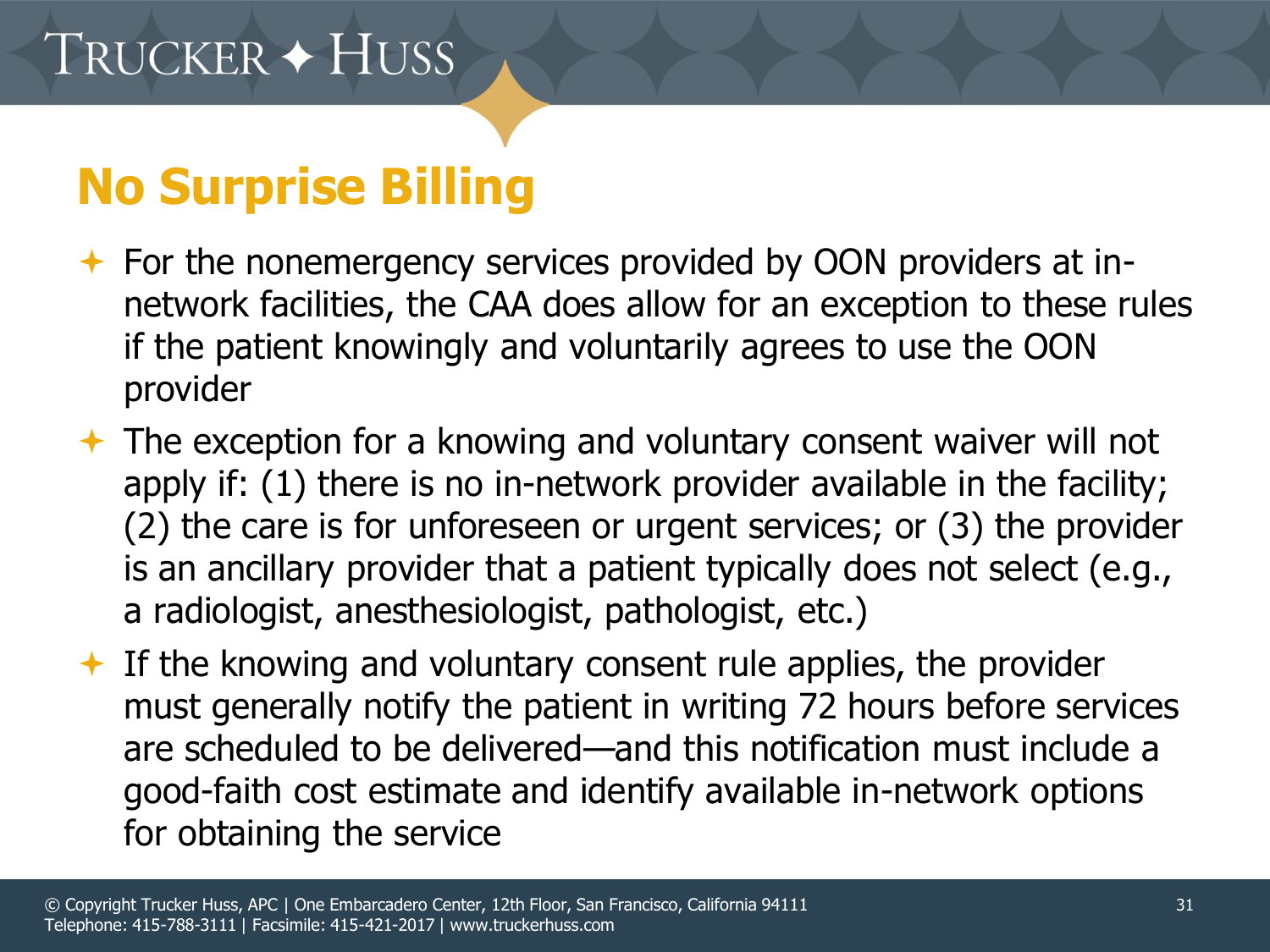- $\rightarrow$  The plan must make initial payment or issue a denial within 30 days of receiving the provider's bill
- $\rightarrow$  If the plan and provider cannot come to an agreement, claims may be submitted to arbitration initiated by the plan or the provider (known as Independent Dispute Resolution (IDR) or the "IDR process")
- $\rightarrow$  Numerous factors will be reviewed by the IDR (which are set forth in the CAA), but the IDR cannot reference Medicare claims data or provider billed charges in determining the price

 $\rightarrow$  The losing party must pay the cost of the entire arbitration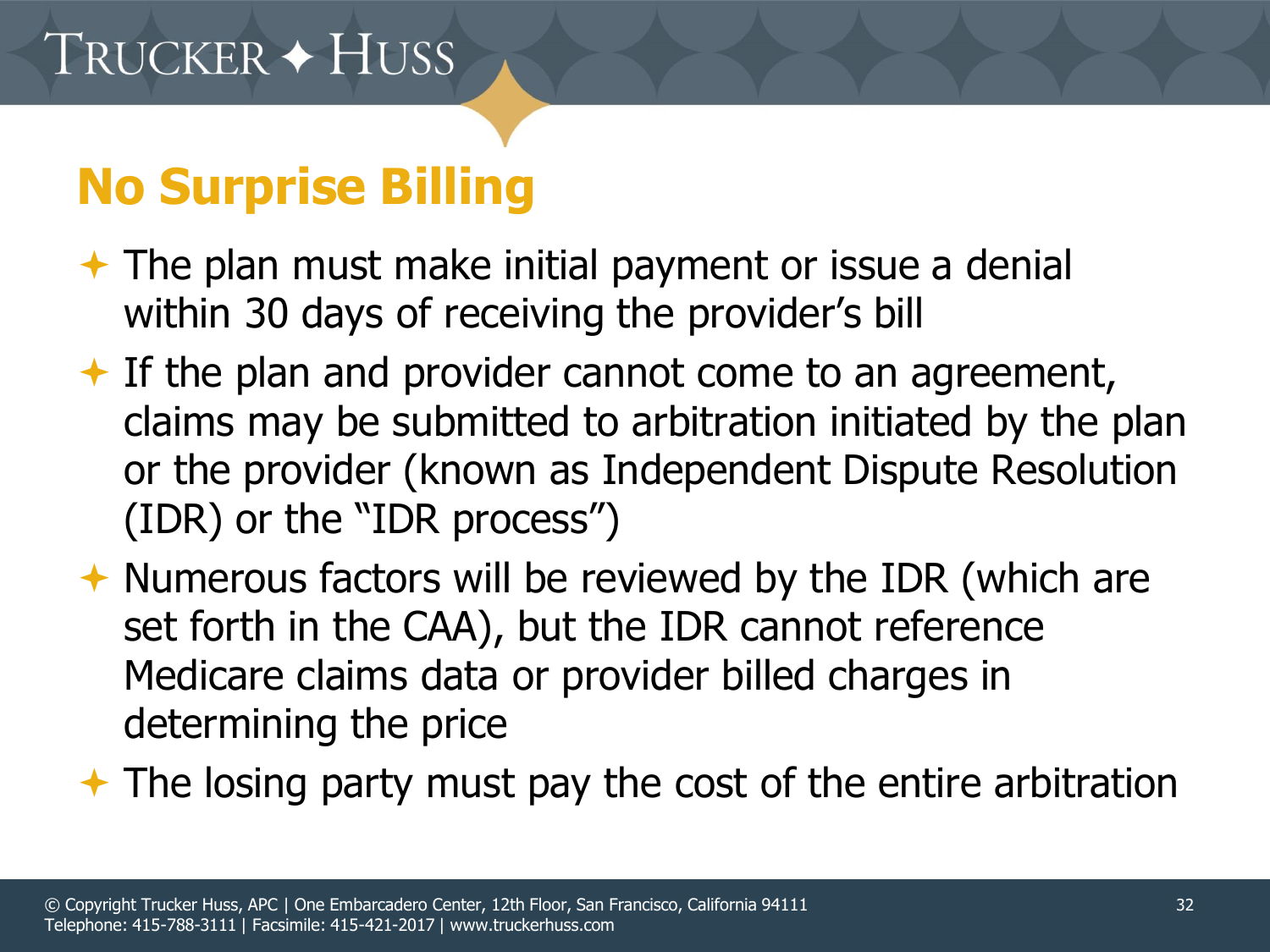- $\rightarrow$  Rather than being subject to the IDR rules in the previous slide, insured GHPs may be subject to State laws that regulate the way certain OON claims are treated
	- > Not all States have such laws, in which case the CAA provisions will apply
	- > In addition, those State laws will not apply to selfinsured GHPS
	- > Self-insured GHPs will be subject to the IDR laws in the CAA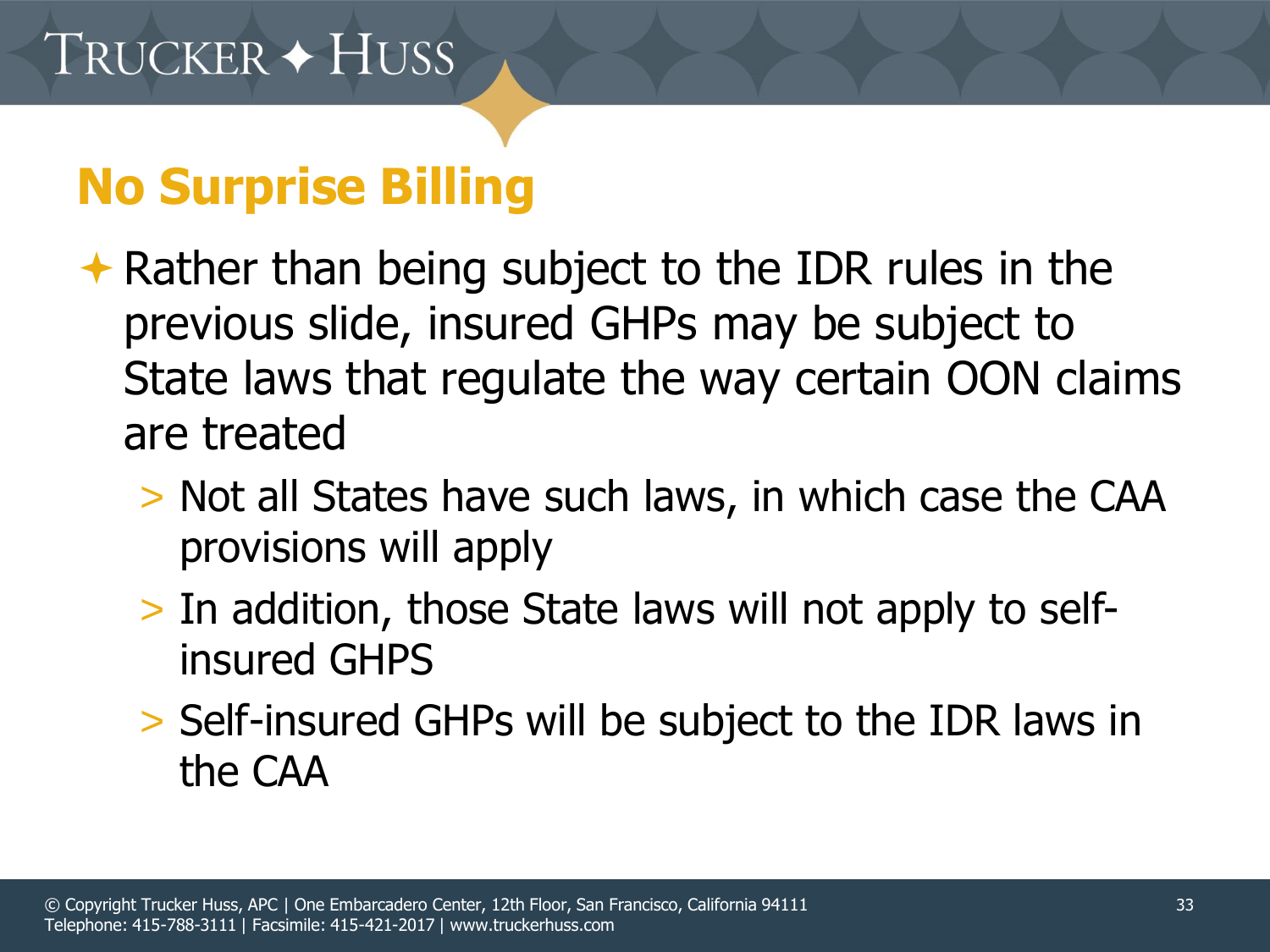## TRUCKER + HUSS

#### **High-Level Overview of IDR Process**

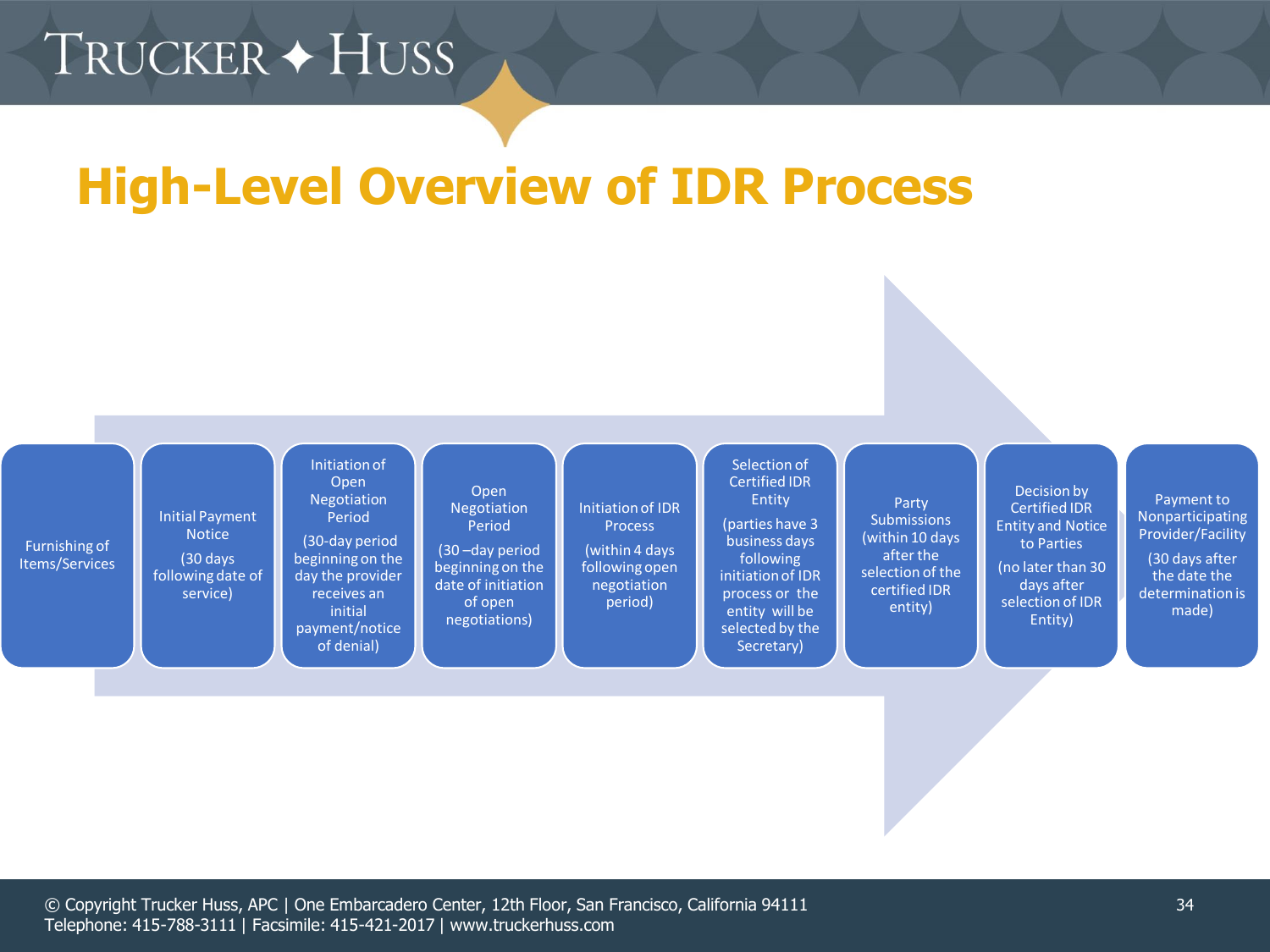- **★ The applicable Agencies (Treasury, DOL or HHS) can** audit the GHPs in response to a complaint
- $\rightarrow$  The complaint process will be set forth in regulations
- **★ The applicable agencies will also audit 25 GHPs per** year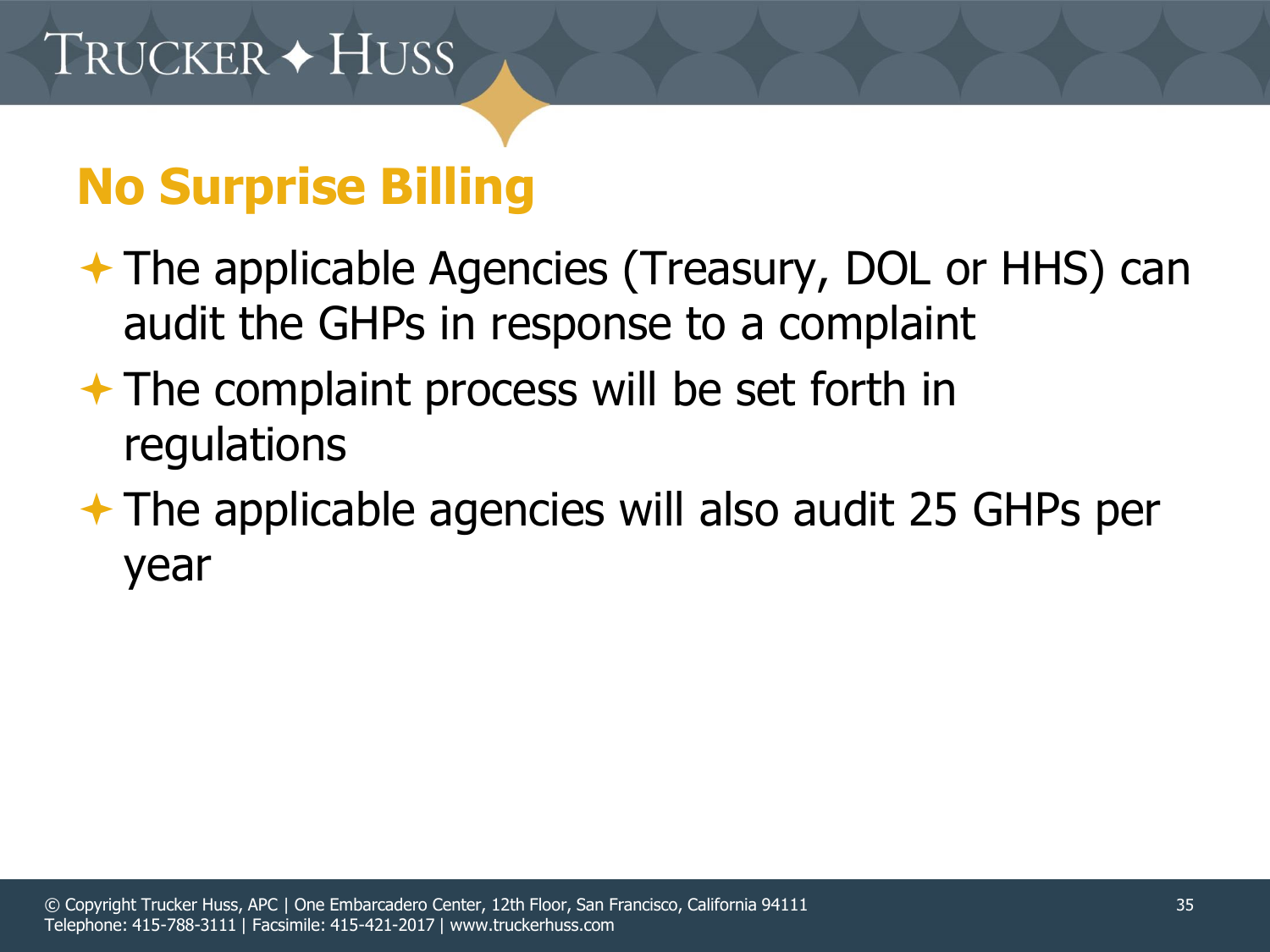- ◆ Plan sponsors should consider what they will need to do to prepare for the application of these provisions, including:
	- > For self-funded plans, amending TPA agreements to ensure that the TPA will respond within that 30-day period and the penalty for the failure to do so
	- > Understand if the plan sponsor will pay the full cost of arbitration in the event the TPA is the losing party
	- > Obtain information from the insurance carrier and the TPA of the expected increased cost of compliance with these rules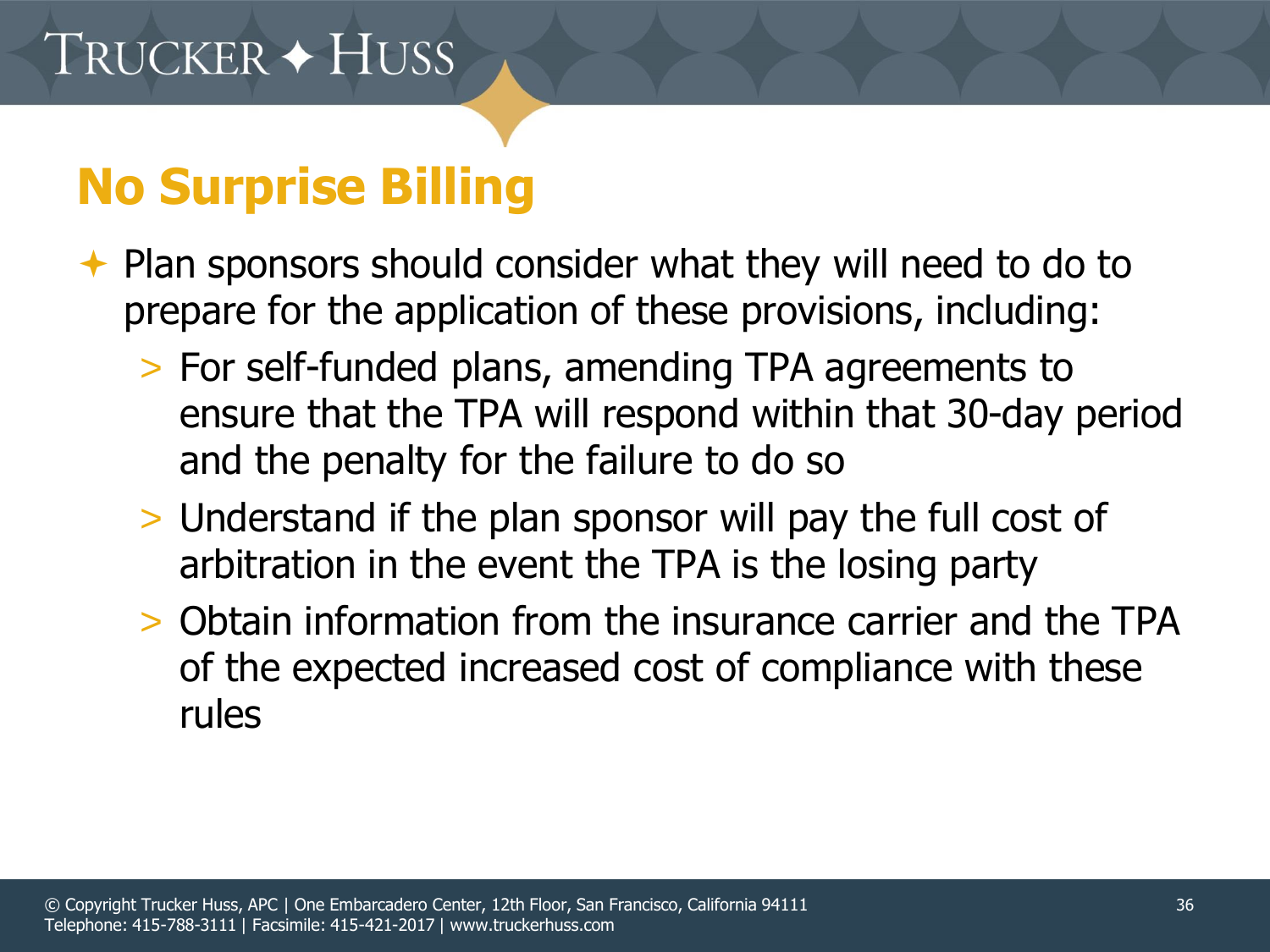## **Air Ambulance Claims**

- $\rightarrow$  This provision is effective for plan years beginning on and after January 1, 2022
- $\bigstar$  If the GHP covers in-network air ambulance services, then participants can only be required to pay the innetwork cost-sharing amount for OON air ambulances
- $\rightarrow$  The amounts paid by participants for such OON air ambulances must accumulate towards the participant's in-network deductible and OOPM
- $\rightarrow$  Similar IDR provisions apply to these air ambulance claims
- **★ These protections do not apply to ground ambulance**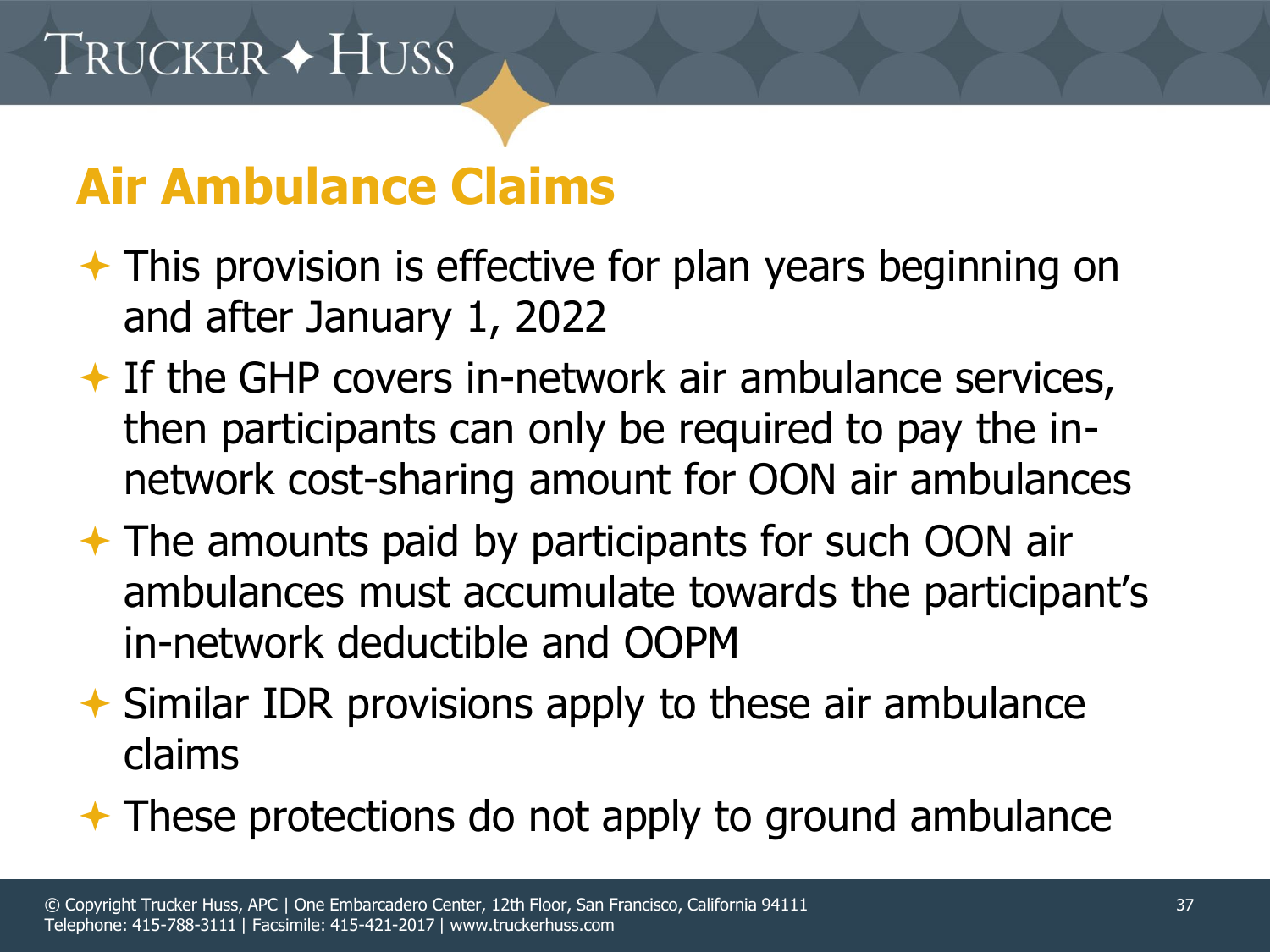### **Air Ambulance Claims**

- $\triangle$  GHPs must provide reports to the applicable Agency (Treasury, DOL, HHS) on the air ambulance claims
- $\rightarrow$  Air ambulance providers are required to submit cost data to the Secretaries of HHS and Transportation
- $\rightarrow$  The CAA includes a long list of the information to be provided
- $\rightarrow$  This is needed in order to build a reliable reference database for understanding the cost of these claims
- $\rightarrow$  The plan sponsor action items for this provision are similar to those listed in the "No Surprise Billing" section of this webinar, with the addition of understanding the cost associated with this reporting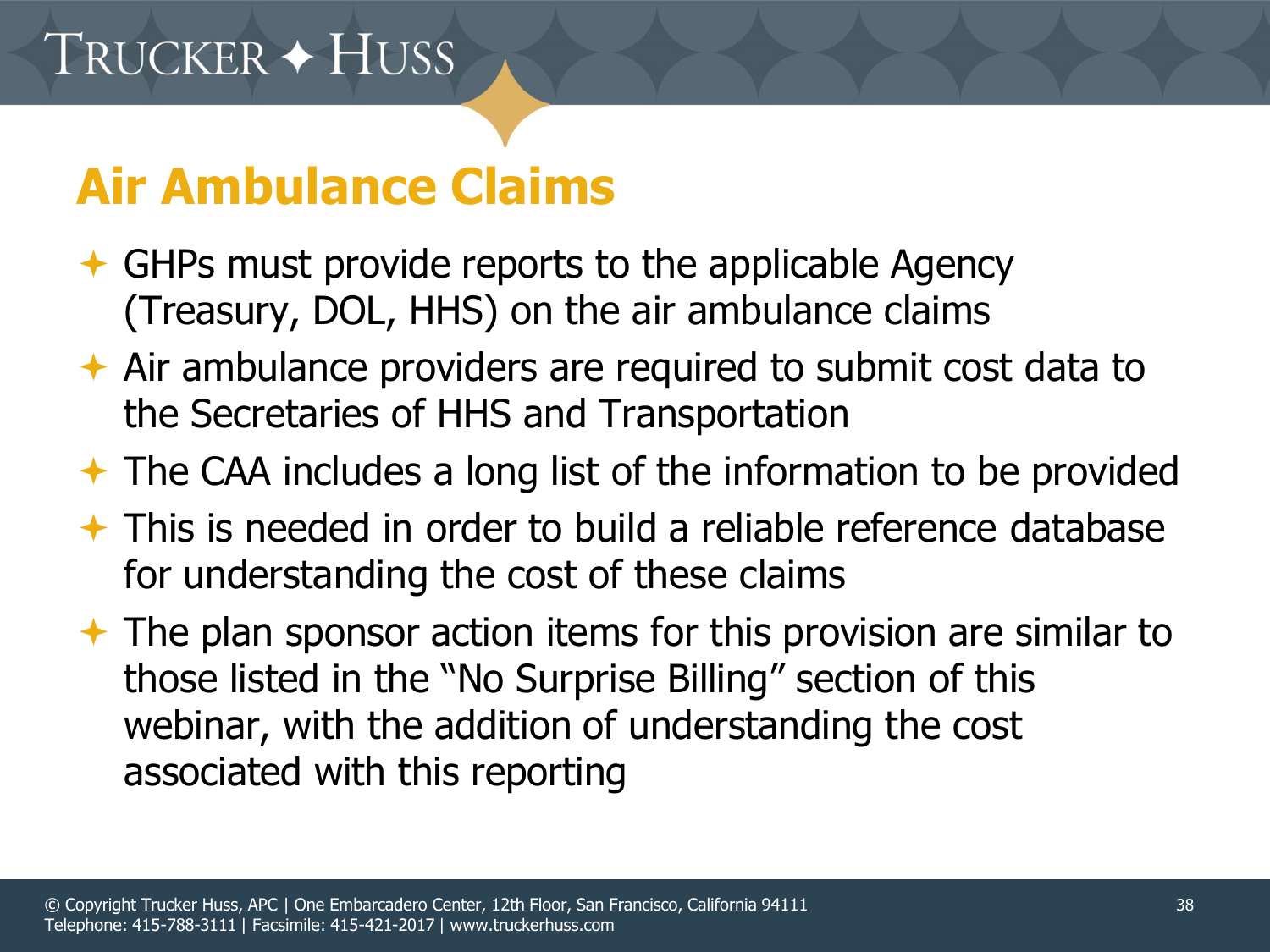## **Transparency of Deductibles and OOPMs**

- **← This provision is applicable for plan years beginning on and** after January 1, 2022
- Any physical or electronic identification card must include:
	- > Any deductible applicable to such GHP coverage (both innetwork and OON);
	- > Any OOPM limitation applicable to such GHP coverage; and
	- > A telephone number and website address through which an enrollee may seek assistance, such as information related to in-network hospitals and urgent care facilities
- $\rightarrow$  A plan sponsor will need to ensure that agreements with an insurance carrier and/or TPA will contain provisions requiring compliance with this new rule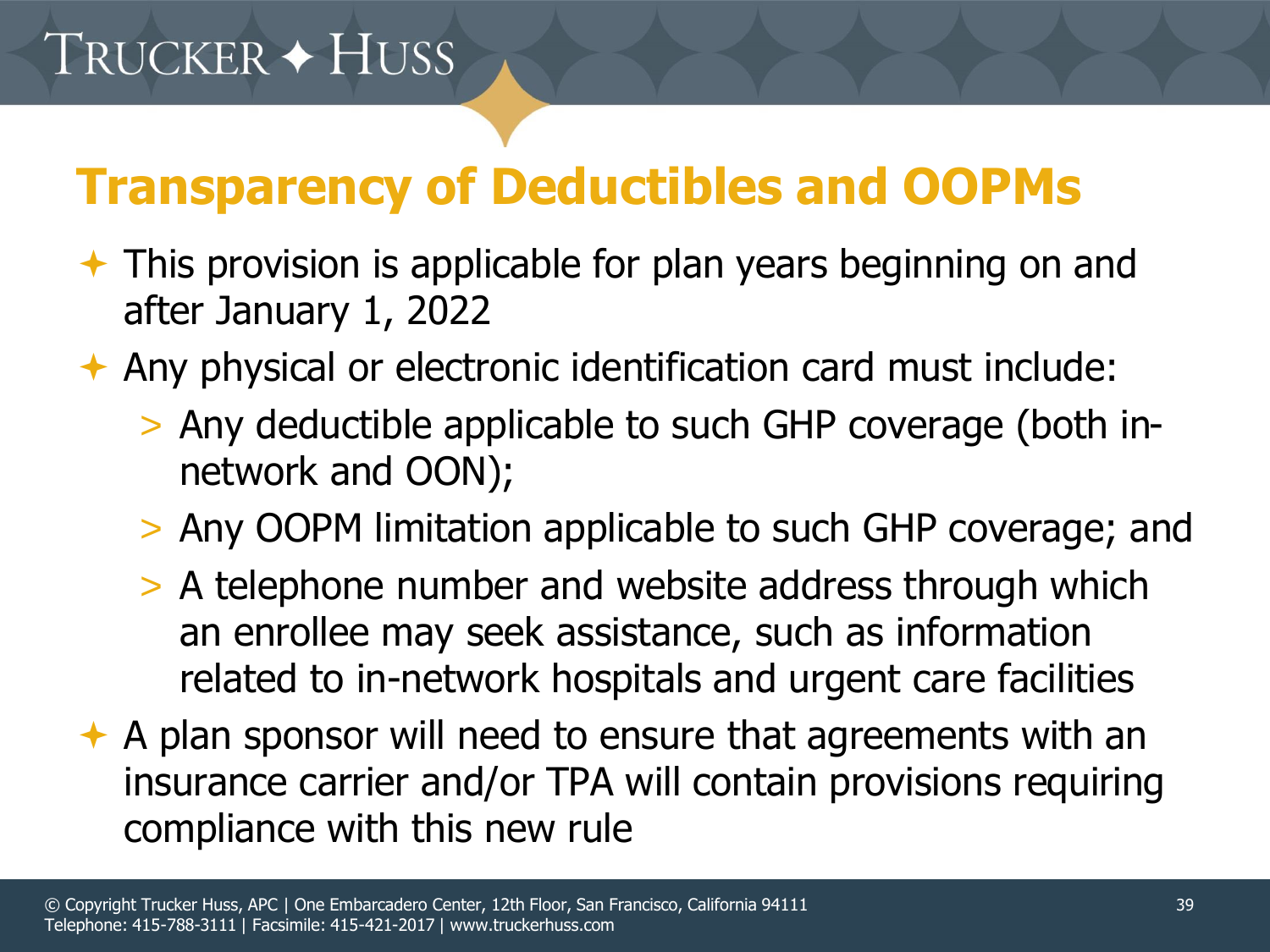## **Protections Against Provider Discrimination**

- The Patient Protection and Affordable Care Act (ACA) contained a provision that prohibited discrimination against any willing provider
- **★ The applicable Agencies never issued regulations but rather** stated that the statutory language was sufficiently clear. The CAA shows that Congress does not agree because it requires the Agencies to propose regulations no later than January 1, 2022, and to issue final regulations no later than six months after comments are received
- $\triangle$  It is unclear what these regulations will require of GHPs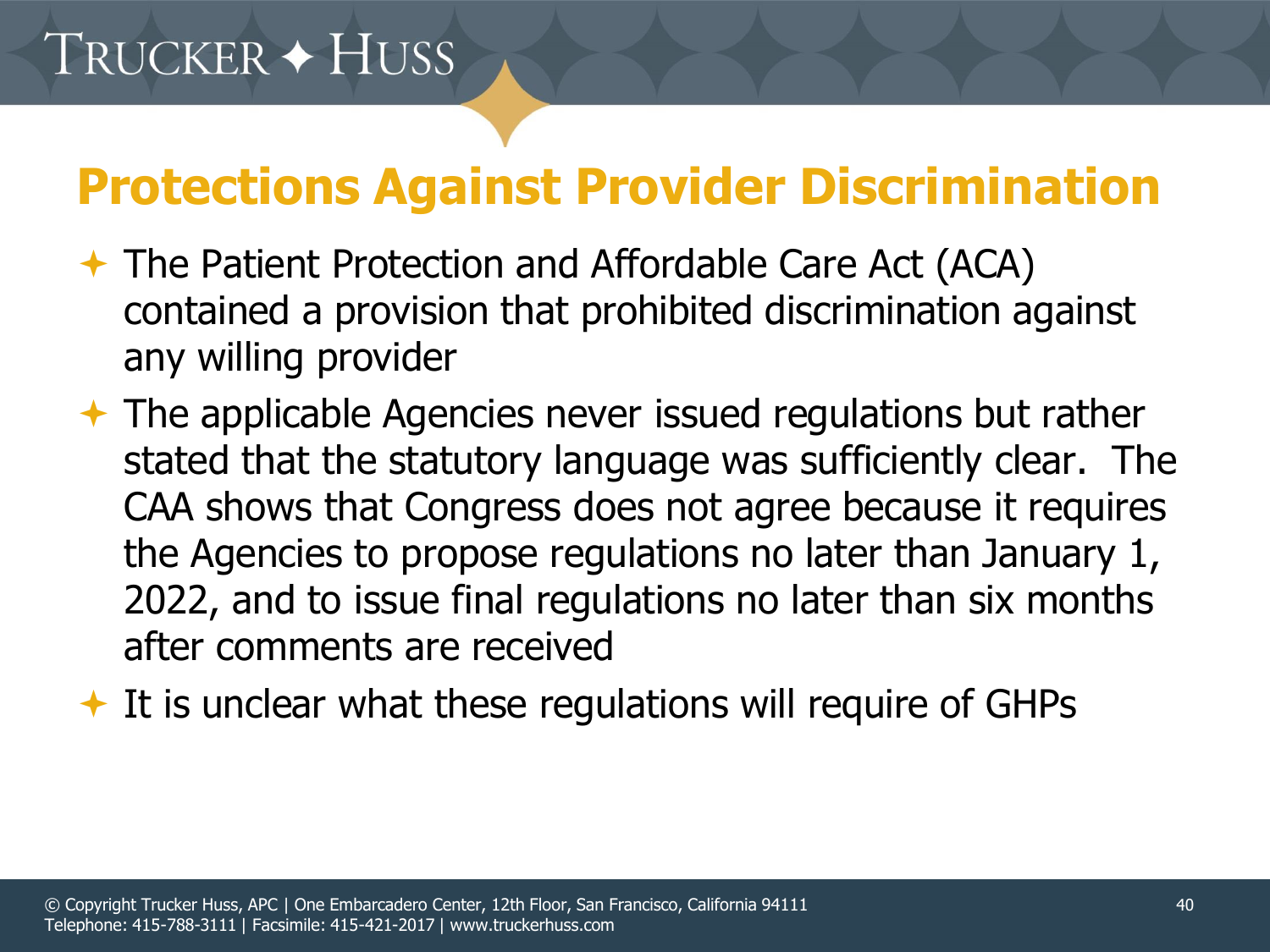# **Advanced Explanation of Benefits (EOBs)**

- $\rightarrow$  This applies for plan years beginning on and after January 1, 2022
- **← Upon request, GHPs must send participants an advanced** explanation of benefits (EOBs) before scheduled care
- This advanced EOB must include a list of information contained in the CAA (described in the next slide)

◆ In most cases, this advanced EOB is due 1 business day after the date on which the plan receives notice from the provider regarding the scheduled item or service (or, in the case of a service scheduled at least 10 business days before the service is performed, not later than 3 business days)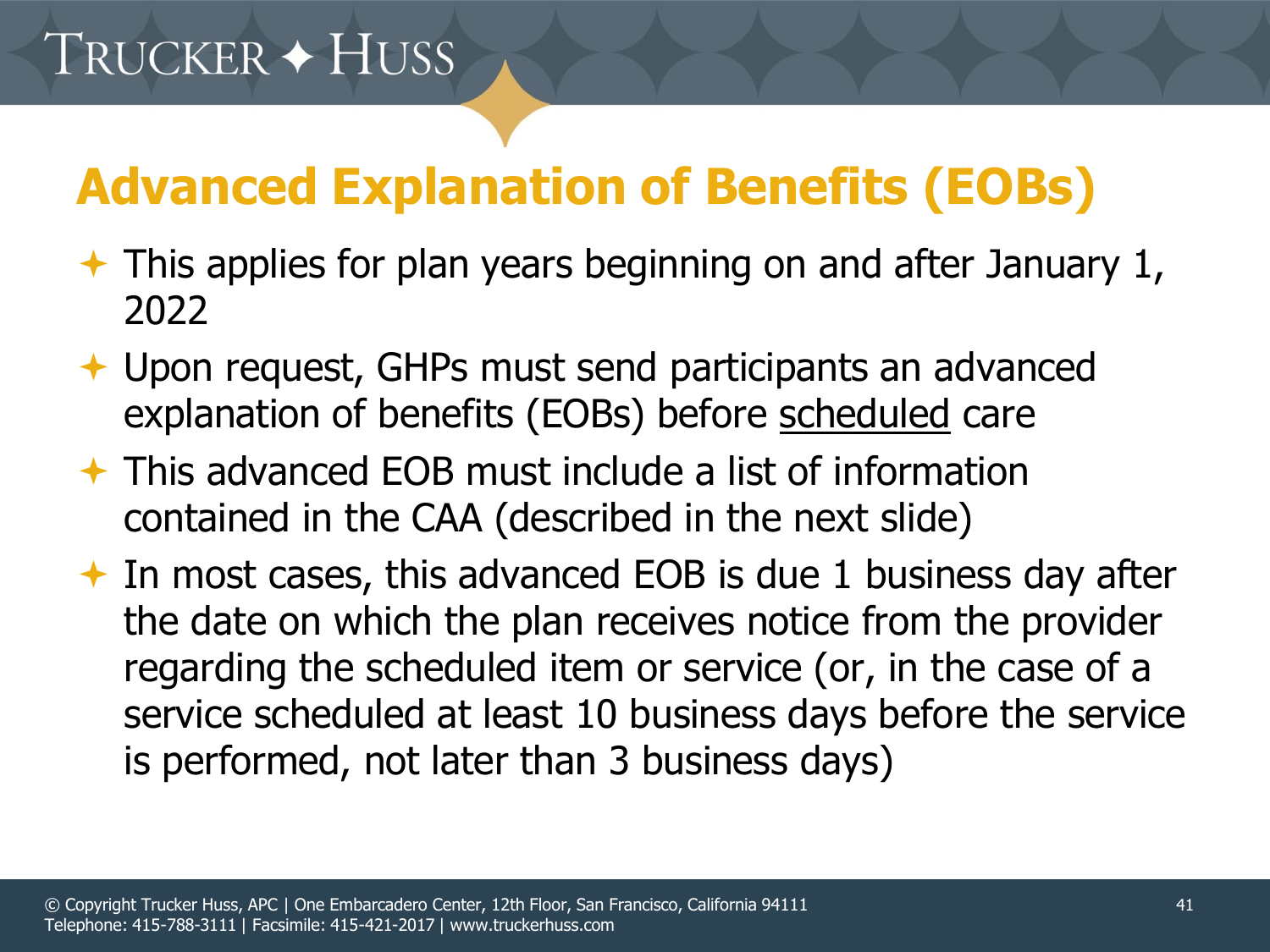### **Advanced EOBs - Contents**

- $\rightarrow$  This is to be provided via mail or electronic means, as requested by the enrollee (or the enrollee's authorized representative) and must include the following information:
	- > Whether or not the provider or facility is in-network
		- If in-network, the contracted rate under the GHP for such item/services (based on billing and diagnostic codes)
		- If not, a description of how that individual can obtain information on in-network providers of those services
	- > A good faith estimate of the cost based on the billing and diagnostic codes identified in the notice furnished by the provider or facility based on the billing and diagnostic codes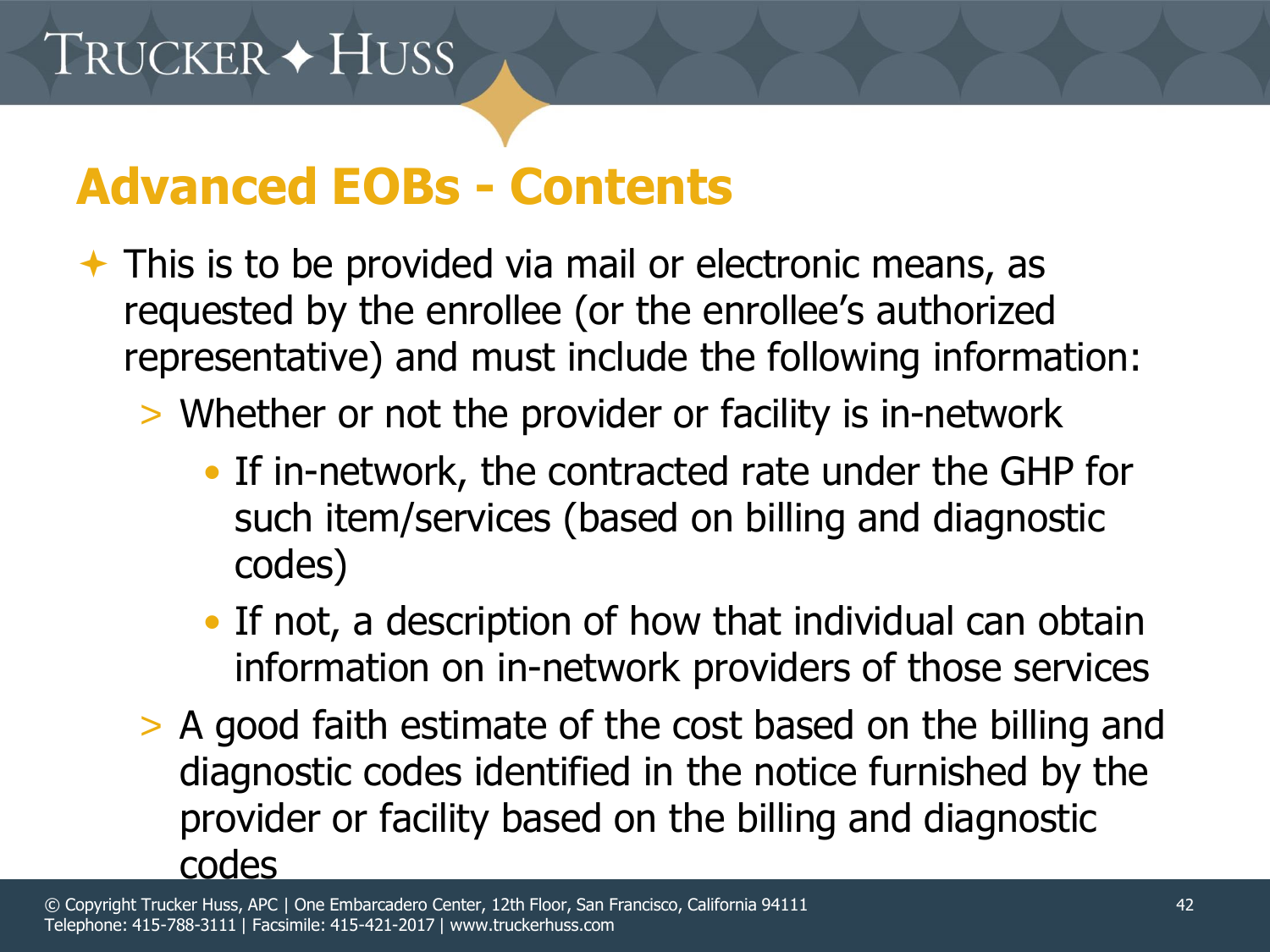# **Advanced EOBs – Contents Cont'd**

- > A good faith estimate of:
	- the amount the GHP is responsible for paying
	- the amount of any cost-sharing the enrollee must pay
	- the amount that the enrollee has incurred toward meeting the limit of financial responsibility under the GHP as of the date of the notice (such as the deductible and OOPM)
- > In the case of a service subject to medical management techniques (such as prior authorization or step-therapy), a disclaimer that the service is subject to such medical management
- > A disclaimer that the information is only an estimate and subject to change
- > Any other information or disclaimer the GHP determines is appropriate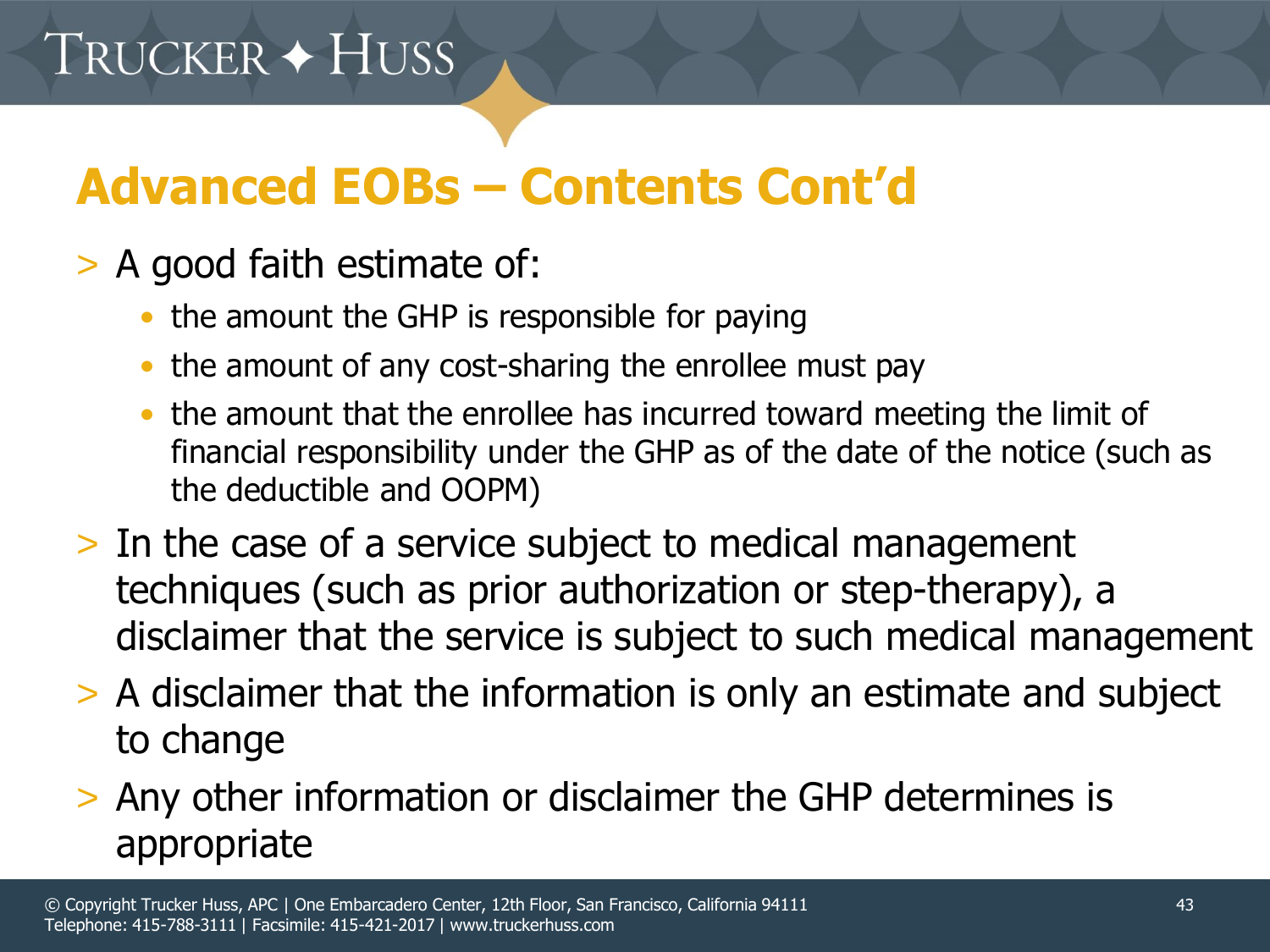## **Advanced EOBs – GHP Considerations**

### $\rightarrow$  This is a lot of information!

- **★ A plan sponsor should consider how it will describe** the right to this advanced EOB in the summary plan description (SPD) and that it is not a guarantee of the costs associated with the service
- $\rightarrow$  The plan sponsor will need to ensure that the insurance carrier and TPA will comply with these rules and who is responsible for any penalties (and costs) associated with not providing this advanced EOB (or one that has extremely wrong information)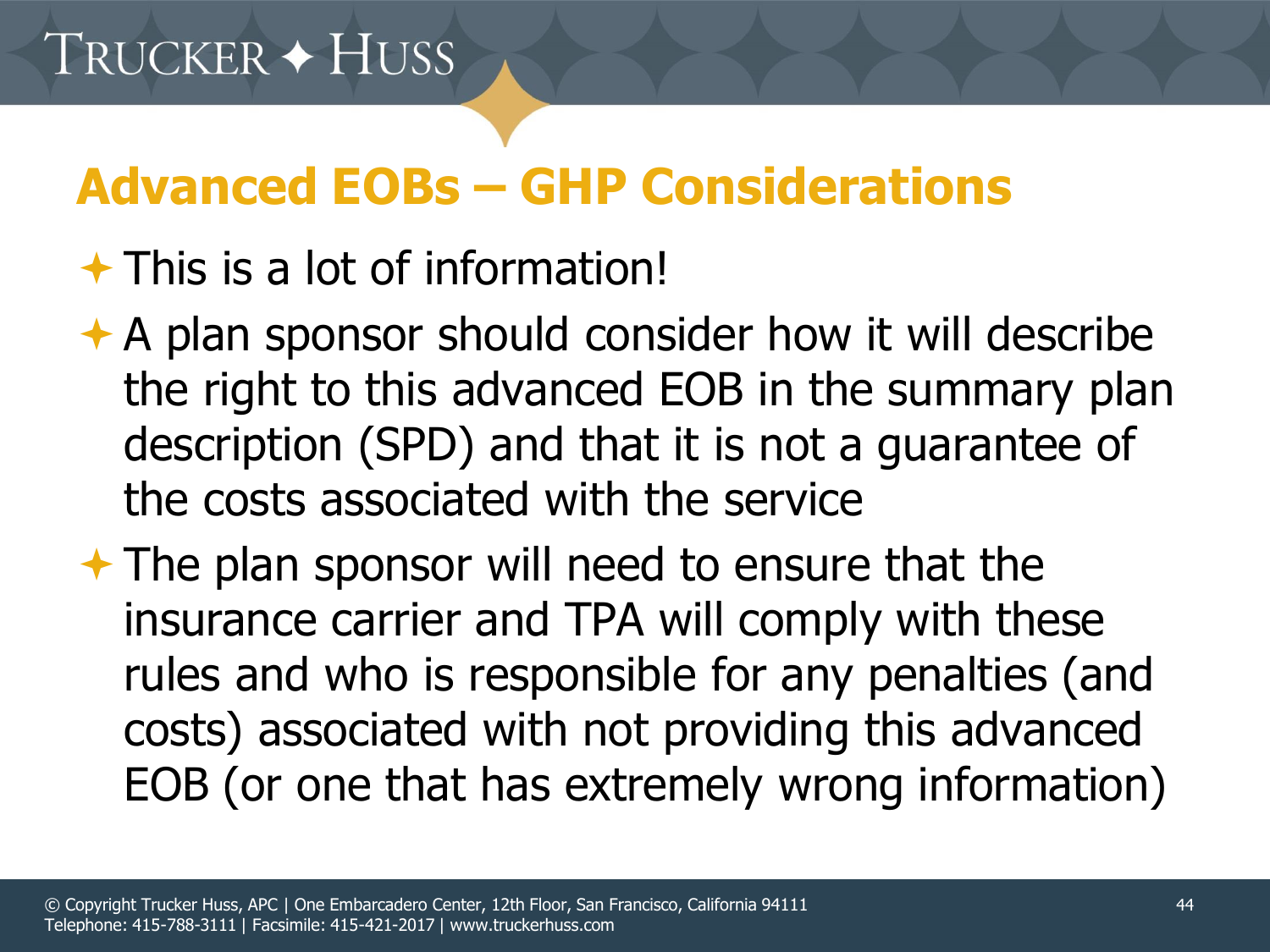## **Continuity of Care - Requirement**

- $\rightarrow$  This provision is effective for plan years that begin on and after January 1, 2022
- $\triangle$  If a provider contract is terminated (so that the provider is longer an in-network provider), the plan must provide an affected "continued care patient" notice of the following:
	- > The contract is terminating
	- > The patient has the right to elect continued transitional care from that provider
- The plan must permit the "continuing care patient" to elect to continue to have the applicable benefits from that provider on the same terms and conditions as would have applied had the contract not terminated for a specified period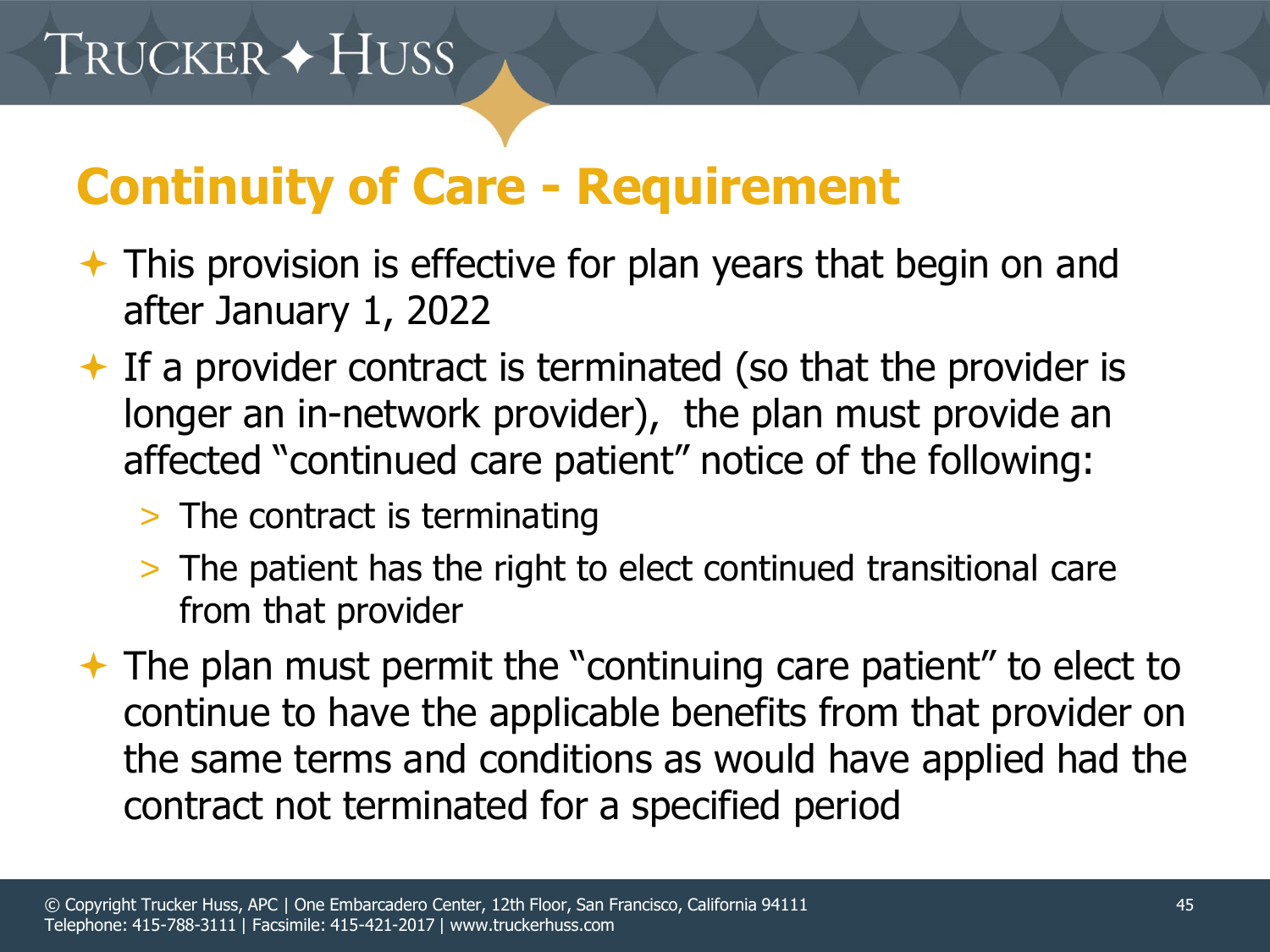## **Continuity of Care – Requirement Continued**

- **★ The period of transitional continued care under** this rule commences as of the notice date and ends on the earlier of 90 days following the date of the notice or the date on which the patient is no longer a "continuing care patient" with respect to the provider/facility
- **★ This provision does not apply to for-cause** terminations of a provider (e.g., provider fails to meet quality standards or commits fraud)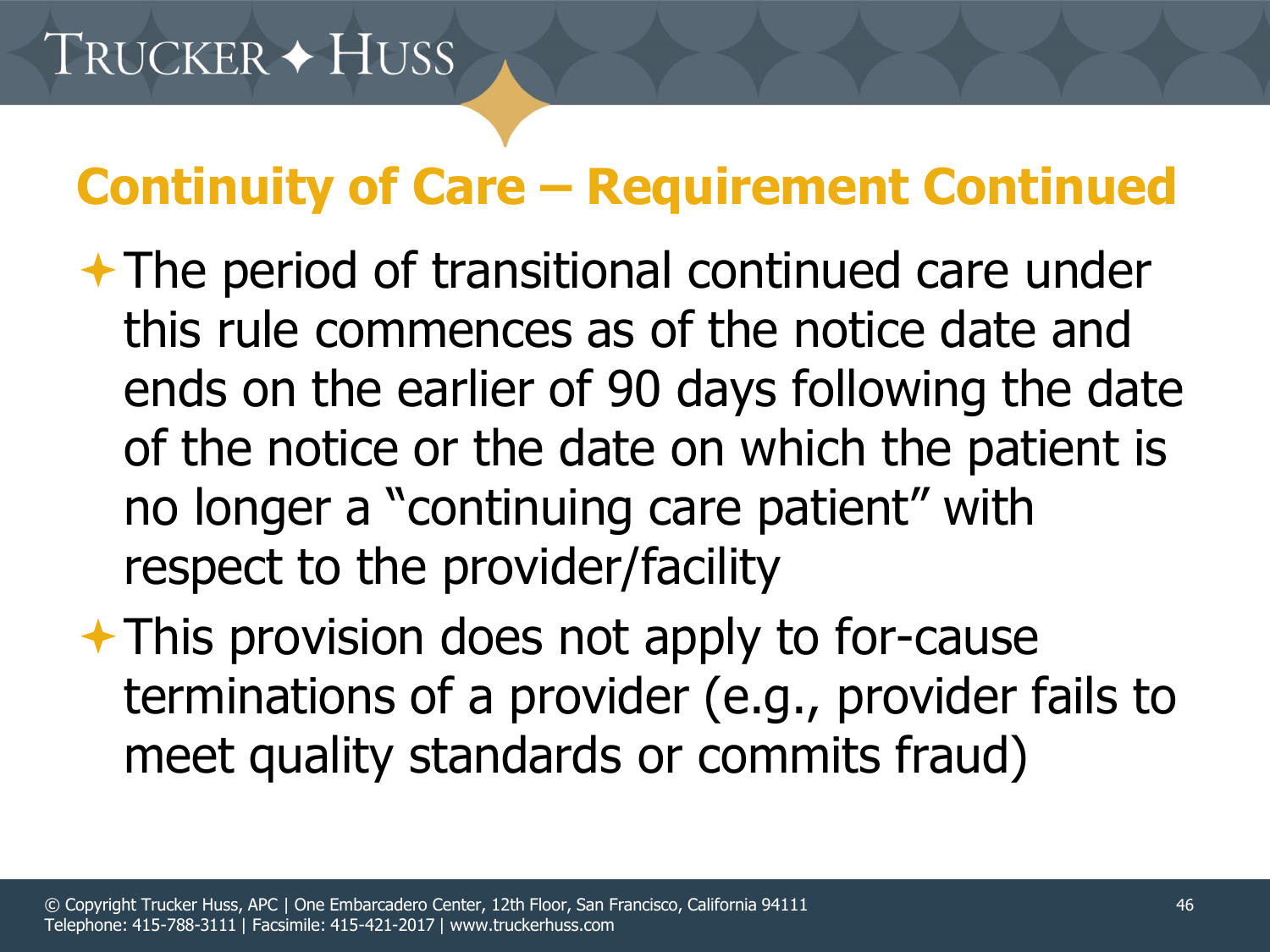## **Continuity of Care – "Continuing Care Patient"**

A "continuing care patient" means an individual who:

- > is undergoing a course of treatment for a serious and complex condition from the provider or facility;
- > is undergoing a course of institutional or inpatient care from the provider or facility;
- > is scheduled to undergo nonelective surgery from the provider;
- > is pregnant and undergoing a course of treatment for pregnancy from the provider; or
- > is determined to be terminally ill and is receiving treatment for such illness from the provider or facility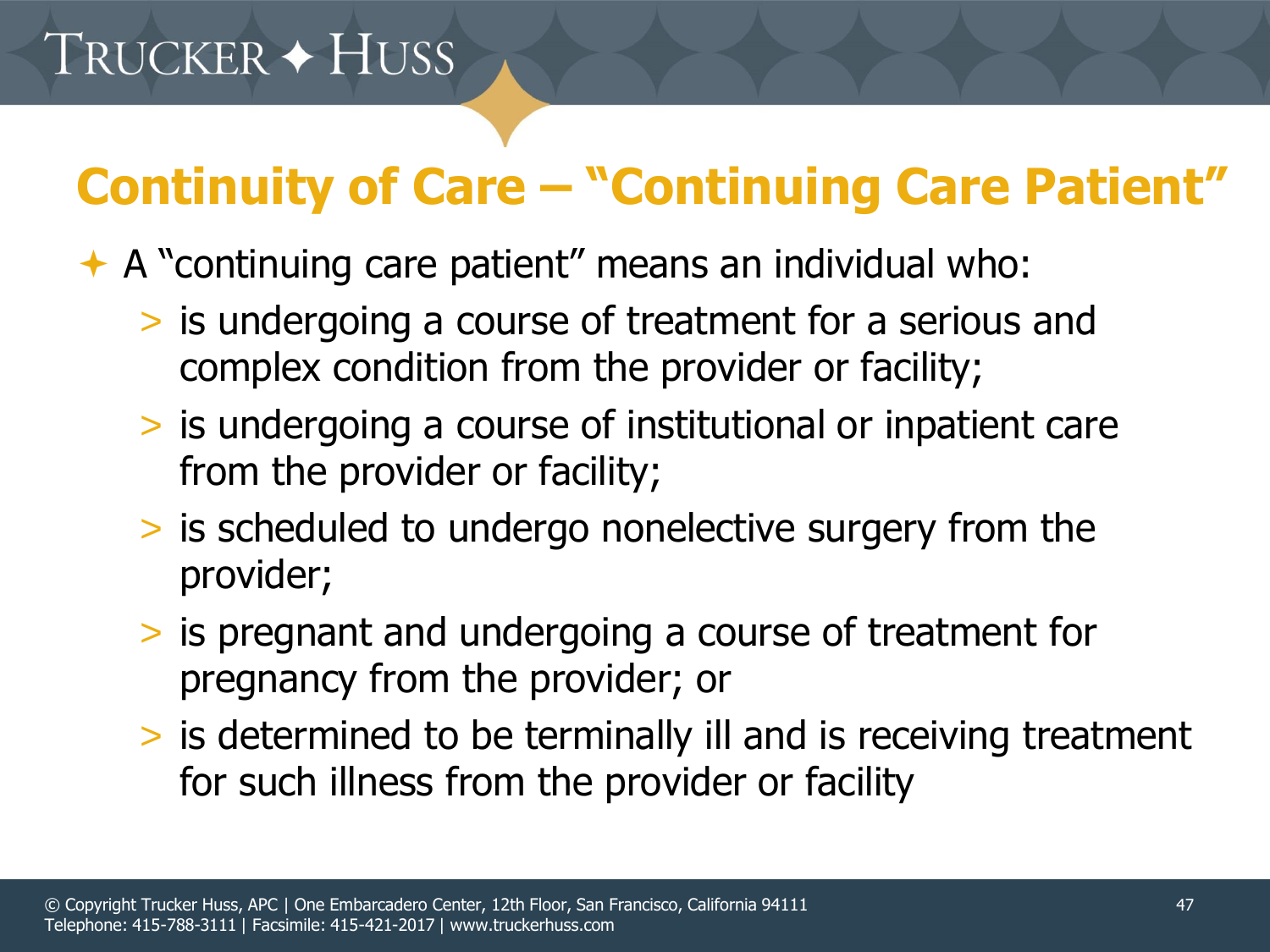## **Continuity of Care – Action Items**

#### **← Action Items:**

- > Understand how the TPA or insurance carrier will determine impacted enrollees and provide the required notice to such continued care patients
- > Update the SPD to explain how this rule works
- > Understand the cost impact of this rule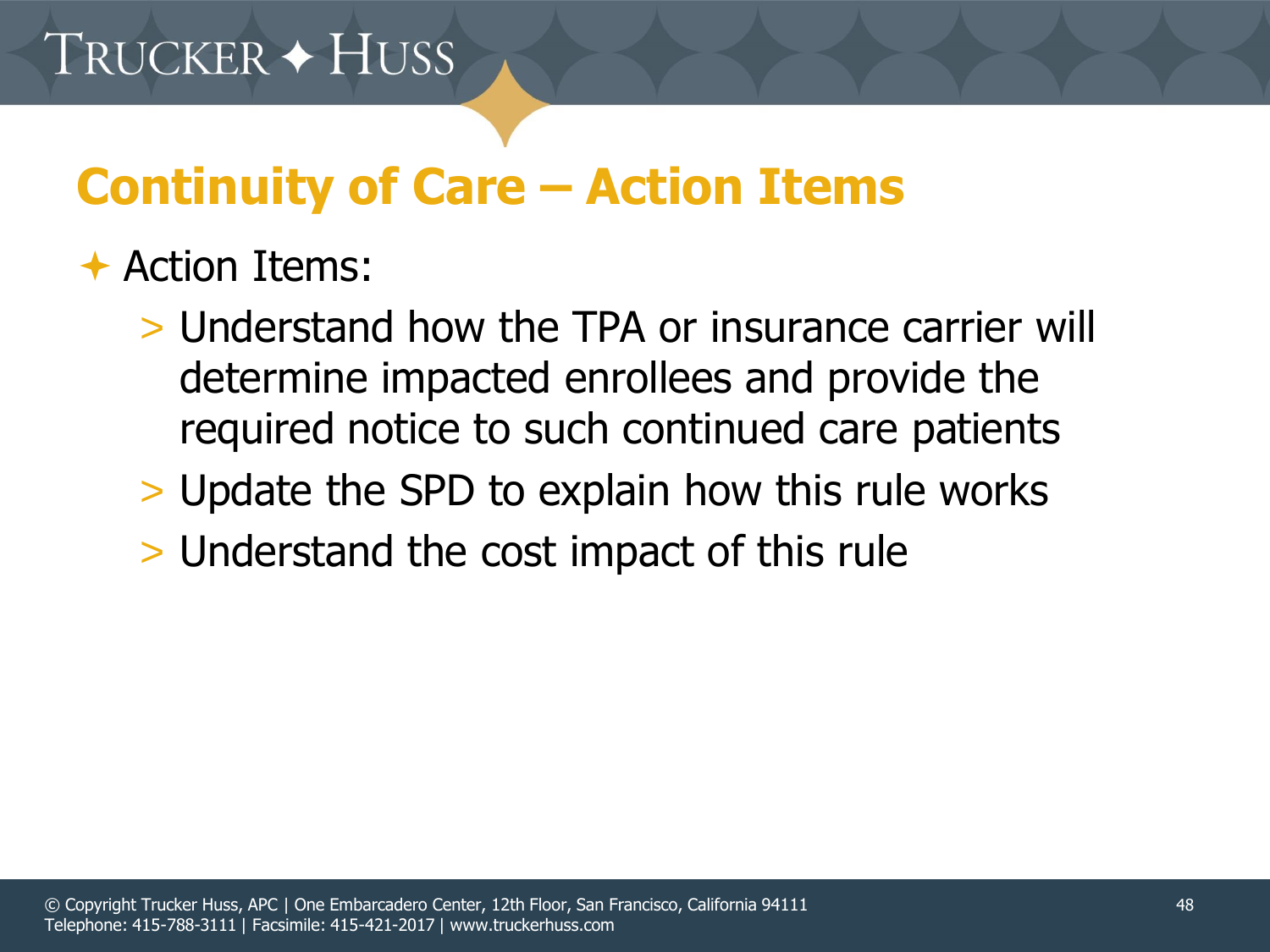## **Price Comparison Tool - Requirement**

- $\rightarrow$  This provision is effective for plan years that begin on and after January 1, 2022
- $\rightarrow$  The GHP must offer price comparison guidance by phone and make available on the plan's (or issuer's) website a price comparison tool that (to the extent practicable) allows an individual enrolled under the plan to compare the amount of cost-sharing that the individual would be responsible for paying with respect to a specific item or service with respect to the following:
	- > Plan year
	- > Geographic region
	- > Participating providers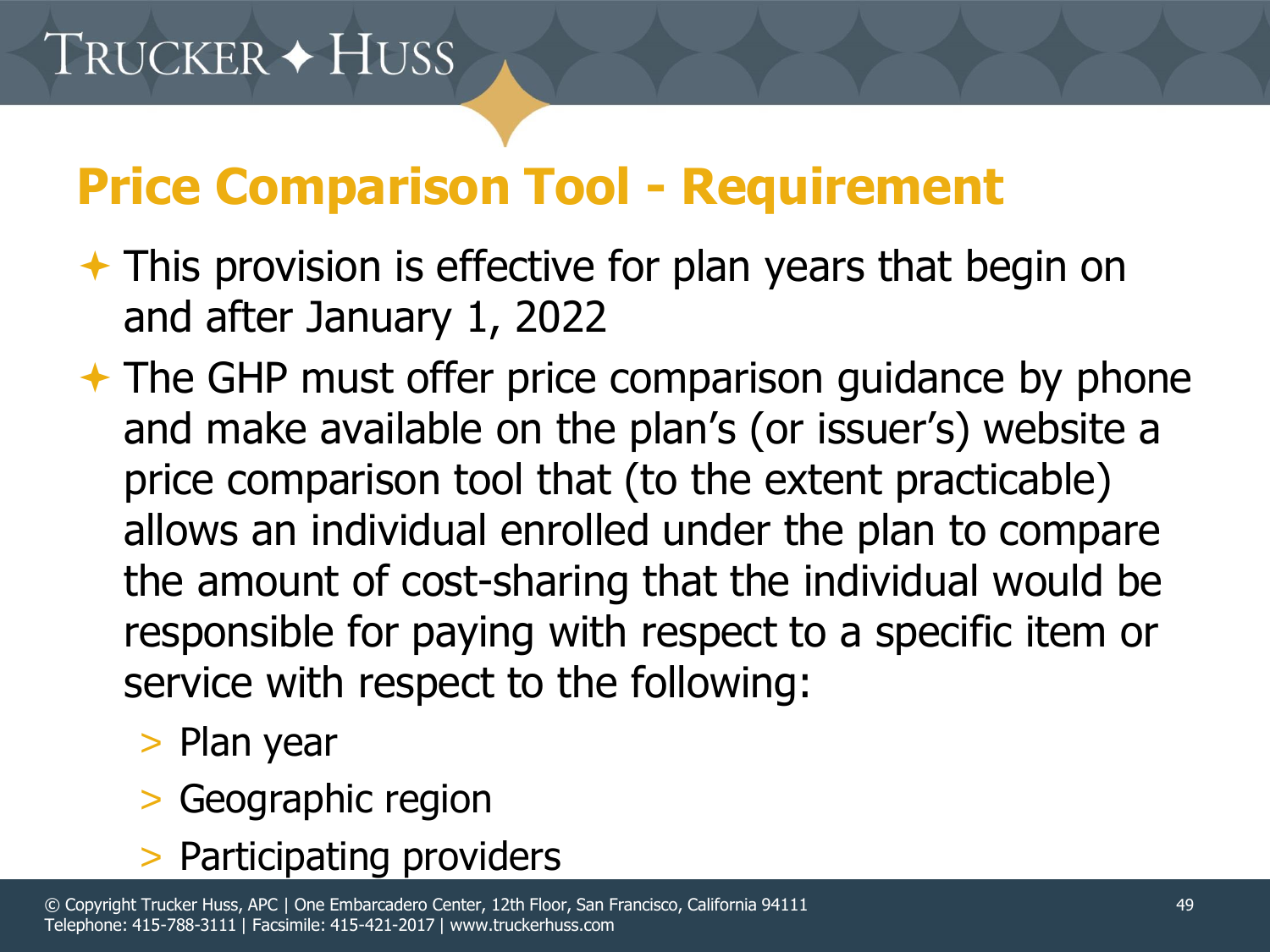## **Price Comparison Tool – Action Items**

#### **← Action Items:**

- > Many TPAs and insurance carriers already have some kind of tool similar to this — plans should understand what currently exists and what needs to be updated
- > Understand the cost impact of updating this tool
- > Address in the agreements which party is responsible for major errors in the tool
- > Understand the disclaimer language that will be included with the tool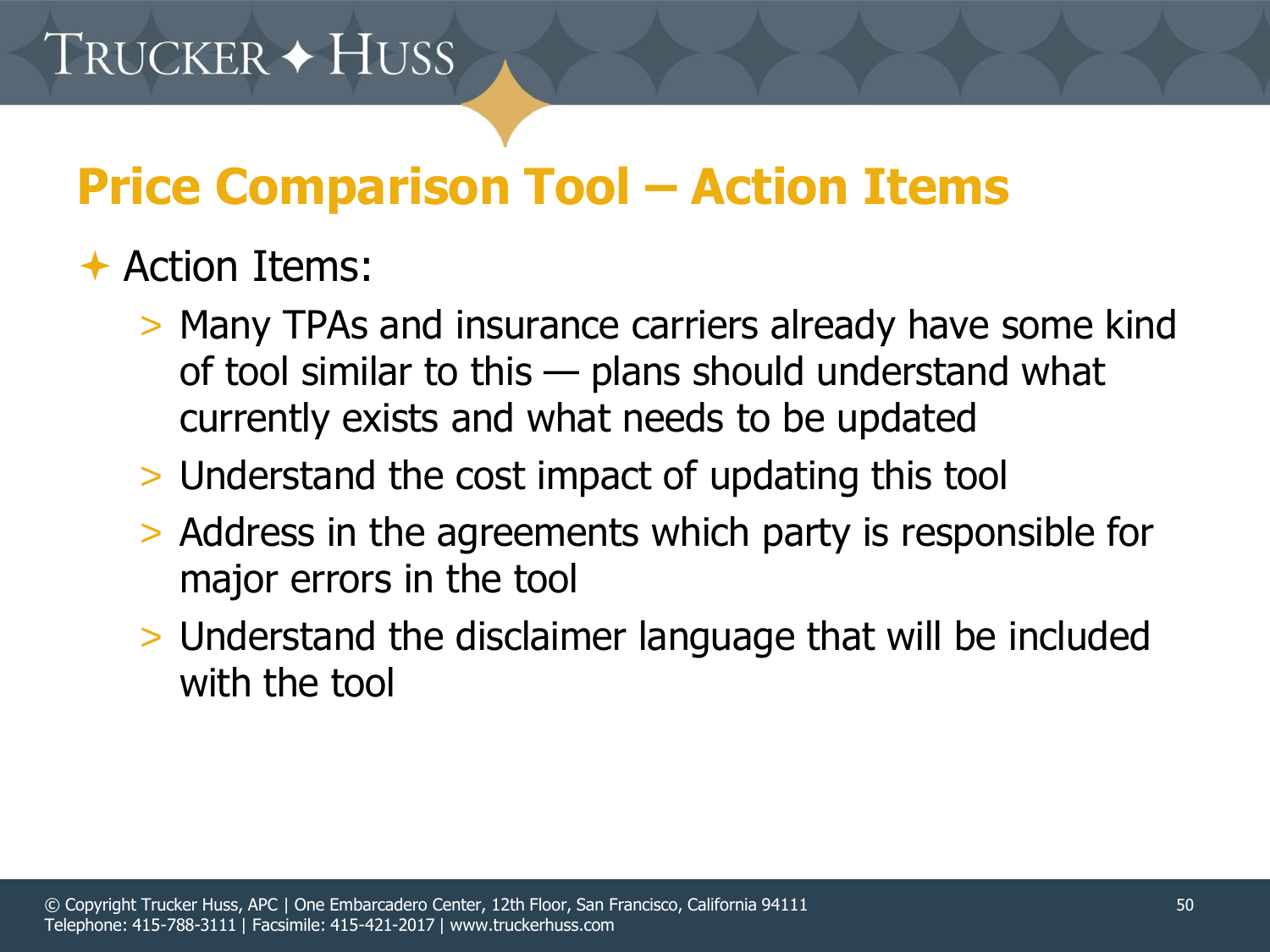## **Accuracy of the Provider Directory - Overview**

- **★ This provision is effective for plan year beginning on and** after January 1, 2022
- $\rightarrow$  Big Picture a GHP is required to ensure that its provider directories for in-network providers are up-todate and that participants can access the updated directory online or call (and have a written response within 1 business day)
- **← Consequence of Inaccurate Information An enrollee** who relies on inaccurate provider directory information is responsible only for the in-network cost-sharing for the applicable services received from that provider (this applies too if the information was not properly provided)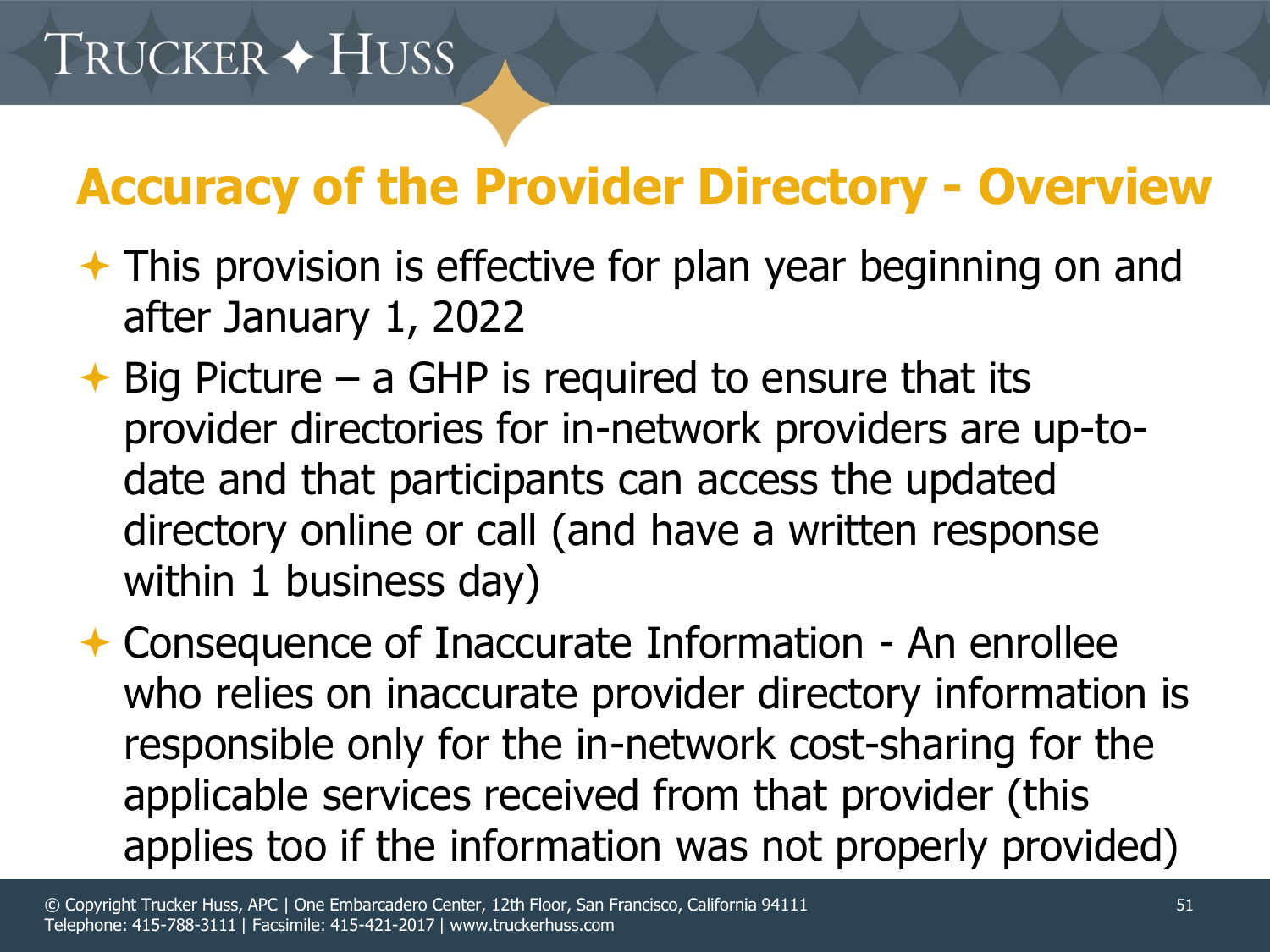## **Accuracy of the Provider Directory**

- $\rightarrow$  More information on the details of the rule!
- $\rightarrow$  A plan must establish each of the following:
	- > Verification process
	- > Response protocol
	- > Database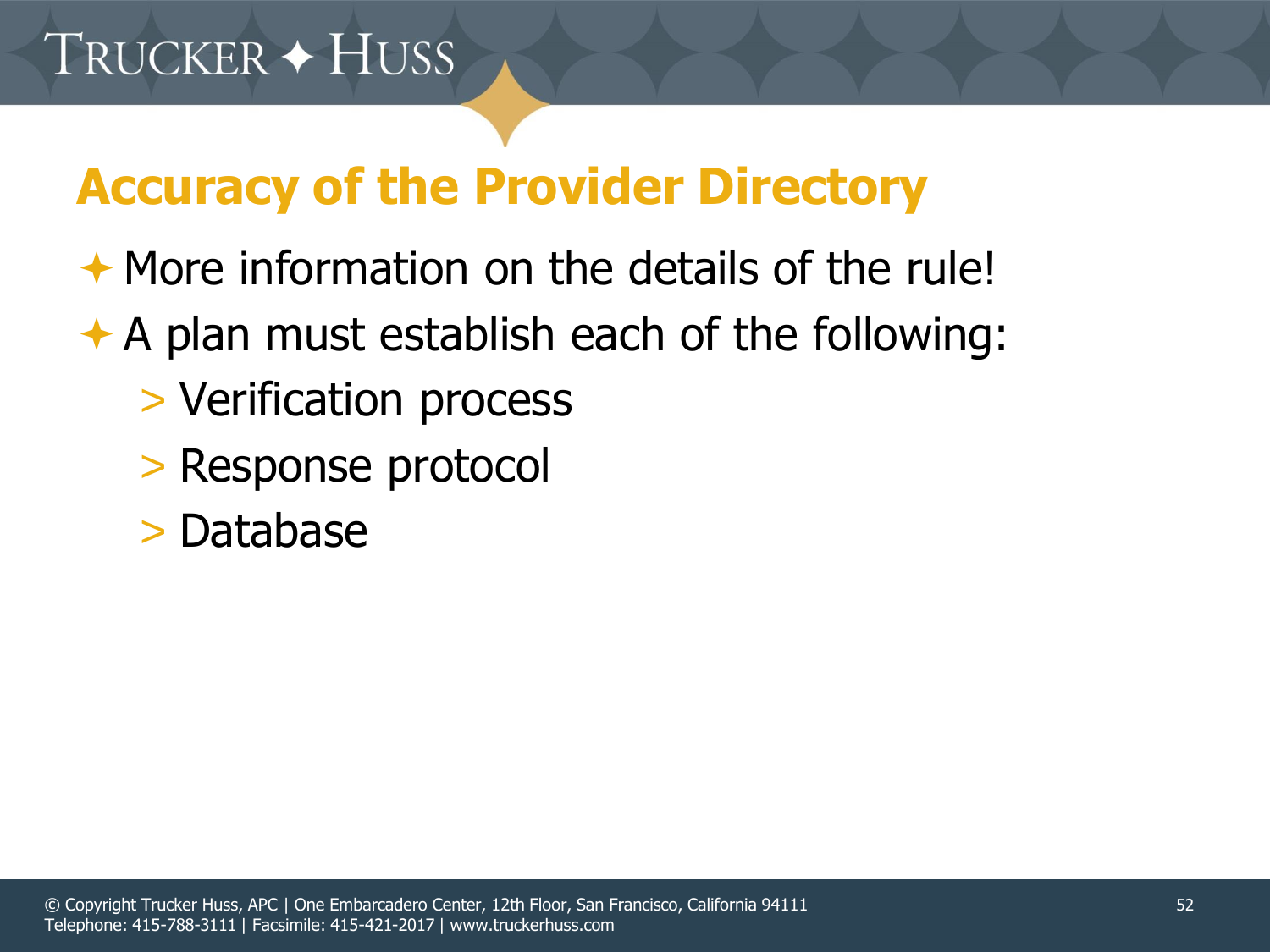## **APD - Verification Process**

### **★ The Verification Process:**

- > Not less frequently than once every 90 days, the plan must verify and update the provider and facility directory
- > Establish a procedure for the removal of a provider or facility if the plan has been unable to verify the information
- > Update the database within 2 business days of receiving updated information from the provider or facility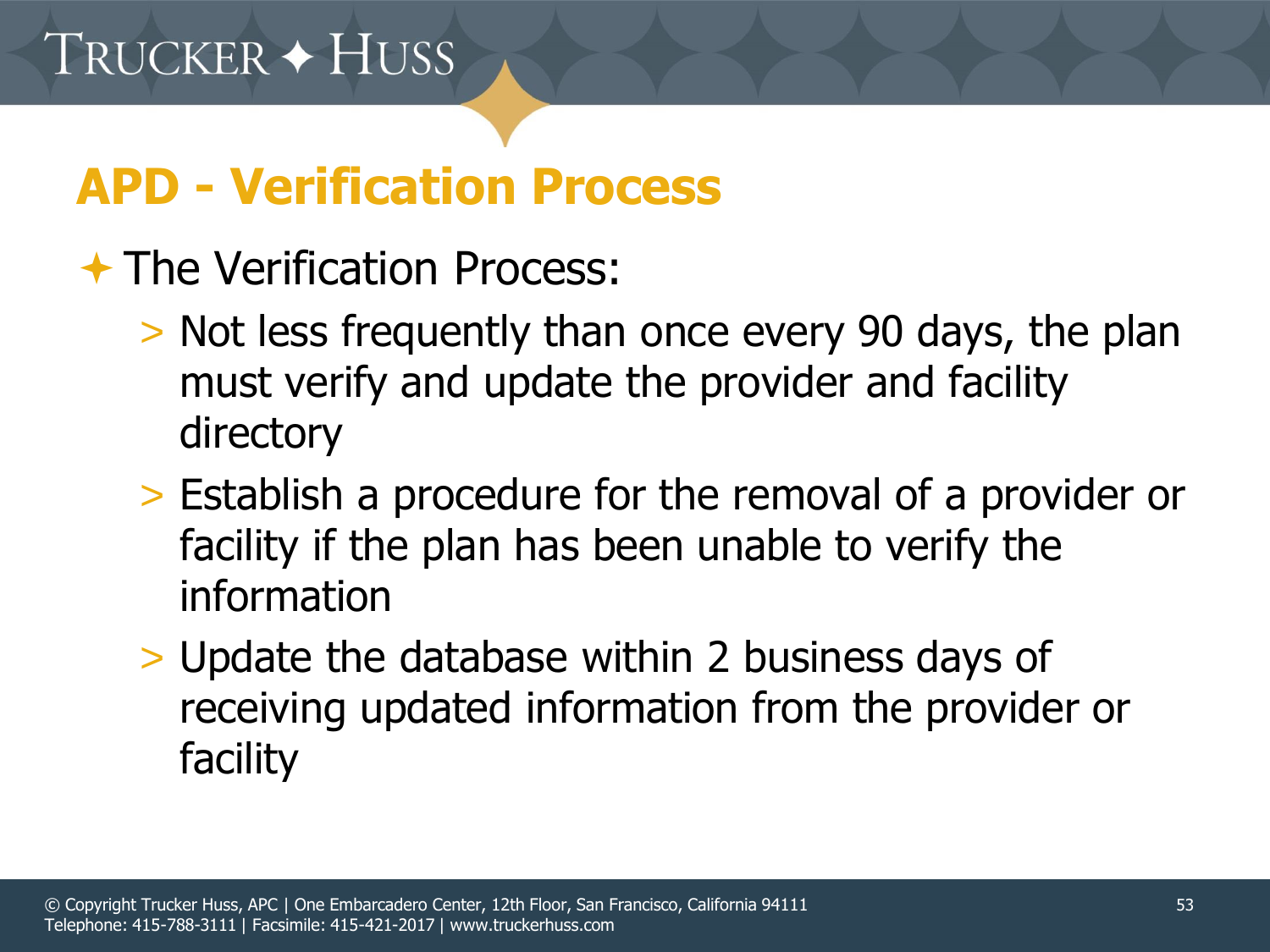## **APD – Response Protocol**

#### **← Response Protocol:**

- > For an individual enrolled in the plan who requests information by the phone or the internet on whether a provider or facility has a contractual relationship (innetwork) to provide services, establish a response protocol
	- In the case of a request made by phone, the plan must respond no later than 1 business day via electronic or print communication (and maintain the communication in the individual's file for at least 2 years)
- ◆ *Note:* The take-away here is that there needs to be a process that provides the person with written documentation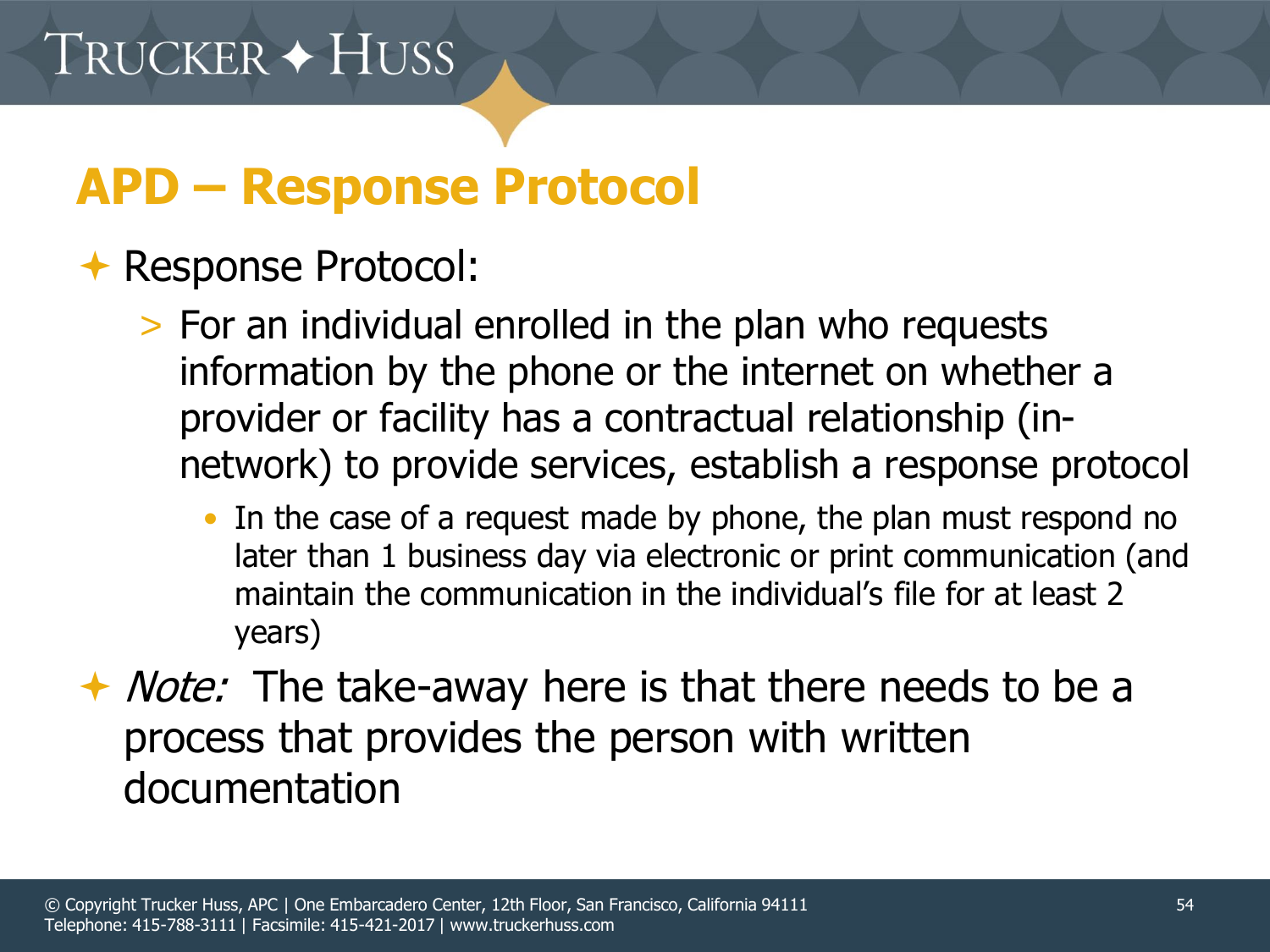### **APD - Database**

- Database The plan must establish a database on the public website of the plan (or issuer) that contains:
	- > A list of each provider and facility that has a direct or indirect contractual relationship with the plan; and
	- > Directory information (name, address, specialty, phone number and digital contact information)
- $\rightarrow$  For a print directory, a notification that the information in the directory was accurate as of the date of publication and to consult with the updated database referred to above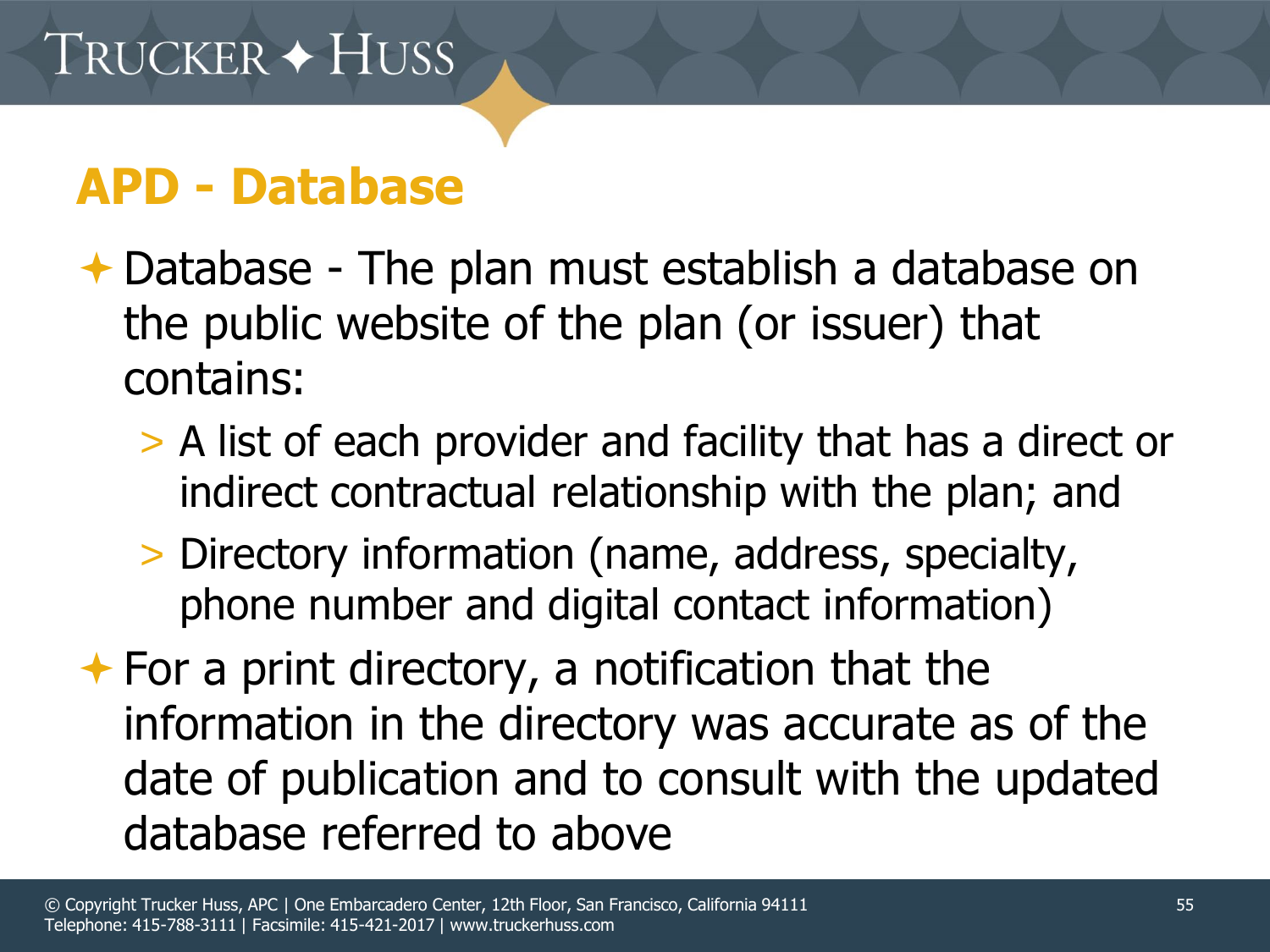## **APD – Action Items**

### Action Items:

- > Ensure that the ASA contract states that the plan will meet the accuracy of provider directory information requirements and disclosure requirements
- > If there is an error, that the TPA or insurance carrier indemnifies the plan sponsor for any additional costs
- > Ensure that the TPA maintains the required documentation needed for a response to a telephone call and that such documentation will be provided to the next TPA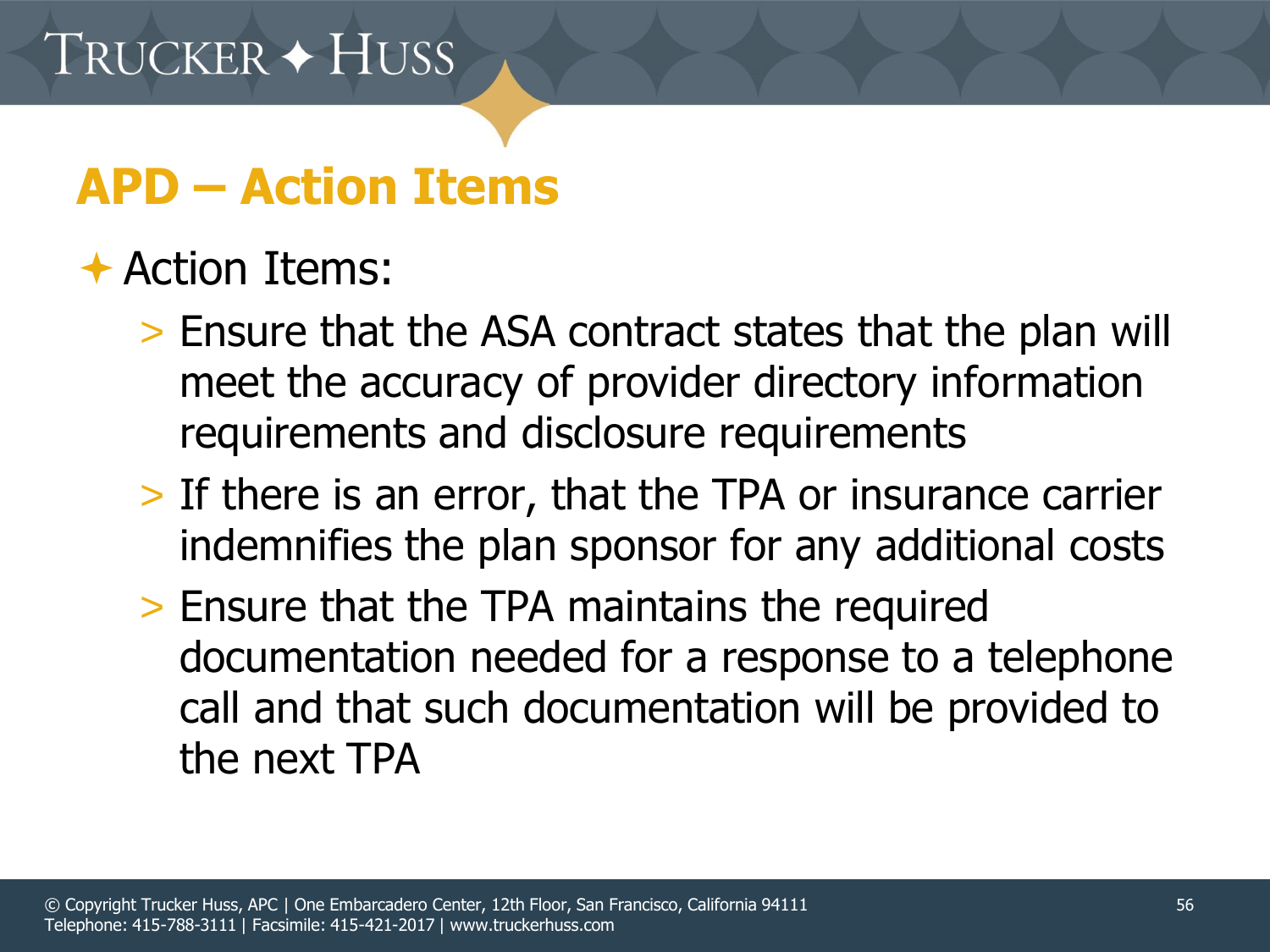## **Title II - Transparency**

- $\div$  **The next slides are about Title II of Division BB --**Private Health Insurance and Public Health **Provisions** 
	- > Section 201 Increasing transparency by removing gag clauses
	- > Section 202 Disclosure of direct and indirect compensation for brokers and consultants to employersponsored health plans
	- > Section 203 Strengthening parity in mental health and substance use disorder benefits
	- > Section 204 Reporting on pharmacy benefits and drug costs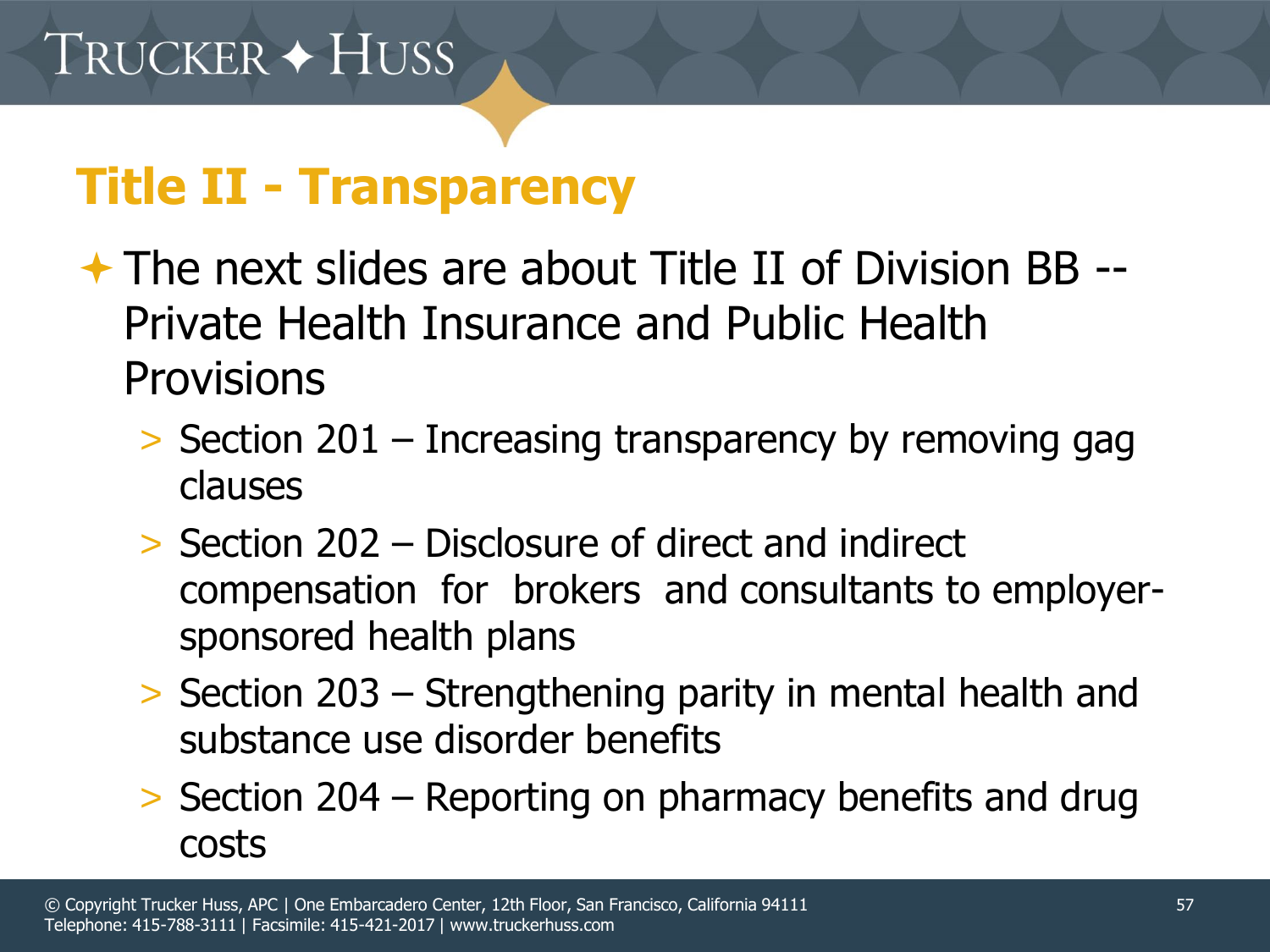# TRUCKER + HUSS

## **Removal of Gag Clauses on Price and Quality Information**

- **★ There is no effective date specified in the CAA for** this provision, so it appears to be effective now
- $\rightarrow$  Big Picture The CAA prohibits a GHP from entering into contracts with other parties that restrict (directly or indirectly) the GHP from obtaining and sharing certain information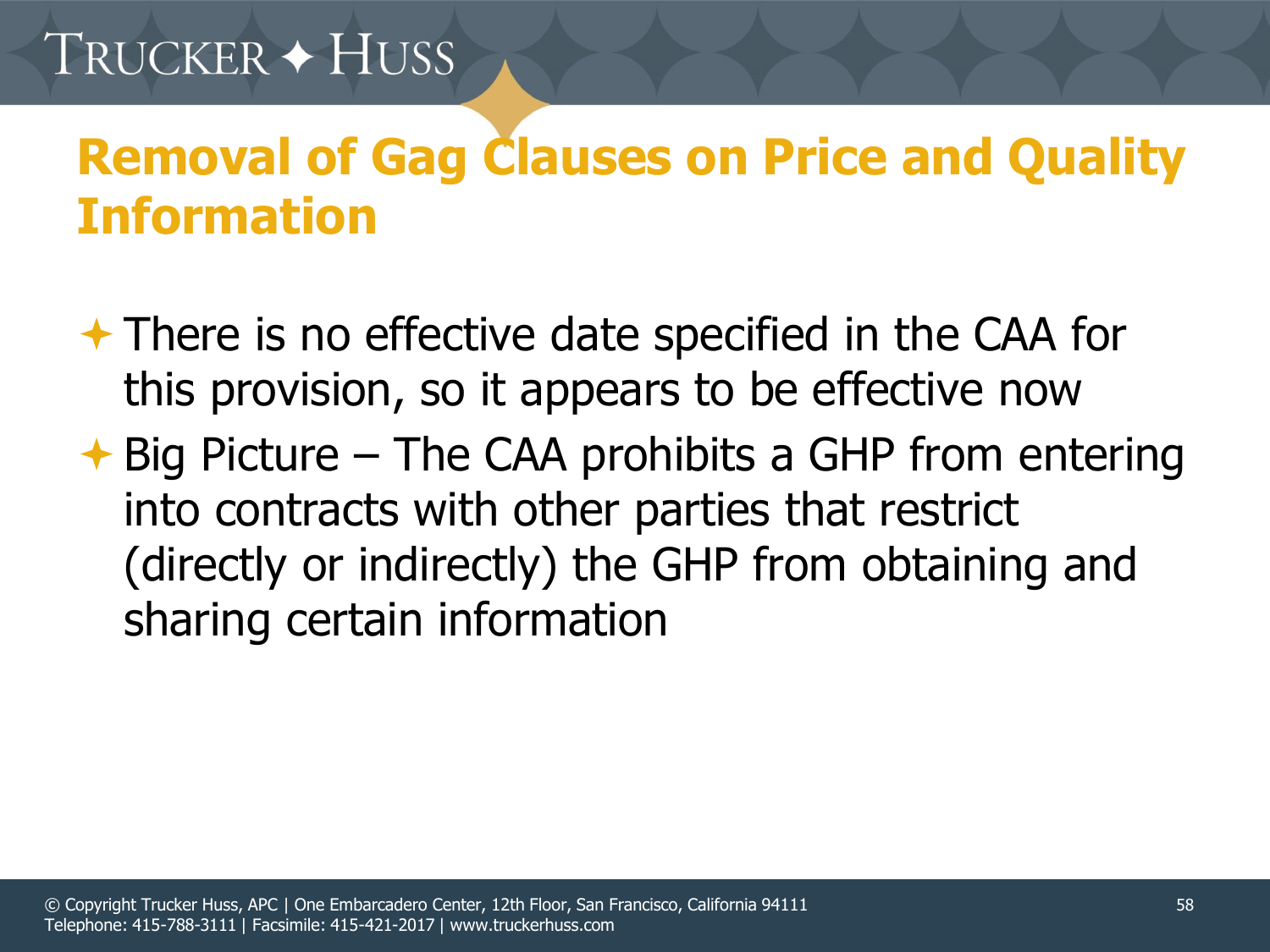### **Removal of Gag Clauses**

The GHP cannot enter into contracts with health care providers, networks, association of networks, TPAs or others who offer access to a network of providers, if the contract would restrict the plan from:

> #1--Providing provider-specific cost or quality of care information or data through a consumer engagement tool or other means, to referring providers, the plan sponsor, enrollees or individuals eligible to be enrollees;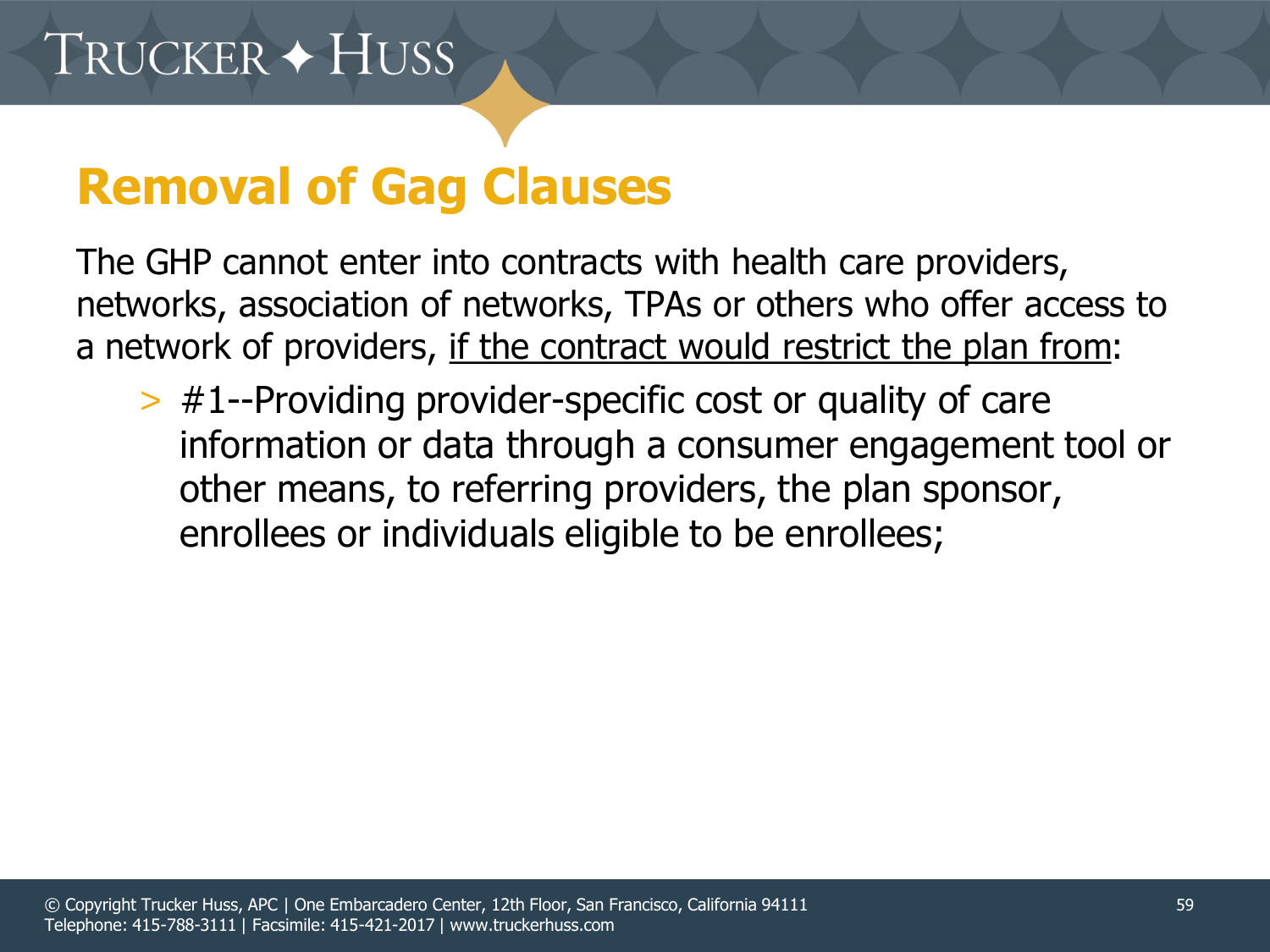## **Removal of Gag Clauses Cont'd**

- > #2--Electronically accessing de-identified claims information for each enrollee in the plan (in accordance with HIPAA, GINA and the ADEA) including, on a per claim basis:
	- Financial information, such as the allowed amount, or any other claim-related financial obligations;
	- Provider information, including name and clinical designation;
	- Service codes; or
	- Any other data element included in a claim
- $>$  #3—Sharing information or data described in #1 and #2 above with a business associate (as defined under HIPAA)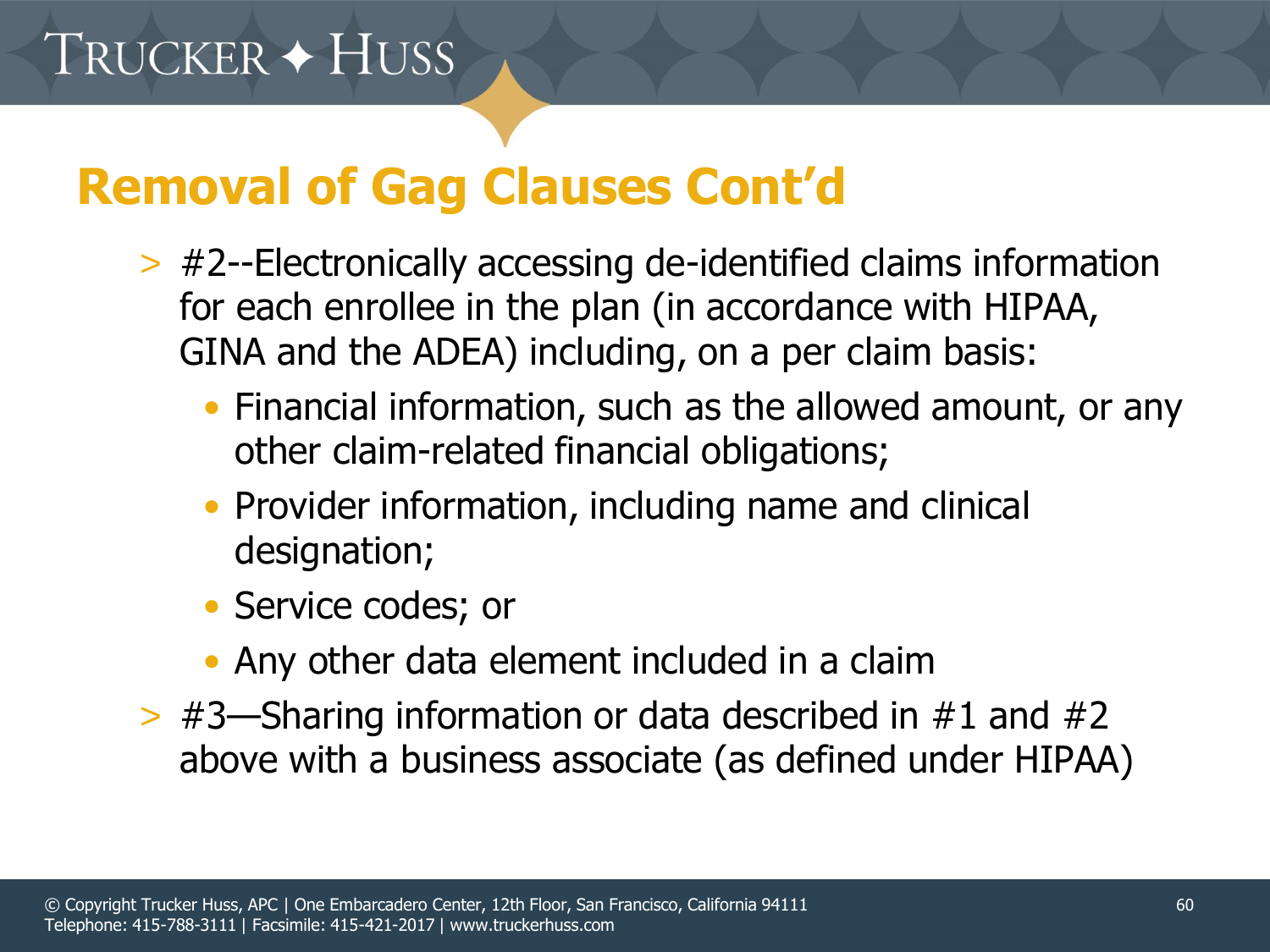### **Removal of Gag Clauses**

- $\rightarrow$  The agreement can allow the health care providers or networks to include reasonable restrictions on the public disclosure of the information
- $\rightarrow$  The health plan must submit an annual attestation to the IRS/DOL/HHS that the plan is in compliance with this rule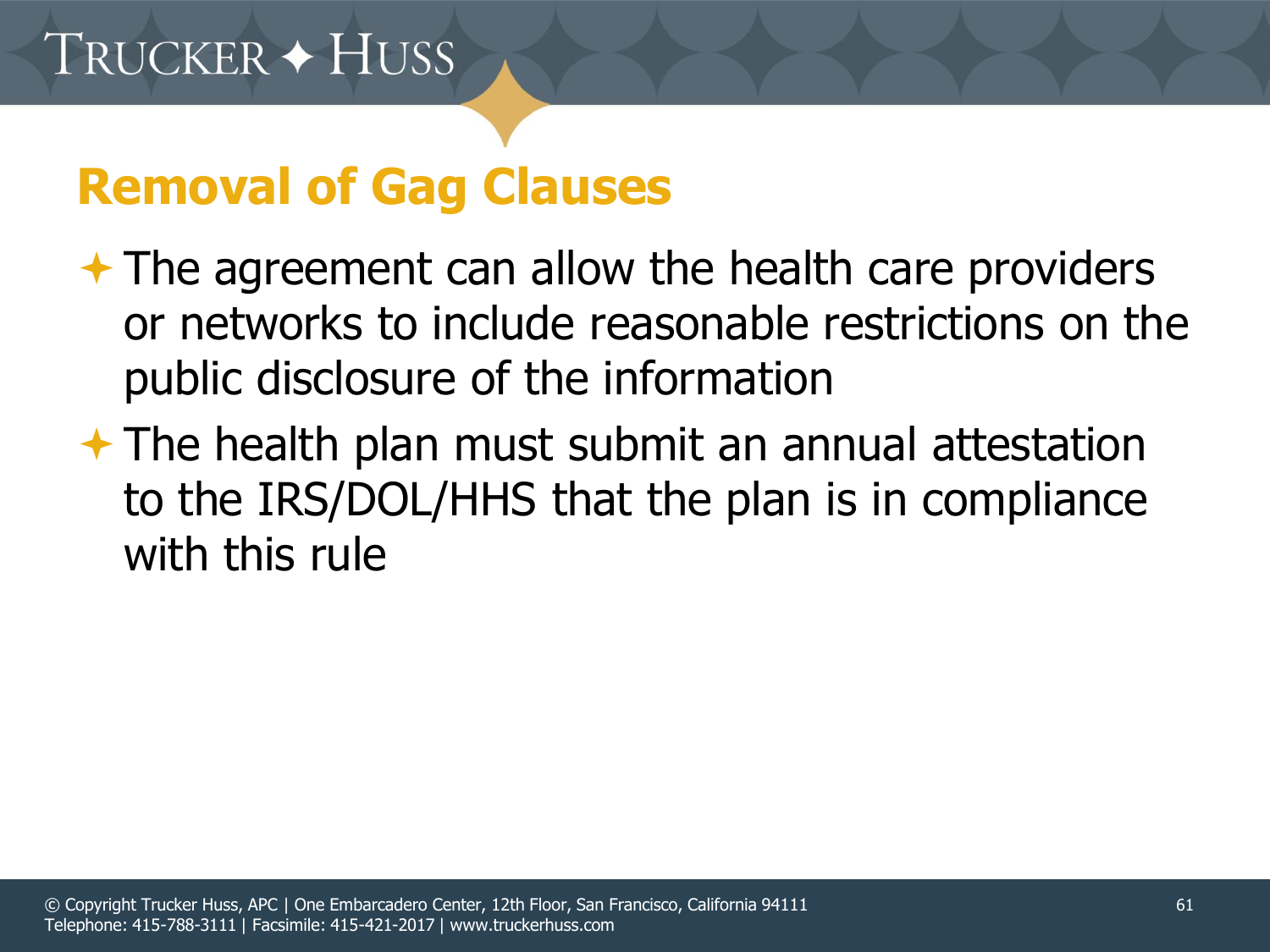## **Removal of Gag Clauses – Action Items**

### Action Items:

- > The plan sponsor will need to review its contracts and remove these gag clauses
- > Remember that this information can be obtained and ensure that it is considered in the next RFP conducted by the plan sponsor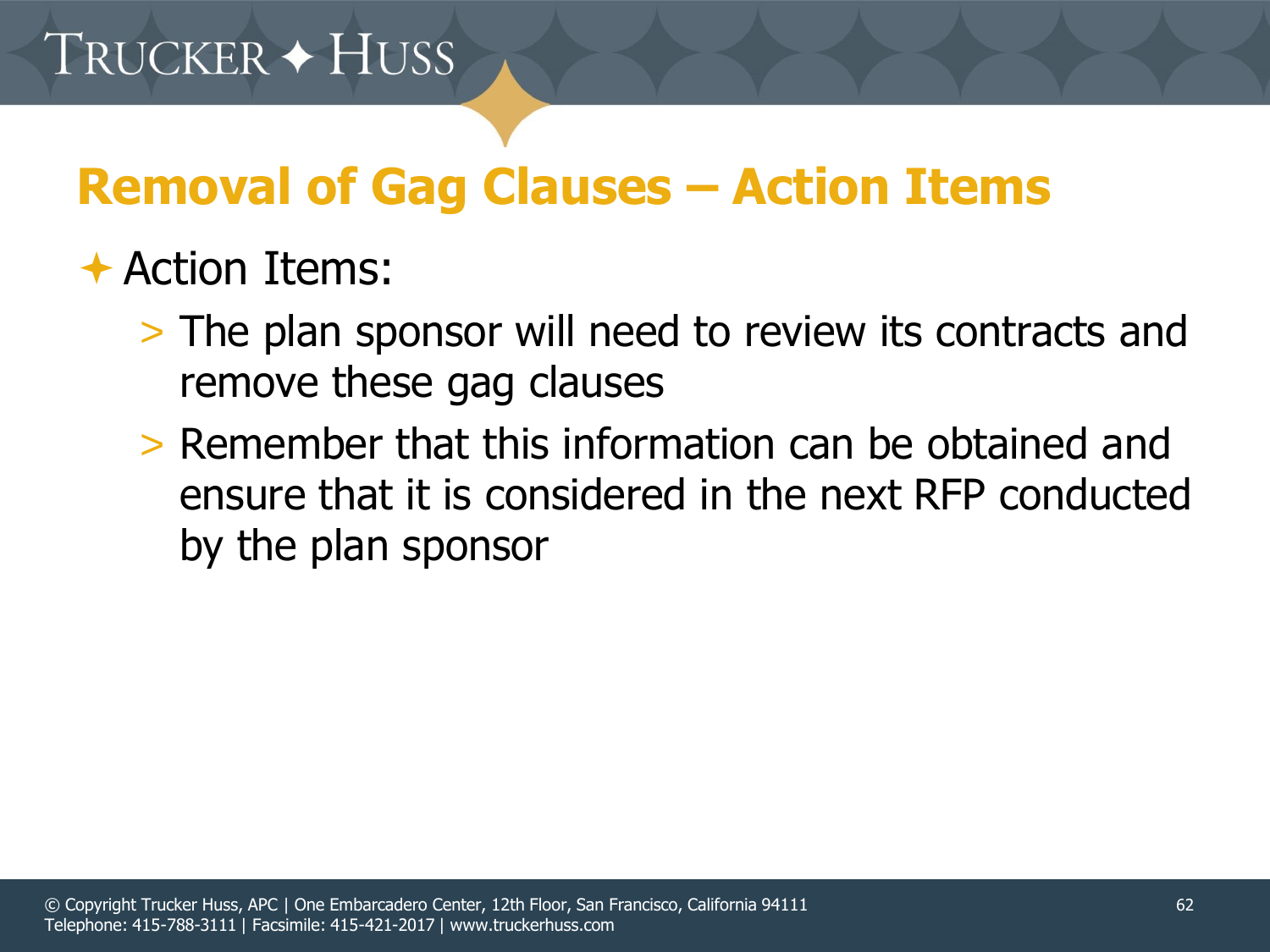- $\leftarrow$  ERISA contains prohibited transaction rules that limit the types of agreements and transactions that a health plan can enter into with a party-in-interest
- There is an exemption under ERISA Section 408(b)(2) that allows a plan to pay reasonable compensation to a party-ininterest
- $\rightarrow$  For the last 10 years, there have been specific regulations for retirement plans, but the section in the regulations for health and welfare plans was "reserved"
- **★ The CAA adds specific disclosure requirements for health** plans so that no contract with a health plan broker or consultant is considered "reasonable" unless certain disclosures are made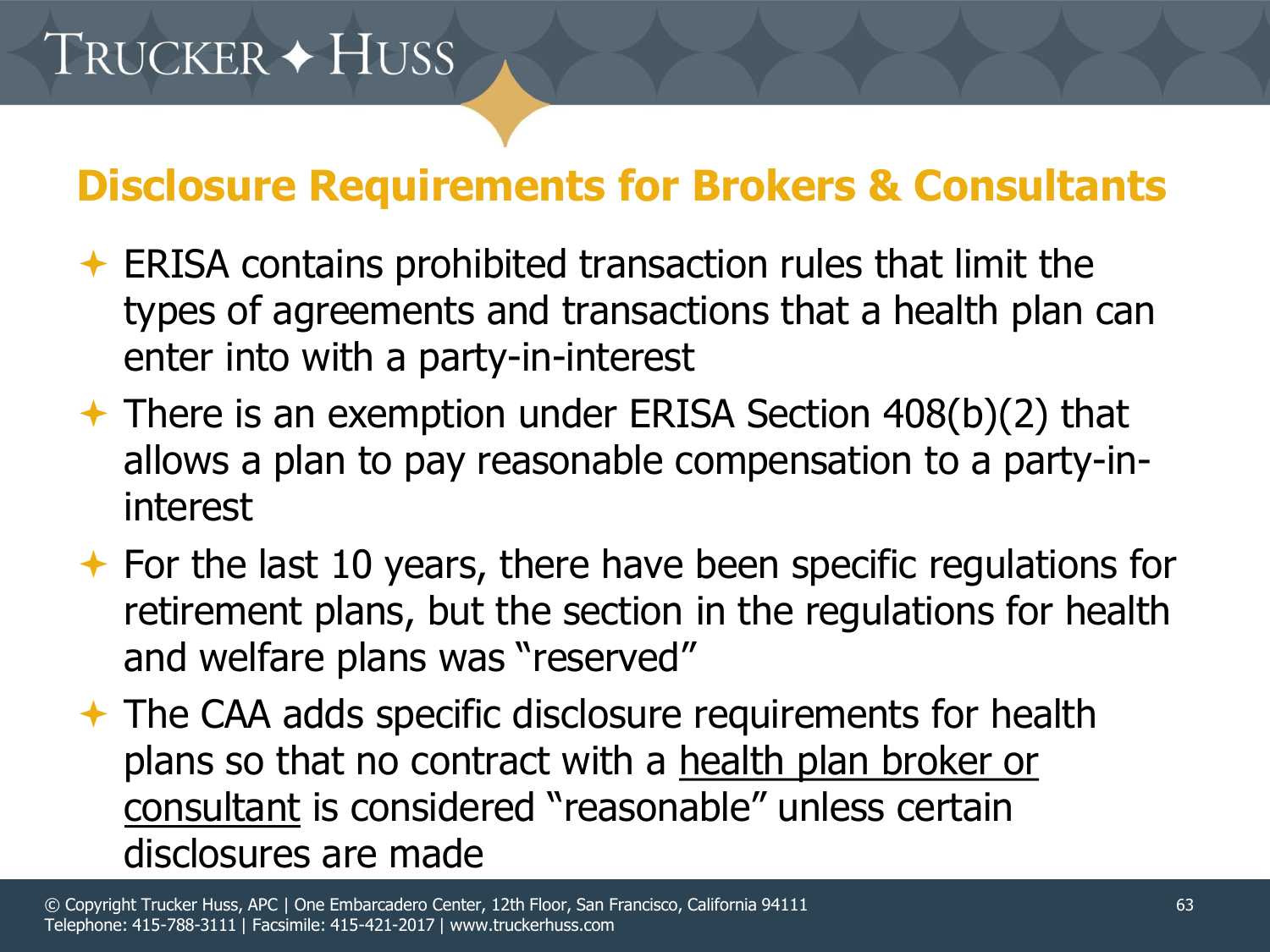- $\rightarrow$  The new rules apply to any of the following covered service providers who reasonably expect \$1,000 or more in compensation (as adjusted):
	- > Brokerage services provided to an ERISA health plan with respect to the selection of health insurance (including vision and dental), recordkeeping services, medical management vendors, benefits administration, stop-loss insurance, pharmacy benefit management services, wellness services, transparency tools, disease management vendors, compliance services, TPA services, etc….
	- > Consulting services provided to an ERISA health plan related to the development or implementation of plan design, insurance selection, (including vision and dental), recordkeeping, medical management, benefits administration selection, stop-loss insurance, pharmacy benefit management services, wellness design, transparency tools, etc….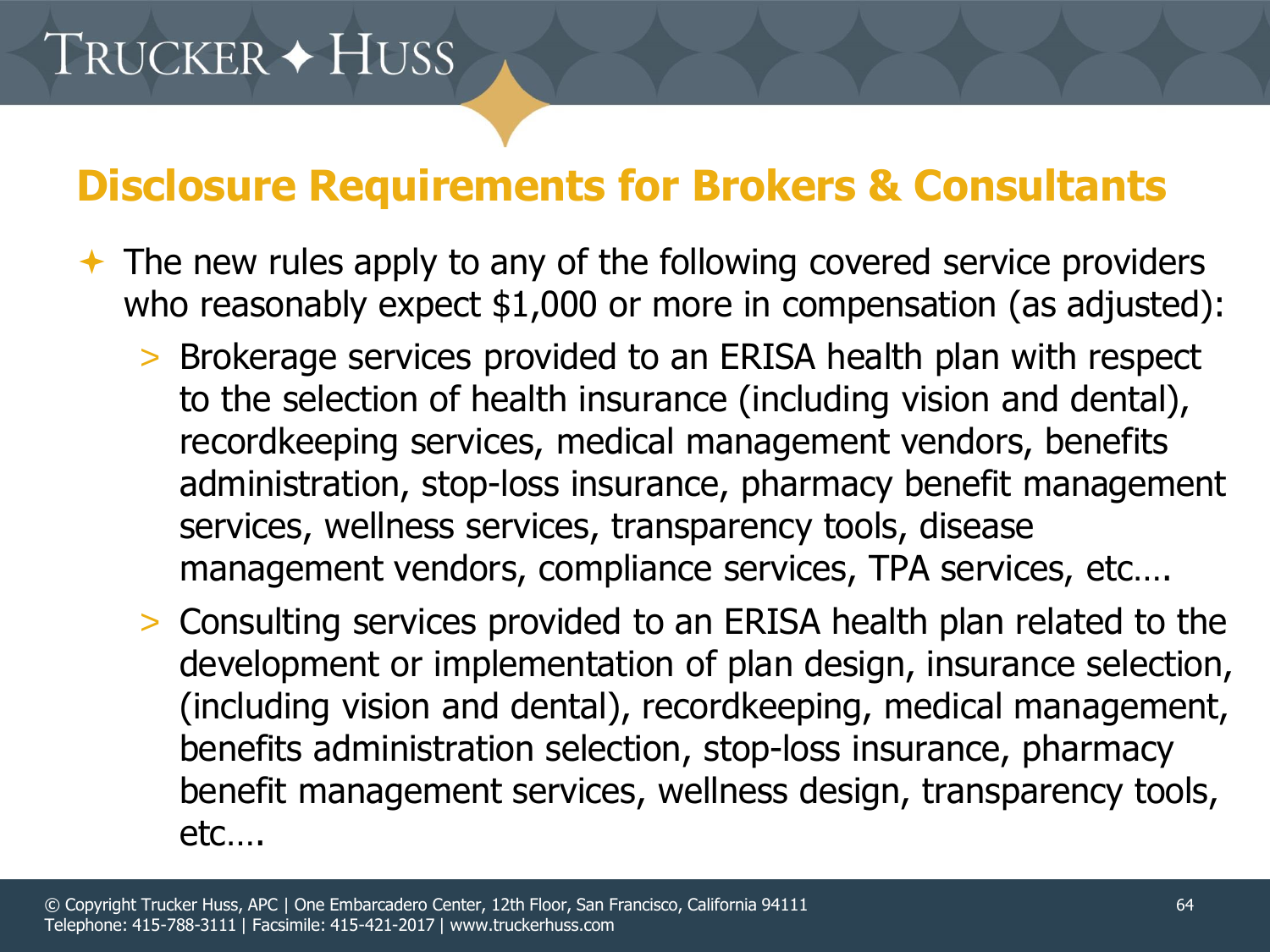- $\rightarrow$  The information that must be disclosed includes:
	- > Description of the services
	- > If the service provider will provide fiduciary services
	- > A description of all direct and indirect compensation the provider (or its affiliates or subcontractors) reasonably expects to receive in connection with the services
	- > If the compensation is paid among the provider, its affiliate or subcontractor on a transactional basis (like a commission or production bonus), a description of the arrangement
	- > A description of amounts received in connection with the termination of the contract
	- > And additional information not included on this slide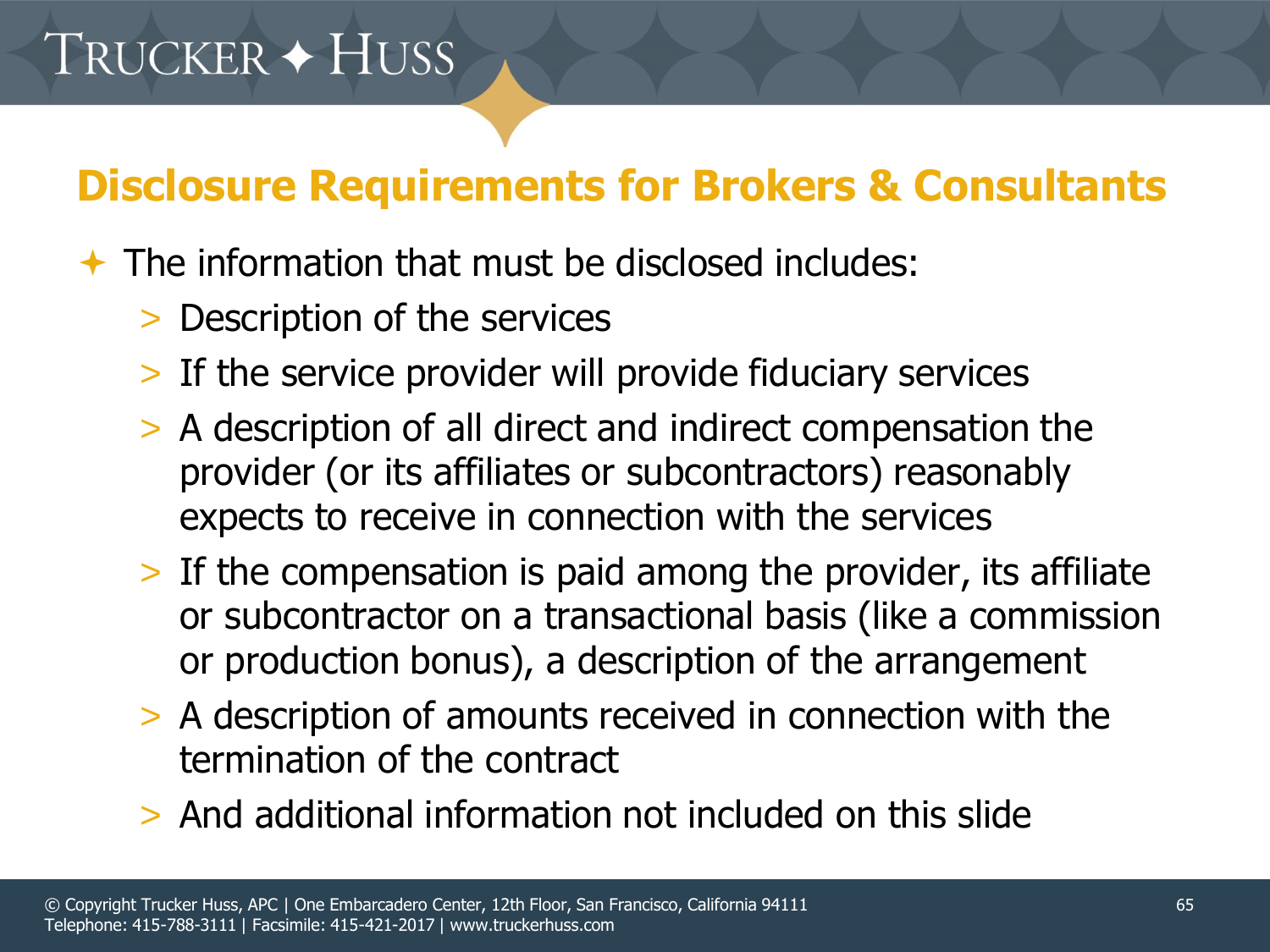- $\rightarrow$  This information must be disclosed to the responsible plan fiduciary before the contract is entered into, extended or renewed
- $\rightarrow$  The plan fiduciary must be notified of any change to the required disclosures no later than 60 days from the date that the service provider is informed of the change
- $\rightarrow$  There is a good faith reliance standard in the rule for the responsible plan fiduciary, but it must take reasonable steps to obtain missing information and correct any incorrect information upon discovery
	- > If that fails, the plan fiduciary must provide notice to the DOL (containing specific information) and consider terminating the contract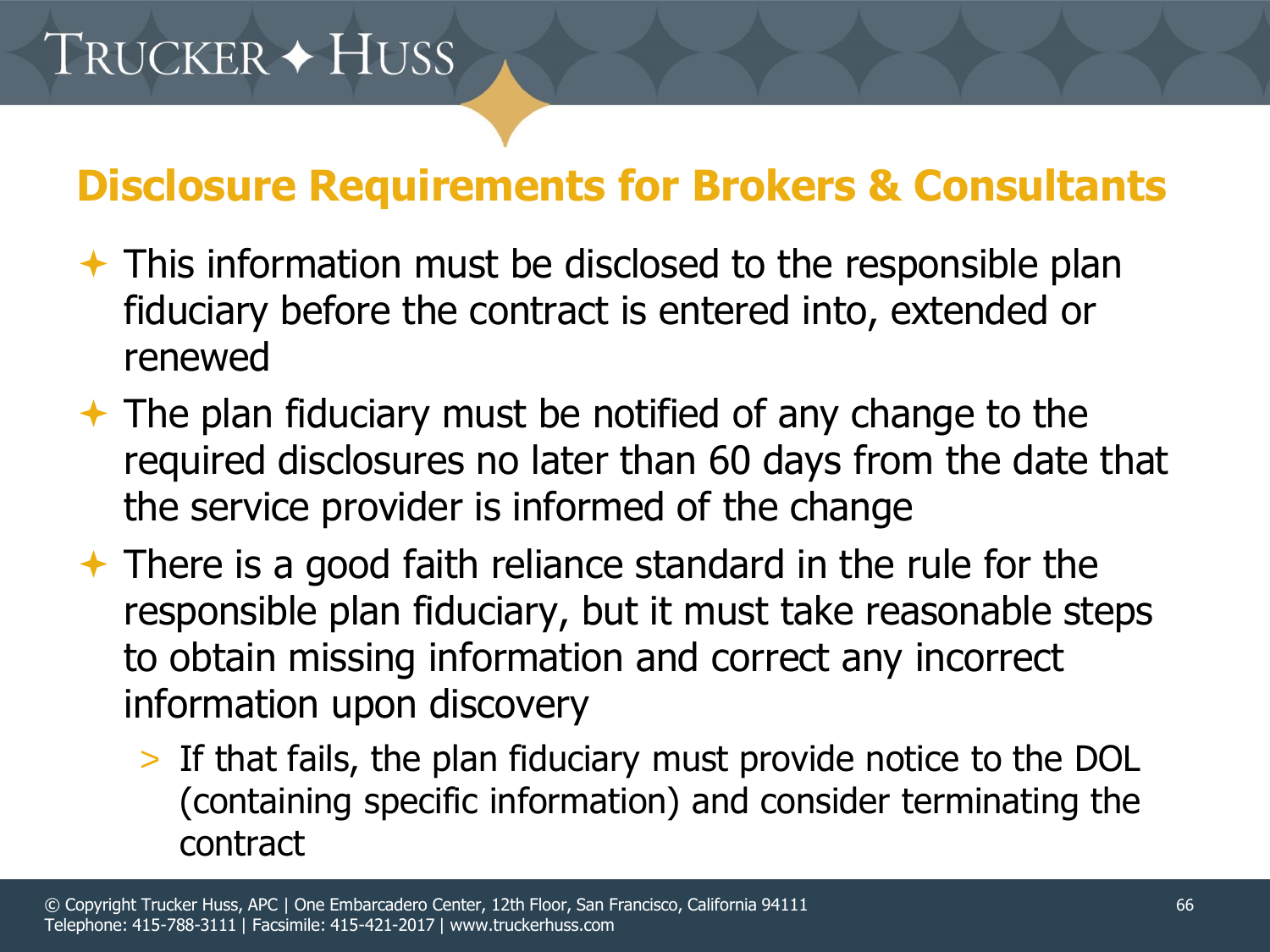- The rule becomes effective as of December 27, 2021
- $\rightarrow$  Notably it is limited to brokers and consultants. It does not apply to an insurance carrier or pharmacy benefit manager (PBM)
- $\triangle$  It appears that the rules apply only if ERISA plan assets are used
	- > If the plan is funded by a trust, then in most cases ERISA plan assets will be used
- **★ What if there is no trust?**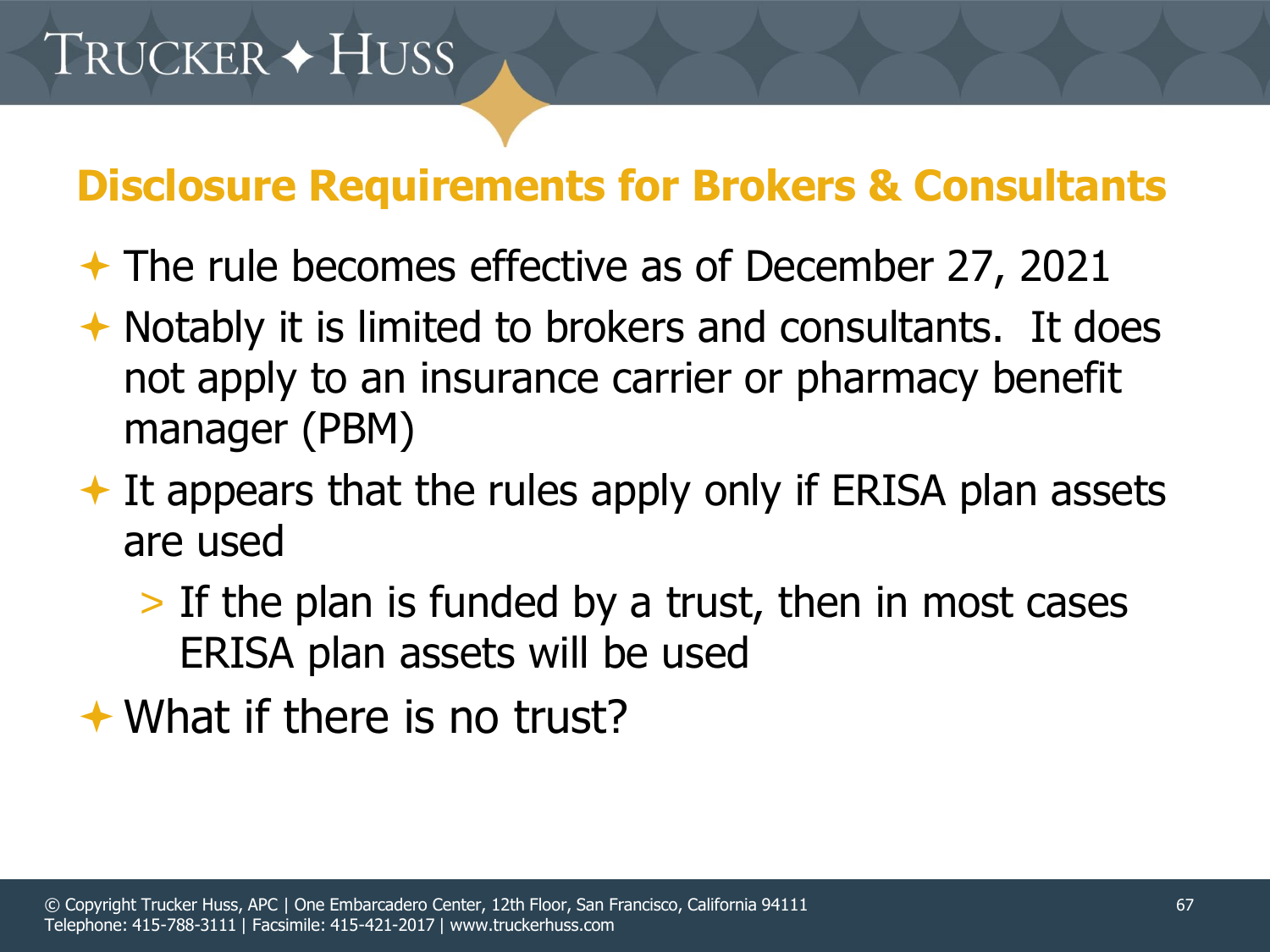- **← Participant contributions are plan assets. Generally, plan** assets must be held in trust. However, if the sole reason that a plan would be considered funded (and need a trust) is the presence of participant contributions under a cafeteria plan, the plan will be deemed to be unfunded for trust purposes (DOL Technical Release 92-01)
- This does not mean that there are no plan assets. Rather, the DOL Technical Release says that the DOL will not enforce the trust requirement solely because there are participant contributions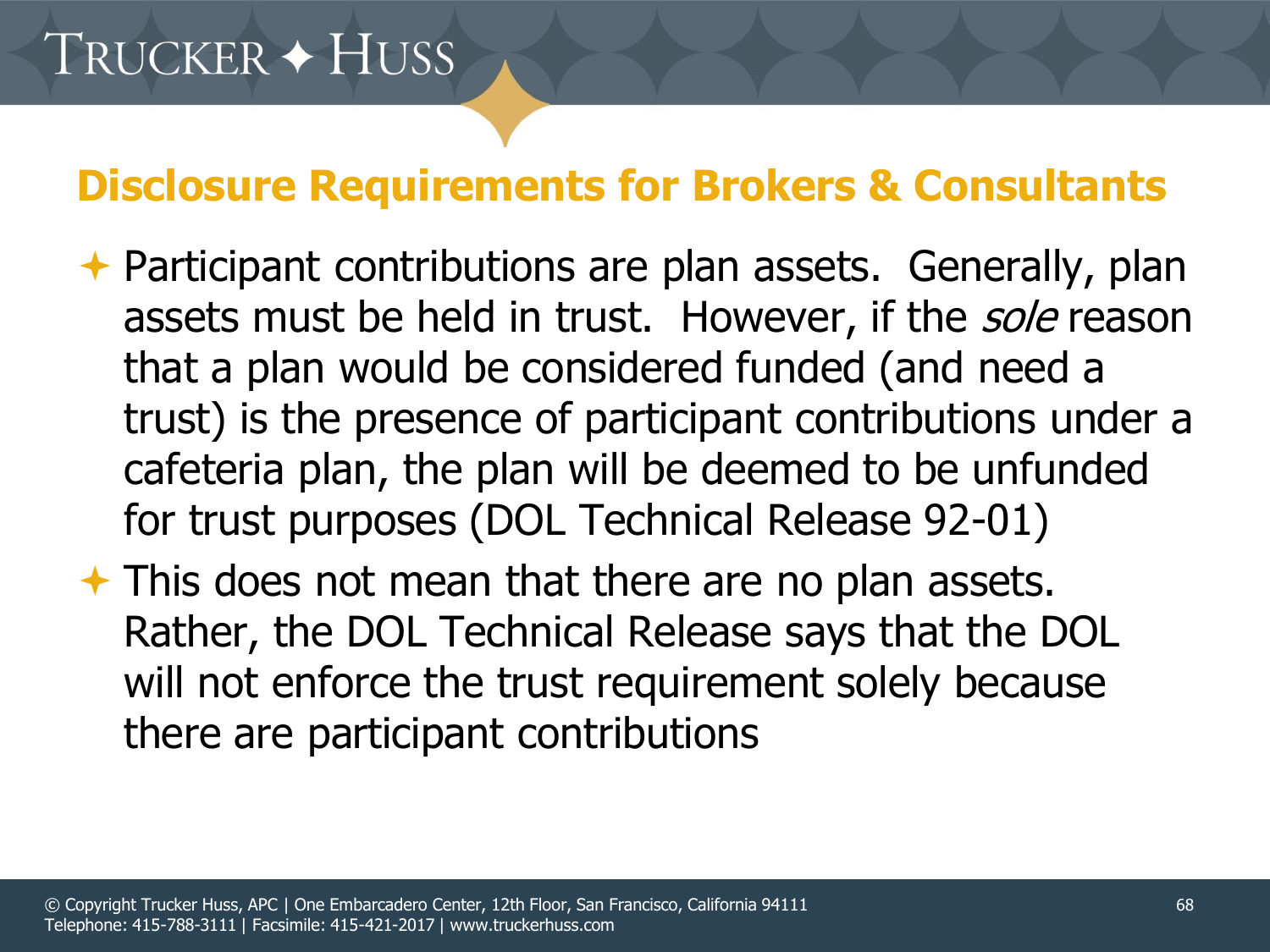# TRUCKER + HUSS

- $\rightarrow$  Example: Assume that there is no trust, the health plan is fully-insured and part of the premiums are paid by participants. Also assume that the broker is paid commissions from the insurance carrier for the placement of that plan.
	- > Are plan assets involved because the commission is likely paid based on the insurance premium payments—which are in part paid by participant contributions (plan assets)? We believe the answer is yes
- $\rightarrow$  For a self-funded plan that does not have a trust, what if certain administrative costs are used in determining the premium?
- $\rightarrow$  The DOL will need to issue guidance on how these rules apply to health plans that do not pay broker or consultant fees from a trust
	- > This will be important because brokers and consultants may claim that all costs are paid by the employer and no plan assets are involved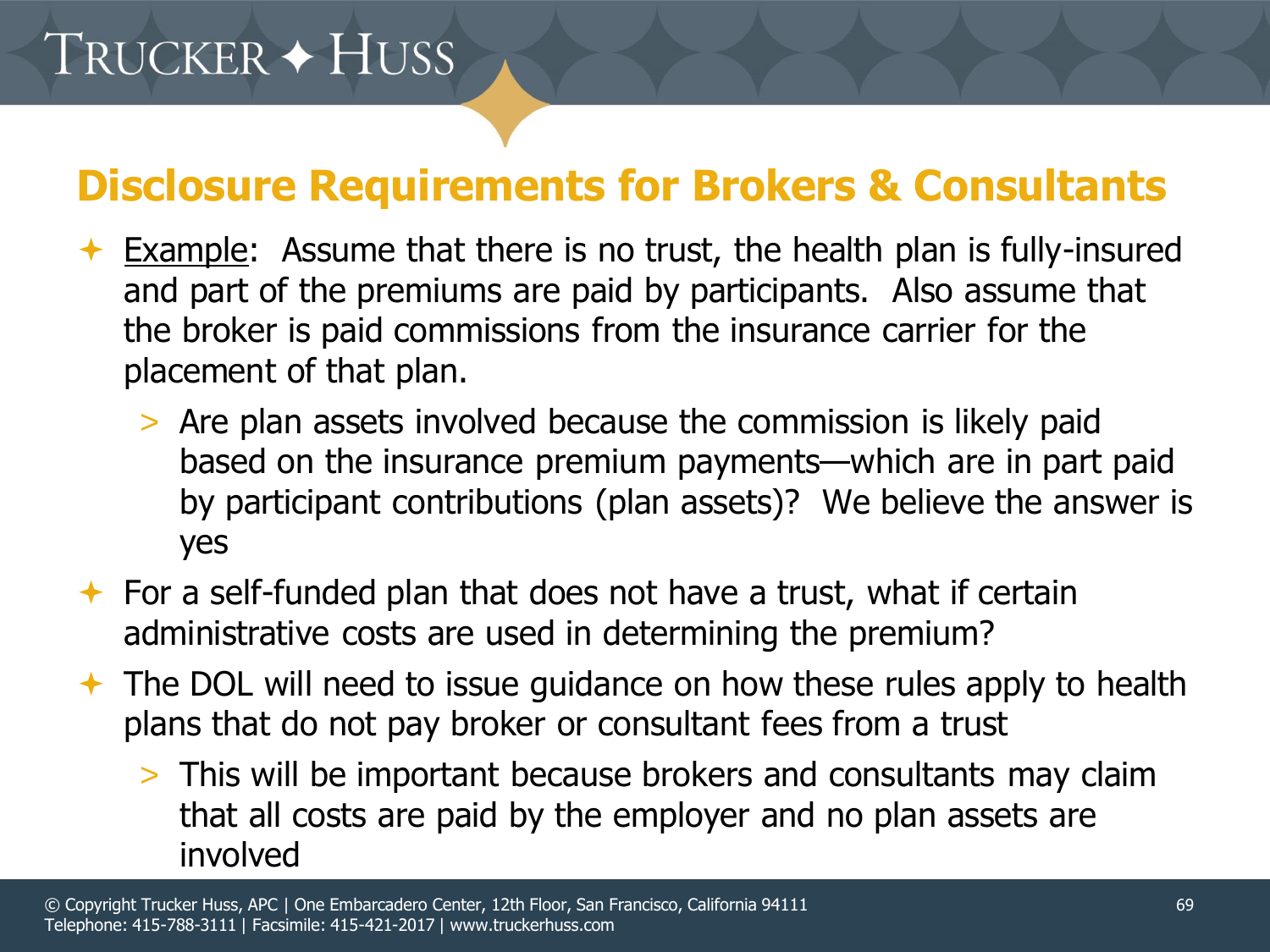# TRUCKER + HUSS

#### **Disclosure Requirements for Brokers & Consultants**

#### $\div$  Action Items:

- > Understand which plans are funded by a trust
- > Locate and review all broker and consultant agreements with the GHPs and know the terms of the agreement (and when it renews)
- > Understand if the broker or consultant for the GHP is paid any amounts from an insurance carrier
- > Understand how the premiums for a self-funded GHP is determined and what "reasonable costs" are included in those rates
- Again, we hope that guidance will be issued by the DOL about the scope of this rule for health plans not funded by a trust
- Remember that similar rules for the retirement plans created many class action lawsuits, so understand the amount of indirect compensation paid to these providers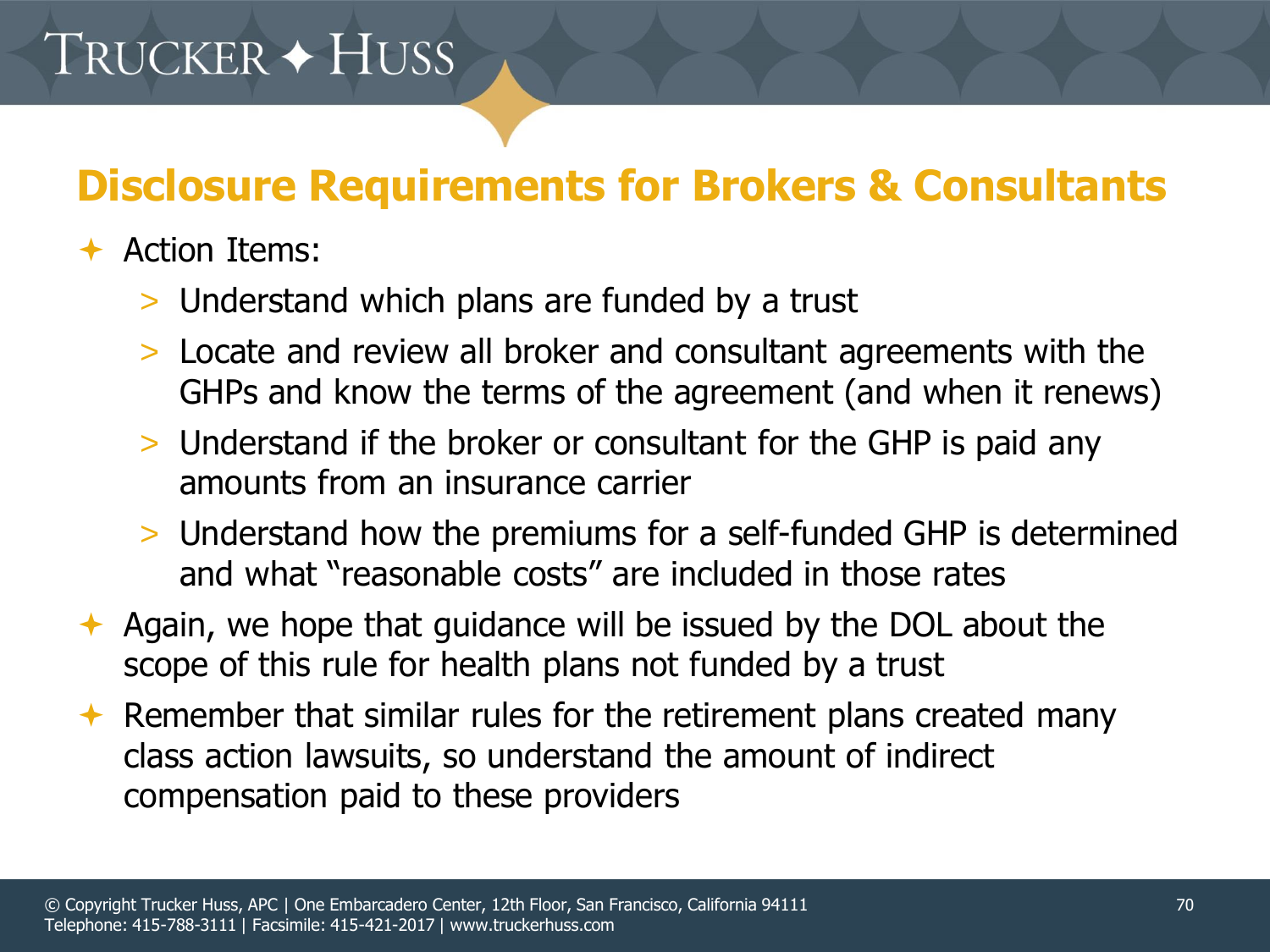## **Mental Health Parity Transparency**

- $\rightarrow$  The earliest these rules could apply is February 10, 2021 (which is explained later in this webinar)
- **★ The CAA also provides that guidance must be issued** within 18 months after the CAA was passed to address how these new requirements are to be implemented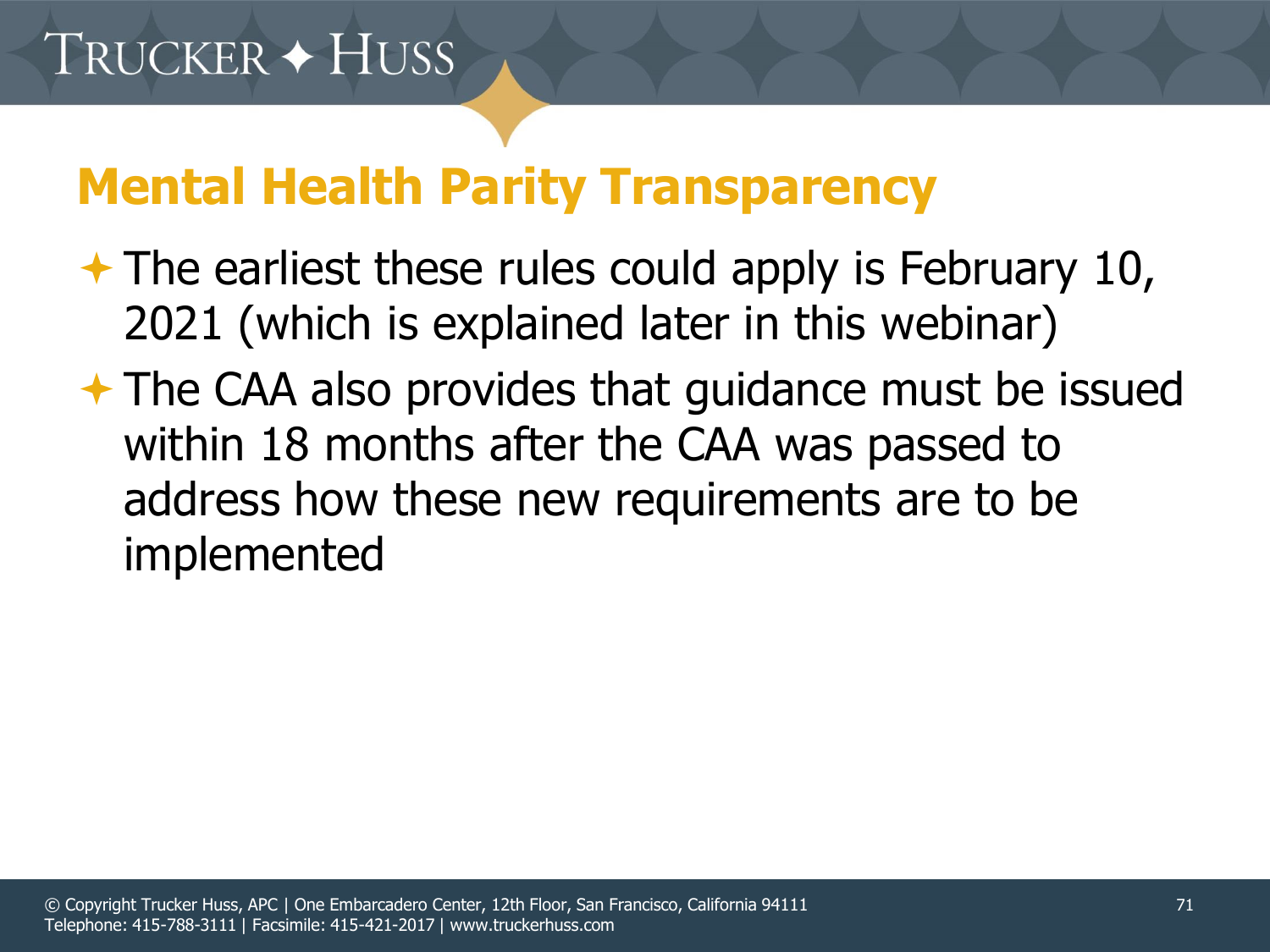## **Mental Health Parity Transparency**

- $\rightarrow$  If a GHP provides both medical & surgical benefits ("medical/surgical") and mental health or substance abuse use disorder benefits ("mental health") and the GHP imposes nonquantitative treatment limitations (NQTLs) on mental health benefits, the plan must perform and document comparative analysis of the design and application of NQTLs
- $\rightarrow$  This analysis must be made available to a state authority, DOL or HHS beginning 45 days after the enactment of the CAA (February 10, 2021), but only upon request from one of those agencies
- $\rightarrow$  We think a request will come from those agencies if they receive a complaint from a participant about the plan's NQTLs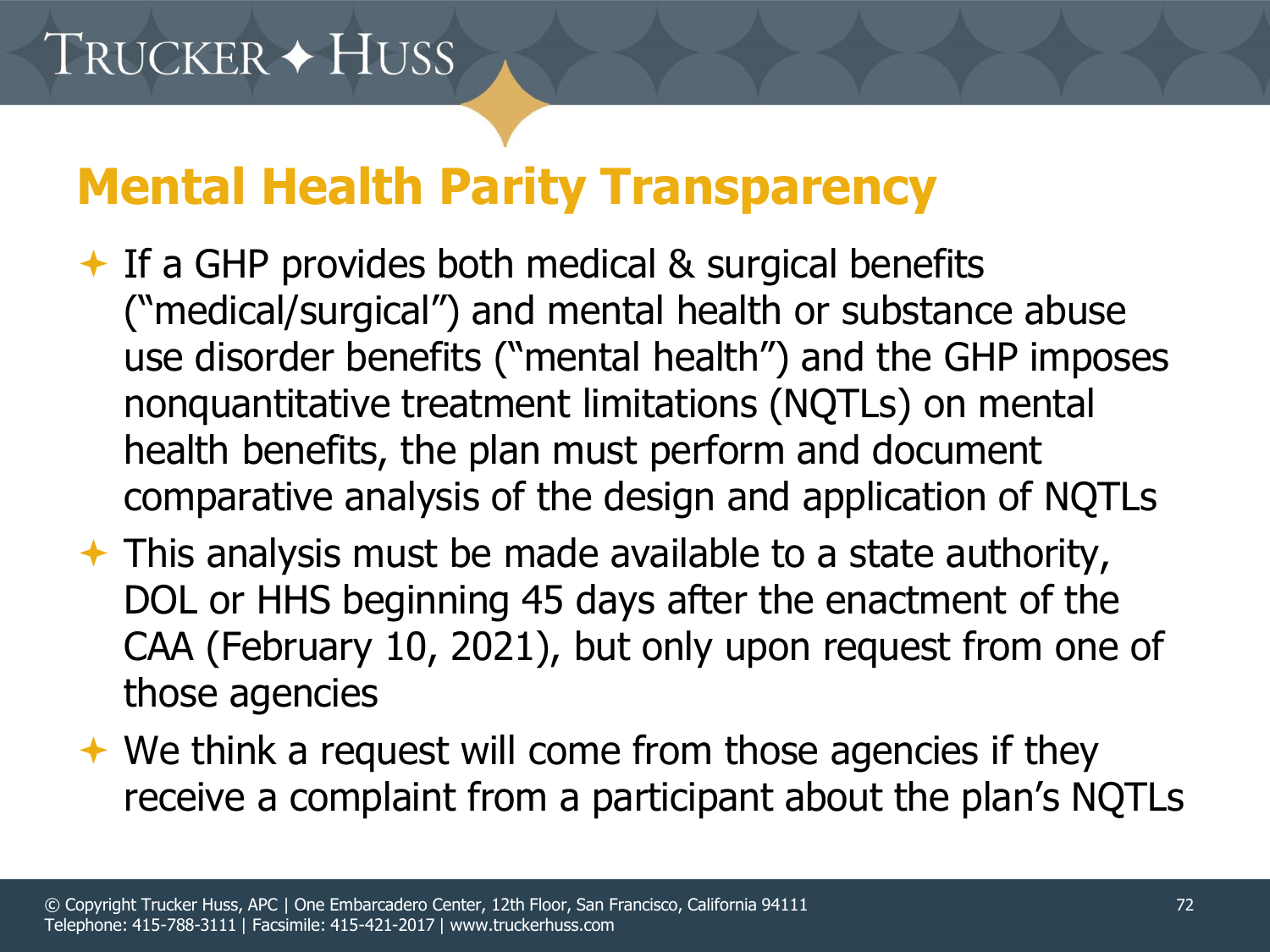- $\rightarrow$  The analysis must include a list of data that included in the CAA, such as:
	- > The specific plan terms and other relevant terms regarding the NQTLs and a description of all medical/surgical & mental health benefits to which each term applies in each respective benefits classification
	- > The factors used to determine that the NQTLs will apply to medical/surgical & mental health benefits
	- > The evidentiary standards used for the factors described above when applicable (provided that every factor shall be defined) and any other source or evidence relied upon to design and apply the NQTLs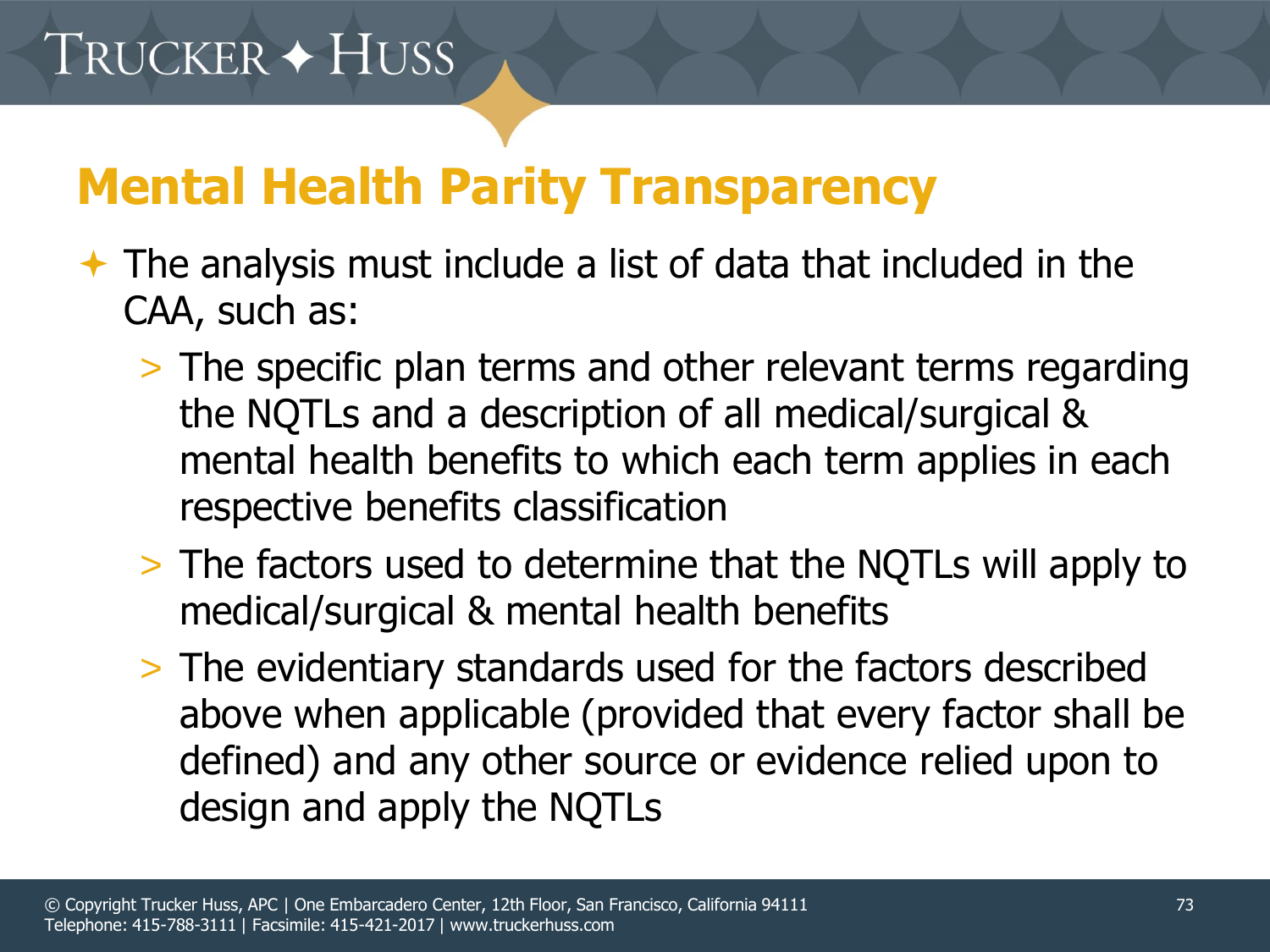- > The comparative analysis demonstrating that the process, strategies, evidentiary standards, and other factors used to apply these NQTLs to mental health benefits, as written and in operation, are comparable to, and applied no more stringent than, the process, strategies, evidentiary standards, and other factors used to apply these NQTLs to medical/surgical benefits in the same benefits classification
- > The specific findings and conclusions reached by the health plan, including if the plan is in compliance with these rules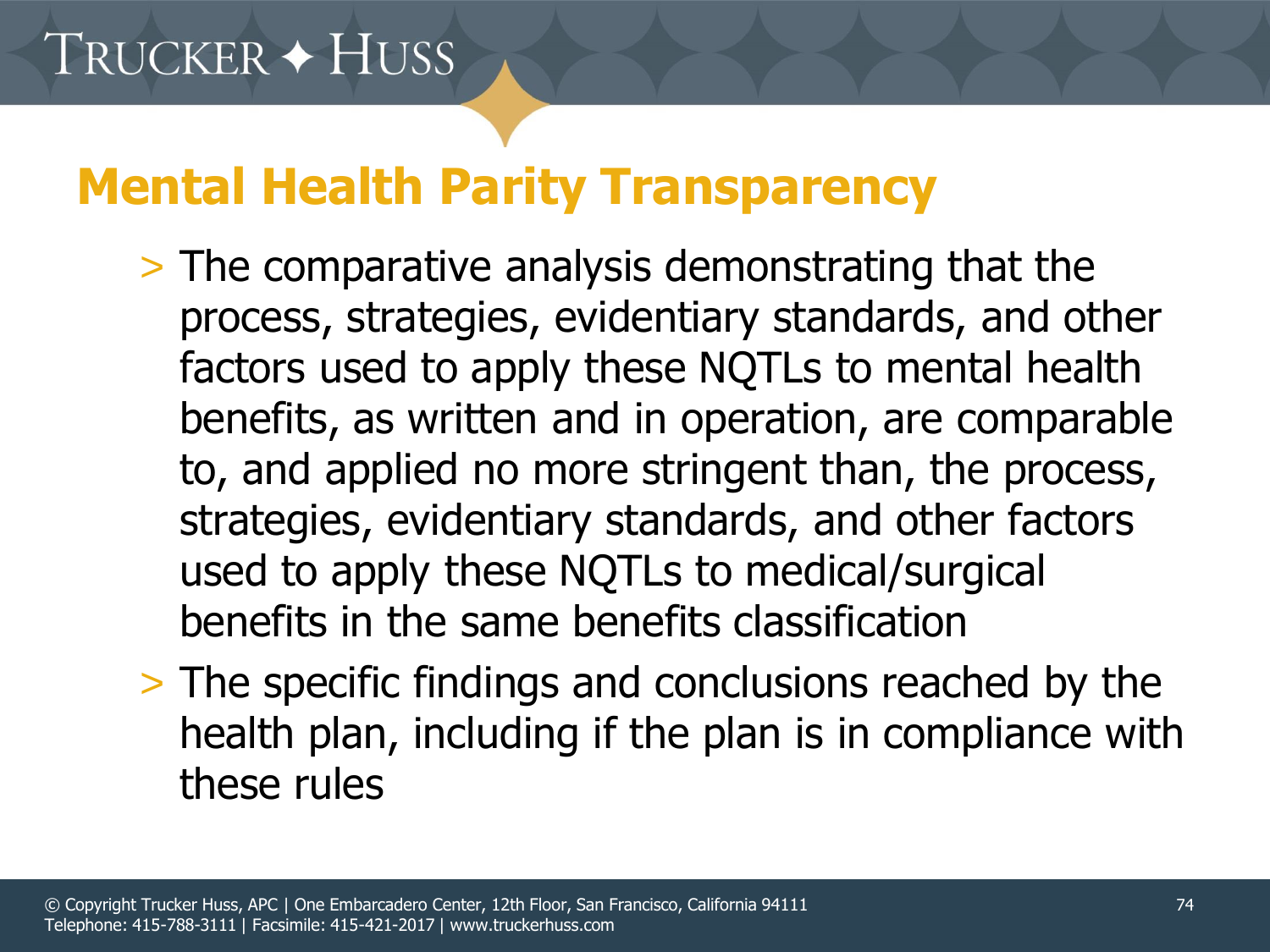- $\rightarrow$  If the applicable agency reviews the comparative analysis and determines that the plan is not in compliance:
	- > The plan must specify the actions to be taken to comply and provide a new comparative analysis within 45 days that demonstrates compliance
	- > Following the 45-day corrective action period, if the applicable agency makes a final determination that the plan is not in compliance, then not later than 7 days after such determination, it shall notify all individuals enrolled in the plan that the plan is not in compliance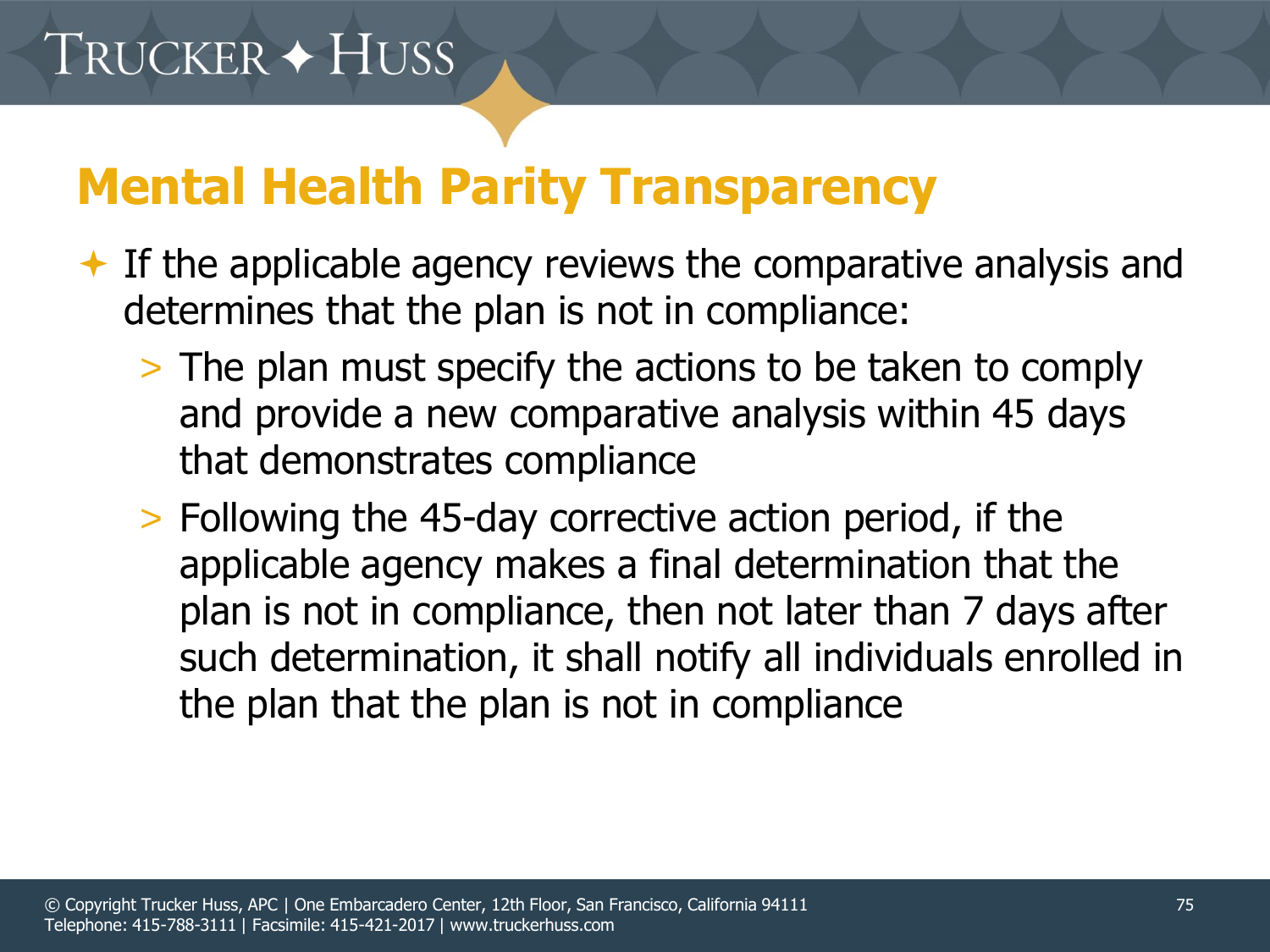### Action Items:

- > Ensure that the company understands which plans and benefits must comply with these rules
	- Excepted benefits will not need to comply
- > For self-funded health plans, ensure that the TPA will conduct these tests
- > Be prepared to respond to a request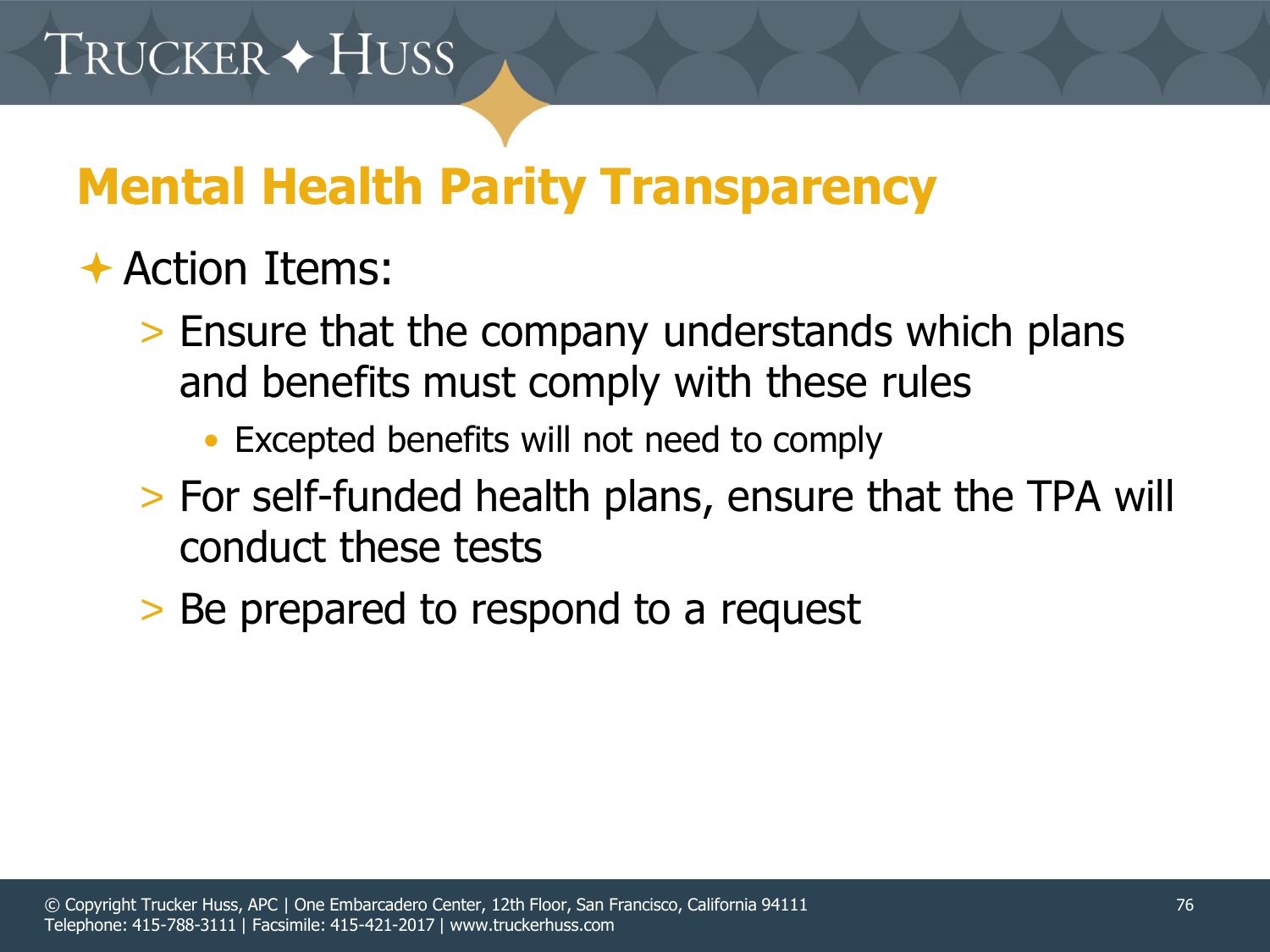- $\rightarrow$  This is a new reporting requirement for health plans, in which reports are due to the Treasury/DOL/HHS
- The first report is due by December 27, 2021 and subsequent reports are due no later than June 1 of every subsequent year
- $\rightarrow$  There are 10 items listed in the CAA that must be included in the report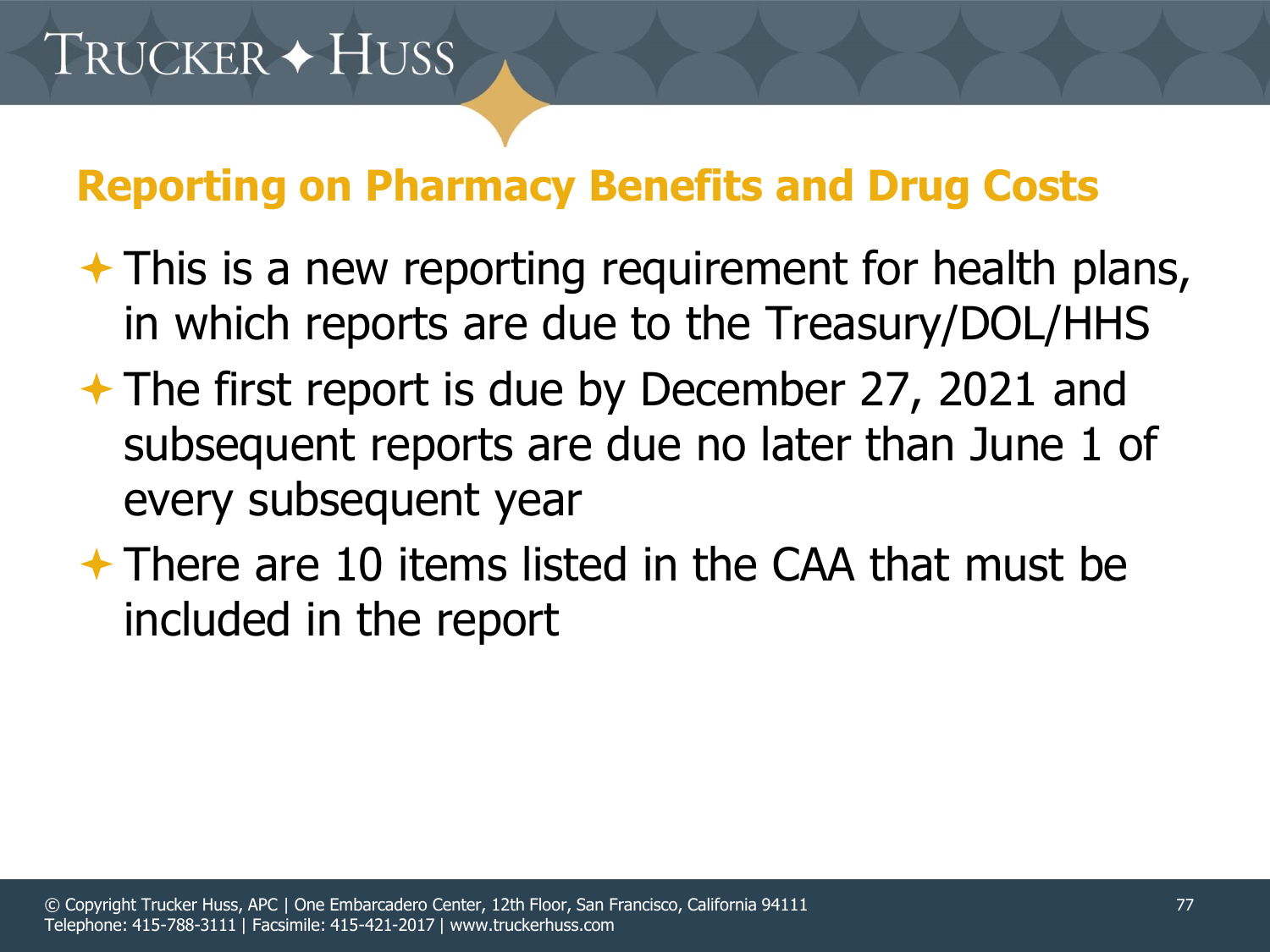- $*$  #1 the beginning and end dates of the plan year
- $* 42$  the number of enrollees
- $*$  #3 each State in which the plan is offered
- $*$  #4 the 50 brand prescription drugs most frequently dispensed by pharmacies for claims paid by the plan and the total number of paid claims for each such drug
- $*#5$  the 50 most costly prescription drugs with respect to the plan by total annual spending and the annual amount spent by the plan for each such drug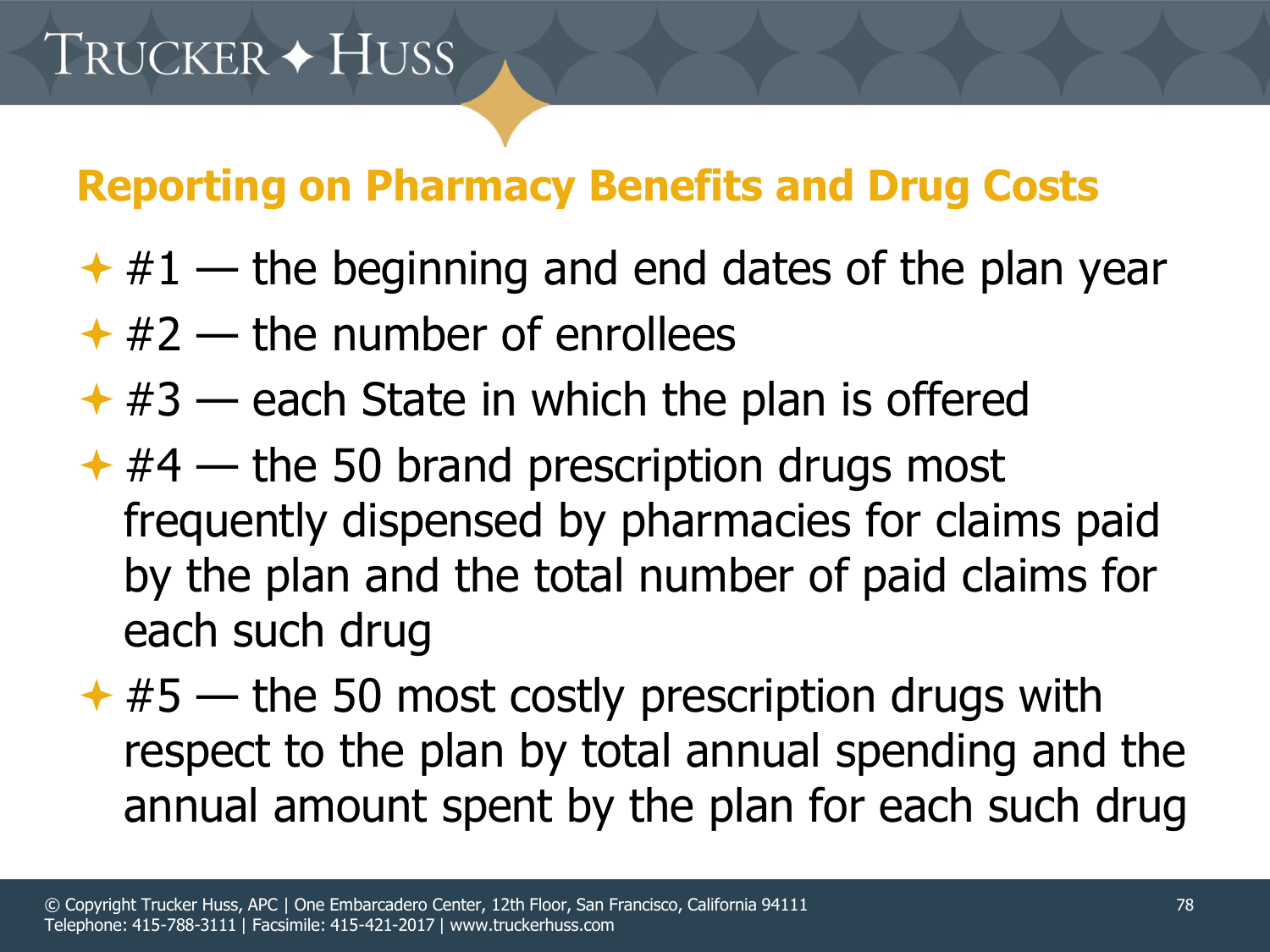$*#6$  — the 50 prescription drugs with the greatest increase in plan expenditures over the plan year preceding the plan year that is subject of the report, and, for each such drug, the change in amounts expended by the plan in each such plan year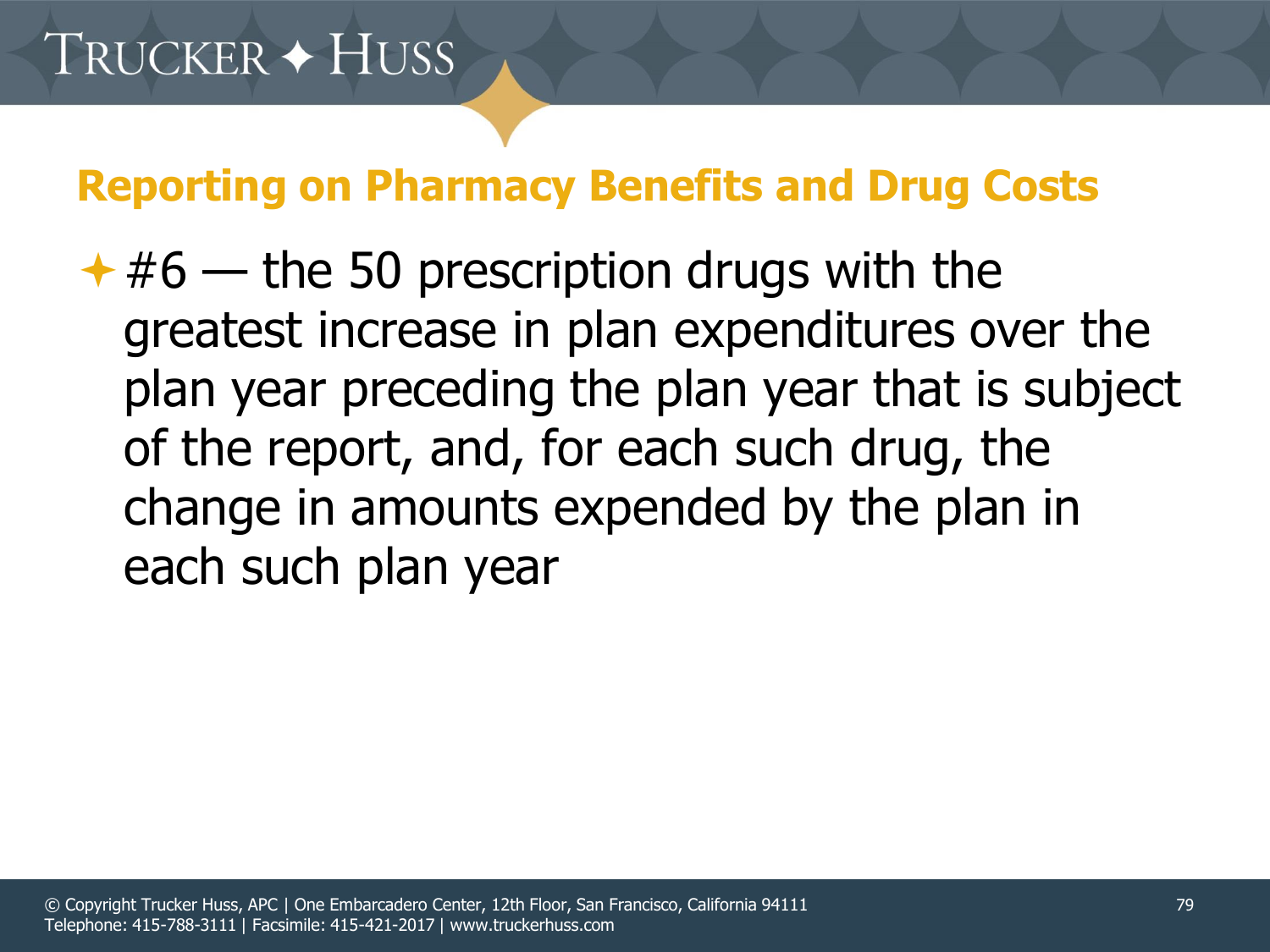- $\rightarrow$  #7 The total spending on health care services by such plan broken down by
	- > (A) the type of costs, including: (i) hospital costs, (ii) health care provider and clinical costs, for primary care and specialty care separately; (iii) costs for prescription drugs, and (iv) other medical costs, including wellness services
	- > (B) spending on prescription drugs by: (i) the health plan and (ii) the enrollees
- $*$  #8 The average monthly premium (A) paid by the employer and (b) paid by enrollees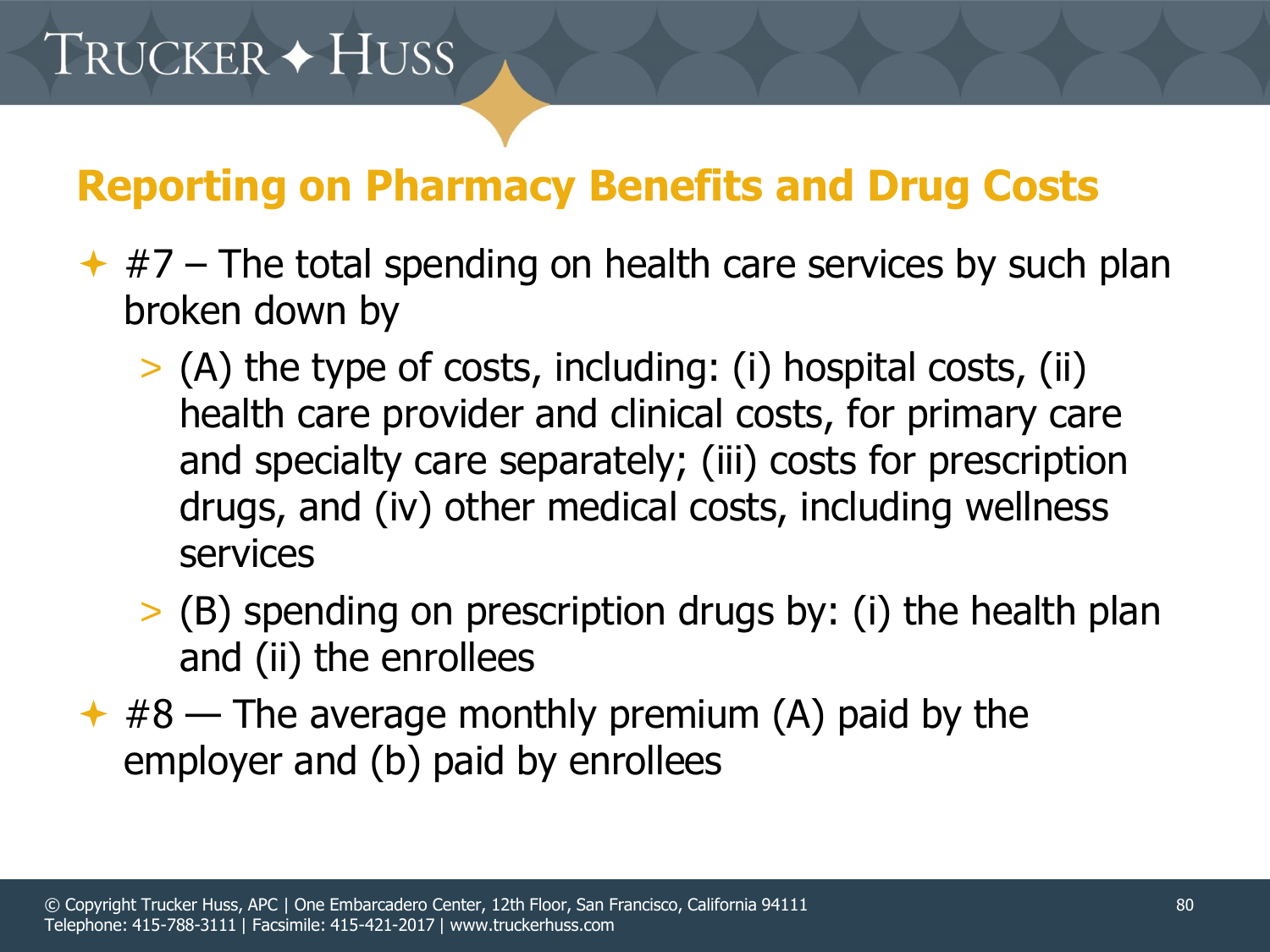- $\leftrightarrow$  #9 Any impact on premiums by rebates, fees and other remuneration paid by drug manufacturers to the plan or its administrators or service providers, with respect to prescription drugs prescribed to enrollees, including: (A) the amounts so paid for each therapeutic class of drugs and (B) the amounts so paid for each of the 25 drugs that yielded the highest amount of rebates and other remuneration under the plan from drug manufacturers during the plan year
- $*$  #10 Any reduction in premiums and out-of-pocket costs associated with rebates, fees and or other remuneration described in #9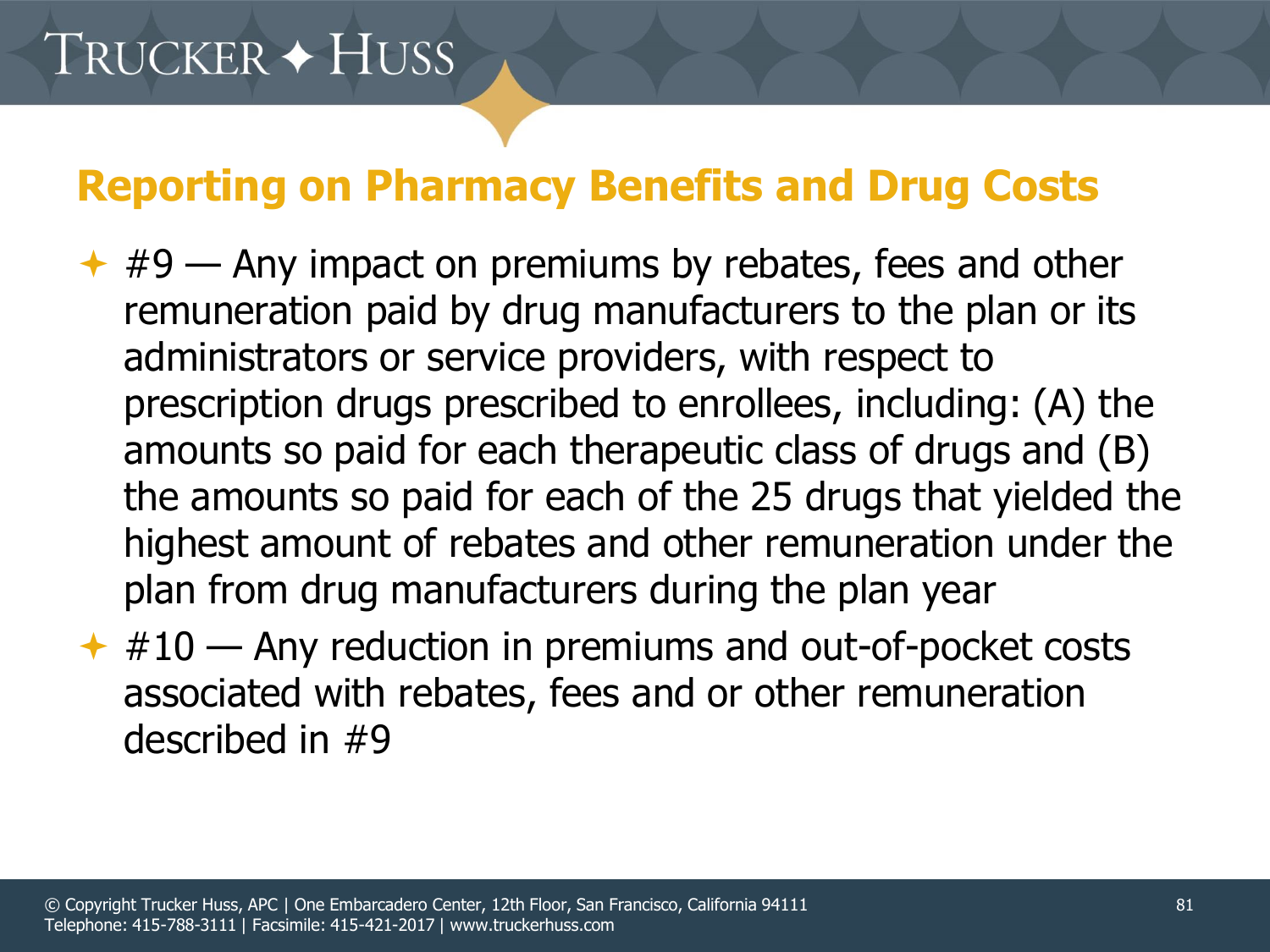- $\rightarrow$  Public Reporting The CAA requires that HHS make available on its website a report on prescription drug reimbursements under health plan, prescription drug pricing trends, and the contribution of prescription drug costs to premium increases or decreases under such plans
- $\rightarrow$  This information is to be aggregated in a way that no plan specific information will be made public
- $\rightarrow$  The initial report is to be issued no later than 18 months after the first informational report is submitted (i.e., 18 months after December 27, 2021)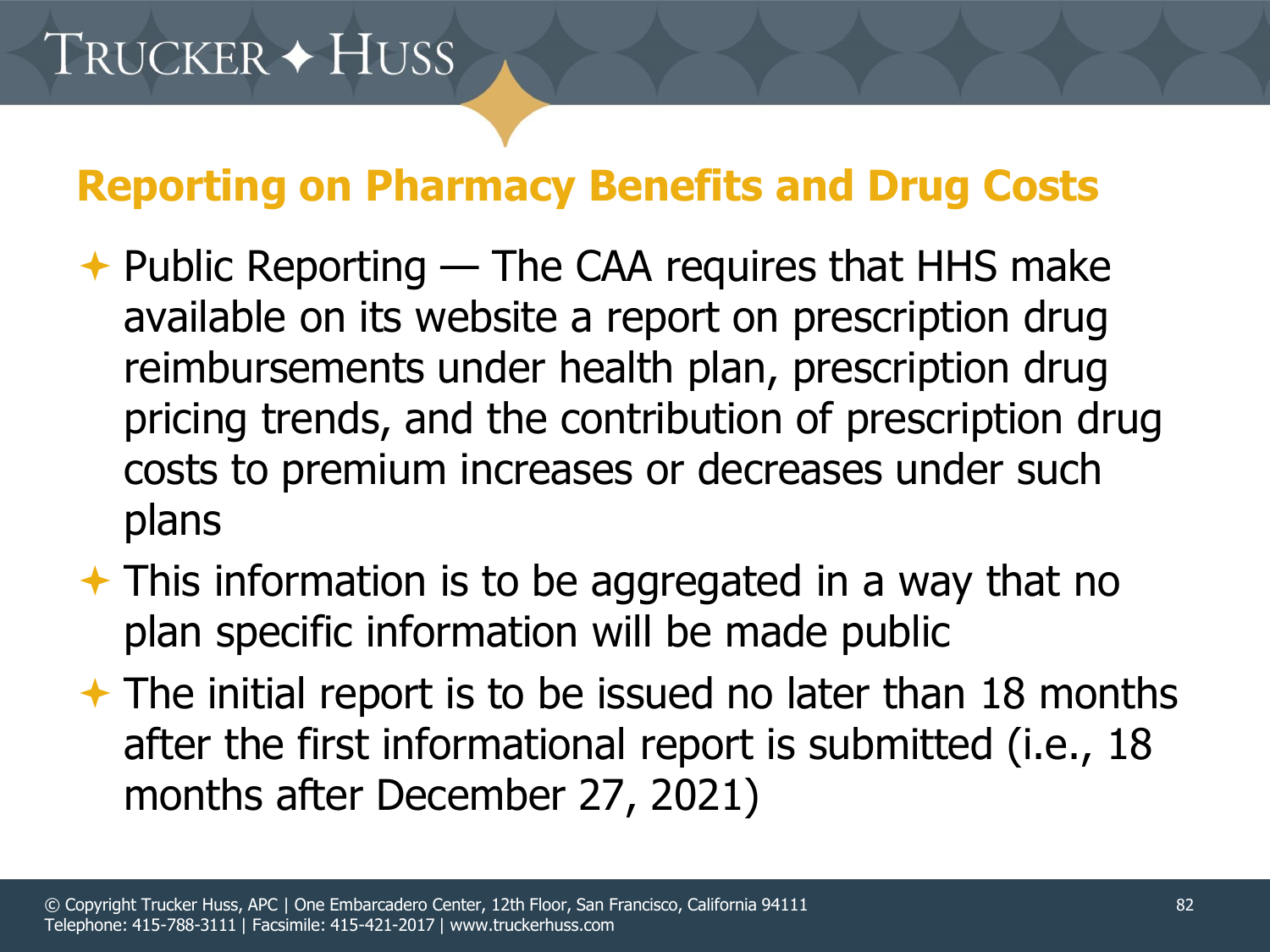#### $\div$  Action Items:

- > Sponsors need to amend agreements to ensure that this information will be prepared and the reports will be provided
- > Agreements with TPAs and PBMs must be revised for these new rules
- > Understand how rebates and other similar money is used by the plan (point of sale rebates? rebates returned to the plan sponsor and used to reduce overall plan costs?)
- $\rightarrow$  This is important data and should be used in all RFPs in the future as a way to benchmark and manage drug costs
- $\rightarrow$  This data should help a plan sponsor understand how much extra money is being received by the PBMs with regards to the drugs dispensed under the plan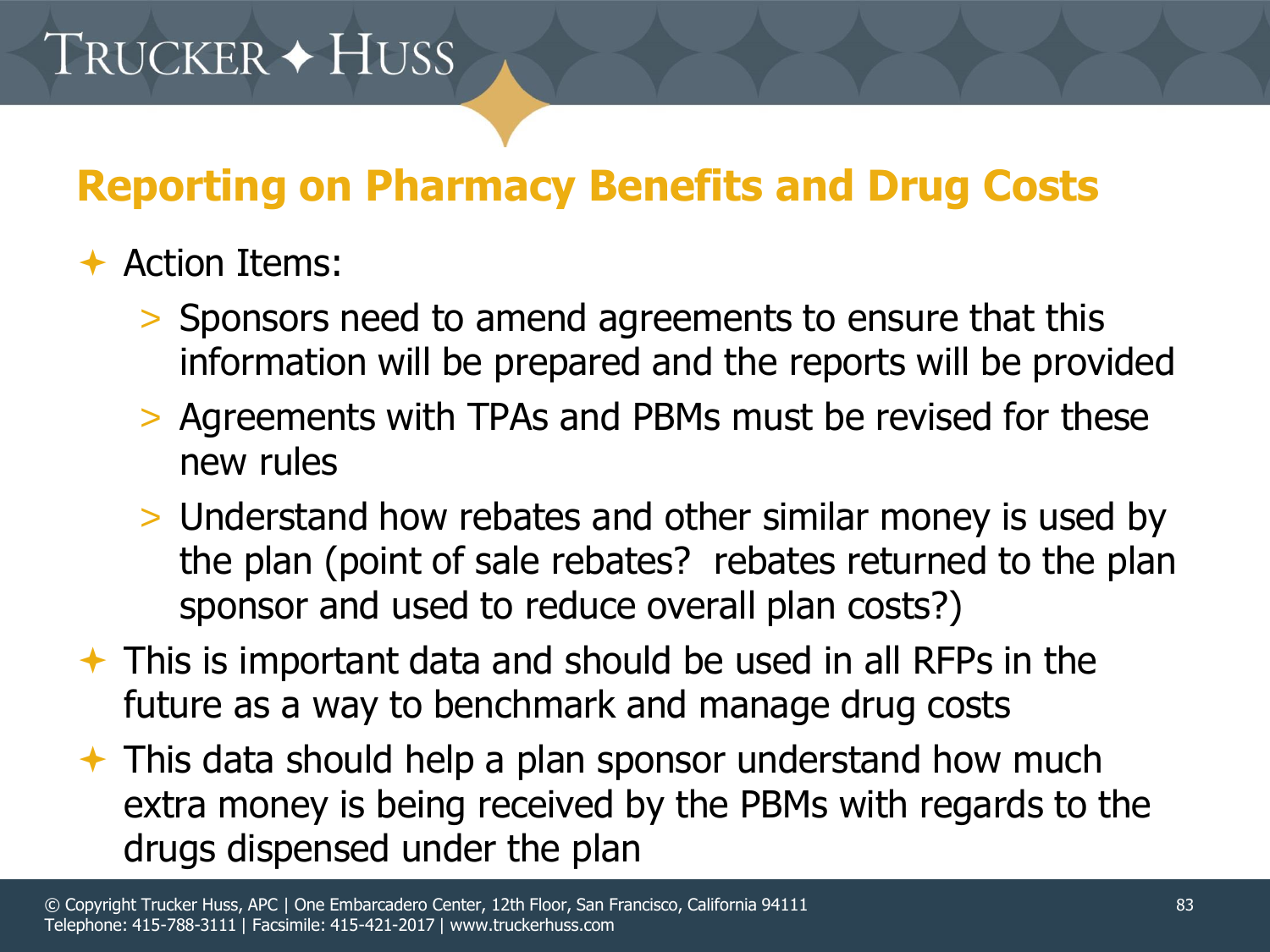# **Summary of Certain CAA Effective Dates**

- ← Currently Effective
	- > Permissive FSA amendments
	- > Removal of gag clauses
- February 10, 2021: Mental health parity transparency (GHPs must make information available upon request)
- **← December 27, 2021:** 
	- > Disclosure requirements for compensation paid to brokers and consultants of certain ERISA plans
	- > Reporting on pharmacy benefits and drug costs
- $\rightarrow$  Plan Years beginning on or after January 1, 2022
	- > No surprise billing requirements
	- ID Card changes
	- > Advanced EOBs
	- > Continuity of care rules for transitional periods
	- > Price comparison tool
	- > Accuracy of provider directory information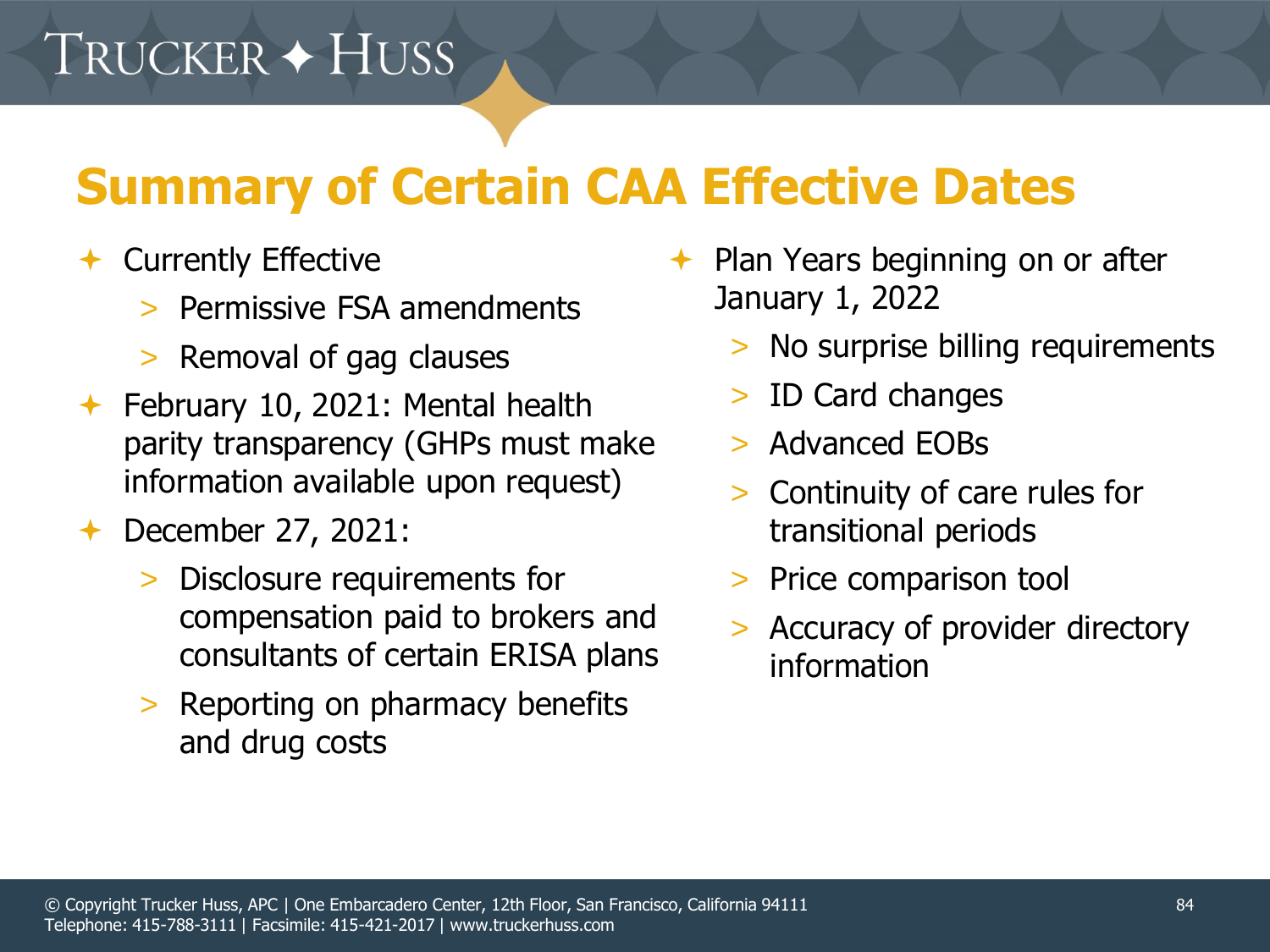# TRUCKER + HUSS

# **CAA – Some of the Forthcoming Agency Rules and Guidance**

- $\rightarrow$  7/1/21: Certain no surprise billing rules
- $+$  10/1/21: Rules regarding the audit process of qualifying payment amounts (no surprise billing)
- $+ 12/27/21$ :
	- > IDR process regulations
	- > Notice and rules regarding air ambulance report submissions
- $+$  1/1/22: Proposed rule implementing protections against provider discrimination (final rule to follow – not later than 6 months following the end of the 60-day comment period)
- ← 6/27/2022: Mental health parity transparency rules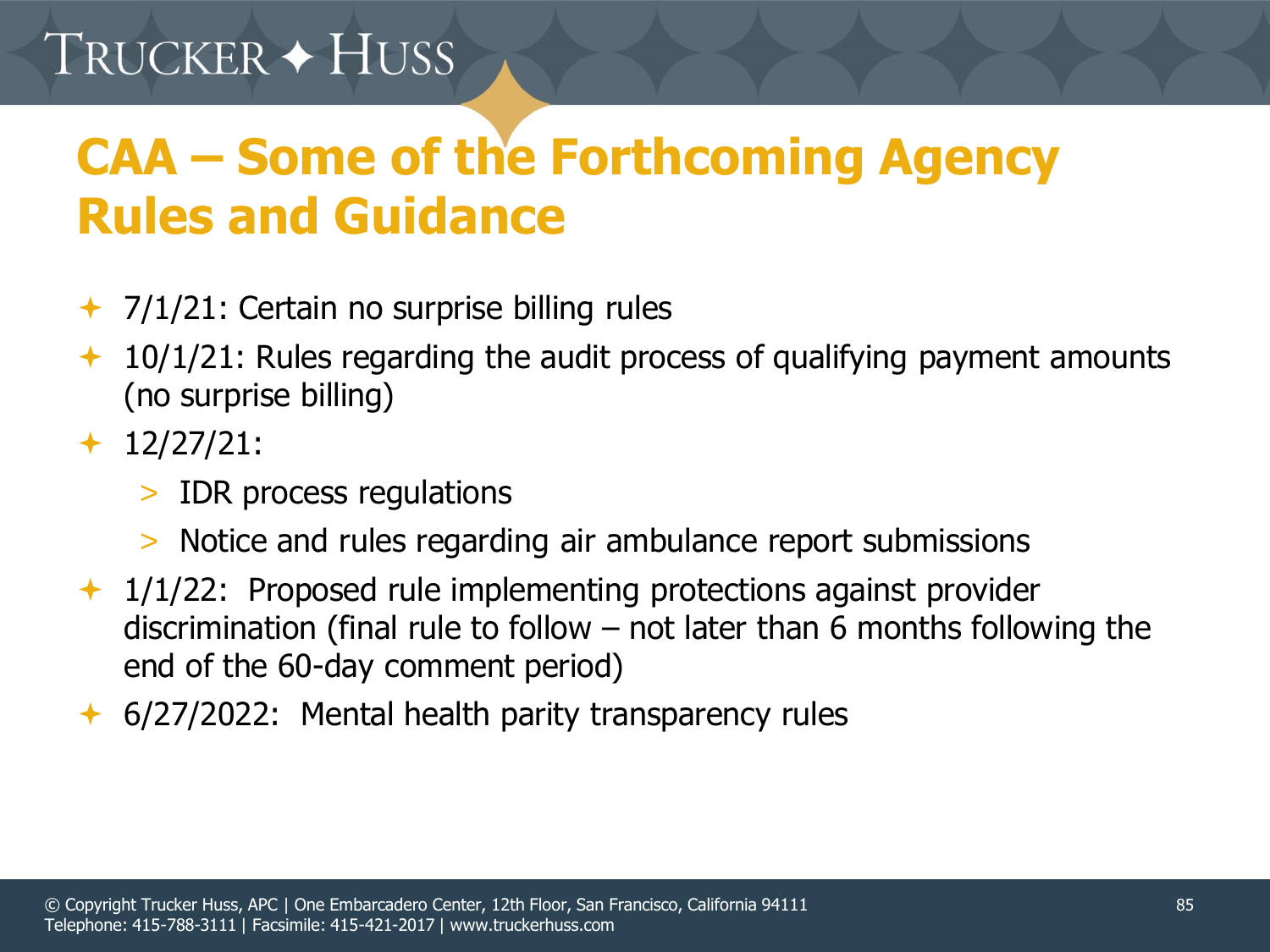- **→ It should be noted that at the end of 2020, the DOL** and Treasury issued final rules on price transparency
- **★ These are FINAL and not part of the CAA**
- **← One set of the rules become effective as of January** 1, 2022 (Negotiated Rates) with the other set becoming effective January 1, 2023 (Cost-Sharing)
- **★ These rules apply to GHPs, but exclude** grandfathered health plans, plans providing only excepted benefits, account-based plans (such as HRAs) and retiree-only health plans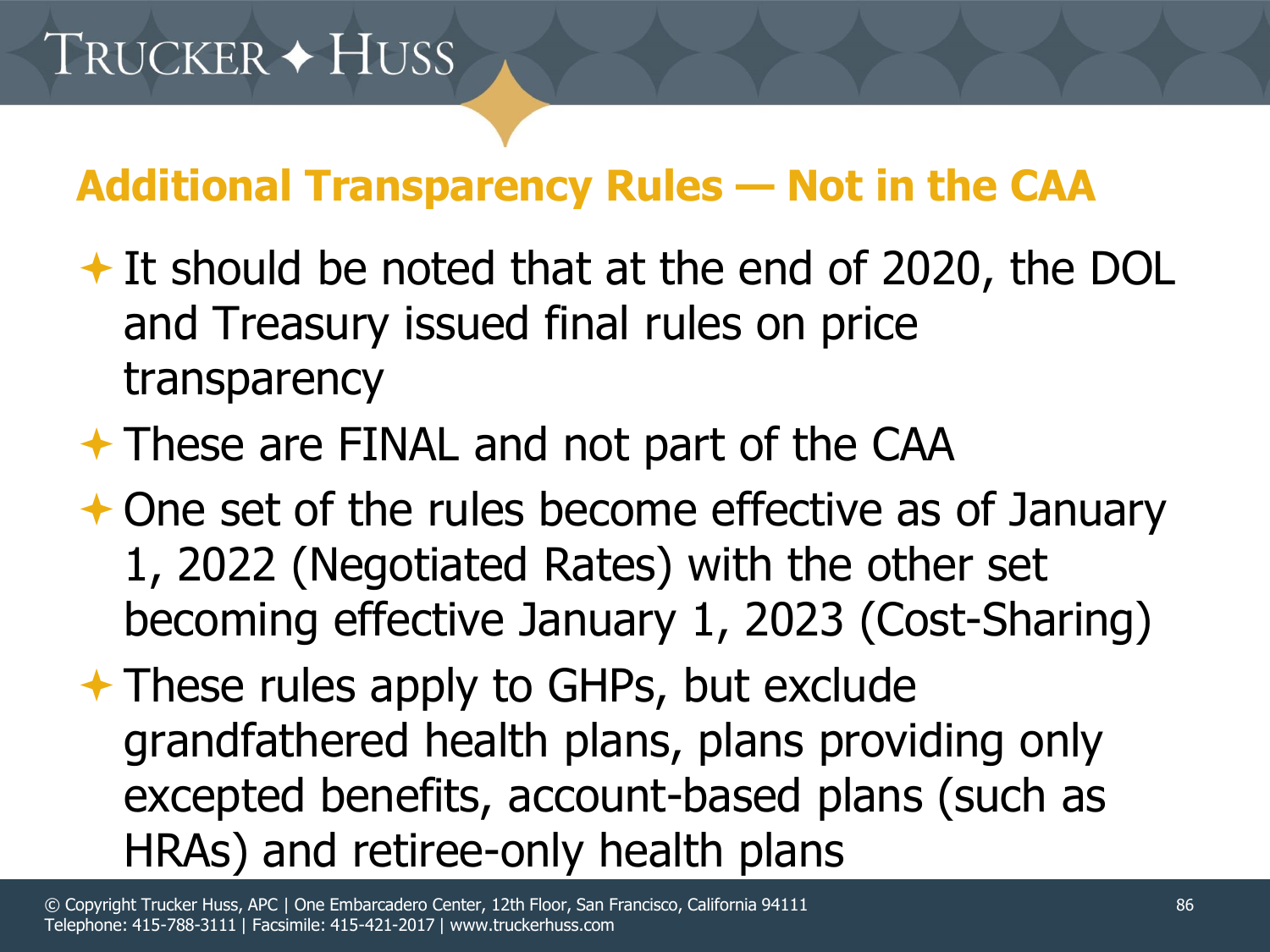**★ These new rules include a safe harbor for sponsors** of fully insured plans if there is a written agreement with the health insurer to provide this information

**★ There is not any similar relief for self-funded GHPs**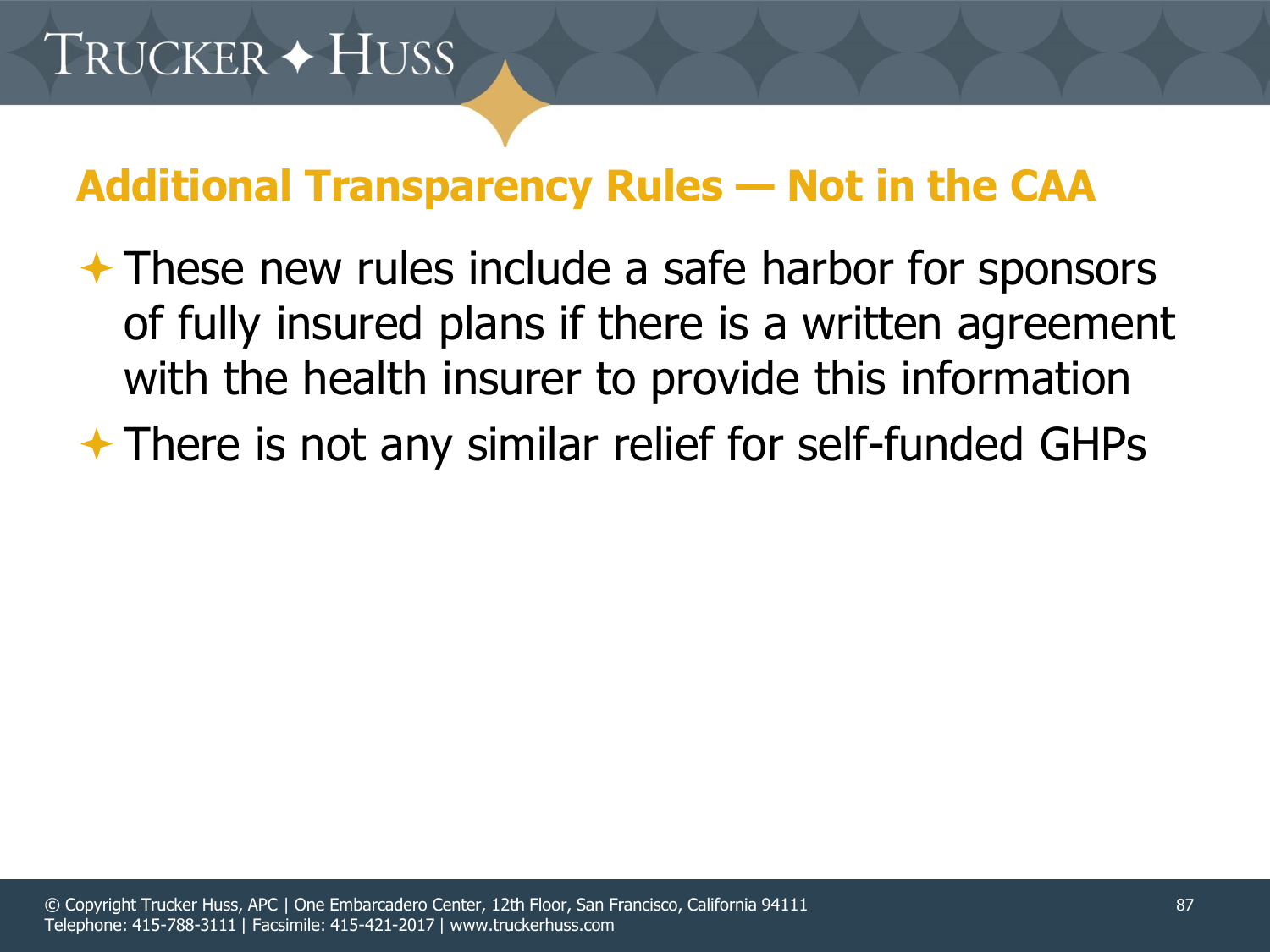### Public Disclosure of Negotiated Rates and Allowed Amounts

 $\rightarrow$  For plan years beginning on and after January 1, 2022, GHPs are required to publish three machine readable files:

### > File #1—In-network provider negotiated rates

- > File #2—Data outlining the historical allowed amounts for covered items and services provided by OON providers
- > File #3—Pricing information on prescription drugs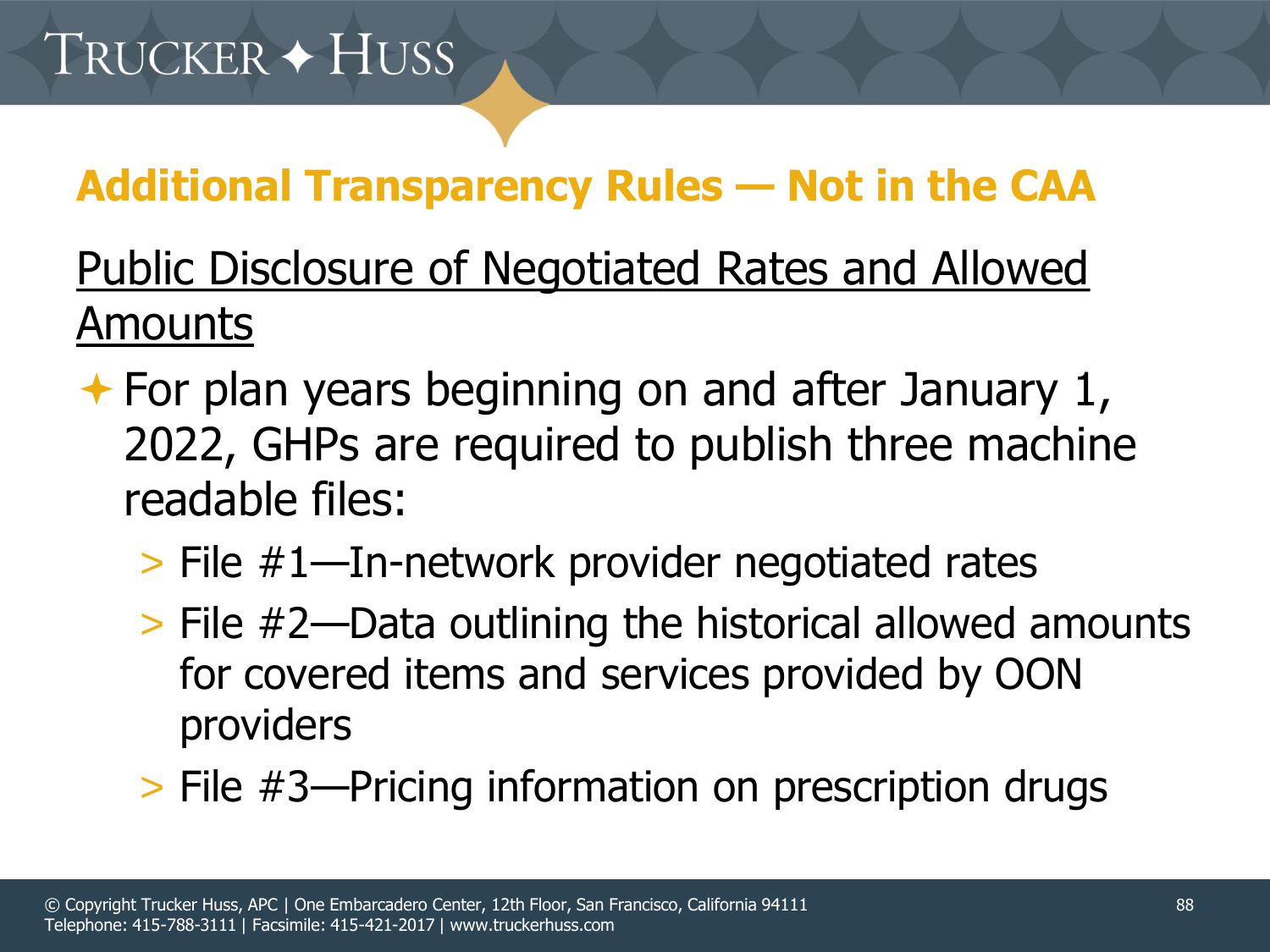### Cost-Sharing Disclosure

- $\rightarrow$  For plan years beginning on and after January 1, 2023, the GHP must disclose to enrollees, through an online tool, personalized cost sharing information
- $\rightarrow$  It must include the negotiated rates for 500 services listed in the regulations
- $\rightarrow$  For plan years beginning on and after January 1, 2024, it must include all covered items and services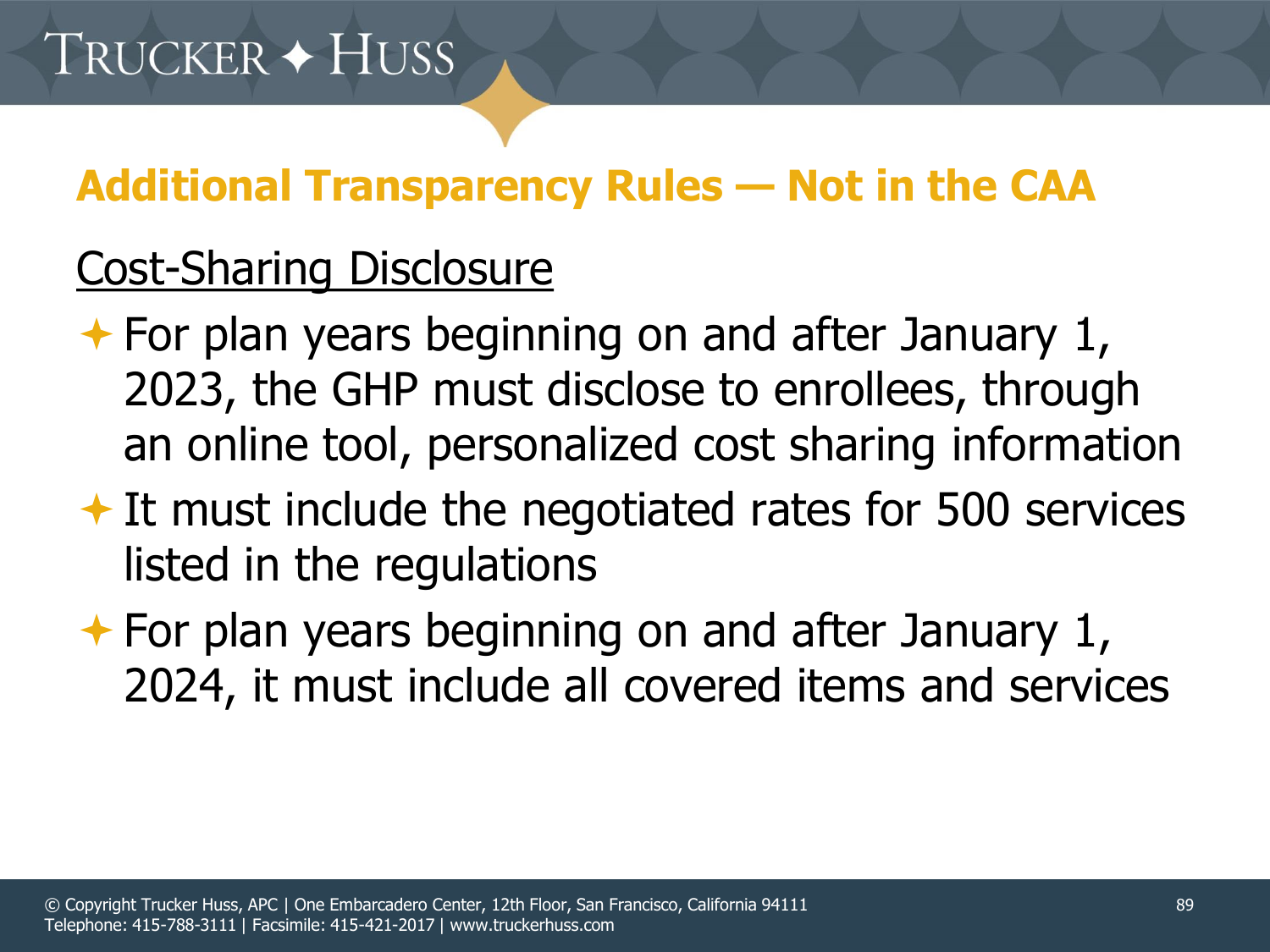### Cost-Sharing Disclosure

- $\rightarrow$  The information that must be included in this tool is detailed in the new rules and includes things such as the following:
	- > The estimated cost-sharing liability
	- > The amount the enrollee has accrued towards the GHP's deductible and OOPM
	- > The negotiated rate for an in-network provider
	- > The maximum amount the GHP will pay an OON provider for the service or item
	- > The items and services for which the disclosed information covers (this can be an issue for bundled services)
	- > Additional information not listed on this slide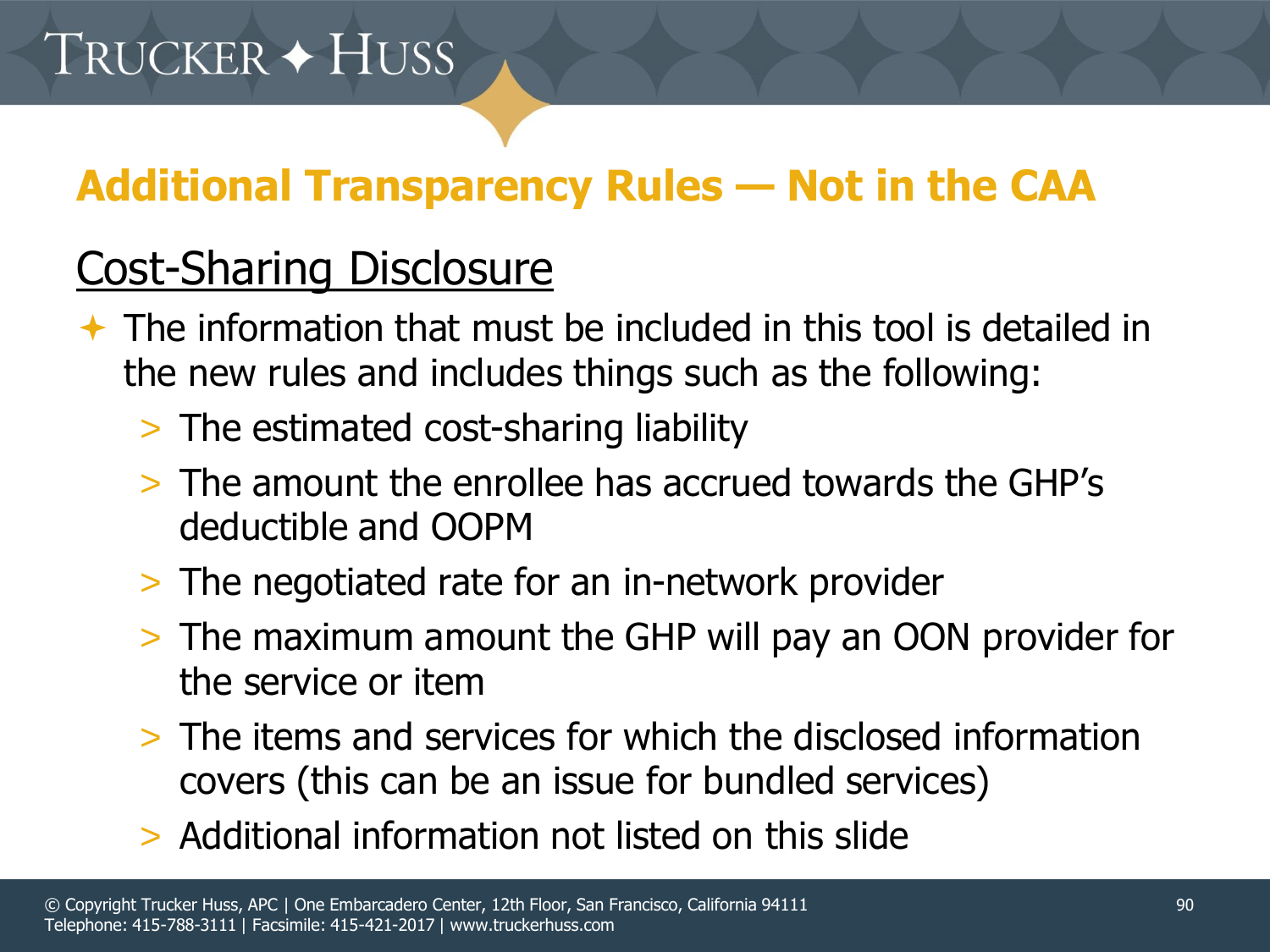- $\rightarrow$  These are significant rules that will change health care pricing forever
- **★ We will provide more information on these rules in February**
- **← Plan sponsors must:** 
	- > Have a basic understanding of these rules
	- > Understand which GHPs will be subject to these rules
	- > Create a budget for compliance with these rules
	- > Assign people in the company's organization to be tasked with ensuring the requirements of these rules are met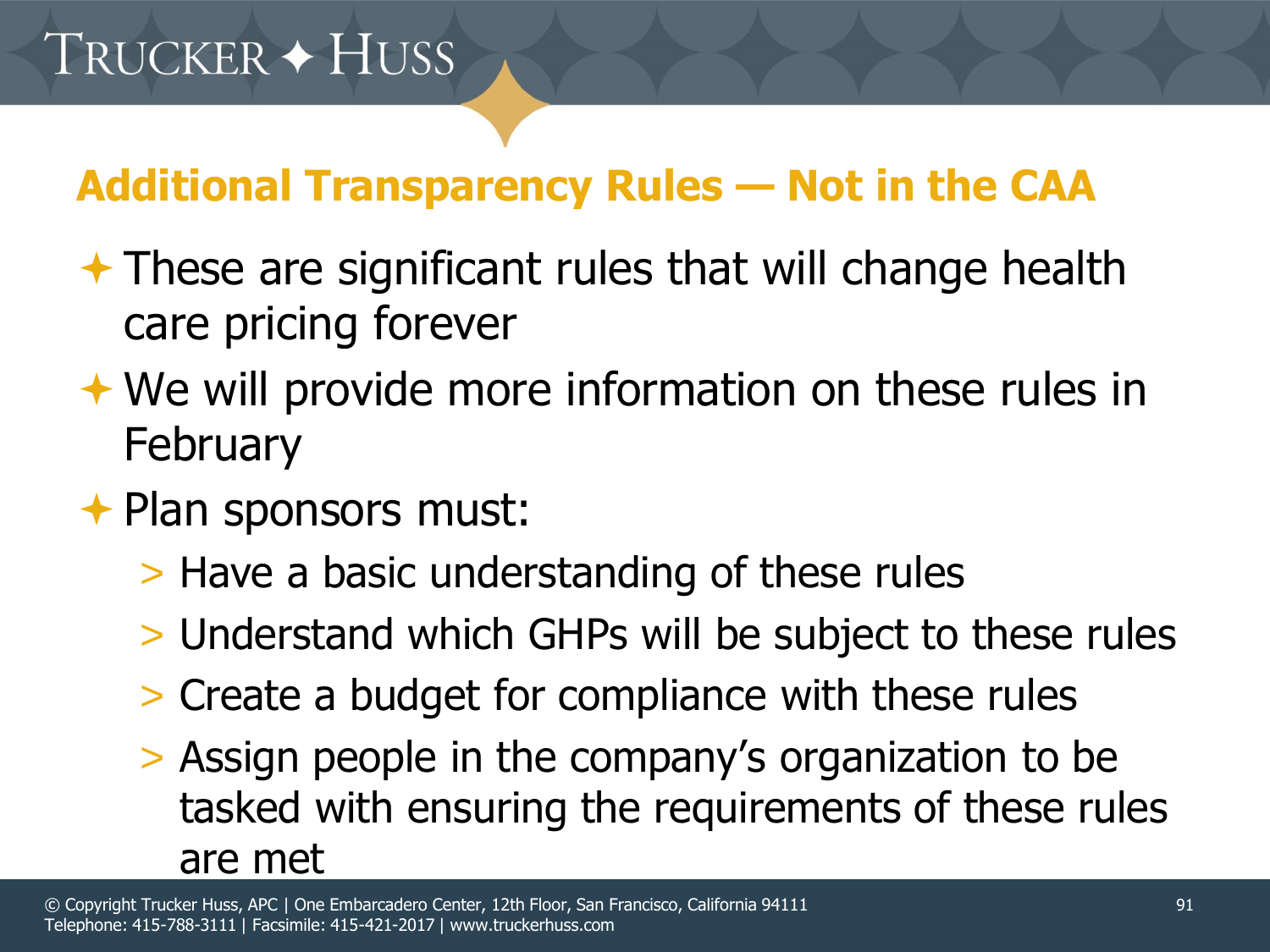# **Retirement Plan Provisions under the CAA**

### **← Qualified Disaster-related Relief Provisions**

- > Qualified Disaster Distributions
- > Disaster-related Plan Loans
- > Return of Withdrawals for Home Purchase/Construction

### New COVID-19 Pandemic Related Relief Provisions

- > Partial Plan Termination Temporary Relief
- > In-Service Distributions During Working Retirement
- Expansion of CRDs to Money Purchase Pension Plans
- > Relief for Qualified Future Transfers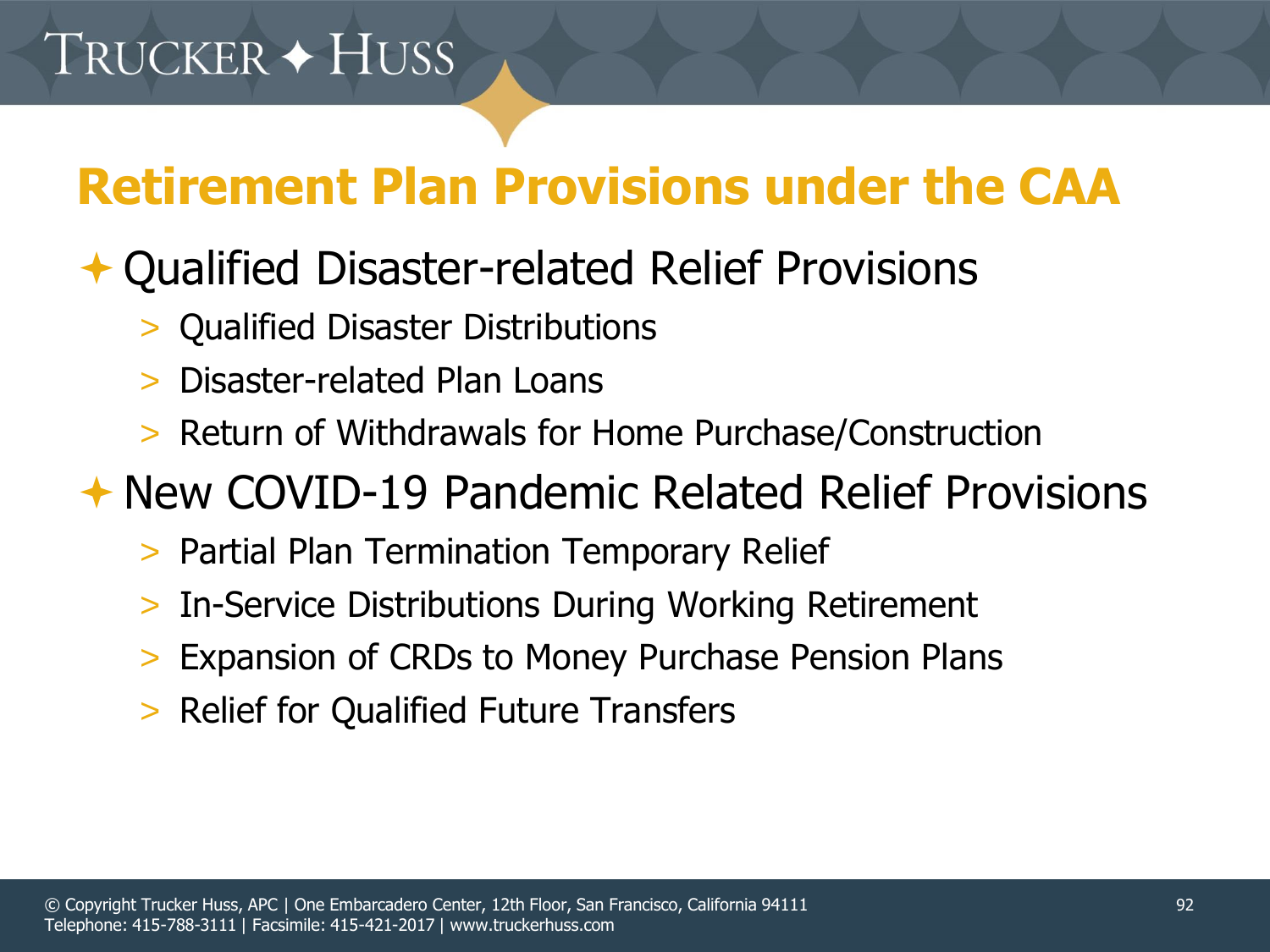# **Qualified Disasters**

- **★ The CAA provides certain relief for "Qualified** Disasters."
- A Qualified Disaster is a major disaster that:
	- > is declared by the President during the period beginning on January 1, 2020, and ending on February 25, 2021,
	- > but which must have occurred on or after December 28, 2019, and on or before December 27, 2020, and during the period specified by the Federal Emergency Management Agency as the period during which the disaster occurred (the "Incident Period").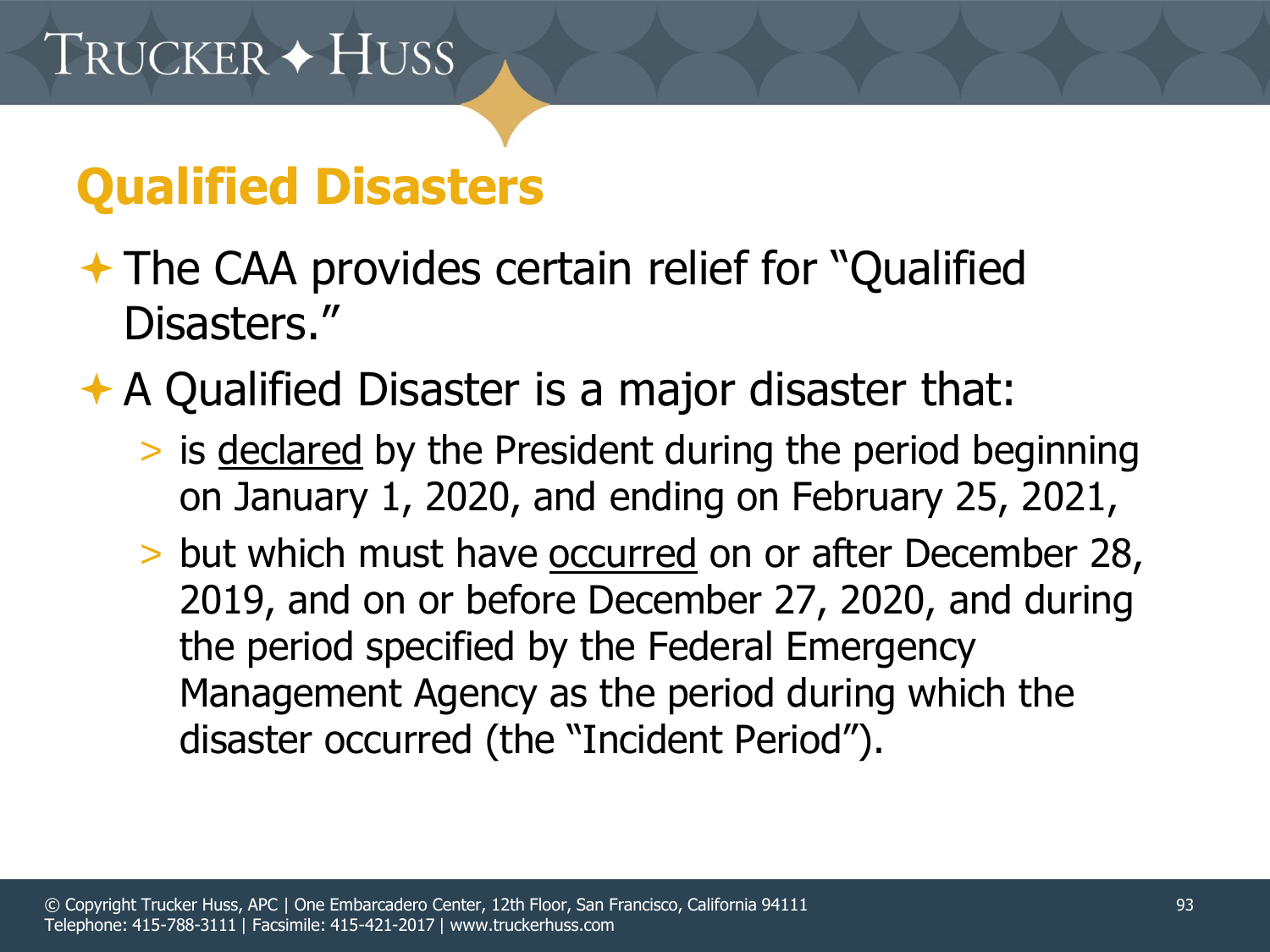# **Qualified Disasters**

- $\rightarrow$  A major disaster covered by this relief includes the wildfires and hurricanes that occurred in 2020.
- **★ A major disaster does not include a disaster** declared only because of a COVID-19 incident.
- **← Participants are "Qualified Individuals" and may** afford themselves of the relief if (i) their principal place of abode is in a Qualified Disaster area; and (ii) they suffered an economic loss from the Qualified Disaster.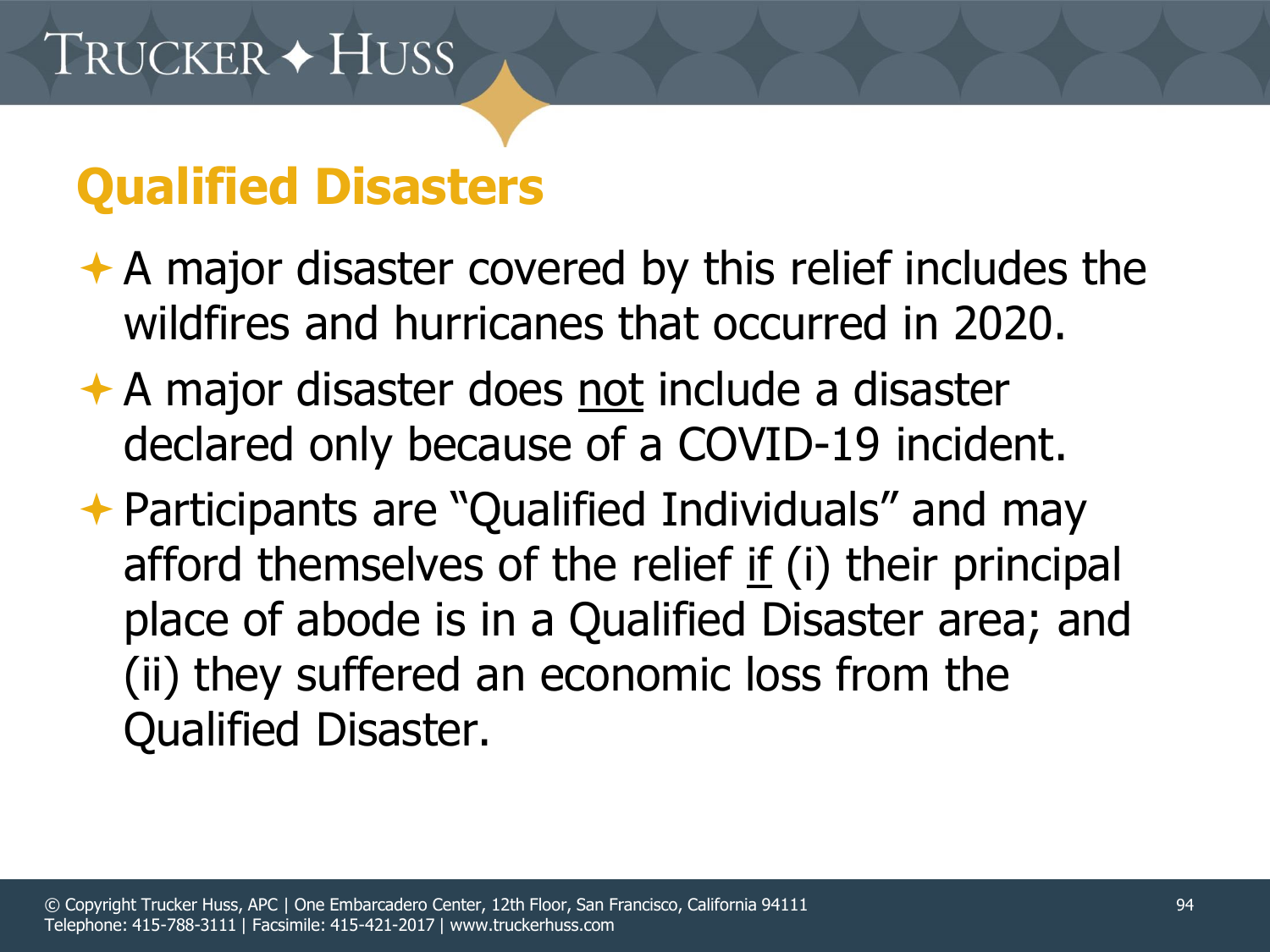- **★ The CAA provides for a tax-favored withdrawal** referred to as a Qualified Disaster Distribution ("QDD").
- **★ A QDD is a distribution from an eligible retirement** plan made on and after the first day of the Incident Period and prior to June 25, 2021 to a Qualified Individual.
- $\rightarrow$  The plan administrator likely can rely on the participant's certification that he or she is a Qualified Individual.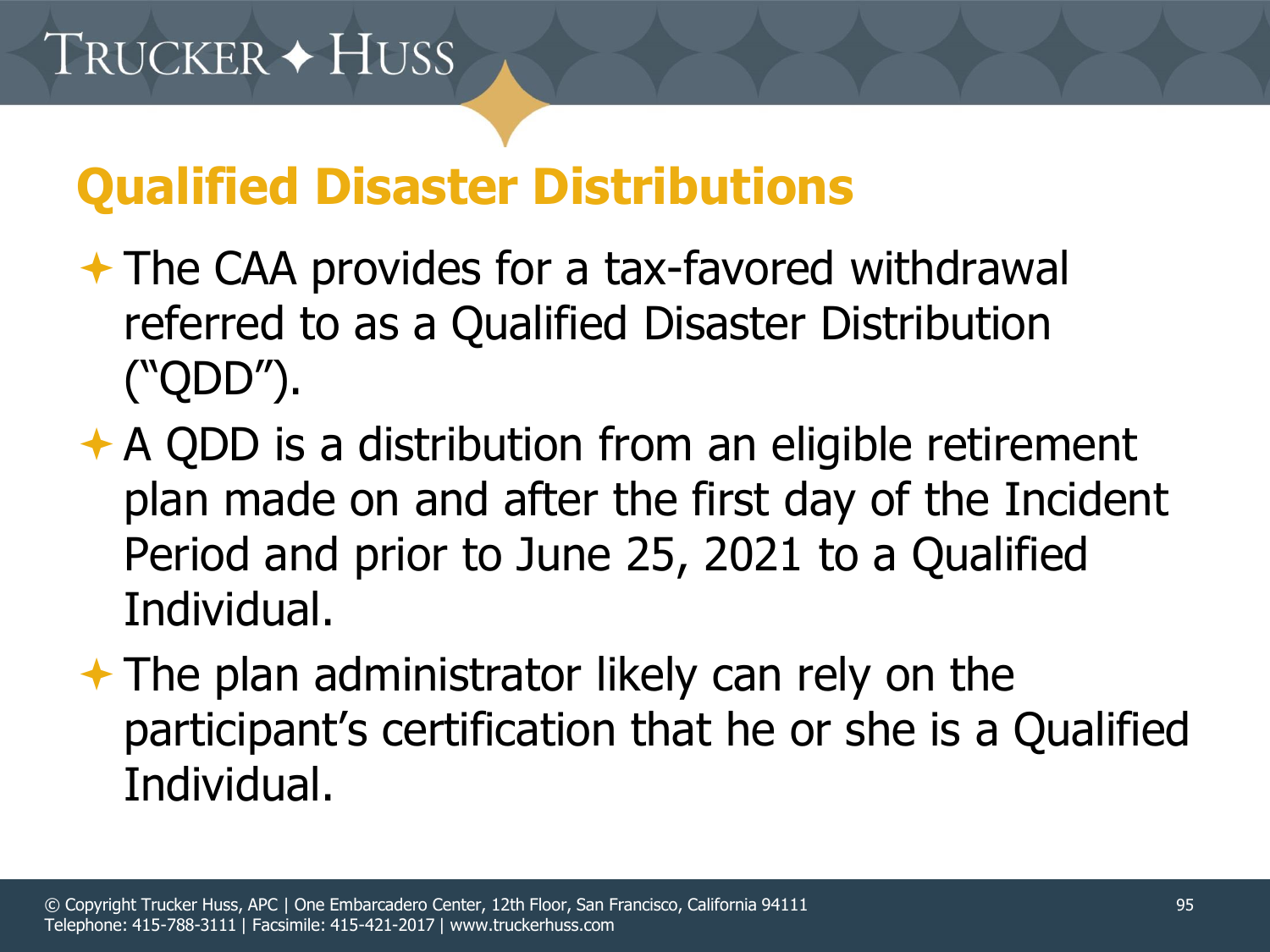## **↑ QDDs are subject to the following tax benefits:**

- > The 10% early distribution excise tax is not applicable.
- > Income tax is spread ratably over three years unless the participant elects otherwise.
- > It is not subject to 20% mandatory withholding and the 402(f) tax notice requirements.

### **↑ QDDs cannot in the aggregate exceed \$100,000.**

- > May be multiple distributions.
- > The aggregate limit applies to all plans of the employer and its controlled group.
- > The limit applies separately in the case of a participant who experiences multiple qualified disasters.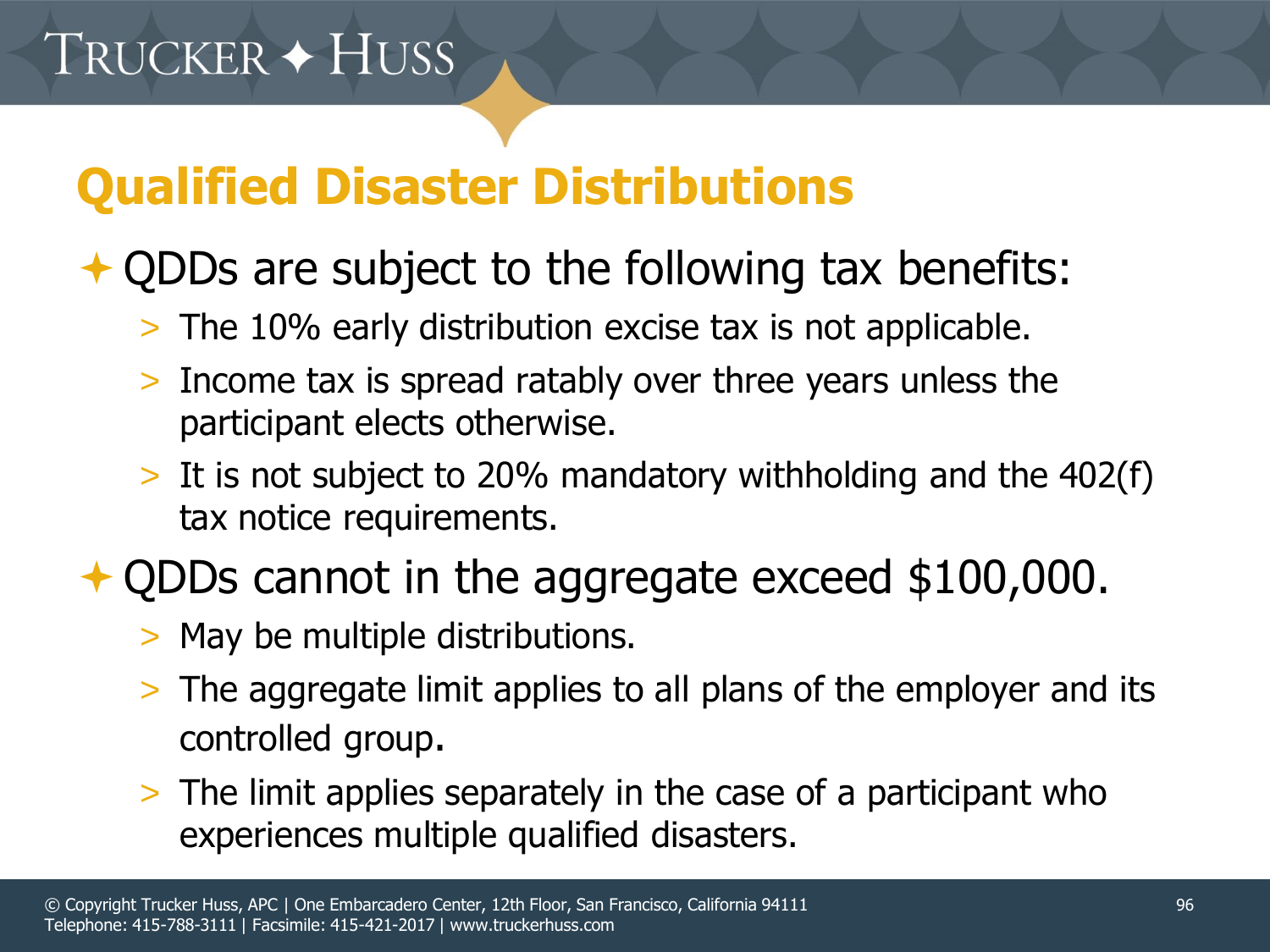- $\rightarrow$  The participant may repay the QDD at any time during the three-year period beginning on the day after the distribution date.
	- > May make one or more repayments (not in excess of aggregate amount of each QDD).
	- > Repayments may be made to any eligible retirement plan that accepts rollover contributions.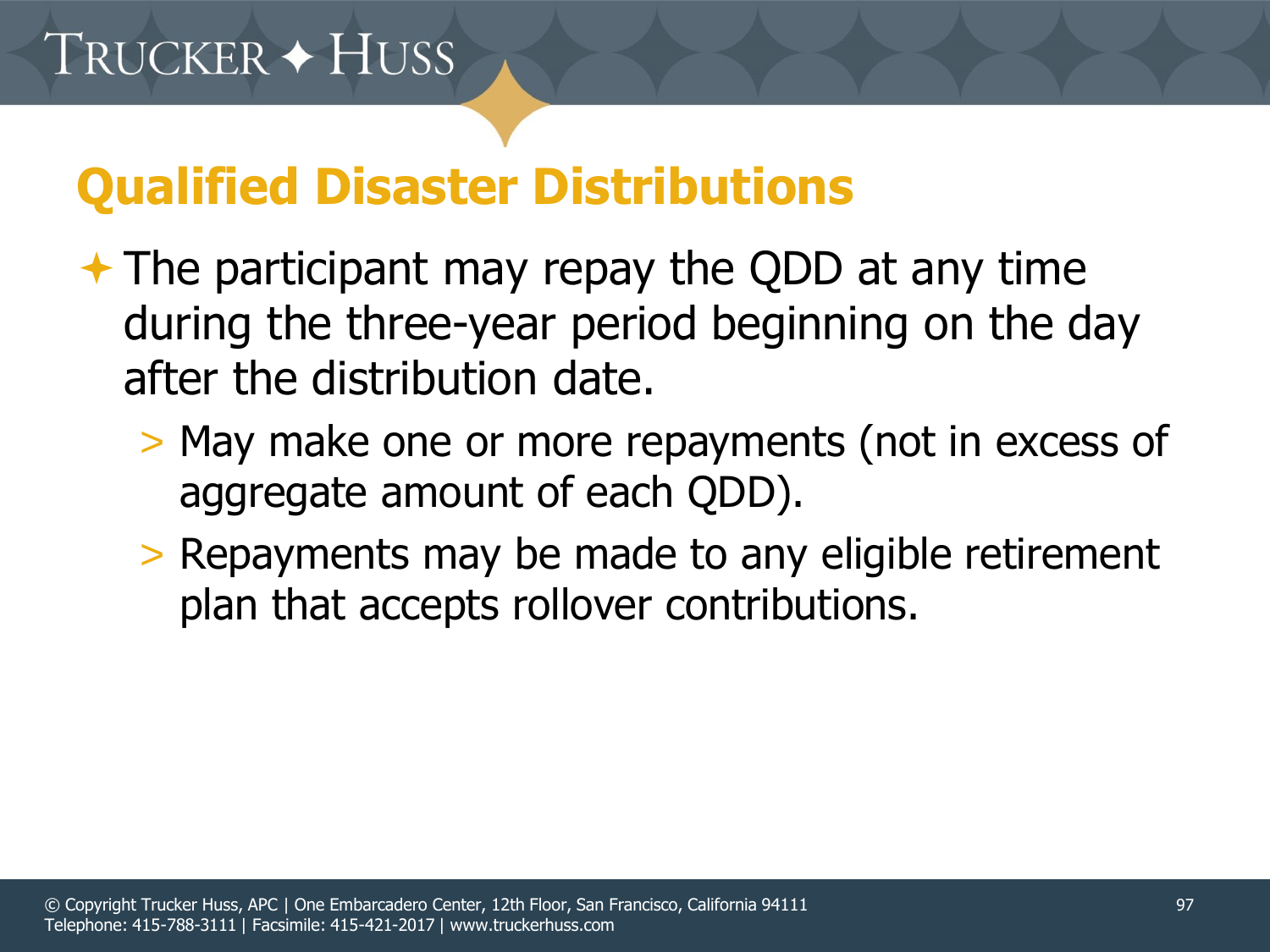### $\rightarrow$  This is an optional provision.

 $\bigstar$  It may be added as a special withdrawal right but even if not added to the plan, a Qualified Individual may elect the tax treatment to other permissible plan distributions.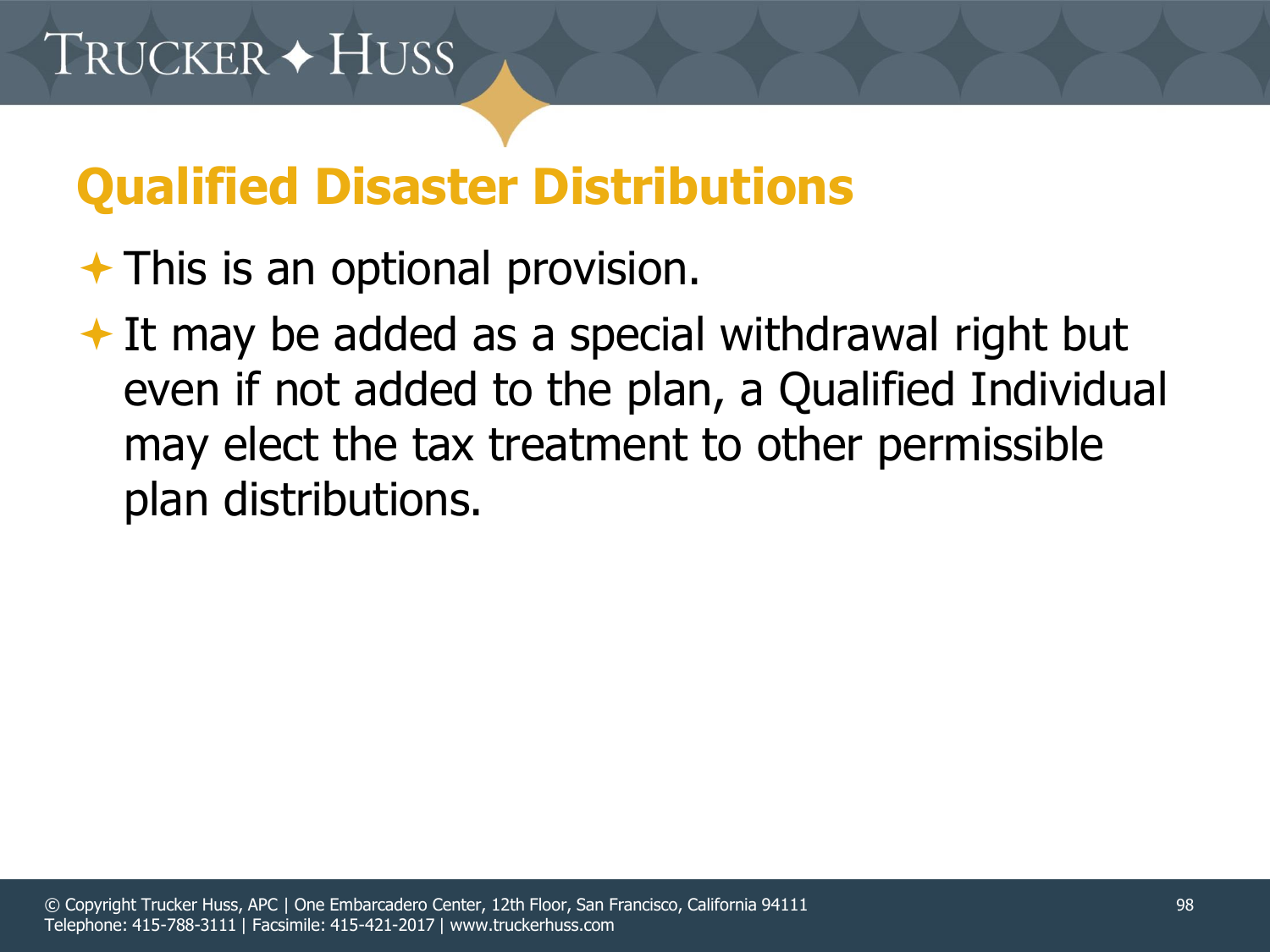## **Qualified Disaster Loans**

**★ The CAA provides for Qualified Disaster Loans.** 

- **★ These are loans made to Qualified Individuals during** the period December 27, 2020 to June 25, 2021.
- **← Qualified Disaster Loans have a maximum loan limit** to the lesser of:
	- > (1) \$100,000 (increased from \$50,000); or
	- > (2) 100% (increased from 50%) of the participant's vested benefit.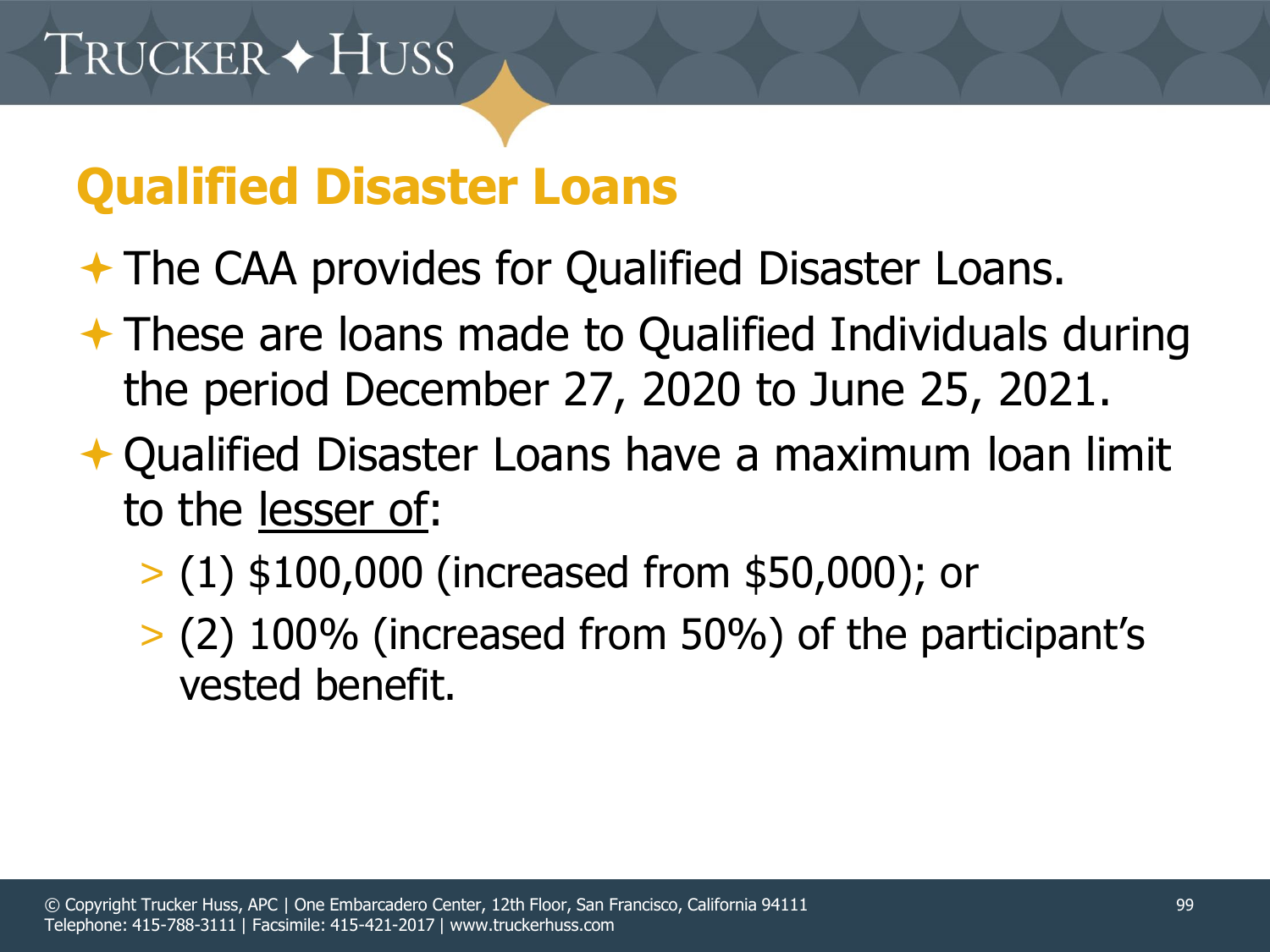# **Qualified Disaster Loans**

 $\rightarrow$  The CAA also permits plans to suspend loan repayments due between the first day of the Incident Period and 180 days after the end of the Incident Period.

 $\rightarrow$  The suspension period can be up until the later of:

- > (i) one year after the date the payment was due; or
- > (ii) June 25, 2021.
- $\rightarrow$  Interest must continue to accrue on the balance, and the payments must be adjusted to account for the suspension when they resume.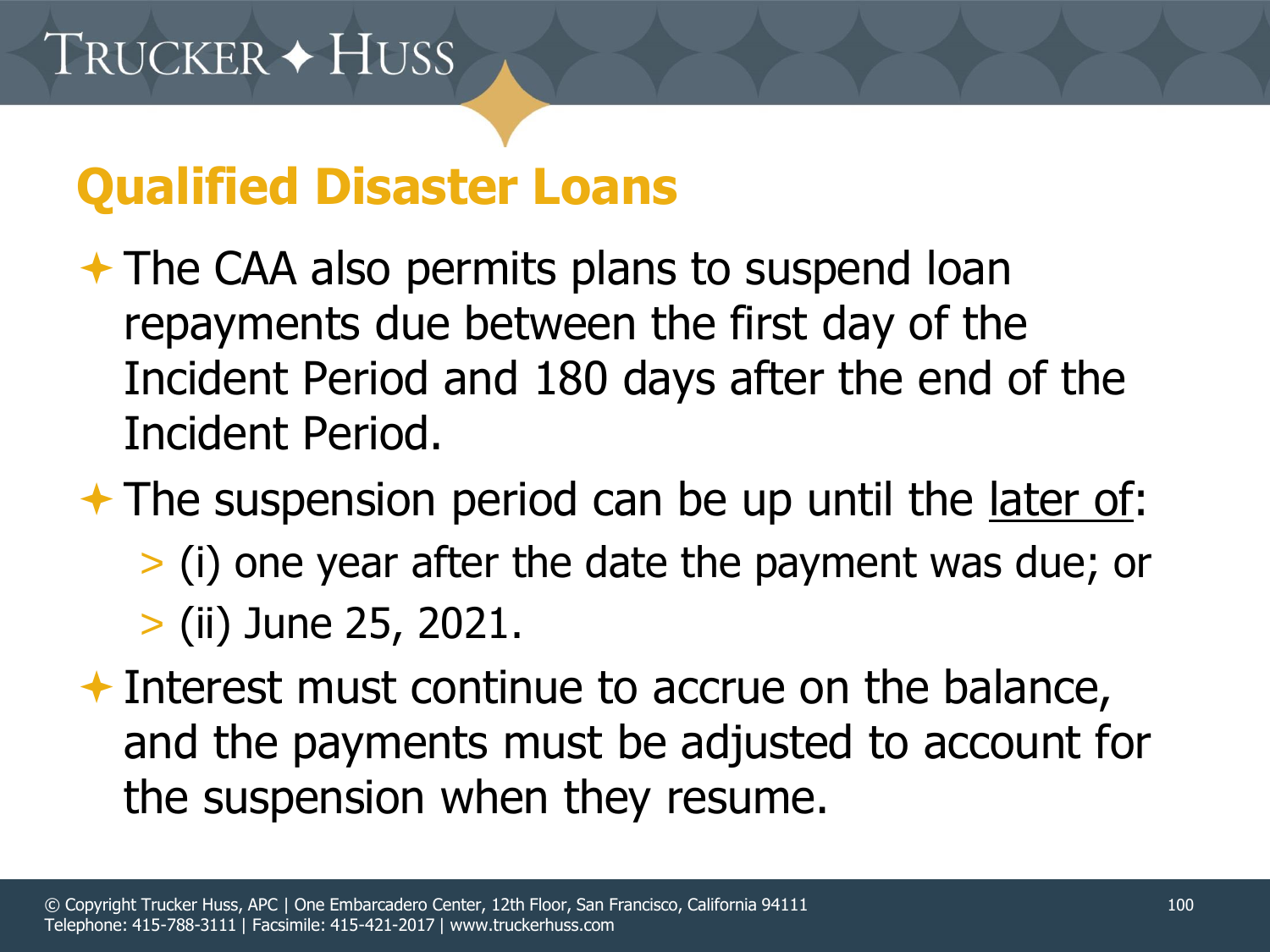# TRUCKER + HUSS

#### **Return of Withdrawals for Home Purchase/Construction**

- $\rightarrow$  The CAA permits a plan sponsor to allow certain individuals who took hardship withdrawals from their plan accounts for a home purchase or construction to repay the funds.
- Specifically, any individual who received a "Qualified Distribution" may make one or more contributions (not to exceed the amount of the Qualified Distribution), during the "Applicable Period," to an eligible retirement plan, provided:
	- > The individual is a participant/beneficiary under such eligible retirement plan; and
	- > A rollover contribution of such distribution can be made to such eligible retirement plan pursuant to Internal Revenue Code ("Code") section 402(c), 403(a)(4), 403(b)(8), or 408(d)(3) (as applicable).
- $\triangle$  The tax treatment of these repayments is the same as previously described for repayments of Qualified Disaster Distributions.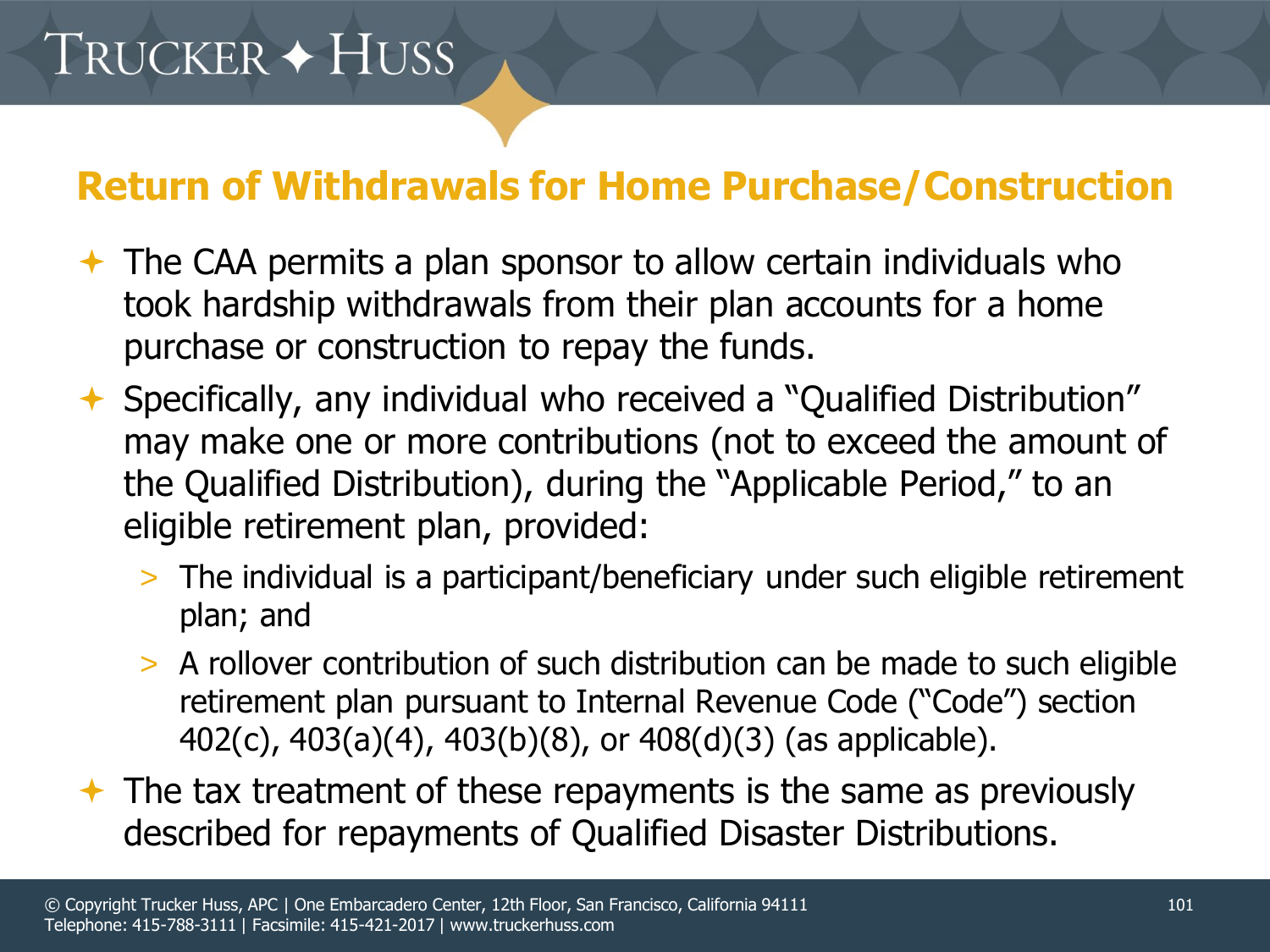#### **Return of Withdrawals for Home Purchase/Construction**

#### $\rightarrow$  For these purposes –

- > A "Qualified Distribution" means any distribution:
	- described in Code section  $401(k)(2)(B)(i)(IV)$ ,  $403(b)(7)(A)(i)(V)$ , 403(b)(11)(B), or 72(t)(2)(F);
	- which was to be used to purchase or construct a principal residence in a Qualified Disaster area, but which was not so used on account of the Qualified Disaster with respect to such area; and
	- which was received during the period beginning on the date which is 180 days before the first day of the Incident Period of such Qualified Disaster and ending on the date which is 30 days after the last day of such Incident Period.
- > The "Applicable Period" means the period beginning on the first day of the Incident Period of such Qualified Disaster and ending June 25, 2021.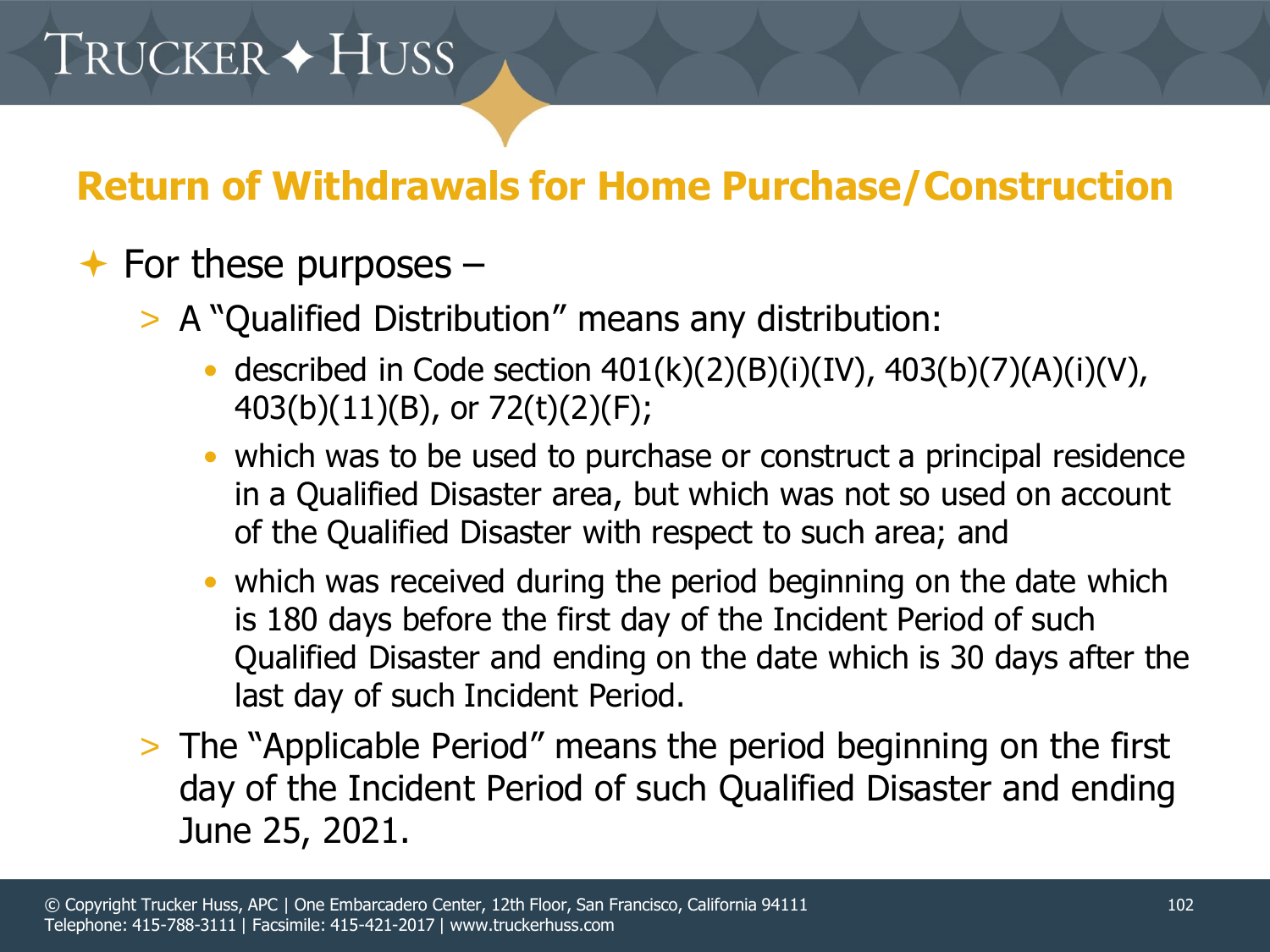## **Plan Amendment Deadline**

- $\rightarrow$  The plan amendment deadline for adopting any of these optional disaster-related relief provisions is:
	- > the last day of the first plan year beginning on or after January 1, 2022 (December 31, 2022 for calendar year plans); or
	- > the last day of the first plan year beginning on or after January 1, 2024 (for governmental plans).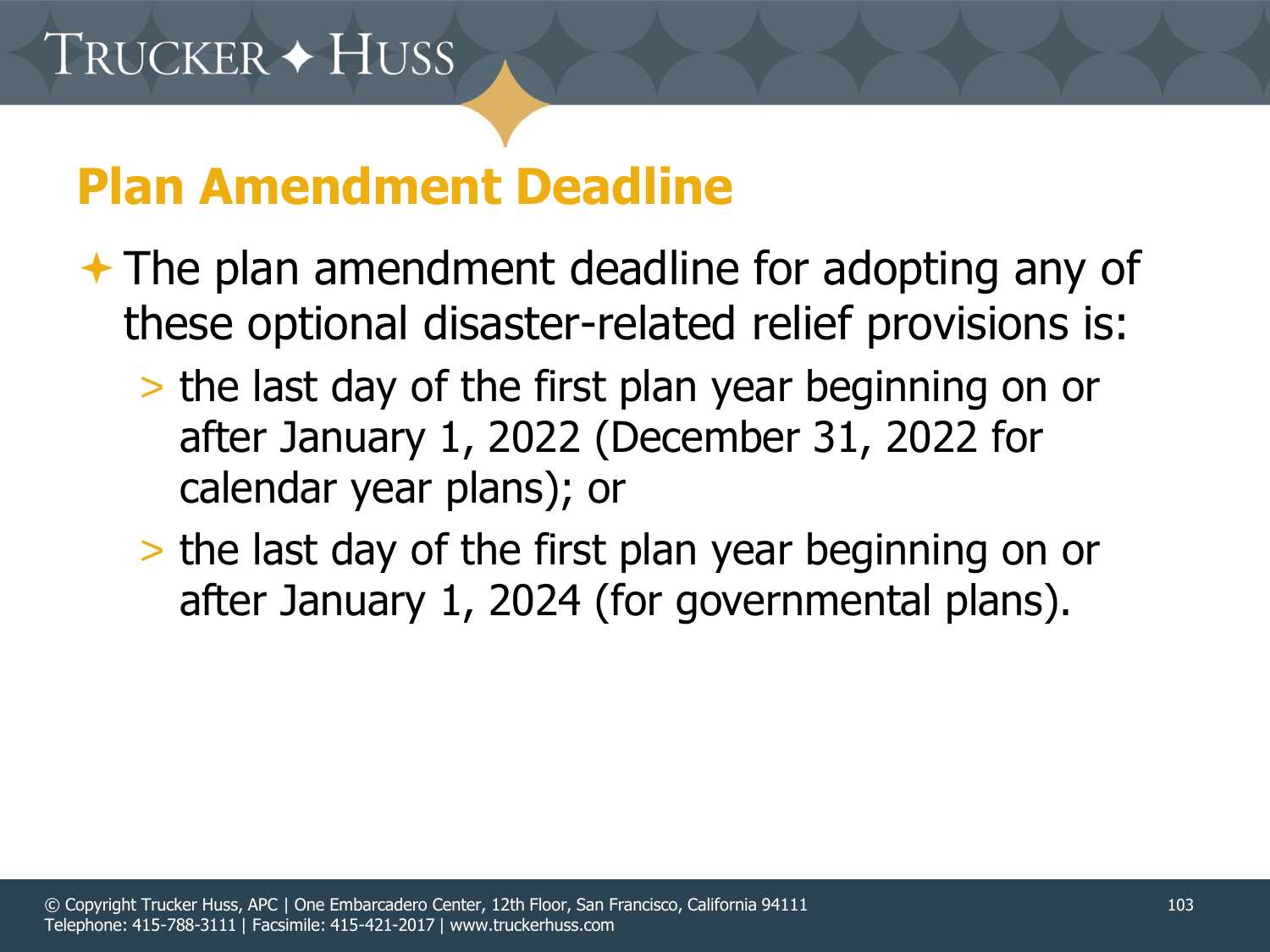## **Partial Plan Termination Temporary Relief**

- $\rightarrow$  The CAA provides temporary relief from the partial plan termination rules under Code section 411(d)(3) for turnover due to the COVID-19 pandemic.
- $\rightarrow$  Specifically, a retirement plan will not be treated as having incurred a partial plan termination for any plan year that includes the period beginning March 13, 2020 and ending March 31, 2021, provided that the number of active participants covered under the retirement plan on March 31, 2021 is at least 80 percent of the number of active participants on March 13, 2020.
- $\rightarrow$  This means a plan sponsor can avoid a partial plan termination, and 100% vesting, if its participant workforce is substantially reestablished by March 31, 2021.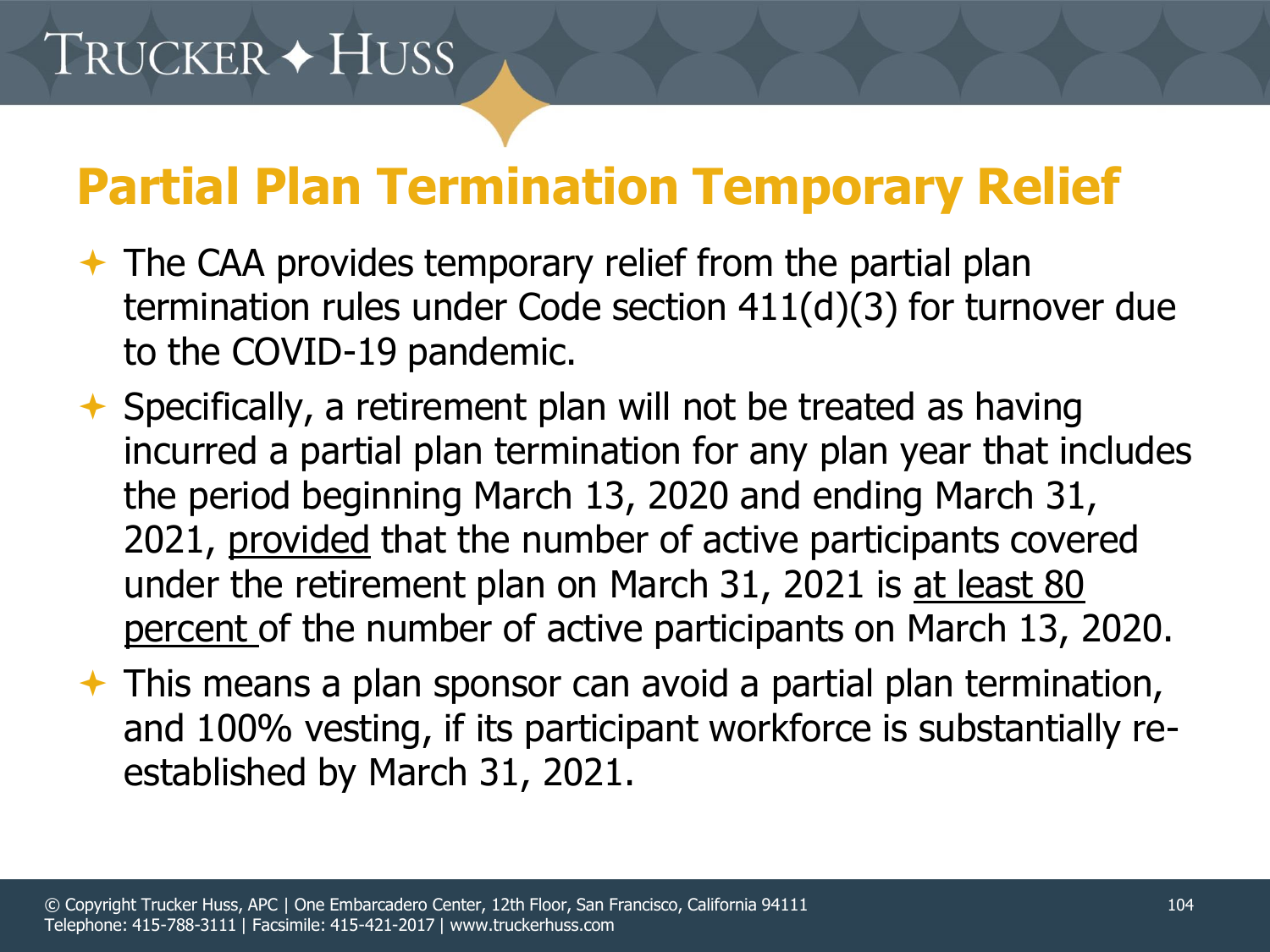### **In-Service Distributions During Working Retirement**

- $\rightarrow$  The CAA lowers the in-service distribution age during working retirement under Code section 401(a)(36) for certain employees.
- $\rightarrow$  Specifically, the in-service distribution age during working retirement has been lowered from age 59½ to age 55 for multiemployer pension plans covering building and construction industry employees, with respect to participants in the plan on or before April 30, 2013, if:
	- > the plan's trust was in existence prior to January 1, 1970; and
	- > before December 31, 2011, at a time when the plan provided that inservice distributions during working retirement may be made to an employee who has attained age 55, the plan received at least one favorable determination letter from the Internal Revenue Service.
- $\rightarrow$  This means certain building and construction trade workers can continue to work and receive retirement benefits.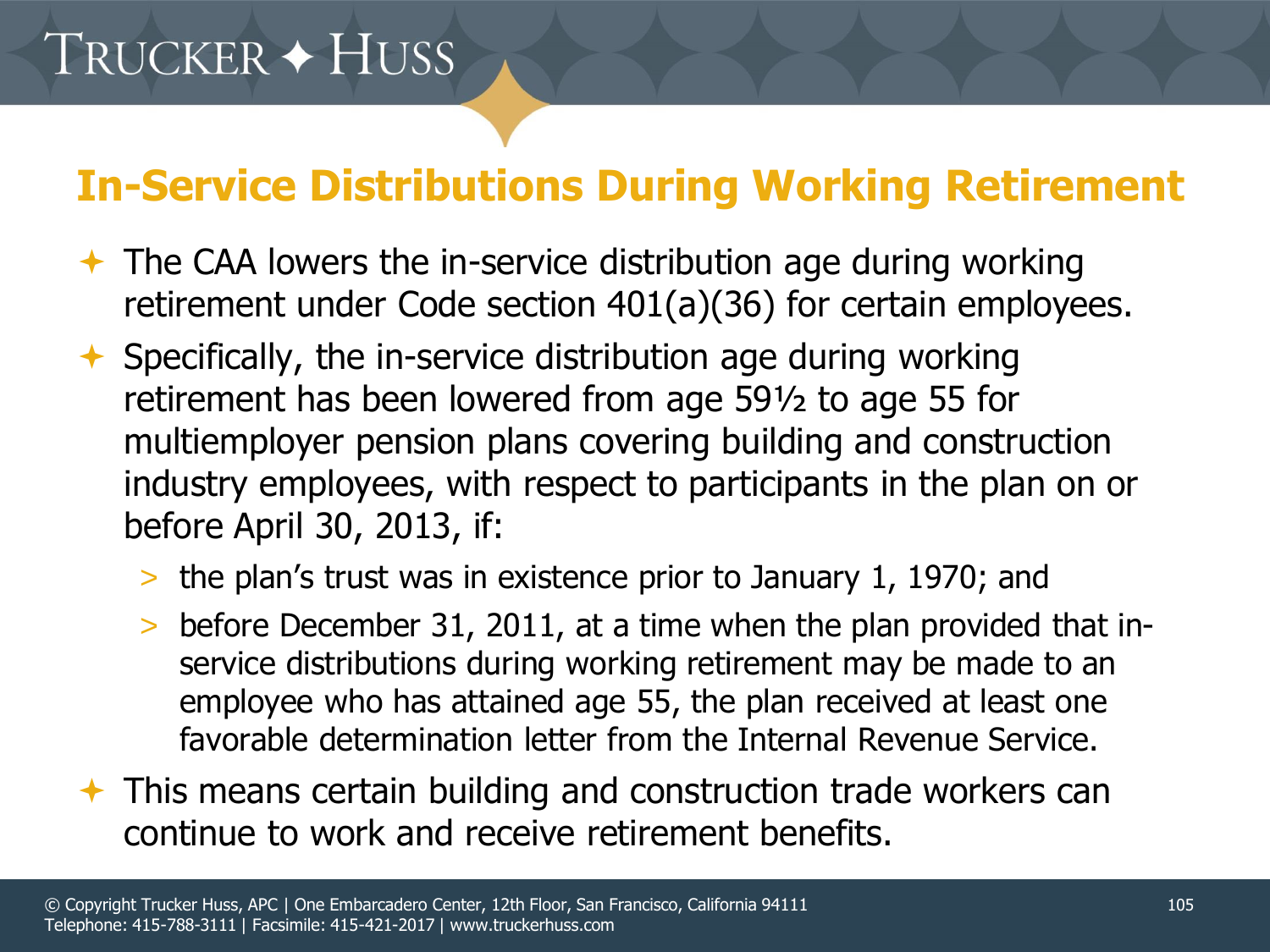#### **Expansion of CRDs to Money Purchase Pension Plans**

- **★ The CCA clarifies that coronavirus-related** distributions ("CRDs"), previously provided by the Coronavirus Aid, Relief, and Economic Security Act ("CARES Act"), include in-service withdrawals from money purchase pension plans.
- This is effective as if included in the CARES Act at enactment on March 27, 2020.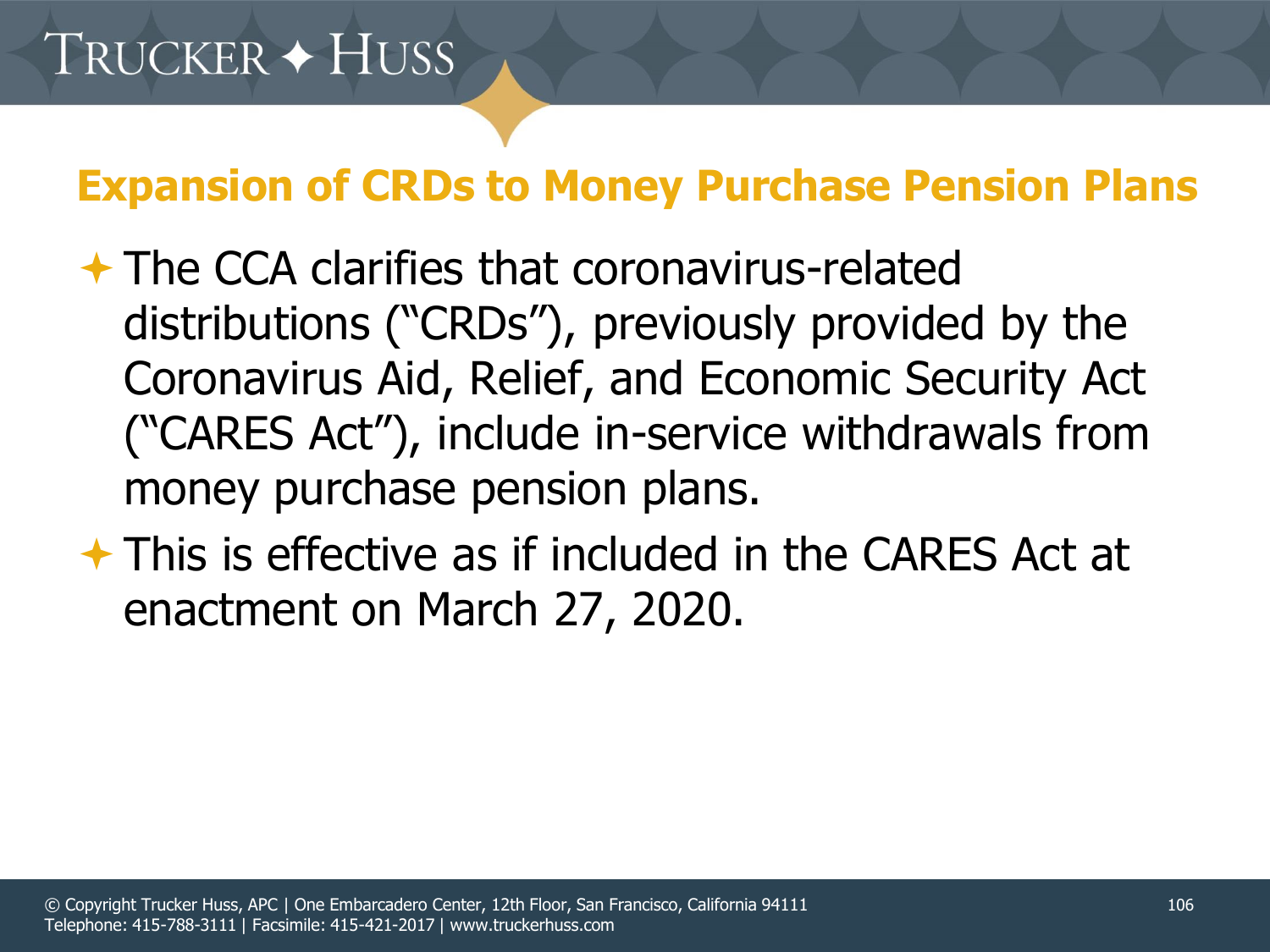#### **Relief from Qualified Future Transfers**

- **★ The CAA permits employers who had previously** elected to make a "qualified future transfer" under Code section 420(f) to terminate those elections.
- **← Code section 420(f) generally permits a sponsor of** an overfunded defined benefit pension plan to transfer surplus assets to fund up to 10 years of future retiree medical benefits in a Code section 401(h) account.
- **Elections to terminate a qualified future transfer** must be made before December 31, 2021.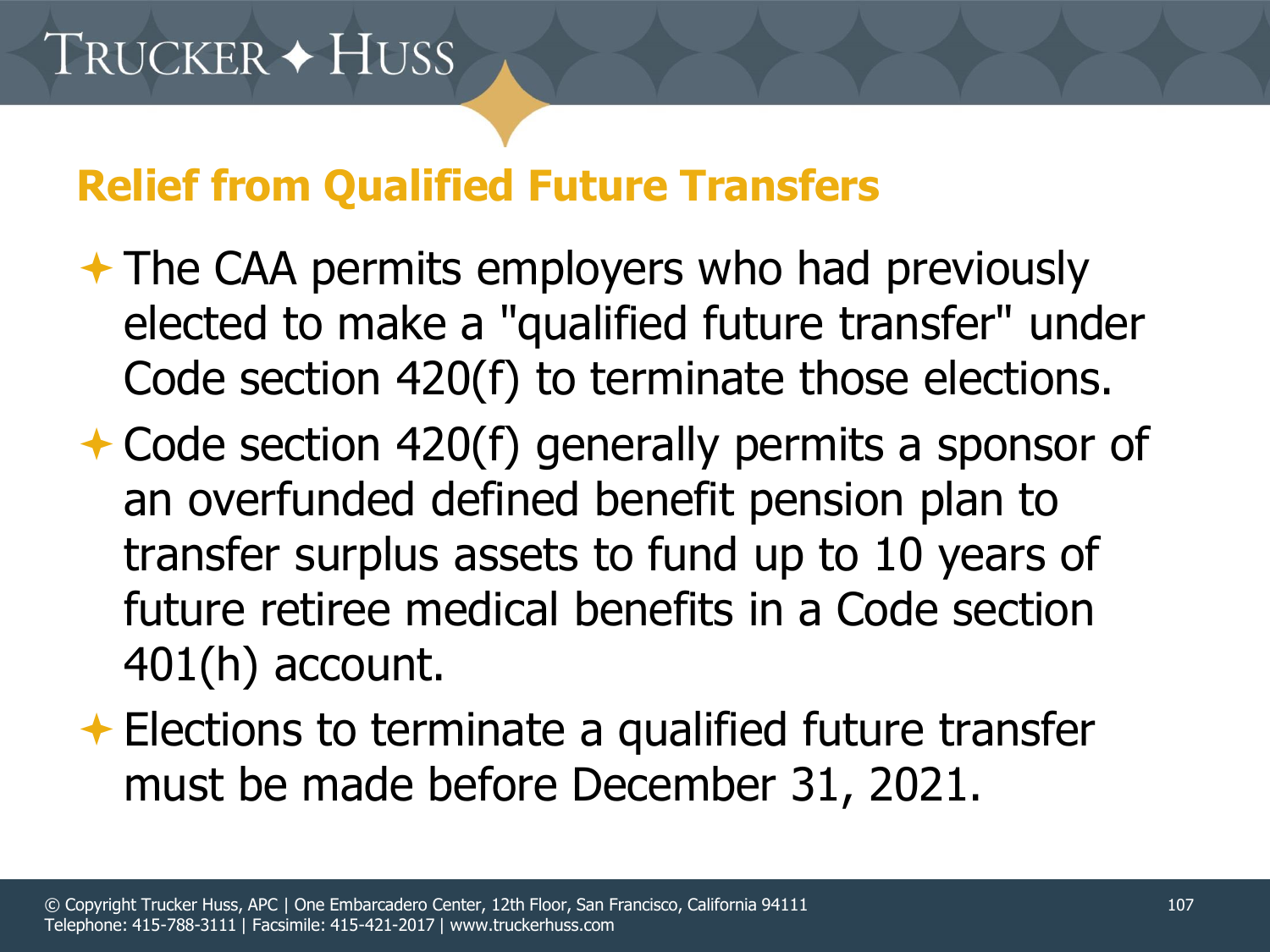## **Plan Sponsor Decisions**

### **← Decisions for the plan sponsor are:**

- > Decide if any of the optional disaster-related relief provisions will be adopted.
- > Plan amendments required, especially if a sponsor wants to add as a special withdrawal right.
- > Given the immediate effective date and limited availability, sponsors will want to reach out to their third-party administrator soon, and work with them to ensure proper tracking of applicable limits, recontributions and other rules related to such disaster-related relief provisions.
- > Determine if the COVID-19 related relief provisions apply to their plans.
- > Prepare appropriate communications to impacted participants.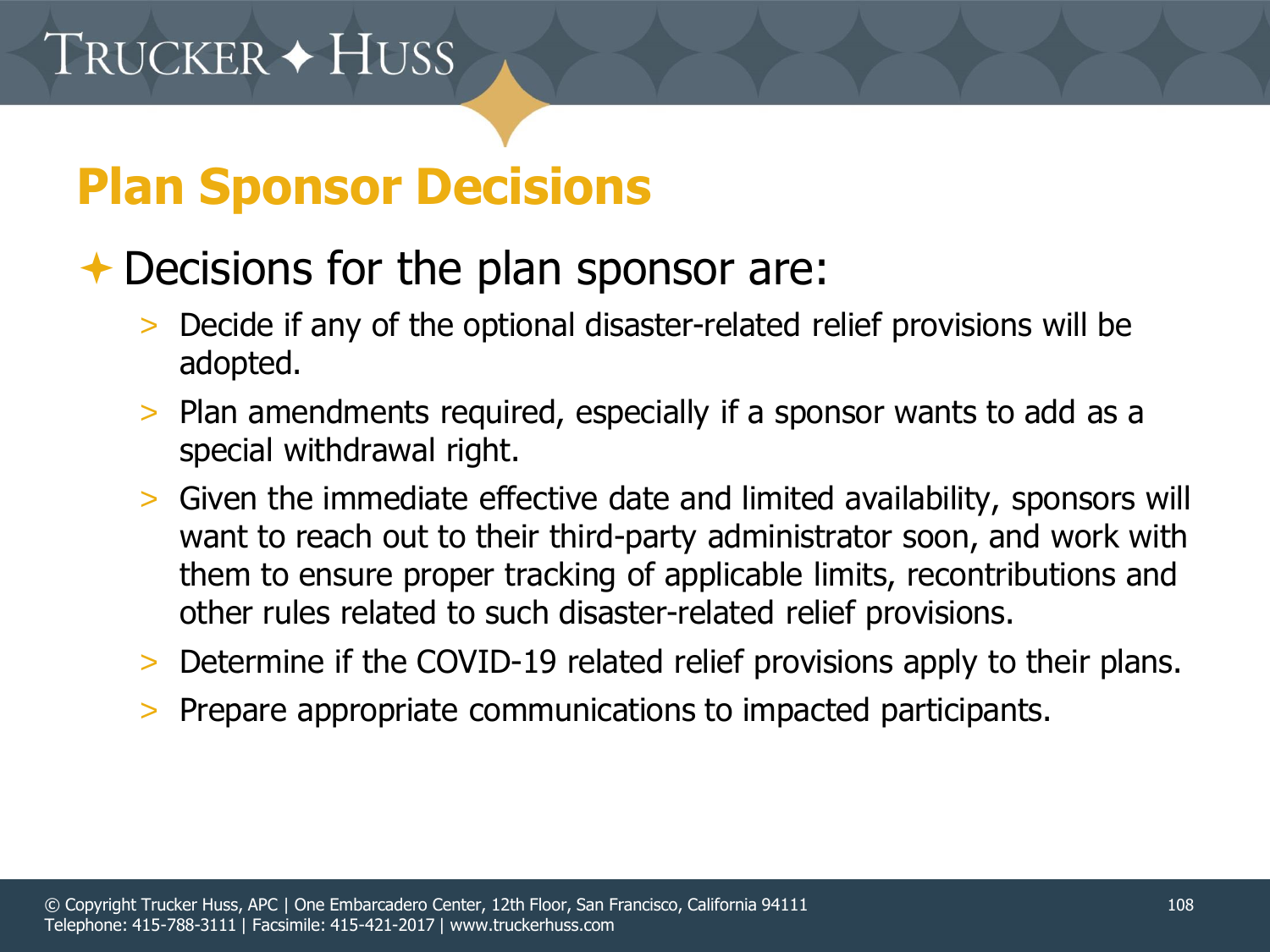## TRUCKER + HUSS

## **Contact**

 $+$  Trucker  $+$  Huss, APC One Embarcadero Center, 12<sup>th</sup> Floor San Francisco, CA 94111

(415) 788-3111

[www.truckerhuss.com](http://www.truckerhuss.com/)